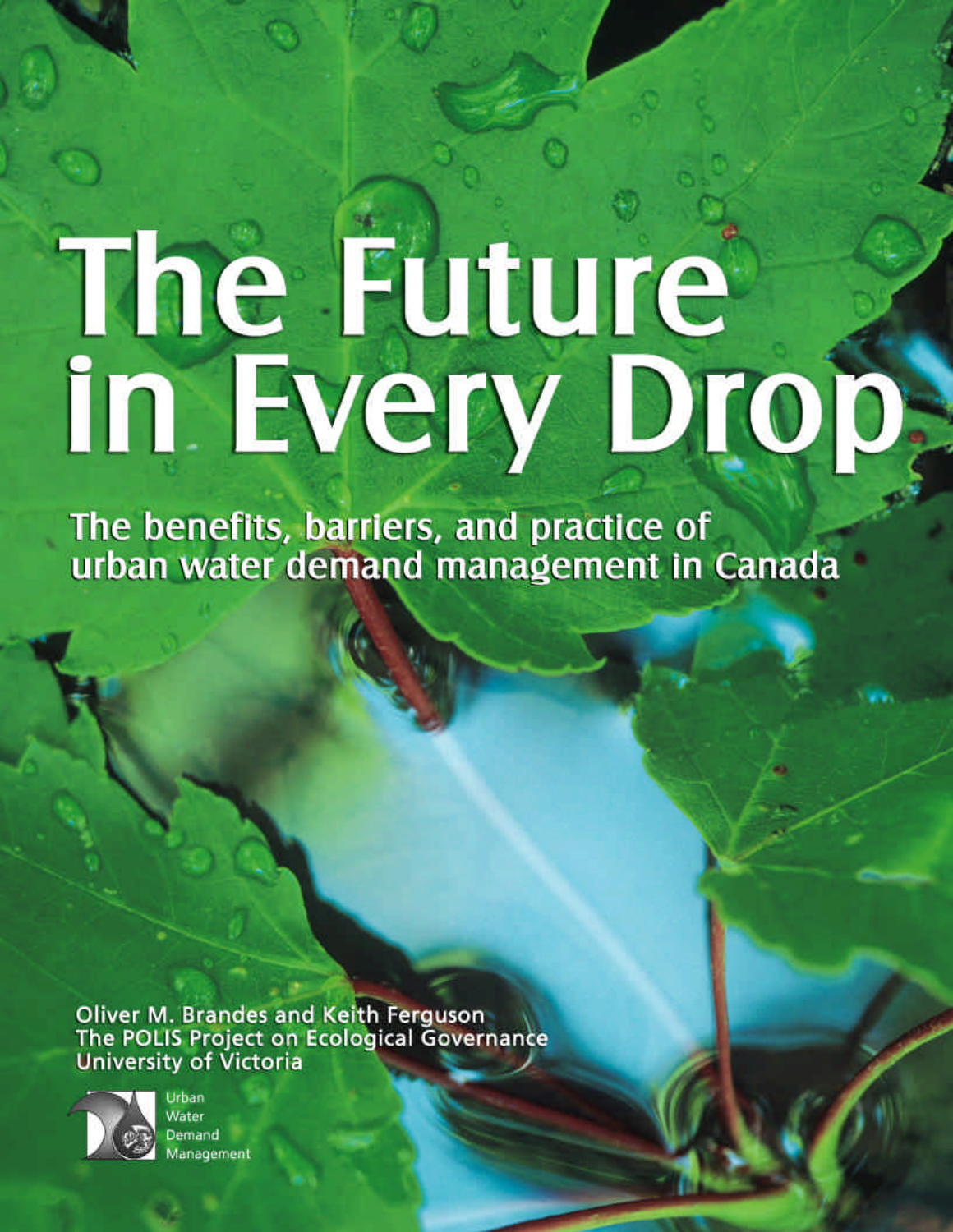For more information, or to receive a copy of this publication please visit our website at www.waterdsm.org, or contact:

The POLIS Project on Ecological Governance PO Box 3060, University of Victoria Victoria BC, V8W 3R4 Phone: (250) 721-6388 Fax: (250) 472-5060 www.polisproject.org



#### **National Library of Canada Cataloguing in Publication Data**

Brandes, Oliver M., 1972 - Ferguson, Keith, 1964

The future in every drop : the benefits, barriers and practice of urban water demand management in Canada / Oliver M. Brandes and Keith Ferguson.

Includes bibliographical references.

ISBN 1-55058-273-9

1. Municipal water supply--Canada--Management. 2. Water conservation--Canada. I. Ferguson, Keith, 1964- II. POLIS Project on Ecological Governance. III. Title.

HD1696.C2B723 2004 363.6'1'0971 C2004-901455-2

The Urban Water Demand Management program at the POLIS Project is made possible by the generous financial support of the **Walter and Duncan Gordon Foundation**. www.gordonfn.org

c

 $O N$ 



Urban Water Demand Management

**BUILDING** 

**POLIS Project**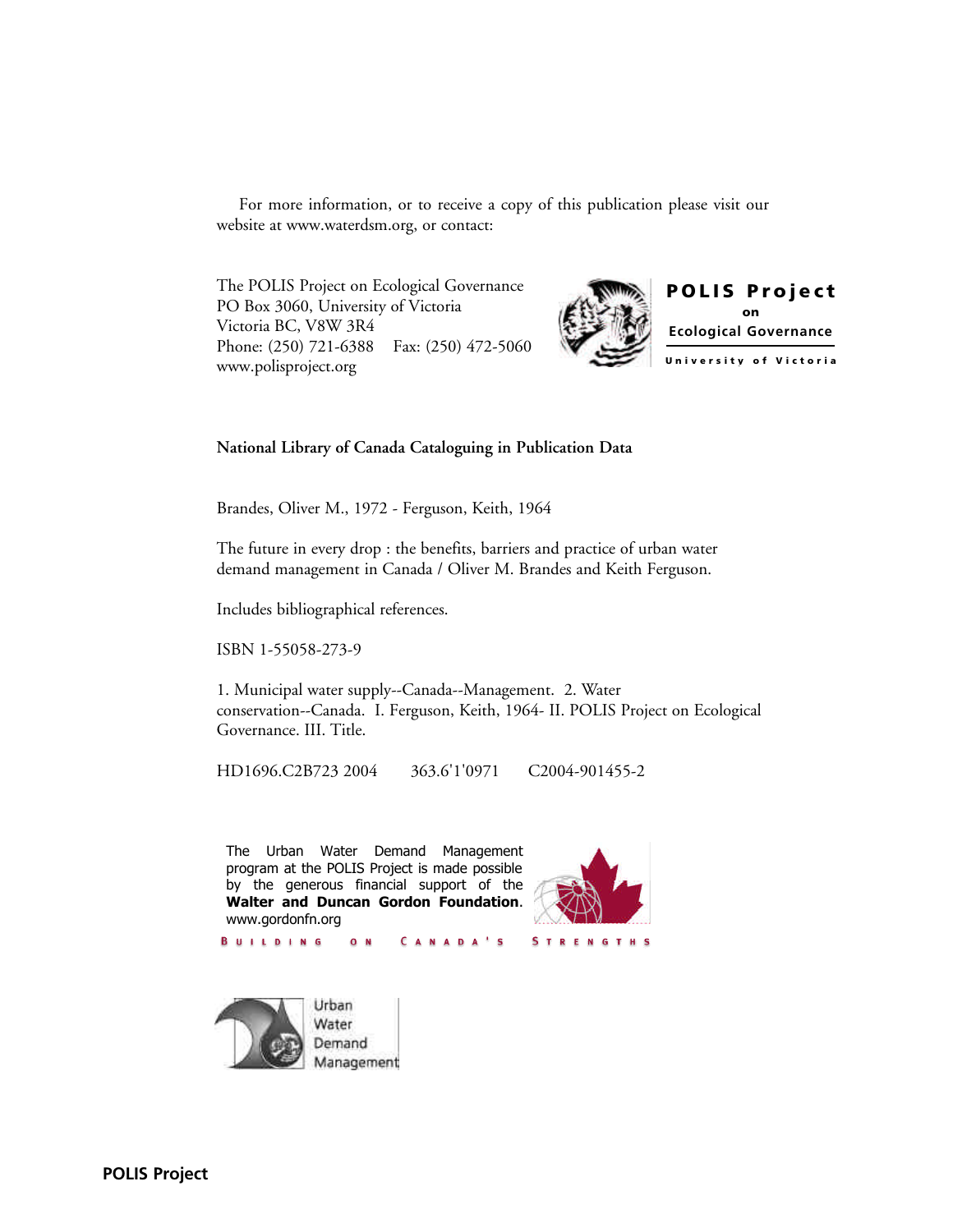# The Future in Every Drop: The benefits, barriers, and practice of urban water demand management in Canada

Oliver M. Brandes and Keith Ferguson

April 2004

POLIS Project on Ecological Governance, University of Victoria, Victoria, BC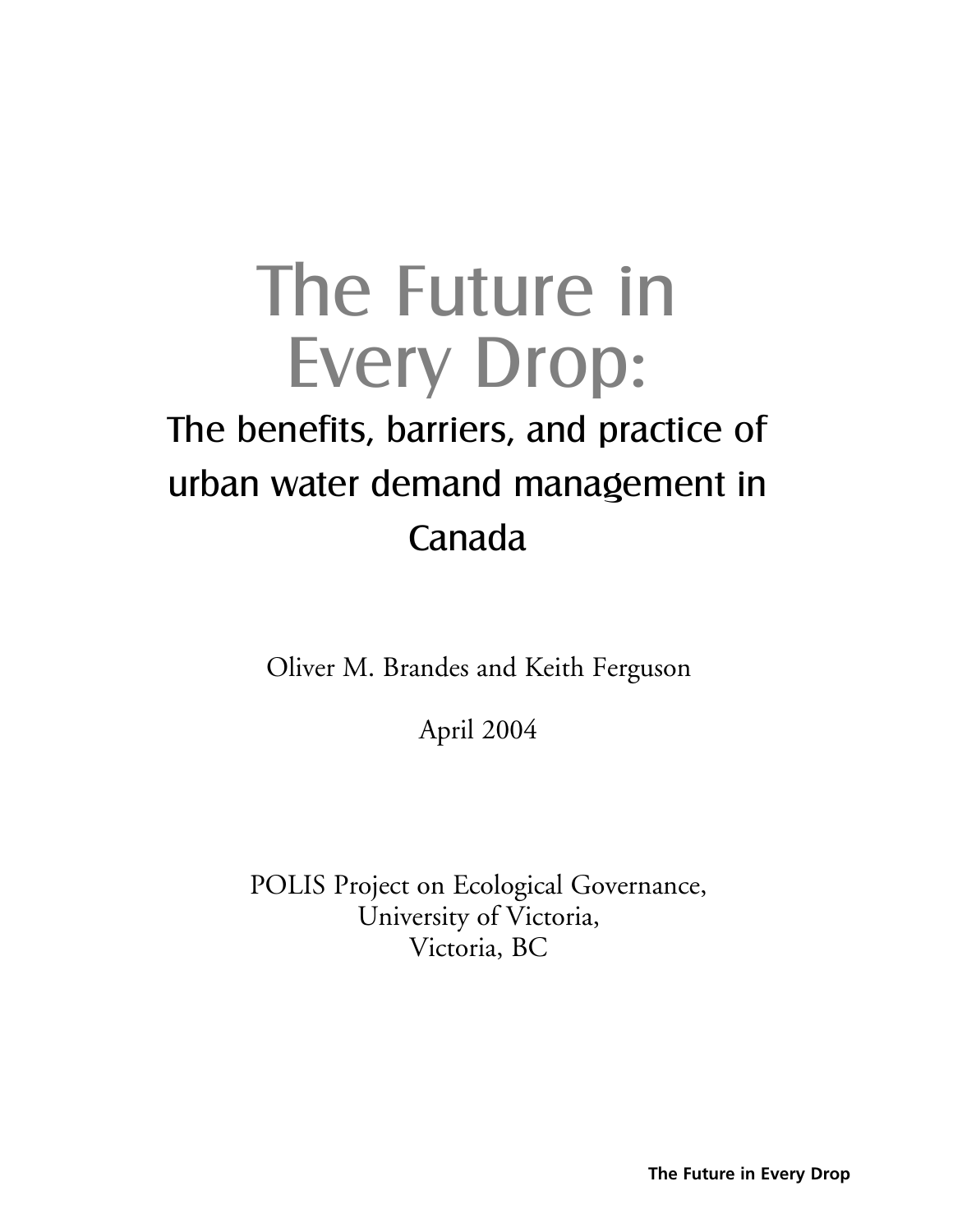#### **Foreword**

Water. Canada. The words are as inextricably linked in our Canadian culture as maple and syrup, or Stanley and Cup. And despite our reverence for the liquid of life, the evidence is compelling that we are over-using and abusing water, to our collective environmental and economic detriment. The fact that one in four Canadian municipalities has endured a water shortage in recent years should be as bracing to us as a large mug of Tim Hortons coffee. A national wake-up call.

Fortunately, the news is not all bad. We know what the problems are, but more importantly we also know what the solutions are, solutions to overcome our short-sighted predilection for waste and pollution.

This vital report by Oliver Brandes and Keith Ferguson provides a series of maps to guide local, provincial, and federal policy makers in moving toward managing urban water use in a smart, sensible, sustainable manner.

The report focuses on the steps that must be taken to implement demand management, an approach that has enabled other industrialized nations to reduce urban water use by as much as 50% without any reduction in the quality or quantity of end-use services. Demand management offers a genuine win-win solution, as communities can reap both environmental and economic dividends from reducing water use.

With this report, the third in a series, the University of Victoria's POLIS Project on Ecological Governance has built a compelling case for the systemic transformation of the way Canadians use and manage fresh water. The science is clear. The urgency is obvious. The laws, policies, and programs that Canada needs, and that have proven successful elsewhere, are outlined here in considerable detail.

What are we waiting for?

David R. Boyd, Senior Associate POLIS Project on Ecological Governance Faculty of Law, University of Victoria Author of Unnatural Law: Rethinking Canadian Environmental Law and Policy (UBC Press, 2003)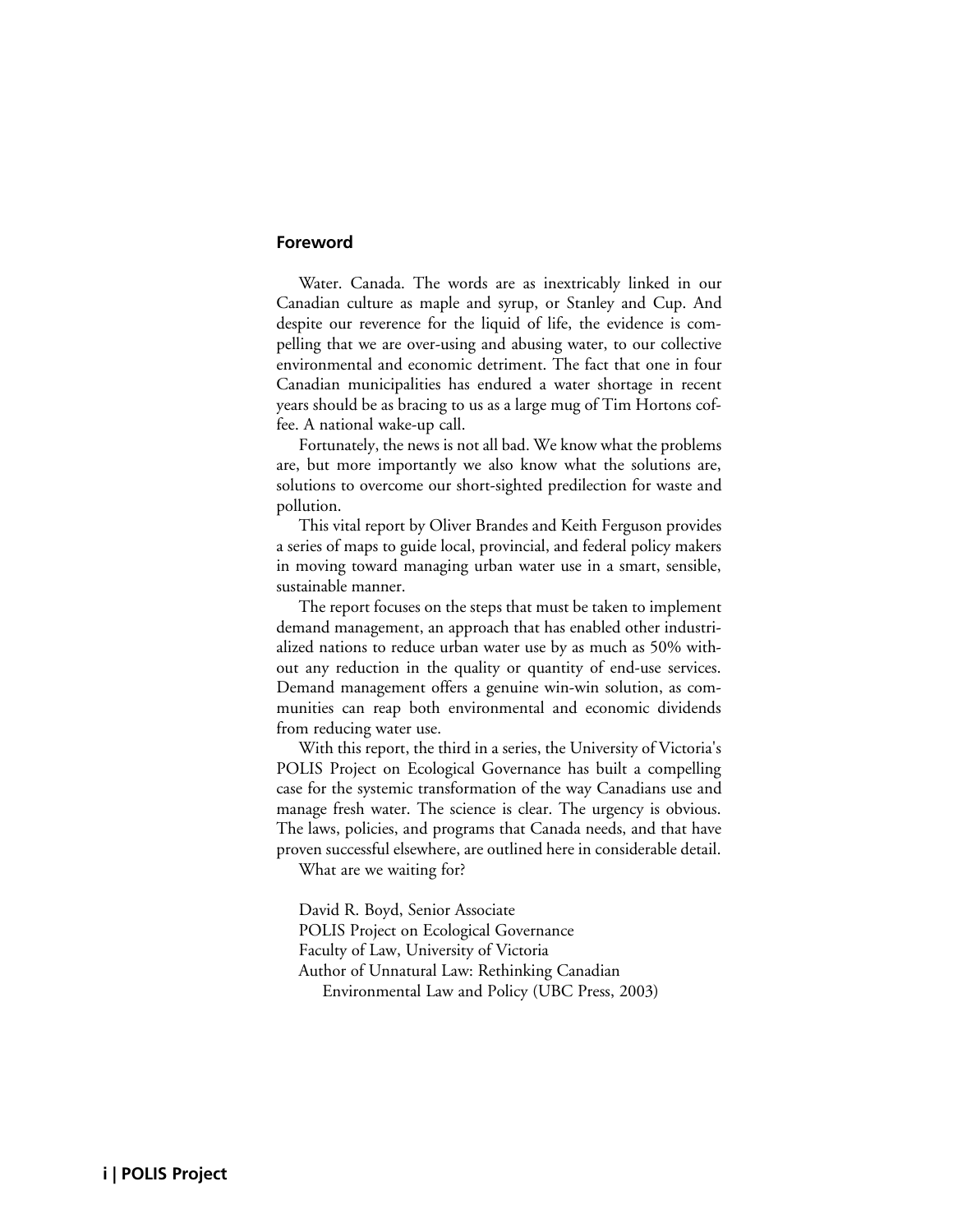#### **Acknowledgements**

With the publication of this report, the 'water team' at POLIS will have completed a trio of studies introducing Canadians to the problem of overconsumption of water in the country's cities and, now, to a range of potential solutions. This whole body of work has been undertaken under the excellent leadership and guidance of Research Associate, Oliver Brandes. With the thorough research and writing skills of both Oliver and Researcher Keith Ferguson, the present report offers tangible new directions for urban water planning, and detailed techniques for accomplishing it. As Director of the POLIS Project, I would like to acknowledge their achievements, and express my appreciation for them.

Many other people contributed to this report, particularly outside experts Eric Bonham and David B. Brooks who provided detailed comments, valuable advice and undertook a peer review of an earlier draft. Brad Hornick provided layout and design. In addition, many members of the POLIS team also provided assistance: Liz Wheaton supplied unfailing office support throughout the project; David Boyd shared his research, ideas and encouragement, and wrote the foreword; Tony Maas helped develop many of the ideas, offered constant insights, and detailed editing; newcomer, Ellen Reynolds assisted in editing and production while former researcher Emily McNair provided a comprehensive edit, and current researcher Justine Starke undertook a final review. It was my pleasure as well to help give direction and vision to the document. This was truly a team effort!

Finally, I wish to express my personal gratitude to the Walter and Duncan Gordon Foundation, and its director Patrick Johnson, for their generous support, and especially to Project Officer, Brenda Lucas, for her vision and encouragement throughout all our work on this issue of such importance to Canada.

Michael M'Gonigle,

Eco-Research Professor of Environmental Law and Policy, Director, POLIS Project on Ecological Governance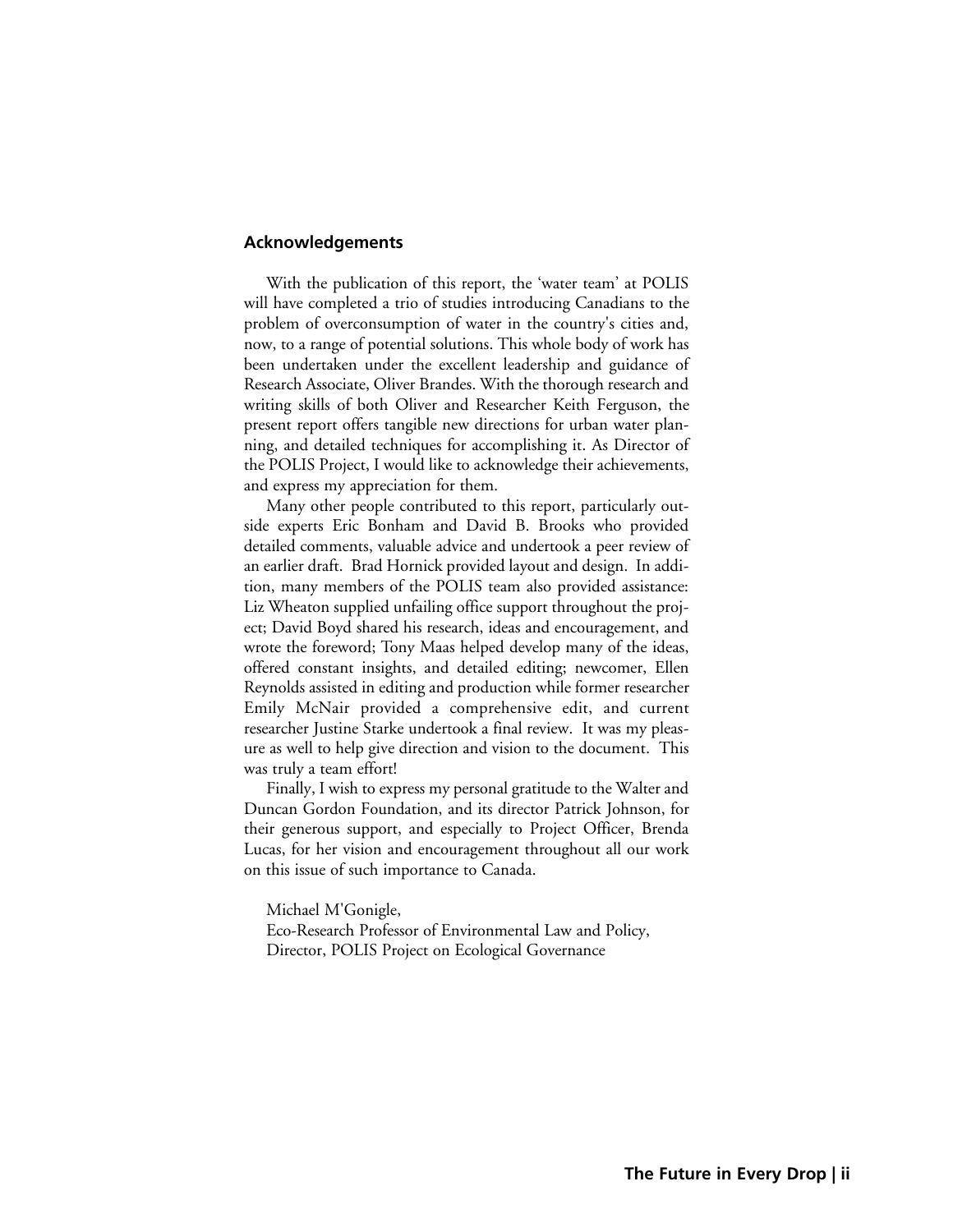# Executive Summary

*Fresh water is critical to the development and well-being of urban society. Yet in Canada, a nation rich in fresh water resources, many communities are experiencing problems with local water supplies. Currently, supply-side management characterizes urban water provision in Canada. This approach responds to rising demands by seeking*



*out new sources of water and expanding infrastructure capacity. The result of this approach is a well-developed system for urban water provision that has brought many benefits to society. However, continuing on this path will be increasingly expensive and environmentally unsustainable.*

#### The potential of urban water demand management

Demand-side management (DSM), or demand management as it is generally called, is a complementary approach that aims to avoid many of the problems associated with high water use by reducing, or at least capping, water demands. Demand management is a comprehensive, integrated and long-term approach that seeks to improve overall productivity of water use and deliver water services matched to the needs of end users. Given the current situation of unsustainably high and inefficient urban water use in Canada, DSM has significant potential to reorient urban water management on to a sustainable path.

Many municipalities in Canada are already undertaking some demand management measures such as education to promote water conservation, rebate programs, and watering restrictions during times of drought. However, these measures are often implemented in a limited and ad hoc manner and are viewed as temporary, until additional supply is secured. Such an approach will not achieve the substantial and reliable long-term water savings and environmental benefits offered by DSM.

#### Overcoming the gridlock

Some of the many benefits associated with DSM include: the reduction of environmental impacts, an increase in the capacity of utilities to maintain drinking water quality standards, the avoidance of supply limitations, and the deferral of capital costs for infrastructure expansions. Although these benefits are significant, barriers such as overcapitalization, low prices and a supplyside engineering bias, restrict the widespread adoption of urban water demand management in Canada.

Other barriers, such as inadequate data collection, inappropriate government subsidies, lack of funding for DSM, and inflexible policies entrench current practices and result in high urban water use. The interconnected and interrelated nature of these barriers creates a gridlock that resists the adoption of a comprehensive approach to demand management in Canada.

#### Governance

Overcoming the inertia of the status quo in urban water management is difficult but necessary. Implementation of a comprehensive, integrated and long-term approach will require action by many different groups including all levels of government, professional associations, civil society and end users.

Effective governance and regulation by publicly accountable authorities is critical to ensuring that socially desirable outcomes are forthcoming. 'Good' governance in the urban water context ensures stakeholder involvement, integrated planning, institutional accountability and protection of the watershed environment. Governance must also address the need for departmental capacity for conservation, the nature of utility ownership, and the potential role of private partners as these issues influence the adoption of demand management.

#### Opportunities for government action

Governance refers to more than just government; it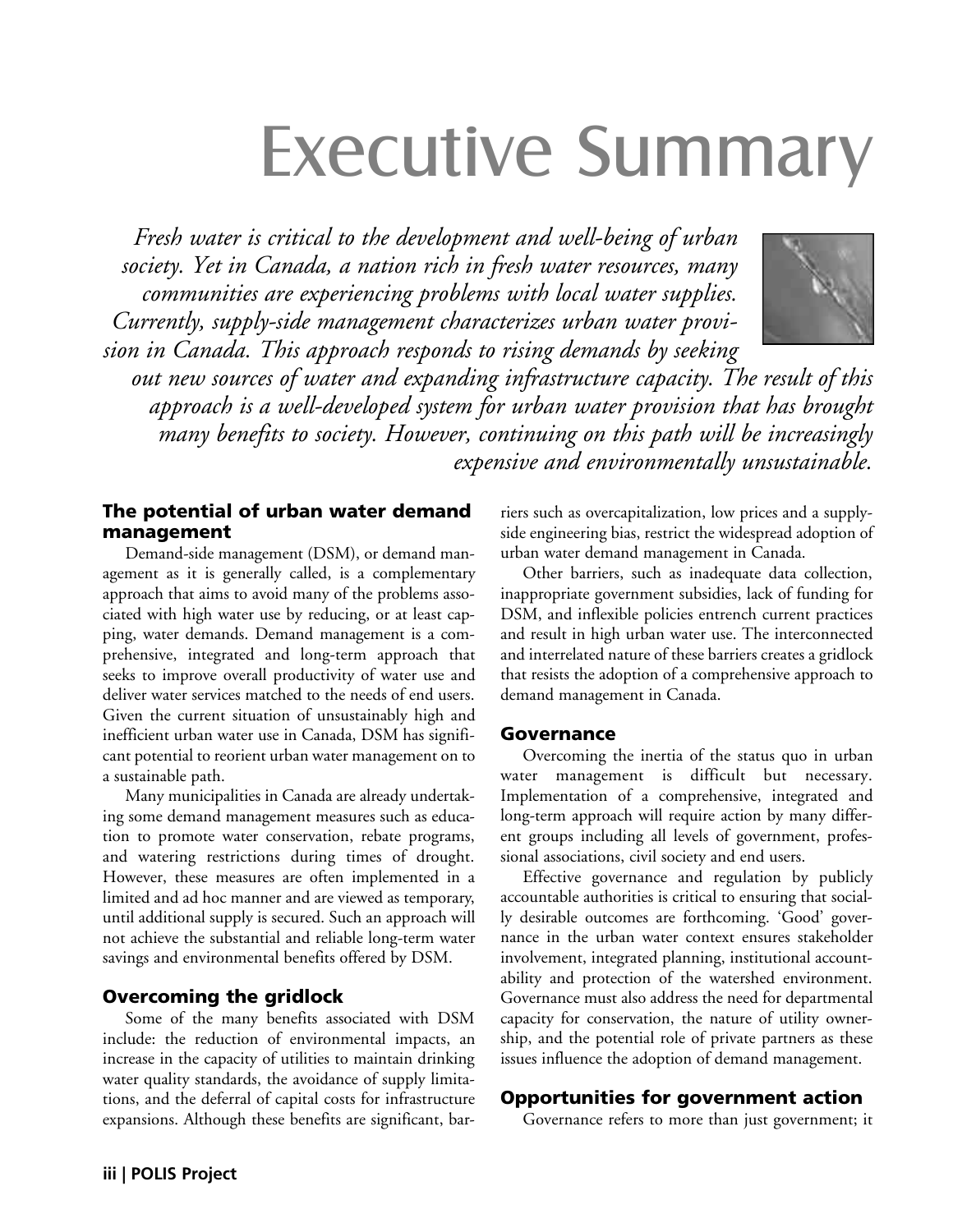includes broader institutions and social decision-making processes involving business and 'civil society'. However, government still has a critical role. Municipal, provincial, territorial and federal governments must emphasize a comprehensive, long-term and integrated approach. Important themes for the various levels of government are integration of demand management into all aspects of water policy and the critical need for coordination to ensure effective planning and implementation of DSM.

#### Towards a sustainable society

Urban water demand management is a key element in the transition toward a sustainable society. DSM embodies two of the fundamental shifts that are required to move industrialized societies such as Canada onto a more sustainable path. The first, dematerialization, refers to reducing resource flows through society by increasing efficiency and productivity, for example by installing low-flow fixtures. The second, substitution, involves replacing the use of scarce resources with alternatives and shifting emphasis from commodities to services, for example by replacing potable water with stored rain water for garden irrigation.

Accomplishing the goal of urban water sustainability requires commitment by all segments of society - government, business and civil society. To assist in this endeavour, this report sets out principles of action to guide future strategies.

The wealth of knowledge and experience developed throughout the world in demand management indicates that it is a reliable and increasingly important approach that should be considered by all water resource managers. DSM holds the potential to shift Canadian urban water utilities onto a sustainable path, with significantly reduced costs and environmental impacts.

#### Principles of Action

#### *• Fair value for water*

Eliminate inappropriate subsidies and ensure that full costs, including environmental considerations, are included in the price of water. At the same time, recognize the primacy of fresh water to human life and ecosystem health by ensuring both equitable access for all members of society, and adequate flows for the environment.

#### *• Comprehensive, long-term and integrated approach*

Take into account all water uses and water-related activities, and allocate permanent budgets for staff, training, planning and implementation. Investing in such permanent institutional changes will establish demand management as a central feature of water provision and as an ongoing adaptive process. Adopting a watershed-based approach will also ensure that the cumulative impacts of all human activities on ecosystem health are addressed.

#### *• Stakeholder involvement and participatory decision-making*

Create processes for meaningful stakeholder participation to ensure community values are expressed and citizens are engaged in identifying and implementing long-term, sustainable solutions.

#### *• Innovation*

Foster creative solutions by focusing on the underlying service that water provides, rather than simply delivering water. Improve the *market* for water efficient technology and commence *future proofing* with anticipatory measures that can mitigate uncertainties.

#### *• Leadership*

Ensure all institutions lead by example, incorporating best practices and cutting edge environmentally based technologies and processes. Build capacity to effectively advise on existing and emerging domestic and international water management issues. Expand scientific, ecological and socio-economic research through enhanced data collection, technological development and pilot projects.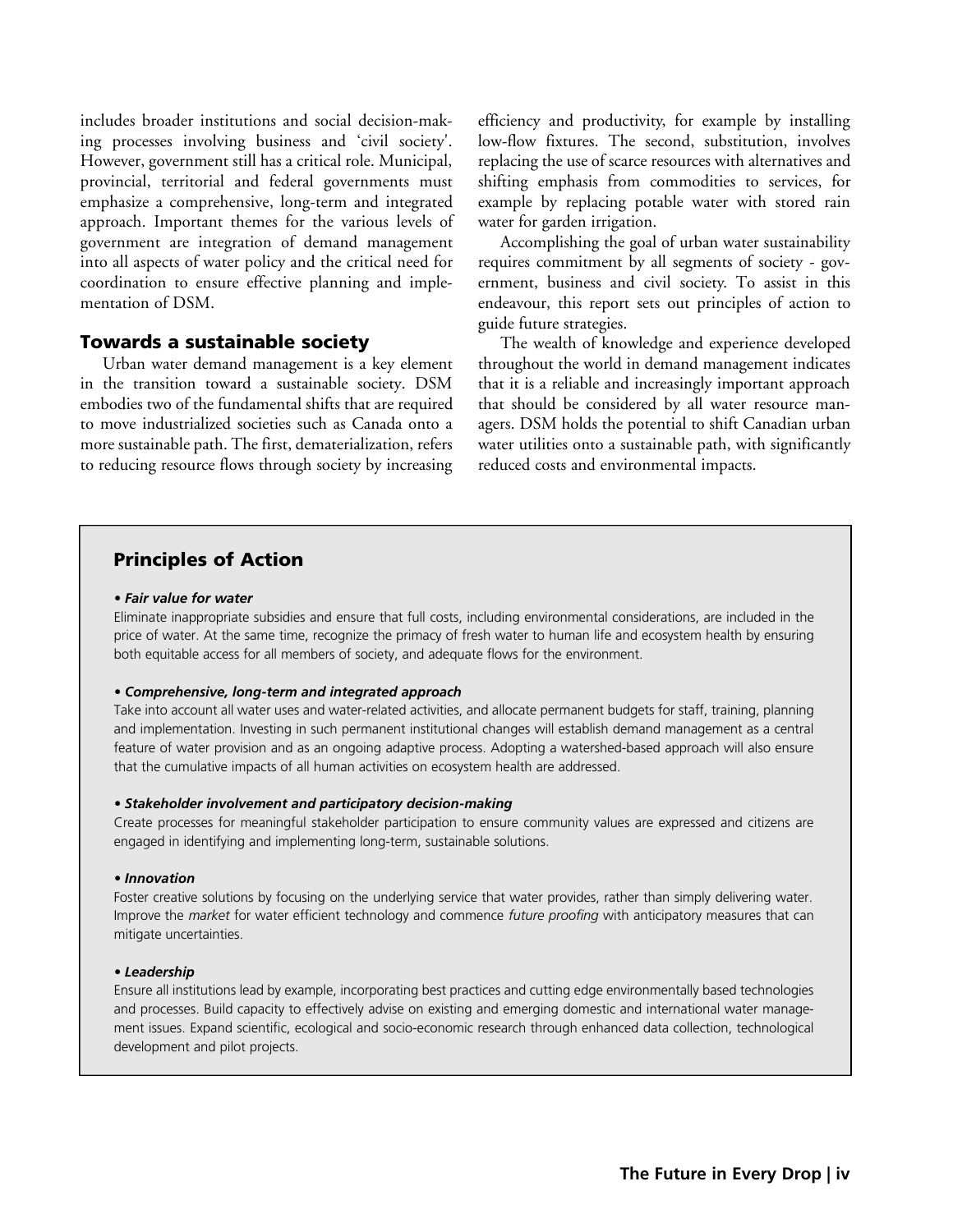## Table of Contents

| Foreword      |                                                                  | $\overline{1}$ |
|---------------|------------------------------------------------------------------|----------------|
|               | Acknowledgements                                                 | ÎÎ.            |
|               | <b>Executive Summary</b>                                         | іїі            |
| Contents      |                                                                  | V              |
| List of Boxes |                                                                  | vii            |
|               | Chapter 1. A Comprehensive, Long-Term, Integrated Approach to    | 01             |
|               | <b>Water Provision</b>                                           |                |
| 1.1.          | Introduction                                                     | 01             |
| 1.2           | The Need for a Comprehensive, Long-Term, Integrated Approach     | 02             |
| 1.3.          | Purpose and Overview                                             | 03             |
|               | Chapter 2. The Need for DSM in Canadian Urban Water Provision    | 05             |
| 2.1.          | Introduction                                                     | 05             |
| 2.2.          | High and Rising Municipal Water Use in Canada                    | 05             |
| 2.3.          | Supply Limits, Degradation and Uncertainty                       | 05             |
| 2.4           | Water and Wastewater Capital Costs                               | 07             |
| 2.5.          | Environmental Impacts                                            | 08             |
| 2.6.          | Drinking Water Quality                                           | 08             |
| 2.7.          | Additional Benefits of Demand Management                         | 09             |
| 2.8.          | Summary                                                          | 09             |
|               | <b>Chapter 3. Barriers to Demand Management</b>                  | 11             |
| 3.1.          | Introduction                                                     | 11             |
| 3.2.          | <b>Attitudinal Barriers</b>                                      | 11             |
| 3.3.          | <b>Financial Barriers</b>                                        | 13             |
|               | 3.4. Data and Informational Barriers                             | 14             |
| 3.5.          | <b>Administrative Barriers</b>                                   | 15             |
| 3.6.          | A Model of the Barriers to Demand Management                     | 16             |
| SECTION II:   | GOVERNANCE, PLANNING, COORDINATION AND                           | 19             |
|               | <b>ACTION PLANS</b>                                              |                |
|               | <b>Chapter 4. Governance</b>                                     | 21             |
| 4.1.          | Introduction                                                     | 21             |
|               | 4.2. The Need for Careful Planning and Coordination – An Example | 22             |
|               | 4.2.1. Household                                                 | 23             |
| 4.2.2.        | Water Utility/Local Government                                   | 23             |
| 4.2.3.        | Provincial/Territorial                                           | 23             |
| 4.2.4.        | Federal                                                          | 23             |
| 4.2.5.        | Other Organizations                                              | 23             |
| 4.2.6.        | Summary                                                          | 24             |
| 4.3.          | Integrated Planning                                              | 24             |
| 4.3.1.        | Incorporating Supply-side options and Other Resources            | 24             |
| 4.3.2.        | Watershed Management                                             | 24             |
| 4.4.          | <b>Conservation Staff/Departments</b>                            | 25             |
| 4.5.          | Stakeholder Participation                                        | 26             |
| 4.6.          | Business and Ownership Models                                    | 26             |
| 4.6.1.        | Government Owned and Operated                                    | 27             |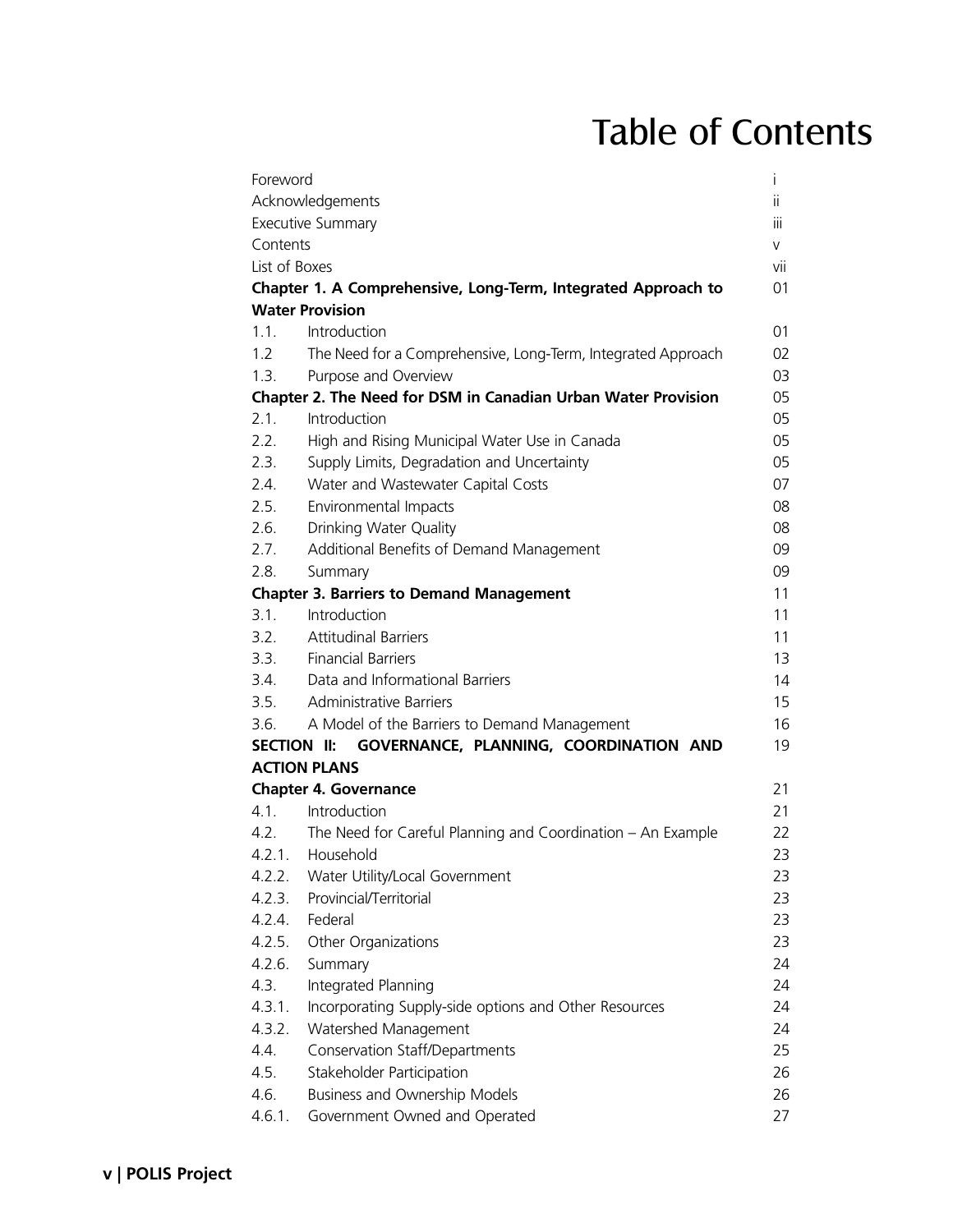| 4.6.2.       | Corporatization                                        | 27 |
|--------------|--------------------------------------------------------|----|
| 4.6.3.       | Public-Private Partnerships (PPPs)                     | 30 |
| 4.6.4.       | <b>Full Privatization</b>                              | 31 |
|              | 4.6.5. Cooperatives                                    | 31 |
| 4.6.6.       | Summary: The Privatization Debate                      | 32 |
| 4.7.         | Public Private Partnerships (PPPs) for DSM             | 32 |
| 4.8.         | Summary                                                | 33 |
|              | <b>Chapter 5. Municipal &amp; Regional Action Plan</b> | 35 |
| 5.1.         | Introduction                                           | 35 |
| 5.2.         | Conservation Planning                                  | 35 |
| 5.2.1.       | Focus on Underlying Services                           | 36 |
| 5.2.2.       | Forecasting Models                                     | 36 |
| 5.3.         | Demand Study                                           | 36 |
| 5.4.         | <b>Identify Goals</b>                                  | 37 |
| 5.5.         | Inventory of Options                                   | 38 |
| 5.6.         | Cost-Benefit Analysis                                  | 40 |
| 5.7.         | Water Conservation & Supply Plan                       | 40 |
| 5.8.         | Implementation and Evaluation                          | 41 |
| 5.9.         | Summary and Action Plan                                | 41 |
|              | <b>Chapter 6. Provincial/Territorial Action Plan</b>   | 43 |
| 6.1.         | Introduction                                           | 43 |
| 6.2.         | Coordination and Regional Approaches                   | 43 |
| 6.3.         | Regulating and Pricing Withdrawals and Discharges      | 44 |
| 6.3.1.       | Conservation Pricing for Withdrawals and Discharges    | 44 |
| 6.3.2.       | Maintaining Base Flows                                 | 44 |
| 6.3.3.       | Requiring Local Demand Management                      | 45 |
| 6.3.4.       | Tradable Water Rights                                  | 45 |
| 6.3.5.       | Summary                                                | 45 |
| 6.4.         | <b>Empowering Communities</b>                          | 45 |
| 6.5.         | Mandatory Efficiency Requirements                      | 46 |
| 6.6.         | Linking or Reducing Infrastructure Expansion Grants    | 47 |
| 6.7.         | <b>Future Proofing</b>                                 | 48 |
| 6.8.         | Summary and Action Plan                                | 48 |
|              | <b>Chapter 7. Federal Action Plan</b>                  | 51 |
| 7.1.         | Introduction                                           | 51 |
| 7.2.         | Invigorating the Federal Water Policy                  | 51 |
| 7.2.1.       | National Water Commission for the 21st Century         | 52 |
| 7.3.         | Guidelines and Standards                               | 52 |
| 7.4.         | Data Collection and Analysis                           | 53 |
| 7.5.         | Improved Enforcement of Federal Legislation            | 53 |
| 7.6.         | Linking or Reducing Infrastructure Expansion Grants    | 54 |
| 7.7.         | Summary and Action Plan                                | 54 |
|              | <b>Chapter 8. Conclusions</b>                          | 57 |
| Bibliography |                                                        | 61 |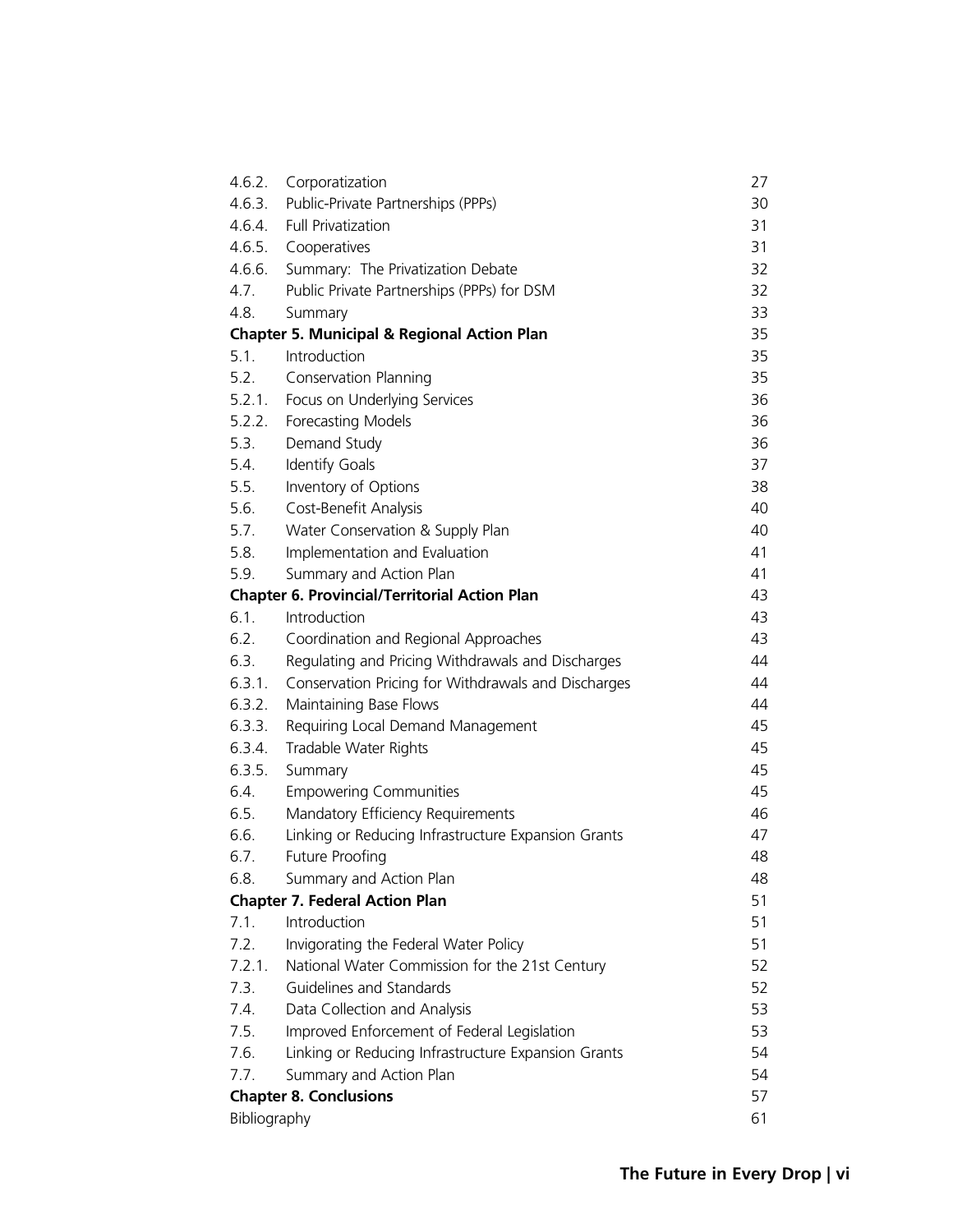## List of Boxes

|               | <b>Box 1:</b> A Comprehensive, Long-Term, Integrated Approach to Urban<br><b>Water Provision</b> | 02 |  |  |  |
|---------------|--------------------------------------------------------------------------------------------------|----|--|--|--|
|               | <b>Box 2:</b> Least-Cost Framework                                                               | 03 |  |  |  |
|               | <b>Box 3:</b> Examples of Reliable Reductions in Water Use from DSM                              | 04 |  |  |  |
|               | Programs                                                                                         |    |  |  |  |
| <b>Box 4:</b> | Some of the Reasons Why Demand Management is Required in                                         | 06 |  |  |  |
|               | Canada                                                                                           |    |  |  |  |
|               | <b>Box 5:</b> Additional Benefits of Demand Management                                           | 09 |  |  |  |
|               | <b>Box 6:</b> Barriers that Impede the Adoption of DSM in Canada                                 | 11 |  |  |  |
|               | <b>Box 7:</b> The Myth of Superabundance                                                         | 12 |  |  |  |
|               | <b>Box 8:</b> Conceptual Model of the Relationships Among the Barriers                           | 17 |  |  |  |
|               | Impeding Adoption of DSM in Canada                                                               |    |  |  |  |
| <b>Box 9:</b> | Potential Actions in Toilet Replacement                                                          | 22 |  |  |  |
|               | <b>Box 10: Potential Advantages of Creating Dedicated Conservation</b>                           | 25 |  |  |  |
|               | Departments and/or Staff Positions                                                               |    |  |  |  |
|               | <b>Box 11:</b> Benefits of Public Participation in DSM                                           | 26 |  |  |  |
|               | <b>Box 12: Business and Ownership Models for Water Utilities</b>                                 | 28 |  |  |  |
|               | <b>Box 13: Privatization and Leakage</b>                                                         | 30 |  |  |  |
|               | Box 14: Key Principles and Steps in Developing a Successful Water                                | 35 |  |  |  |
|               | Supply and Conservation Plan                                                                     |    |  |  |  |
|               | <b>Box 15:</b> The IWR-MAIN Forecasting Model - Inputs and Outputs                               | 37 |  |  |  |
|               | <b>Box 16:</b> Common Water Conservation Planning Goals                                          | 38 |  |  |  |
|               | Box 17: Community Characteristics that Suggest Specific DSM                                      | 38 |  |  |  |
|               | Measures                                                                                         |    |  |  |  |
|               | <b>Box 18:</b> Hypothetical 'Supply Curve' Comparing Supply-Side and DSM                         | 39 |  |  |  |
|               | Options                                                                                          |    |  |  |  |
|               | <b>Box 19: Municipal DSM Action Plan</b>                                                         | 42 |  |  |  |
|               | <b>Box 20:</b> Water-Efficient Plumbing Fixtures in the US                                       | 47 |  |  |  |
|               | <b>Box 21: Provincial and Territorial DSM Action Plan</b>                                        | 49 |  |  |  |
|               | <b>Box 22: Federal DSM Action Plan</b><br>55                                                     |    |  |  |  |
|               | <b>Box 23: Features of Green Infrastructure</b><br>58                                            |    |  |  |  |
|               | <b>Box 24: Principles of Action</b>                                                              | 60 |  |  |  |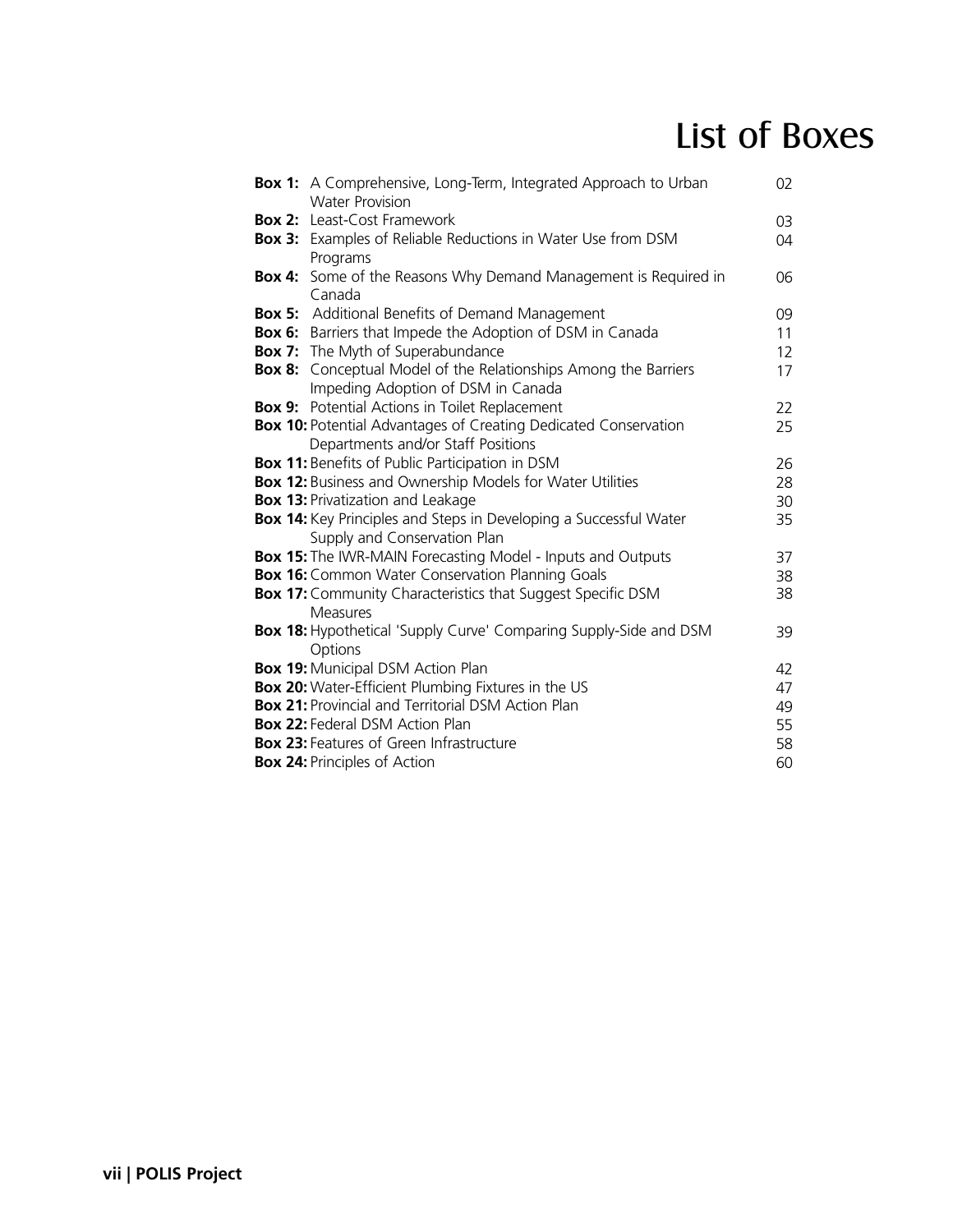# Chapter 1

### A Comprehensive, Long-Term, Integrated Approach to Water Provision

*"Water will become Canada's foremost ecological crisis early in this century" (David Schindler, Killam Memorial Professor of Ecology). "As we peer into the twenty-first century, water conservation is looking far more like an imperative than an option" (Vickers 2001: xv).*



#### 1.1. Introduction

Urban water management is undergoing a fundamental shift in many parts of the world. Europe, Australia, parts of the United States and some cities in Canada are now managing freshwater resources in a more integrated way, focusing on maintaining and enhancing ecosystem health and avoiding depletion of water supplies. The emphasis is on curbing demand through demand-side management (DSM), or demand management as it is commonly called. This more integrated approach, however, is not common in Canada.

Most Canadian utilities respond to society's increasing demand for water with traditional supply-side options. This includes constructing or expanding diversion projects, dams, reservoirs, groundwater pumping stations and treatment plants. The results are increasing costs, overstretched water supplies, significant environmental impacts, and a growing concern that future water needs may not be met in many parts of the country.

This report describes the need for a comprehensive, long-term approach to water provision that fully integrates demand management. It discusses barriers to the adoption of DSM measures and outlines practical actions that will facilitate a demand management approach in Canada.

Demand management is a complement to traditional supply-side options. DSM is generally defined as "the planning and implementation of programs to influence the amount, composition, or timing of demand for some commodity or service" (Shrubsole and Tate 1994: 4). For water provision in particular, DSM is defined as "any measure which reduces or reschedules average or peak withdrawals from surface or ground water sources while maintaining or mitigating the extent to which return

flows are degraded" (Brooks and Peters 1988).

The DSM approach recognizes that it is possible to influence the demand for water. It is also more sustainable, less environmentally damaging, and often more cost-effective than pursuing traditional supply-side options. Many of the services provided by water, such as sanitation, bathing and aesthetically pleasing landscapes, can be provided just as effectively with less water through technological and behavioural changes.

A common misconception in Canada is that we have more than enough water and that demand management is unnecessary, except in times of drought. In reality, between 1994 and 1999, one in four Canadian municipalities reported problems with water availability, suggesting that an increasing number of municipalities are reaching the limits of their local water supplies and/or the capacity of their current infrastructure (Environment Canada 2001).

The traditional supply-side approach has brought tremendous benefits to billions of people. Throughout the 20th century it has reduced the incidence of waterrelated disease, expanded the generation of hydropower, increased convenience and comfort in many homes, expanded the potential of irrigated agriculture, and moderated the risks of devastating floods and droughts (Gleick 2003b: 1524). Continuing to use supply-side options, however, may not be a long-term solution.

For many cities the most accessible water sources are already tapped and expanding infrastructure is increasingly expensive. Over-pumping aquifers and the pollution of surface water with municipal wastewater continues to degrade local water supplies. These actions have negative implications for the long-term sustainability of water provision, ecosystem health, and maintenance of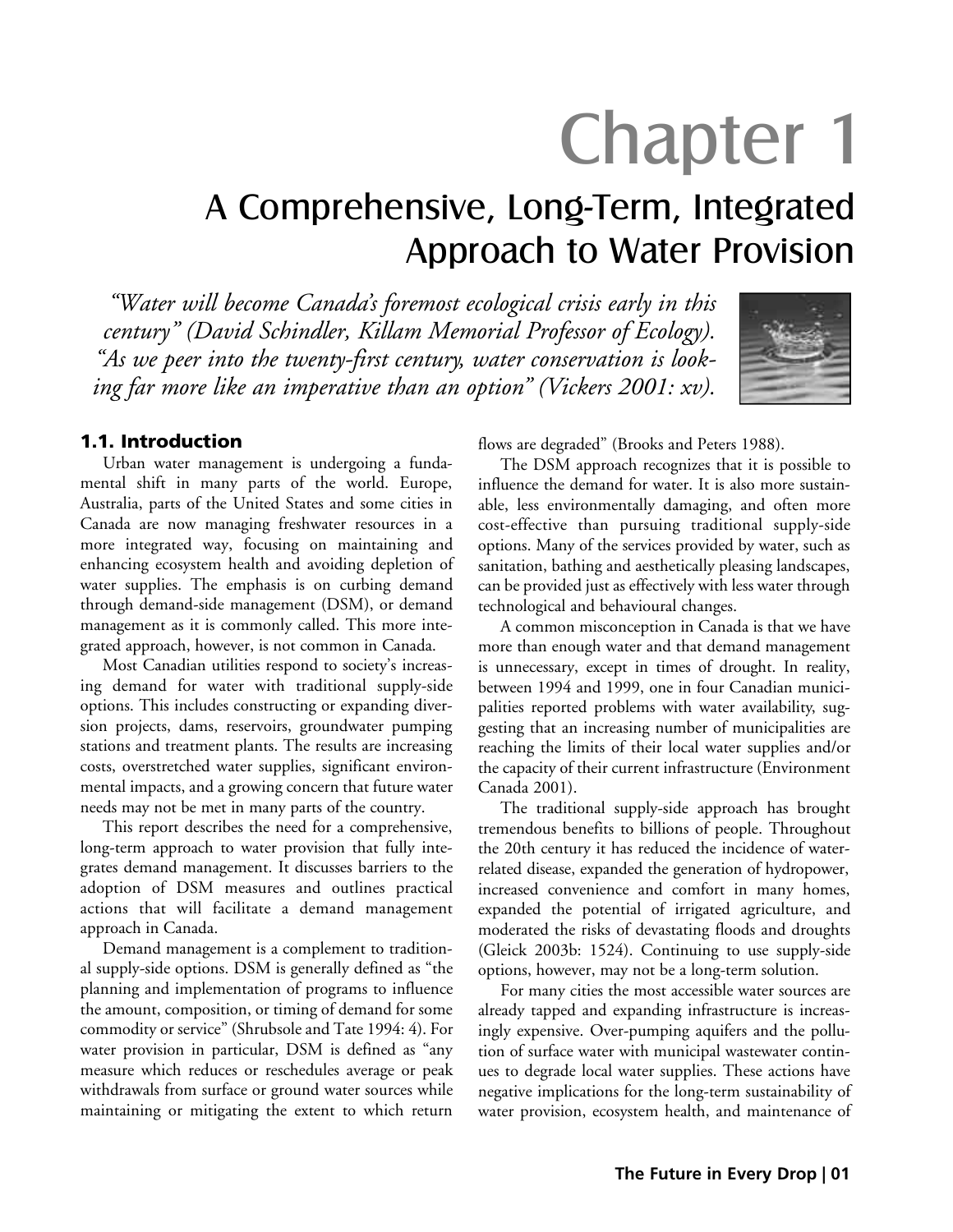drinking water standards. In addition, municipalities face fewer financial resources and increasing pressure to deal with crumbling infrastructure.

A commitment to demand management is necessary to respond to this situation in Canada. Demand management has the potential to improve the sustainability and cost-effectiveness of Canadian water provision. DSM is also a major step toward the broader reorientation of society to live within its ecological bounds. Adopting DSM is also a vital step in reducing the ecological footprints of cities; enabling human activities to better co-exist with ecological processes.

#### 1.2 The Need for a Comprehensive, Long-Term, Integrated Approach

Many Canadian municipalities are implementing some DSM measures, such as outdoor watering restrictions, education campaigns to raise awareness of the need to conserve water, and rebate programs that encourage customers to buy water-efficient fixtures (Waller and Scott 1998: 398). However, these measures are typically implemented in a limited, reactive and *ad hoc* fashion, and usually in response to emergency situations such as drought.

In British Columbia, most communities implement DSM measures incrementally, starting with those that are relatively inexpensive and politically uncontroversial. Only 13% of these communities engaged in any strategic planning, which was likely limited to basic conservation planning (Water Conservation Strategy for BC 1998: 26,30). A study in Ontario found that although individual DSM measures are being implemented, supply-side management continues to predominate. Only one in five of the Ontario municipalities studied had any kind of DSM plan or strategy in place (de Loë 2001: 57,66).

This limited approach to the use of DSM measures is unlikely to produce substantial and reliable long-term water savings. Instead, a comprehensive, long-term, and integrated approach is required to achieve the full potential of demand management.

A *Comprehensive* approach considers the full range of available DSM measures in order to choose an appropriate and effective combination. For example, the participation rate in a giveaway program of water-efficient showerheads can be significantly improved by a simultaneous education and marketing campaign. Alternatively, a giveaway program might not be required if the pricing structure is changed to provide financial incentives for households to purchase new showerheads on their own. Unless the full range of DSM measures are considered, the synergies between individual measures and the most effective combinations are unlikely to be captured.

A *Long-term* approach considers the impacts of DSM measures over time and the need to include demand management in all long-term planning. Sequencing DSM measures will often increase levels of success. For example, using education campaign to increase public understanding and the acceptability of future pricing changes.

Similarly, some DSM measures may require 'future proofing' to become cost-effective. Installing dual plumbing in new construction, for example, is a relatively cheap option compared to retrofitting existing buildings and would make it feasible to implement municipally-wide water recycling in the future.

Some DSM measures may make others unnecessary in the future. Financial incentives for developers, such as

| Comprehensive                                                                                         | Long-Term                                                                                                                                                                                                                   | <b>Integrated</b>                                                                                                                                                                                                                                                                           |
|-------------------------------------------------------------------------------------------------------|-----------------------------------------------------------------------------------------------------------------------------------------------------------------------------------------------------------------------------|---------------------------------------------------------------------------------------------------------------------------------------------------------------------------------------------------------------------------------------------------------------------------------------------|
| The full range of DSM measures should<br>be considered to choose the most effec-<br>tive combination. | Careful long-term planning should be<br>undertaken. Including consideration of<br>the sequence of implementing DSM<br>measures over time, especially in light of<br>an analysis of future changes to water<br>availability. | Both demand and supply-side options<br>should be integrated into long-term<br>water provision planning, which should<br>also consider related resources (such as<br>wastewater),<br>ecological<br>energy,<br>demands, actions by other levels of gov-<br>ernment, and full-cost accounting. |

#### **Box 1: A Comprehensive, Long-Term, Integrated Approach to Urban Water Provision**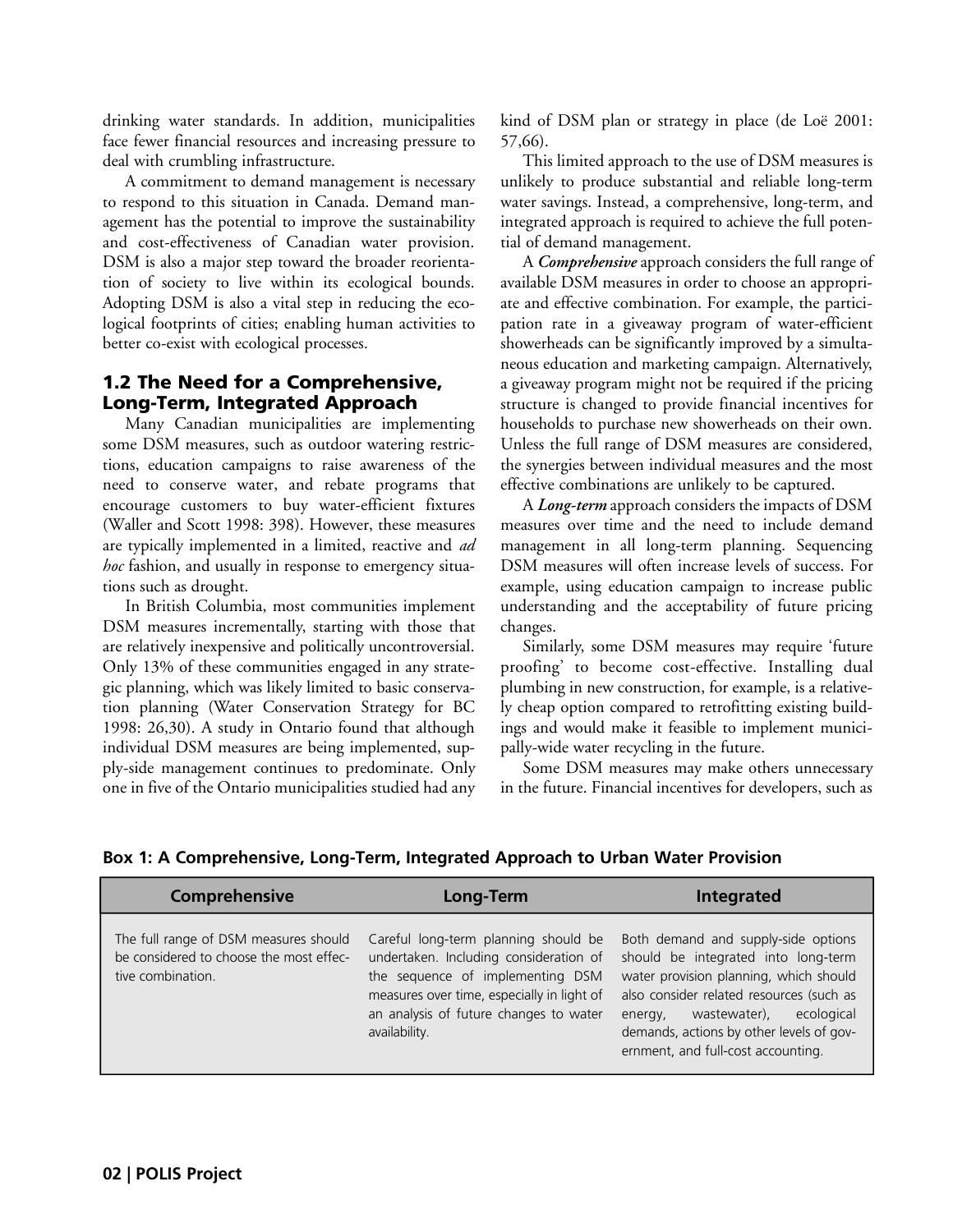reduced hook-up fees to encourage the installation of water efficient fixtures during construction, can be more effective than subsequently providing financial incentives to homeowners to replace inefficient fixtures.

Another important aspect of long-term planning is a careful assessment of future water availability, including the potential impact of climate change on local water supplies.

An *Integrated* approach determines the least-cost combination of activities and may combine demand management measures with differing sectors and other options such as supply-side projects. The least-cost combination is determined by considering all impacts of water use including energy needs for heating or pumping water, costs for potable water and wastewater treatment, and environmental impacts. Unlike standard marginal cost analysis, which externalizes environmental and cumulative impacts, an integrated analysis considers environmental impacts and ecological functions or demands.

Integrating ecosystem needs into water management requires that a certain volume of water (of appropriate quality) remains in the system. This *in situ* water sustains ecosystem function and preserves ecological services such as flood control and aquifer recharge. *In situ* water also provides conventional economic benefits such as transportation, hydro power, fishing and waste dilution.

In addition to considering the full range of impacts and benefits, an integrated approach must integrate the efforts of all levels of government. Measures implemented by one level of government impact the effectiveness of measures taken by another. A provincial plumbing code that mandates water-efficient fixtures, for instance, might make local financial incentives unnecessary.

Taking a comprehensive, long-term and integrated approach to water provision poses challenges, and the complexities are often very different than those encountered in supply-side management. DSM relies on many smaller and decentralized options to increase end use efficiency, ranging from low-flow fixtures and appliances in homes, to wastewater recycling for unique applications, to a diversified pricing structure.

Such an approach provides a flexible portfolio of options, but it contrasts sharply with the more centralized and large-scale projects involved in supply-side management. The required shift in thinking has been analogized to the shift from large, centralized, expensive and single-purpose mainframe computer systems to a network of smaller, on-site systems (FCM 2001: 2). Additionally, DSM requires more direct involvement of

#### **Box 2: Least-Cost Framework**

"Within the least-cost framework of water supply planning, the desirable level of conservation would be reached when the incremental cost of demand reduction would be the same as the incremental cost of supply augmentation. In other words, under this criterion, water utilities would try to meet the projected increases in future demands by investing in water conservation programs until the conserved water would become more expensive than new supplies."

#### *Source: Dziegielewski (1999: 3)*

end users. Fundamentally, it requires a shift in awareness and a sense of stewardship on the part of water providers, individual homeowners, businesses and industry. Consequently, a different set of skills and resources are required within utilities and government agencies to make an effective shift to demand management.

Experience from around the world demonstrates that a comprehensive approach to demand management is effective. Since the 1970s, US urban water managers have increasingly turned to DSM, not just as an emergency measure, but as a package of measures that offers one of the most cost-effective and environmentally sound ways of achieving water security (Platt and Morrill 1997: 285, 286). More recently, some Canadian jurisdictions have also incorporated DSM into their overall water management strategies.

#### 1.3. Purpose and Overview

Strategies to increase water use efficiency and the demand management approach have existed for years. However, demand management measures are still not being thoroughly applied. A recent water use study in California (Gleick et al. 2003b) shows that even with existing technology and current pricing, it is possible to reduce water use by one third.

To address the current *ad hoc* approach, Brooks (2003: 33) suggests that "efforts now need to focus on the institutions that can creatively manage and accelerate the adoption of DSM practices and policies – on governance of demand management."

This report describes why a comprehensive, longterm, and integrated approach to demand management is necessary and how such an approach can be undertaken. The report is divided into two sections. The remainder of the first section discusses in detail the need for DSM and the barriers that have restricted its use in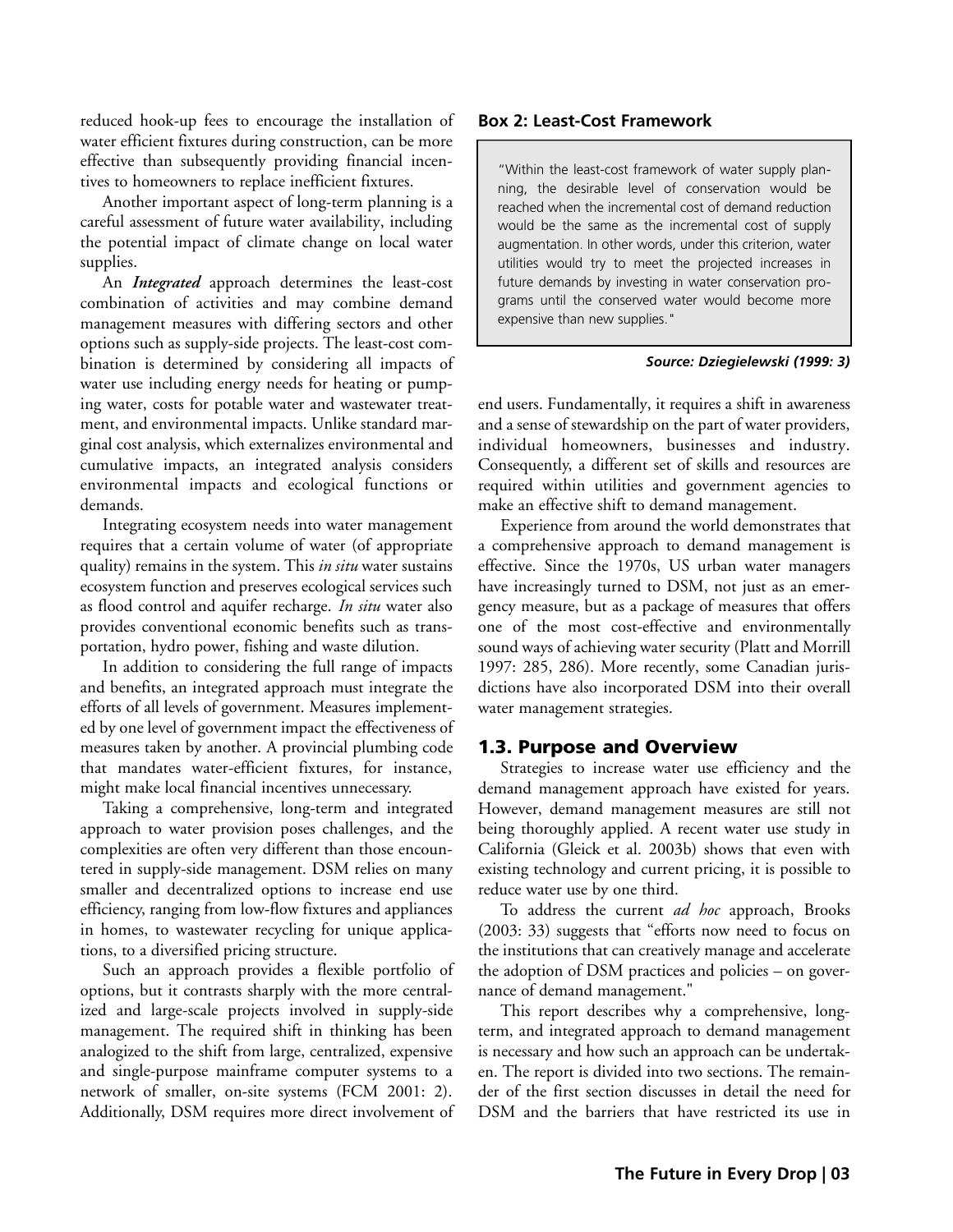Canada. The second section discusses issues of governance, planning and coordination, as well as higher-level government action. The report sets out long-term planning procedures, detailed action plans, and is a blueprint to integrate DSM into water management and other resource use options.

#### Handbook of DSM for Canada

As a companion to *The Future in Every Drop*, a detailed *Handbook of DSM* is forthcoming. Together,

these two documents provide a comprehensive twotiered strategy for implementing urban water demand management in Canadian cities. While the present report addresses the broad issues of institutional design, the Handbook discusses many of the specific efficiency improvements and DSM measures outlined. The Handbook addresses the technical details of implementation, and is a practical tool to assist utilities and water management practitioners in designing a comprehensive, long-term and integrated DSM program.

#### **Box 3: Examples of Reliable Reductions in Water Use from DSM Programs**

The Massachusetts Water Resource Authority reduced water requirements in the greater metropolitan Boston area by 25% since the late 1980s.

Alburquerque, New Mexico, reduced per capita demand by 20% since the mid-1990s.

Seattle, Washington, reduced its per capita water demand by 20% over the past decade.

The Metropolitan Water District of Southern California reduced water use by 16% from 1990, despite a 14% increase in population.

New York City's "smart conservation" and "smart watershed management" programs reduced water use by 25% below the level of 1979.

Ashland, Oregon chose an \$825,000 conservation program instead of an \$11 million dollar dam in 1992. The program consisting of home water audits and rebates for efficient toilets and showerheads, saved 134,000 gallons a day within three years.

Melbourne, Australia recently decided that for the next 50 years all additional water supply will come through DSM programs.

#### **…and in Canada**

Waterloo's conservation program, which includes pricing changes, education, and the distribution of watersaving devices, has reduced per capita water use by 10% in its first three years.

Cochrane, Alberta, reduced water consumption by 15% by giving away

toilet dams, low-flow showerheads, and faucet aerators and thus deferred a multimillion-dollar pipeline to import water.

Port Elgin, Ontario, avoided a \$5.5 million expansion of its water treatment plant by spending \$550,000 to install 2,400 residential water meters, and by implementing an intensive conservation program.

Drumheller, Alberta, reduced wastewater flows through a voluntary retrofit program that installed lowflow showerheads, faucet aerators and new toilet flappers. The \$220,000 initiative extended the life of the wastewater plant by 10-12 years, and deferred capital cost expenditure of \$2 million.

*Sources: Raines (1994: 407,410); Vickers (2001: xvi); Gleick (2003: 3); Postel (1997: 152); Boyd (2003: 51); Liberman (2001), South Island Sustainable Communities Network (1999: 37).*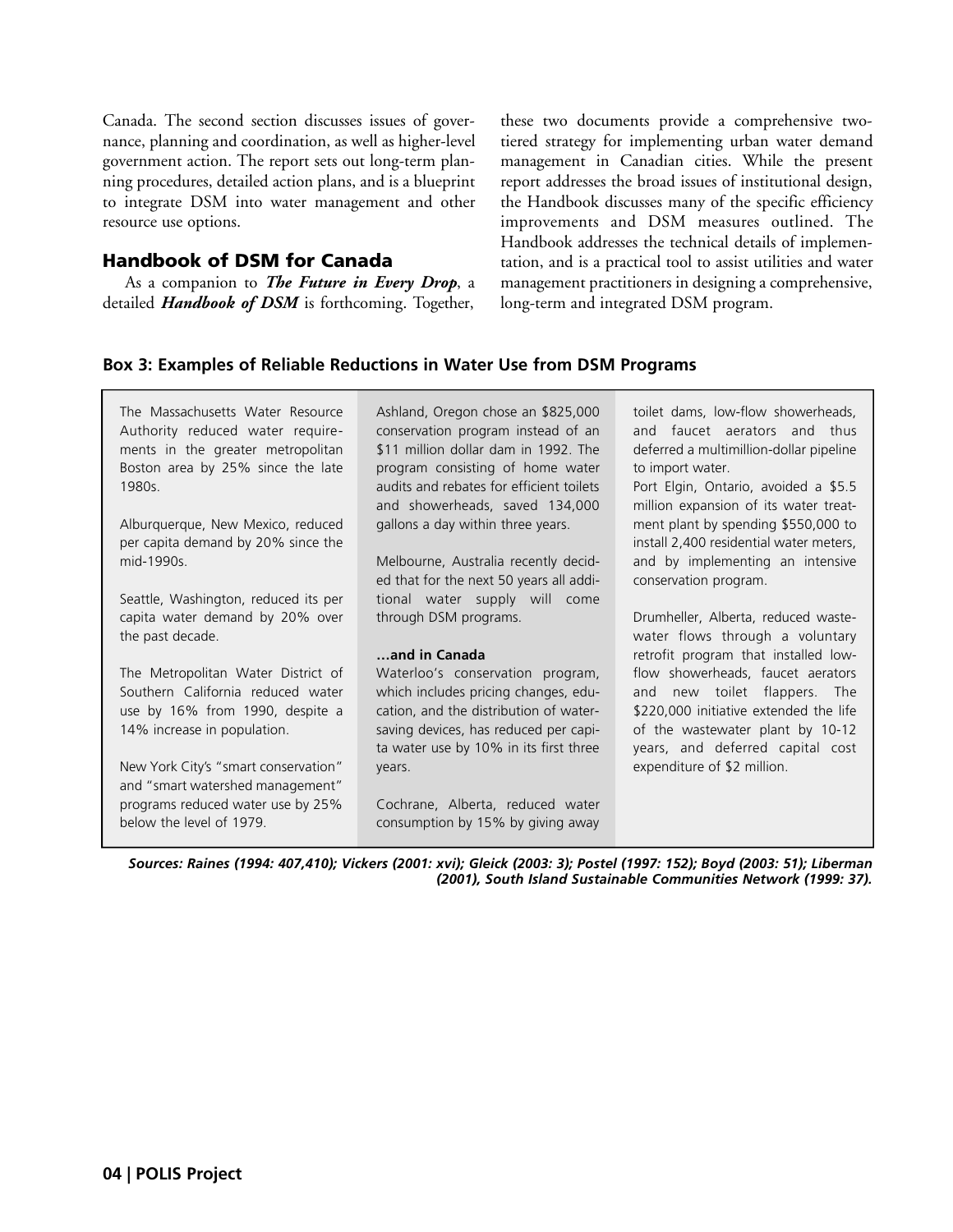# Chapter 2 The Need for DSM in Canadian Urban Water Provision

*"Our water is truly precious, …every drop does count, and … the rivers of the country are the report card of our civilization" (Derek Doyle at the end of the Every Drop Counts conference, Canada's first national conference and trade show on water conservation. Doyle 1994: 417).*



#### 2.1. Introduction

Despite the widespread belief that Canada possesses an abundance of available water, pressing reasons exist to manage demand. Examples include: high levels of urban water use, a growing number of municipalities facing supply and/or infrastructure limitations, and the increase in capital costs of infrastructure expansions. In addition, urban water withdrawals and wastewater returns have a detrimental impact on the environment and correspondingly negative impacts on drinking water quality (see Box 4).

As a result of these challenges, concerns about water management are increasing, and the situation will worsen as municipal water use continues to rise. Although demand management is not a panacea for all that ails urban water provision and management, it can help to address many of these challenges. Specifically, it can help to reduce, or at least to limit, urban water use and wastewater production, which will, in turn, increase the sustainability and security of water resources.

#### 2.2. High and Rising Municipal Water Use in Canada

Canadians are the second highest water consumers in the world (Dangerfield 1994: 60, Boyd 2003: 42). Total municipal water use is approximately 640 litres per capita per day (lcd), which is two and a half times more than the European average (Luesby 1994: 214, Brandes 2003). Total municipal water use has increased by 6% from 1991 to 1999 (from fig 3.1, Brandes 2003: 21). Overall, total water withdrawals in Canada increased 26% between 1980 and 1997. During the same period, despite economic and population growth, water withdrawals in the United States dropped 5% (Boyd 2003: 43).

Residential use accounts for just over half of the total municipal water use (Brandes 2003: 15). Although Health Canada estimates that each person requires access to 60-80 litres of potable water every day for basic sanitation and health needs, the average Canadian uses 343 lcd (Brandes 2003). After rising almost 50% from 1972 to 1986, average per capita residential water use appears to have levelled out over the last decade, fluctuating between 330 and 350 lcd (Dangerfield 1994: 41; Brandes 2003: 21). However, due to increasing urbanization and population growth, total residential water use has continued to rise, growing by 21% from 1991 to 1999 (Marsalek et al. 2002: 1; Brandes 2003: 21).

Significant potential exists for demand management to reduce per capita use. In this way, total water use can also be reduced, or at least capped, without significant impacts on quality of life or standards of living.

#### 2.3. Supply Limits, Degradation and Uncertainty

Water demand exceeds, or is approaching the limits of natural supply in many parts of Canada, particularly in the Great Lakes region, the Prairie provinces and the Okanagan Valley (Shrubsole and Tate 1994: 2; Dangerfield 1994: 53). Between 1994 and 1999, one in four Canadian municipalities reported problems with water availability.

In Ontario, this stress is even more apparent; 79% of municipal water systems reported at least one water supply problem between 1989 and 1999 (Shrubsole 2001: 4). Similarly, groundwater extraction rates that exceed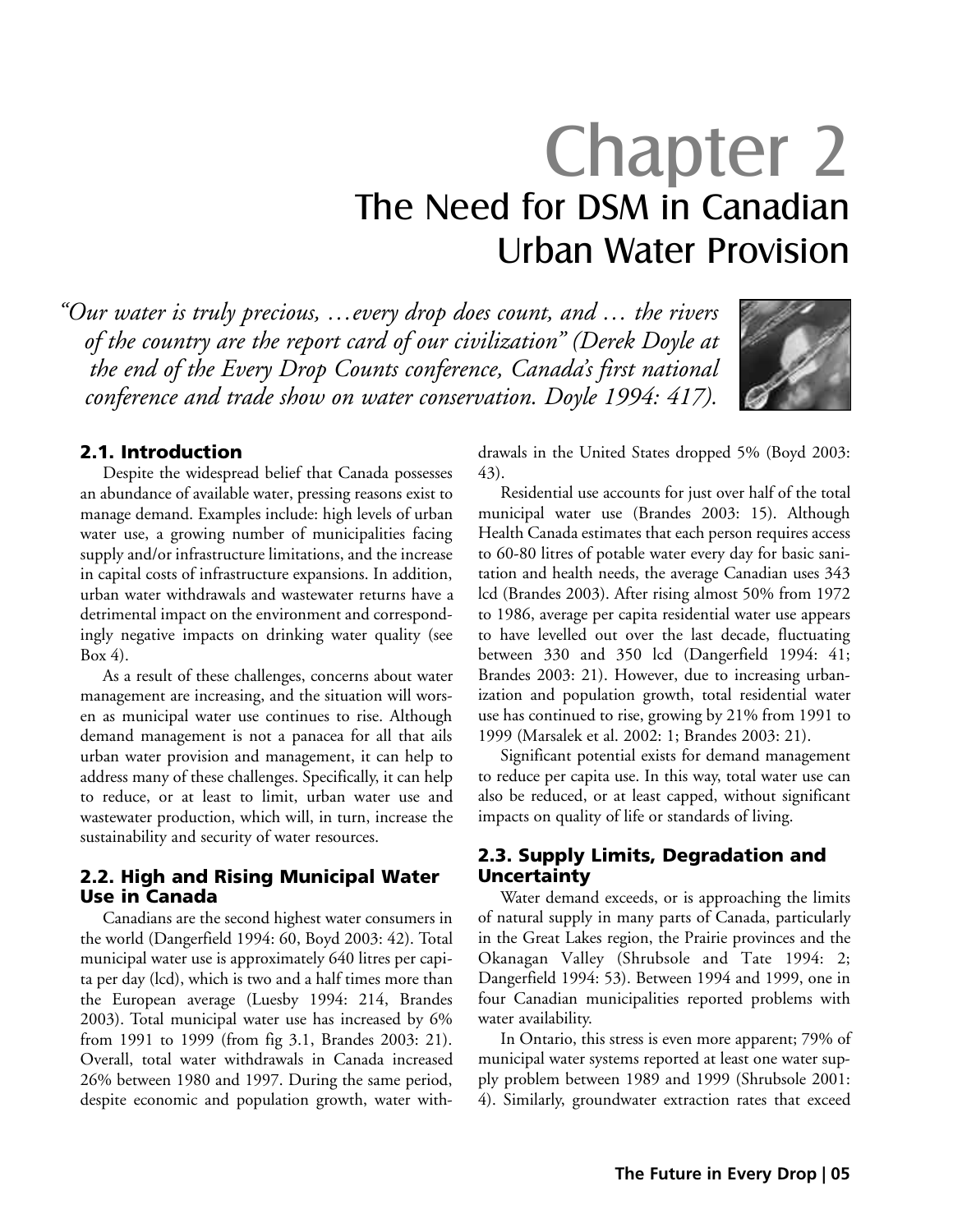| <b>High Urban</b><br><b>Water Use</b>                                                                                                                                                                                                                                                                                                        | Supply<br><b>Limitations</b>                                                                                                                                                                                                                                                                                                                                                 | <b>Capital Costs</b>                                                                                                                                                                                                                                                       | Environmental<br><i>Impacts</i>                                                                                                                                                                                                                                                                                                                                                                                                         | <b>Drinking Water Quality</b>                                                                                                                                                                                                                                                                                                                                                                                                                                                                                                                                                         |
|----------------------------------------------------------------------------------------------------------------------------------------------------------------------------------------------------------------------------------------------------------------------------------------------------------------------------------------------|------------------------------------------------------------------------------------------------------------------------------------------------------------------------------------------------------------------------------------------------------------------------------------------------------------------------------------------------------------------------------|----------------------------------------------------------------------------------------------------------------------------------------------------------------------------------------------------------------------------------------------------------------------------|-----------------------------------------------------------------------------------------------------------------------------------------------------------------------------------------------------------------------------------------------------------------------------------------------------------------------------------------------------------------------------------------------------------------------------------------|---------------------------------------------------------------------------------------------------------------------------------------------------------------------------------------------------------------------------------------------------------------------------------------------------------------------------------------------------------------------------------------------------------------------------------------------------------------------------------------------------------------------------------------------------------------------------------------|
| $\bullet$ The average<br>Canadian uses<br>343 litres per<br>capita per day<br>(lcd)<br>residentially.<br>$\bullet$ Canadians are<br>the 2nd highest<br>urban water users<br>in the world.<br>• Total municipal<br>water use<br>increased 6% dur-<br>ing the 1990s.<br>• Total residential<br>water use<br>increased 21%<br>during the 1990s. | • A number of sur-<br>face waters have<br>reached or are near-<br>ing their capacity<br>for withdrawals.<br>• Groundwater<br>extraction is deplet-<br>ing a number of<br>aquifers.<br>• Many water<br>sources are contam-<br>inated or are at risk<br>of contamination.<br>• Uncertainties of<br>stream flows and<br>lake levels are<br>increasing due to<br>climate change. | • Significant<br>unmet capital<br>costs (estimated<br>at \$23-\$49 billion)<br>exist for aging<br>water and waste-<br>water infrastruc-<br>ture upgrades.<br>• Increasing peak<br>water and/or<br>wastewater treat-<br>ment demands<br>create additional<br>capital costs. | • Urban water with-<br>drawals and wastewater<br>returns are highly geo-<br>graphically concentrat-<br>ed, amplifying their<br>impact.<br>• Water development<br>projects destroy aquatic<br>and land habitat, intro-<br>duce exotic species, and<br>block fish migration.<br>• Both ground and sur-<br>face water withdrawals<br>can reduce surface<br>water flows, altering<br>marine habitat and<br>affecting fish popula-<br>tions. | • Reducing water flows allows<br>financial resources to be reallo-<br>cated to meet higher levels of<br>drinking water standards, while<br>it reduces the amount of water<br>that needs to be treated to<br>these levels.<br>• Decreasing wastewater vol-<br>ume increases the effectiveness<br>of sewage treatment, thus<br>decreasing pollution of receiv-<br>ing waters (often source waters<br>for downstream users).<br>• Reducing demand avoids the<br>development of additional infe-<br>rior water sources, and protects<br>groundwater sources by reduc-<br>ing overpumping. |

**Box 4: Some of the Reasons Why Demand Management is Required in Canada**

natural replenishment are depleting aquifers in central and south-western Ontario (Sharratt et al. 1994: 73). Due to over pumping and resource stress, the Ontario Ministry of the Environment has placed a moratorium on new and expanded water-taking permits for bottled water and other uses that remove water from the watershed (*London Free Press* 2003).

Over the past 30 years, the population of British Columbia's Okanagan-Similkameen river basin has more than doubled and has the fastest growth rate of the 23 major river basins in Canada. This region has 0.1% of Canada's total renewable supply of fresh water, and faces serious water pressures as it continues to grow (Statistics Canada 2003). Over 17% of surface water sources in the province have reached, or are nearing, their capacity to reliably supply water for extractive uses; 25 groundwater aquifers are nearing water use capacity and over onethird of aquifers are vulnerable to contamination (Water Conservation Strategy for BC 1998: 9-12).

Such problems suggest that increasingly municipalities are reaching the limits of their local water supplies and/or the capacity of their current infrastructure (Environment Canada 2001). Many urban water supplies are under additional pressures from nearby agriculture, industry, forestry, and ongoing development.

Residential development affects both ground and surface water flows, with paved surfaces and rooftops reducing infiltration and increasing (usually contaminated) runoff to surface water (Thomson 1994: 178). Contamination of groundwater is also affecting water supplies. Overpumping of groundwater not only depletes aquifers, but may also pull contaminants or salt water towards city wellfields (RMI 1991: 10). Abbotsford, BC was forced to decommission various community wells due to contamination; and in PEI, some 18% of the wells are contaminated with pesticides (Waller et al. 1998: 8,16).

Supply limitations and source degradation are compounded by the unknown impacts of global climate change. An intimate relationship between climate and the hydrologic cycle exists. Changes in climatic regimes will directly affect the average annual water flow, its annual variability, and its seasonal distribution (Environment Canada 2003: 5). For example, the navigability of the St. Lawrence Seaway is at risk because of low water levels. In the 1900s, water levels in the port of Montreal averaged two metres above the long-term average low-water mark. At the end of the century, however, this margin had declined to less than one metre (Statistics Canada 2003). Predicted climate change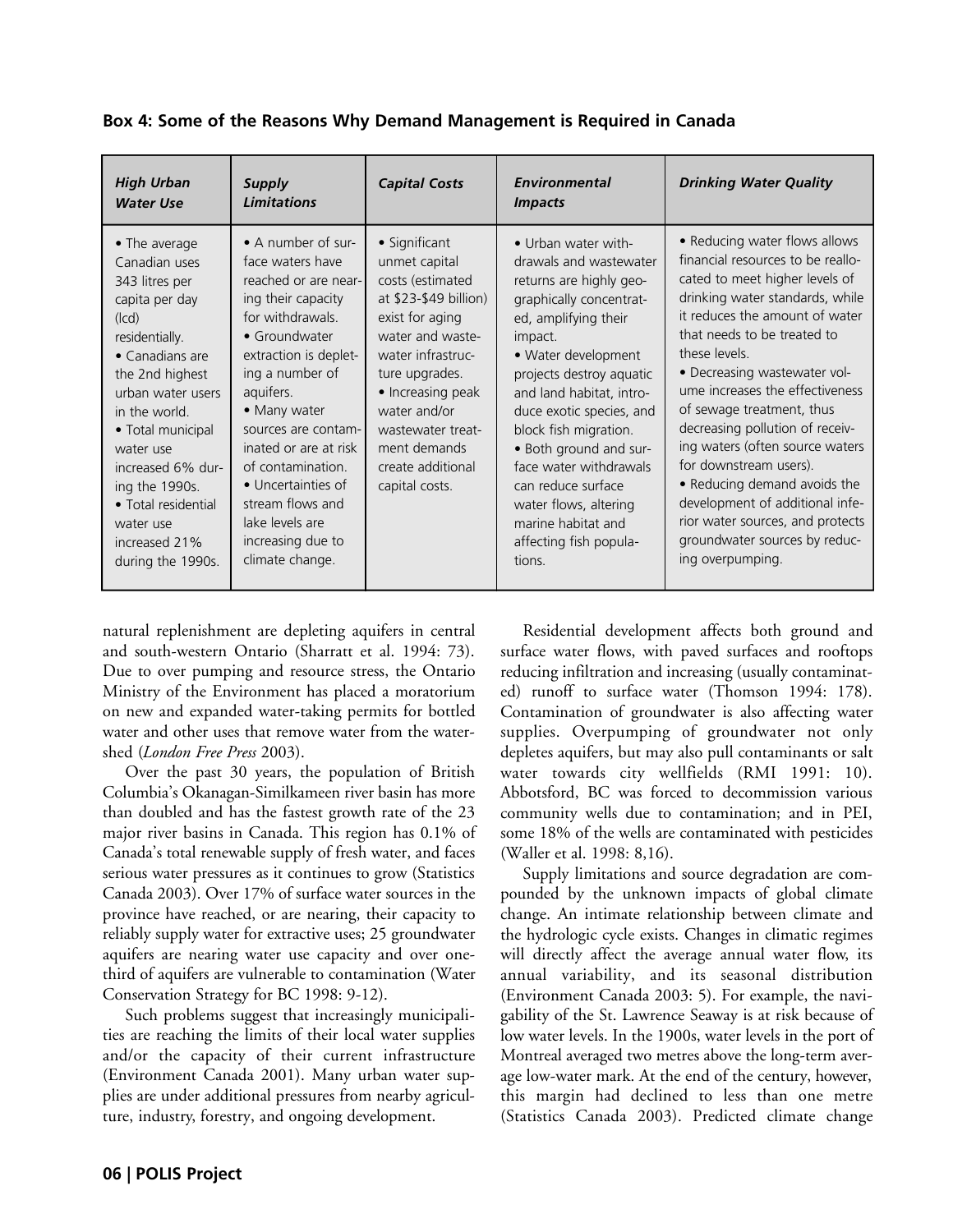impacts on the Great Lakes include a further drop in water level of between a half and one metre due to increased evaporation and decreased runoff (Farid, Jackson and Clark 1997: 74).

Greater climatic variability also means changes in the frequency of extreme weather events and increasing incidences of dry and wet year sequences. Water supplies will become more uncertain as this variability combines with increased summer evapotranspiration, reduced snow packs, and higher water use such as increased lawn watering (Environment Canada 2003: 5).

The impact of climate change is already being felt in many western cities such as Calgary, Edmonton and Regina, which rely on mountain snowpack and glaciers as water sources. Since 1850, some 1,300 glaciers have lost between 25% and 75% of their mass, with most of this reduction occurring in the last 50 years. Along the eastern slope of the Rocky Mountains, glacier cover is receding rapidly, and total cover is now close to its lowest level in 10,000 years (Statscan 2003).

Mitigating the impacts of climate change will be a slow process. Climate experts agree that we must be ready to adapt to these impacts. The International Panel on Climate Change urged water managers to begin "a systematic examination of engineering criteria, operating rules, contingency plans and water allocation policies." The IPCC states with "high confidence" that "water demand management and institutional adaptation are the primary components for increasing system flexibility to meet uncertainties of climate change" (IPCC 1996).

With increasing numbers of communities facing supply limitations and climate change uncertainties, longterm planning includes a thorough assessment of DSM options as a necessity. Demand management is an important part of a diversified risk management portfolio, and has the ability to both avoid supply limitations in the short term, and provide flexible responses to climate change in the future.

#### 2.4. Water and Wastewater Capital Costs

Modern water and wastewater systems are the most capital intensive of all public works (Postel 1994: 16). Ratios of capital investment to operating revenue are estimated at between 4:1 and 9:1, and even as high as 30:1, compared to just 3:1 for telephone utilities (Lawson and Fortin 1994: 270; Tate 1997: 52). Efficiently using the existing capital-intensive infrastructure and potentially reducing additional capital expenditures are critical given the tight budgets of most municipalities.

Much of the water supply infrastructure in large Canadian centres is over 50 years old. Estimates of unmet water and wastewater infrastructure needs and the costs of maintaining (repairing and upgrading) them are substantial, ranging from \$23-\$49 billion (National Round Table on the Environment and Economy 1996; Environment Canada 2003: 16).

Significant upgrades are also required in some areas to meet drinking water quality standards. In BC, upgrading water treatment and filtration systems to Canadian standards is expected to cost approximate \$2 billion province-wide, with an additional \$1 billion for anticipated costs to upgrade wastewater systems (Water Conservation Strategy for BC 1998: 15).

Given the costs of maintaining current infrastructure capacity, it is clearly beneficial to avoid additional infrastructure expansion. Urban water demand is highly variable with 'peaks' occurring on an hourly, daily and seasonal basis. The highest peaks usually occur during the summer due to lawn watering demands. Maximum hourly use affects water main and sewer capacity requirements and infrastructure must be built to accommodate these peak demands. The result is a large proportion of capacity that lies unused in off-peak times (Harris 1994: 246; Loudon 1994b: 253-259).

While DSM programs can reduce overall water use, they can also specifically target the timing and level of peak demands. This 'peak shifting' approach smoothes out demand, increasing the overall efficiency of infrastructure. Reducing peak demands also defers, and potentially avoids, future infrastructure needs.

In Winnipeg, projections showed that if steadily increasing demands continued, the 159-kilometre aqueduct that brings the city its water would not have the capacity to meet future demands. The \$200 to \$350 million price tag to augment supply motivated Winnipeg to employ a DSM program (Sacher 1994: 98). Similarly, a comprehensive DSM program undertaken by the Massachusetts Water Resource Authority (MWRA) reduced water requirements in the greater metropolitan Boston area by 25%. As a result, a \$500 million plan to further dam the Connecticut River was cancelled.

Increasing municipal water use generally implies increasing quantities of wastewater, unless peak wastewater flows are determined by rainfall infiltration (Gates 1994: 339, 340; Tate 1997: 53). Increased wastewater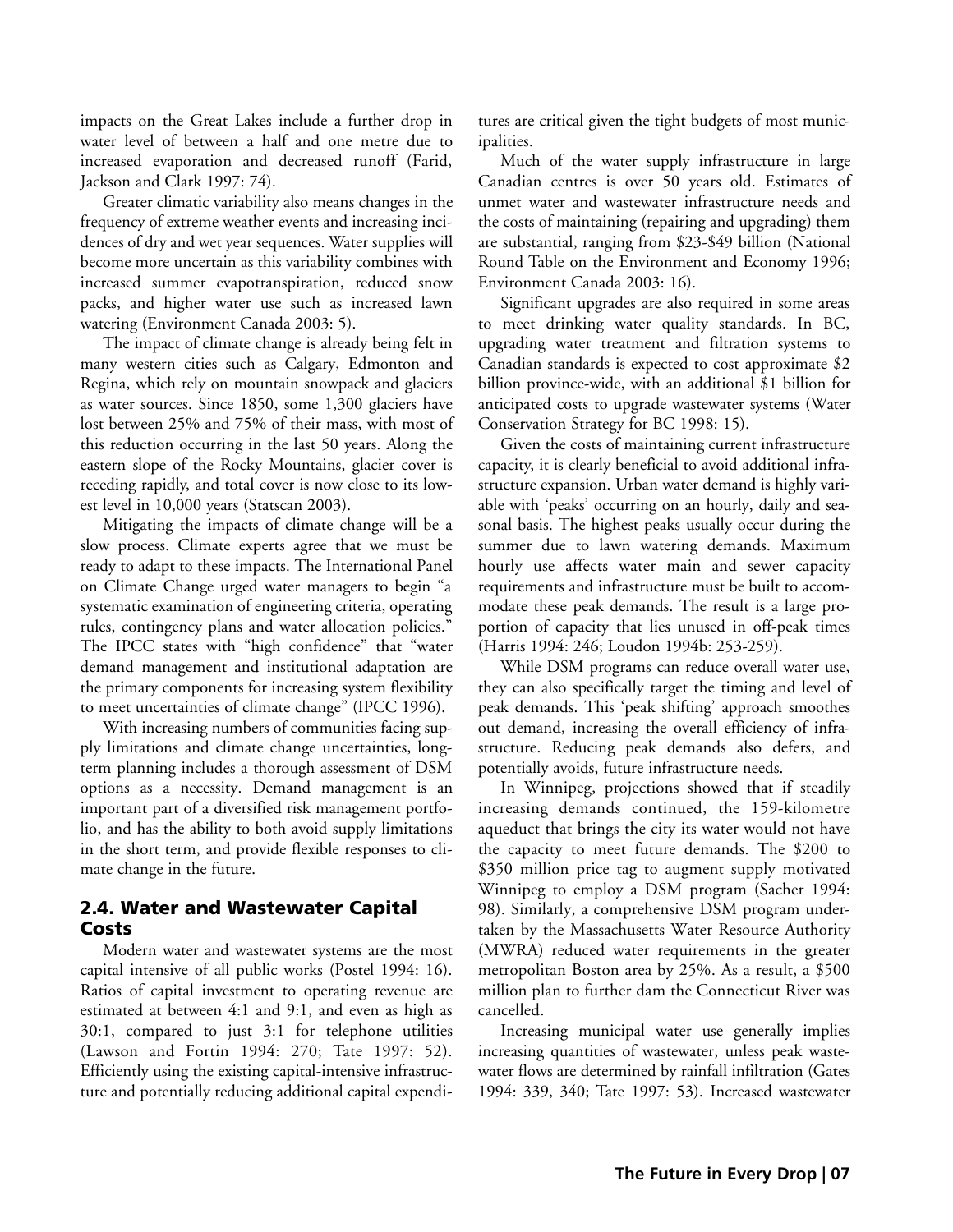production can require expenditure on expanded wastewater treatment infrastructure. Avoiding these costs is another rationale for demand management. New York City reduced its water use by over 250 million gallons per day through a comprehensive DSM program, thereby avoiding a billion dollar expansion to its wastewater treatment plant and indefinitely postponing the development of new water supply sources (Vickers 2001: xvi).

#### 2.5. Environmental Impacts

Although municipalities account for only 12% of total Canadian water withdrawals, these demands are concentrated geographically. High-density residential population and the high volume of water needed to support urban economic activities results in the exhaustion of local supplies. As a result, many urban residents depend on water that is imported from distant sources, creating ecological footprints that extend hundreds of kilometres beyond the city limits to the headwaters of streams and rivers (Dziegielewski 1999: 1). The 'footprint' also travels downstream with the pollution created by discharged wastewater. Such combined impacts of development places severe stress on the regional water bodies upon which urban centres depend (Postel 1994: 16).

Twenty seven percent of all North American freshwater fauna are now under threat of extinction, a trend mirrored around the world (Wolff and Gleick 2002: 2, Gleick 2003b: 1524). The American Fisheries Society estimates that 354 species of fish in North America are at risk, primarily due to habitat destruction through the excessive use and mismanagement of water (Postel 1994: 13).

Depletion of underground aquifers also affects the health of surface waters. For example, over-extraction from aquifers in Ontario has resulted in a reduction of water flowing from springs into local streams. This has damaged aquatic ecosystems and especially coldwater fish populations (Sharratt et al. 1994: 73). The process of pumping groundwater at a rate greater than the natural recharge rate is called 'groundwater over-drafting.' It is a modern problem that results from powerful pumps and cheap energy (deVilliers 1999: 48).

The overpumping of groundwater can have severe and lasting effects. Aquifers act like sponges, reducing storm water runoff by absorbing or 'recharging' during periods of heavy rainfall. This water is then released slowly, maintaining surface water base flows during dry periods. Overpumping changes underground flow patterns and can compact aquifer sediment, which impinges upon future capacity for water storage and may permanently reduce an aquifer's absorption capacity. In Mexico City, the water table dropped 20 metres in fifty years, causing large parts of the city to subside. The California Central Valley has experienced similar drops in the water table levels due to groundwater over-drafting (deVilliers 1999: 47).

When withdrawals from surface and groundwater systems are reduced, more water becomes available for maintaining and preserving the ecological balance of streams, rivers, wetlands, and estuaries (Dziegielewski 1999: 2). DSM programs can further reduce the pressure on aquifers and endangered aquatic ecosystems through the avoidance of additional large-scale infrastructure projects such as drilling for new wells, diversions, and dams.

Demand management also improves the effectiveness of wastewater treatment by reducing its volume and increasing detention times, improving discharge quality and reducing the pollution of receiving waters (RMI 1991: 9; Tate 1997: 53). Concerns about future water shortages motivated officials in Vernon, BC to undertake a DSM program. Vernon faced a growing problem with Eurasian water milfoil in the nearby Okanagan Lake. This problem was caused by phosphorous entering the lake from municipal wastewater treatment plants (Jackson 1994: 111, 114). As a result, the city has undertaken a program to reduce water use and to reuse municipal wastewater for local farm irrigation.

#### 2.6. Drinking Water Quality

High volumes of urban water use negatively impact the quality of drinking water in at least three different ways. First, with increased volumes, more water must be treated to drinking water standards, placing greater stress on water treatment plants and resulting in higher costs for chemicals and energy. Second, because increased water use generally leads to increased flows of wastewater, treatment is often less effective due to shorter detention times and less concentrated waste. Inferior treatment results in more polluted receiving waters, which degrades supply sources for downstream users and also damages ecosystem capacity to maintain clean fresh water. Third, the development of additional water sources can result in higher treatment costs, especially if the water source is turbid or has high levels of organic material.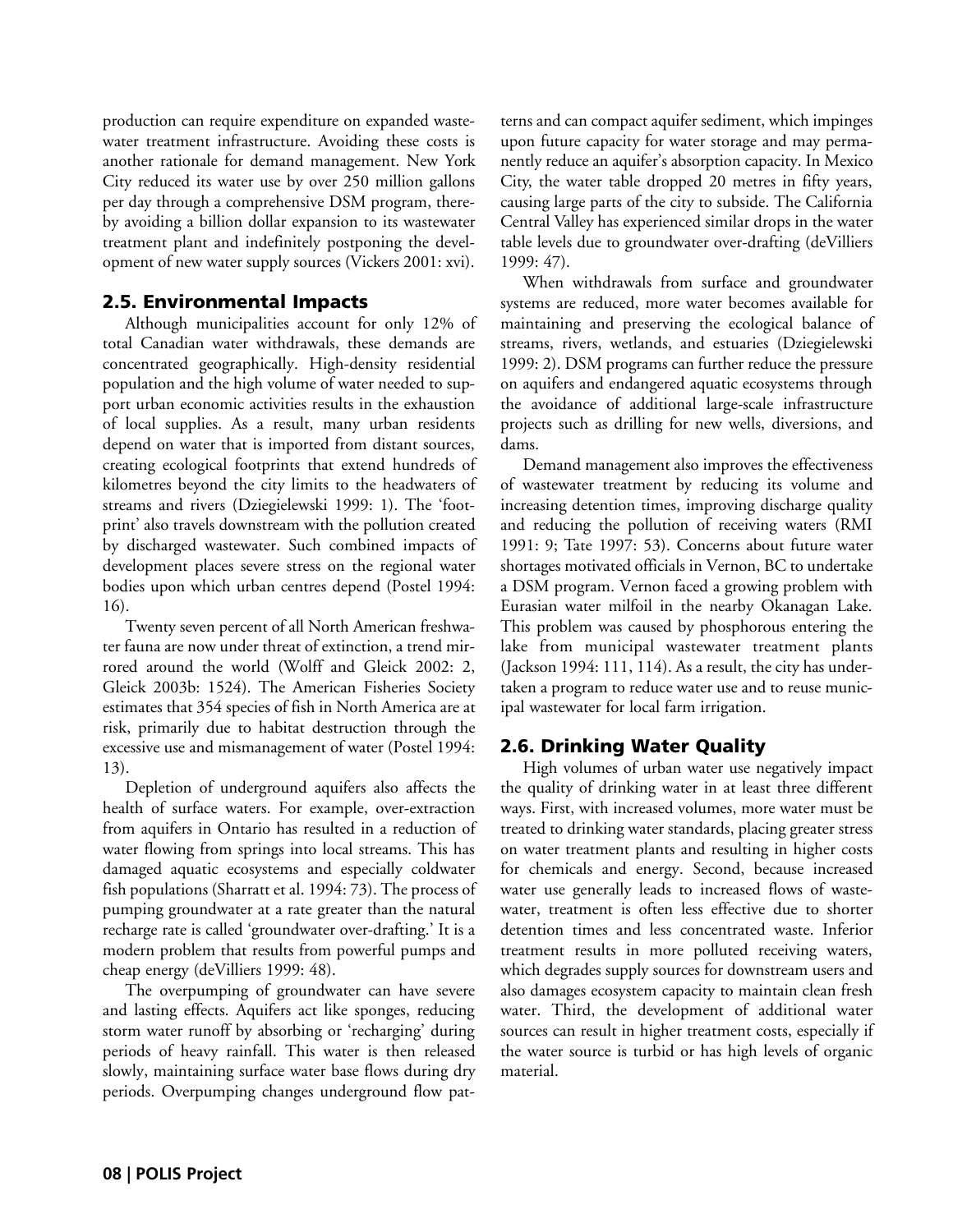#### 2.7. Additional Benefits of Demand Management

The discussion above outlines the most significant benefits of demand management. A number of additional benefits are listed in Box 5. Some additional benefits are less obvious and depend on specific circumstances. For example, Econometrics Research Limited (1995) reported increased economic activity associated with DSM. In comparing the economic impacts of pursuing a water demand strategy versus a water supply management strategy in the Halton Region of Ontario, the company concluded that the demand management option would translate into \$50 million more in employment income provincially, and \$28 million more locally due to the more decentralized labour intensive nature of DSM (Shrubsole 2001: 6).

#### 2.8. Summary

Current problems related to urban water provision

include high and increasing water use in Canadian municipalities, infrastructure limitations faced by a growing number of municipalities, uncertainties associated with climate change, and the increasing capital costs and environmental impacts that result from continuing on the supply-side management path. Demand management strategies provide a means for dealing with these problems and therefore should be widely adopted and integrated into long-term water planning.

The challenges of water management often overlap, providing further incentives to implement DSM. In Ontario, water conservation efforts were adopted for three primary reasons: to avoid the continuing decline in aquifers and associated effects on fisheries due to over extraction, to reduce municipally generated pollution, and to avoid increased infrastructure costs for water and wastewater treatment plants to meet increasing demands (Sharratt et al. 1994: 73,74). DSM considers such motivations in an integrated approach to water management.

#### **Box 5: Additional Benefits of Demand Management**

- Lower energy use such as for household water heating and pumping
- Reduced chemical use in treatment processes
- Reduced need for emergency water restrictions and associated inconvenience during periods of drought
- Improved ability to adapt to uncertainties such as climate change. Investments in DSM programs tend to be diversified and incremental and more flexible than supply-side options which tend to require large, irreversible commitments
- Reduced need for the large, up-front grants or loans required in many supply-side projects
- Improved demand forecasting, and reduced risks associated with demand uncertainty
- Improved participatory approaches leading to better public and stakeholder relationships than currently exist with centralized supply-side decision making
- Enhanced revenue generation from by-product recovery, such as reclaimed water for reuse
- Greater incentives for accounting and monitoring and therefore better control over the throughput of water and wastewater systems
- Increased industrial competitiveness (the incentives in DSM to encourage more efficient water use can lead to lower business costs and an evaluation of other efficiency improvements, thus increasing competitiveness)
- Increased economic activity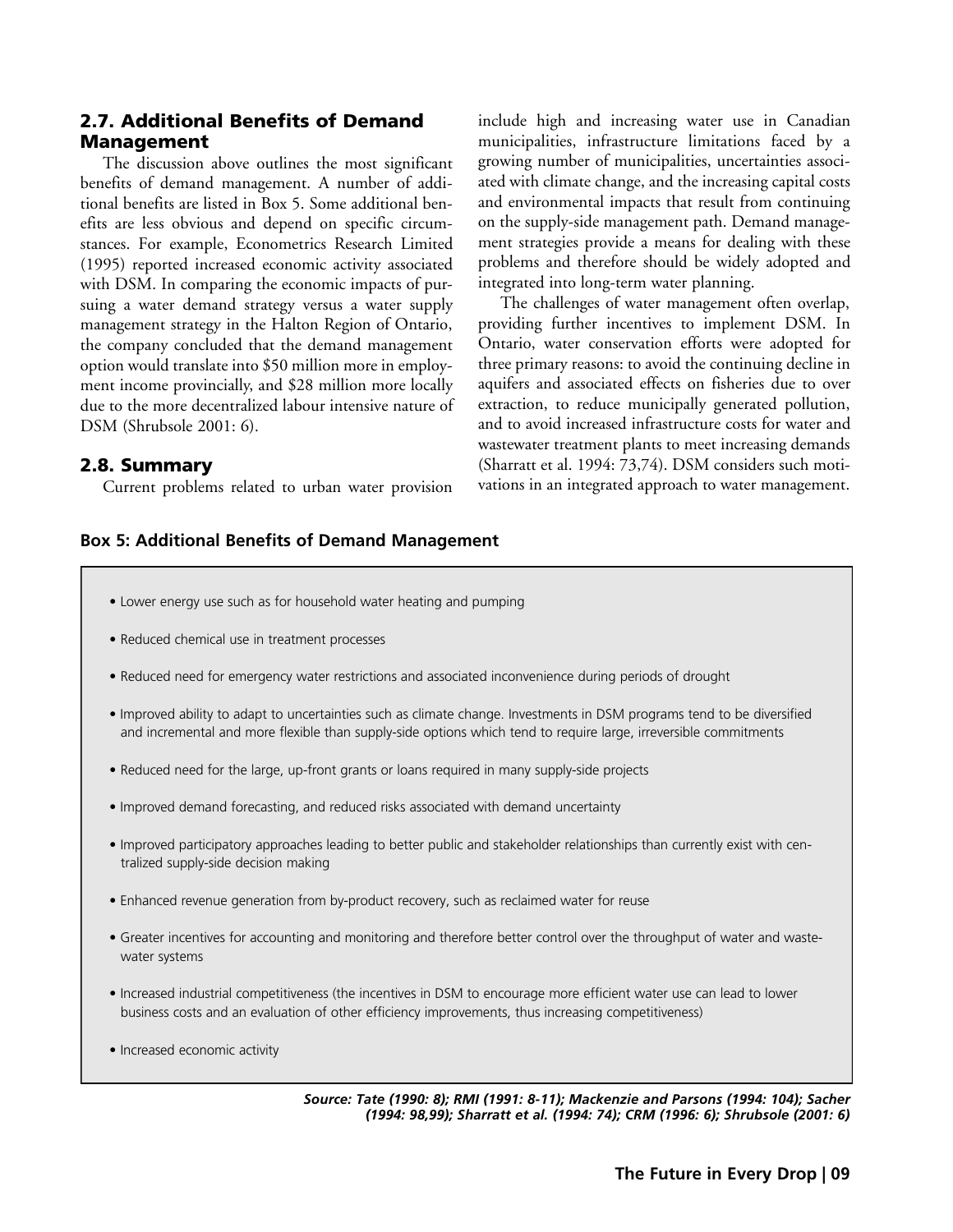Currently, a significant proportion of urban water provision in Canada is financially and environmentally unsustainable. Demand management can help move urban water provision onto a more sustainable path. Demand management 'stretches' existing reserves and simultaneously 'frees up' supply to serve potential future needs. Although DSM provides decision makers and local authorities with a broad portfolio of options to address the problems outlined in this chapter, it remains relatively underdeveloped in Canada. Understanding why DSM continues to be neglected as a water management approach is a critical step to encouraging its widespread implementation in the future.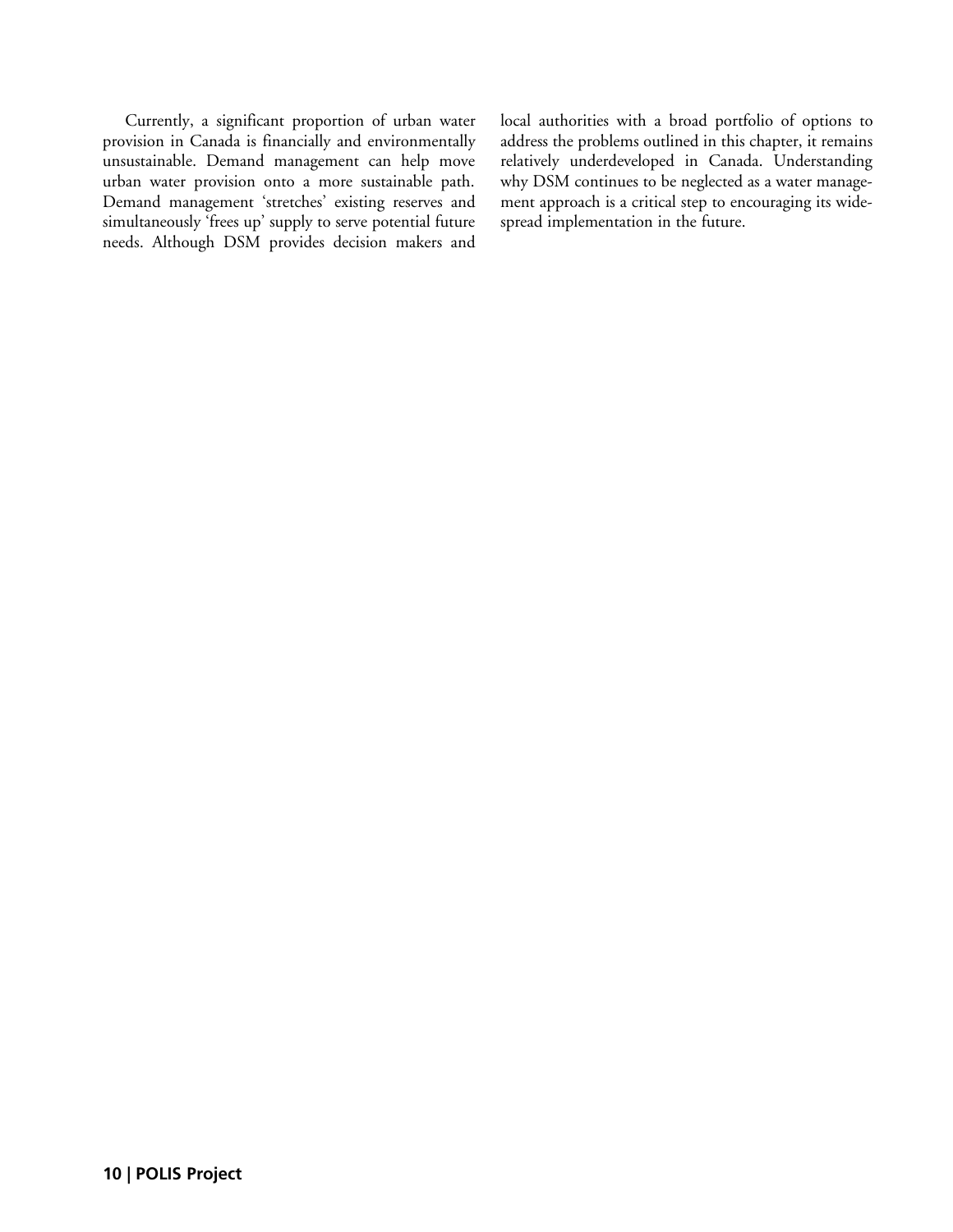# Chapter 3 Barriers to Demand Management



*"Many of the solutions that have been proposed for our water problems will require changes in attitudes. Arguments against new solutions have frequently been based on the contention that the public is unwilling to accept them. Another more subtle but perhaps more important aspect of this issue is the unwillingness of water system managers to adopt new points of view" (Holtz and Sebastian 1978: 247).*

#### 3.1. Introduction

Acceptance of demand management is relatively widespread among regulated electricity utilities in North America. However, rigorous application of DSM within the water sector, particularly in Canada, remains in its infancy (CRM 1996: 1,3; Tate 1990:49). This lack of application cannot be attributed to deficiencies in technology or know-how. Although ample potential exists for further technical research, most of the methods and tools for demand management have existed for years. For

example, modern efficient fixtures and appliances have been on the market for decades (Brooks 2003a: 33). Box 6 summarizes a number of barriers that help to explain Canada's sluggish progress with DSM.

#### 3.2. Attitudinal Barriers

A number of commonly held beliefs or attitudes in Canada impede the transition to demand management.

*Myth of superabundance:* Many Canadians believe that Canada has ample freshwater resources and that no

#### **Box 6: Barriers that Impede the Adoption of DSM in Canada**

| <b>Attitudinal Barriers</b>                                                                                              | <b>Financial Barriers</b>                                            | Data and<br><i><b>Informational</b></i><br><b>Barriers</b> | <b>Administrative</b><br><b>Barriers</b>                |
|--------------------------------------------------------------------------------------------------------------------------|----------------------------------------------------------------------|------------------------------------------------------------|---------------------------------------------------------|
| • Myth of superabundance<br>. Human economy and human-built infrastruc-<br>ture considered separate from the environment | • Subsidies and low<br>pricing<br>• Need for predictable             | • Wariness about<br>DSM by decision<br>makers              | • Fragmented<br>administration<br>$\bullet$ Centralized |
| • Ideal of free market society without<br>government intrusion                                                           | and stable revenues<br>• Need to maintain<br>sufficient revenues (in | • Lack of compre-<br>hensive cost/<br>benefit models       | engineering bias<br>• Formulaic<br>thinking             |
| • Belief that reduced water use imposes a<br>reduced standard of living<br>• Concern that DSM savings are unreliable     | the face of<br>overcapitalization)<br>• Lack of funding for          | • Ineffective DSM<br>programs                              | • Inflexible<br>policies                                |
| and/or insubstantial<br>• Political preference for high visibility projects                                              | <b>DSM</b><br>• Gap in payback                                       |                                                            |                                                         |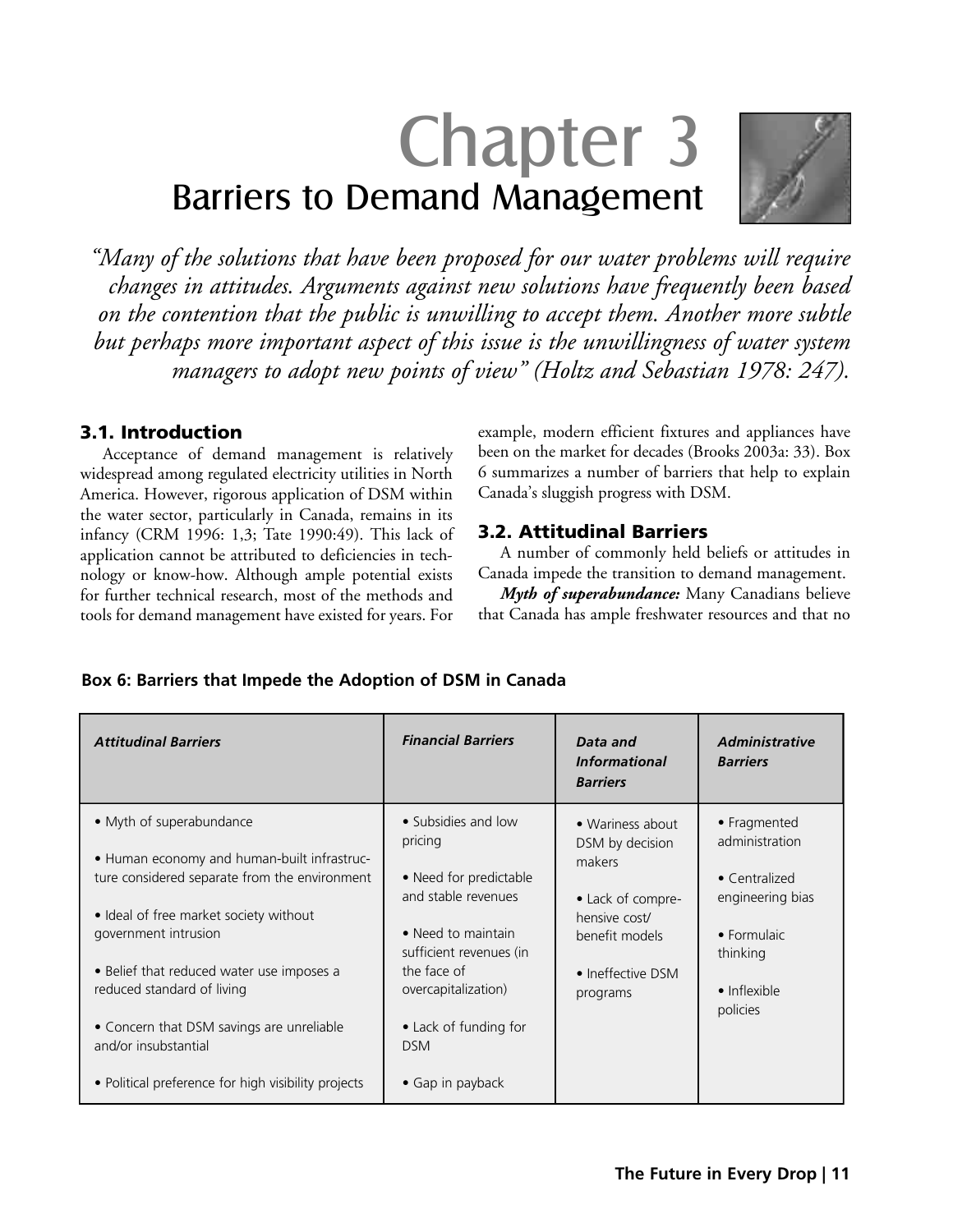significant water problems exist (Mitchell and Shrubsole 1997: 1). This faulty perception is partially attributable to confusion between 'renewable water supply' – precipitation that falls and then flows towards the sea – and 'total water' which is the renewable water, plus the stock of fresh water contained in lakes and 'fossil' aquifers (Sprague 2003: 28). Only a small portion of the poten-

#### **Box 7: The Myth of Superabundance**

"… [I]f we waste our resources, we could soon find ourselves facing the same problems as nations which lack our quantity or quality of water. This vision of inefficient water use is something quite frankly which can be a pretty difficult 'sell.' A major challenge exists to convince Canadians that their water use is a problem. I remember when I was in primary school being taught that Canada had the largest proportion of freshwater in the world. We should not underestimate the effort required to counteract this myth of water abundance."

#### *Jean Charest, then federal Minister of the Environment, at the Every Drop Counts conference in 1994 (Charest 1994: 430).*

tially available 'renewable water supply' is actually accessible without significant impacts on hydrological process and the health of the natural system. It is critical to overcome the myth of superabundance, but it will take a strong focus on public/consumer education to do so (see Box 7).

*Human economy and human-built infrastructure considered separate from the environment:* Although, the construction of new large-scale water developments, such as dams and diversions, has slowed in recent years in North America, a persistent view remains that the human economy and human-built infrastructure are separate from the environment, and can continue to grow indefinitely (Wolff and Gleick 2002: 5,6). In North America, growth and the associated increases in demand, tend to be "equated with goodness" (Sims 1978: 253). This view has led to the depletion of vital natural resources such as the availability of clean water.

Slowly replacing this view is the recognition that human-built infrastructure is embedded within a natural 'ecological infrastructure.' This natural infrastructure includes wetlands, streams, vegetation and animal life – all of which clean, store and utilize water in productive ways, and contribute to other human activities such as fishing, swimming, and tourism. As Bocking explains, "we cannot pretend that natural systems are plumbing networks that can be endlessly manipulated by humans" (Maas 2003: 7).

Recognition of the benefits associated with the ecological infrastructure provides the foundation for a shift to demand management. In addition, this natural infrastructure must be specifically incorporated into modern watershed management and integrated planning processes (see Chapter 4).

*Ideal of free market society without government intrusion:* Demand management is perceived by some to be a form of social engineering which could potentially interfere with the free market (Sims 1978: 253,254). This concern is misplaced; supply-side developments are often the recipients of vast government subsidies and artificially low water prices (Wolff and Gleick 2002: 28). In contrast, DSM pricing measures actually remove the need for government interventions by promoting full cost recovery rather than public subsidies.

Additionally, many DSM measures are voluntary, relying on educational and/or financial incentives for implementation. While some DSM programs include a degree of government involvement, it is generally minimal and proactive in nature, particularly when compared with the severe interventions that are required in the face of water shortages such as outright watering bans or expensive remediation projects.

*Belief that reduced water use imposes a reduced standard of living:* For some Canadians, a reduction in water consumption is associated with reduced prosperity, whether it is a loss of economic growth in the industrial sector or a reduction in the standard of living in the residential sector (Wolff and Gleick 2002: 23,28). In reality, economic growth is not dependent upon increasing water use.

In the US, water use and the economy grew in lockstep until the 1970s when water conservation measures were widely implemented. The economy has continued to grow, while per capita water use has dropped and total water use remains relatively constant (Wolff and Gleick 2002: 23,24; Brooks 2003b: 17,24). Thus, water use and economic growth have been 'decoupled' and water productivity (the ratio of GDP to the volume of water withdrawn) has doubled (Gleick et al. 2003: 21).

In fact, demand management may actually promote economic growth. Evidence from the energy sector demonstrates that demand management approaches provide more jobs than capital-intensive, supply-side approaches, for example, by stimulating small businesses that retrofit residences or re-landscape gardens and lawns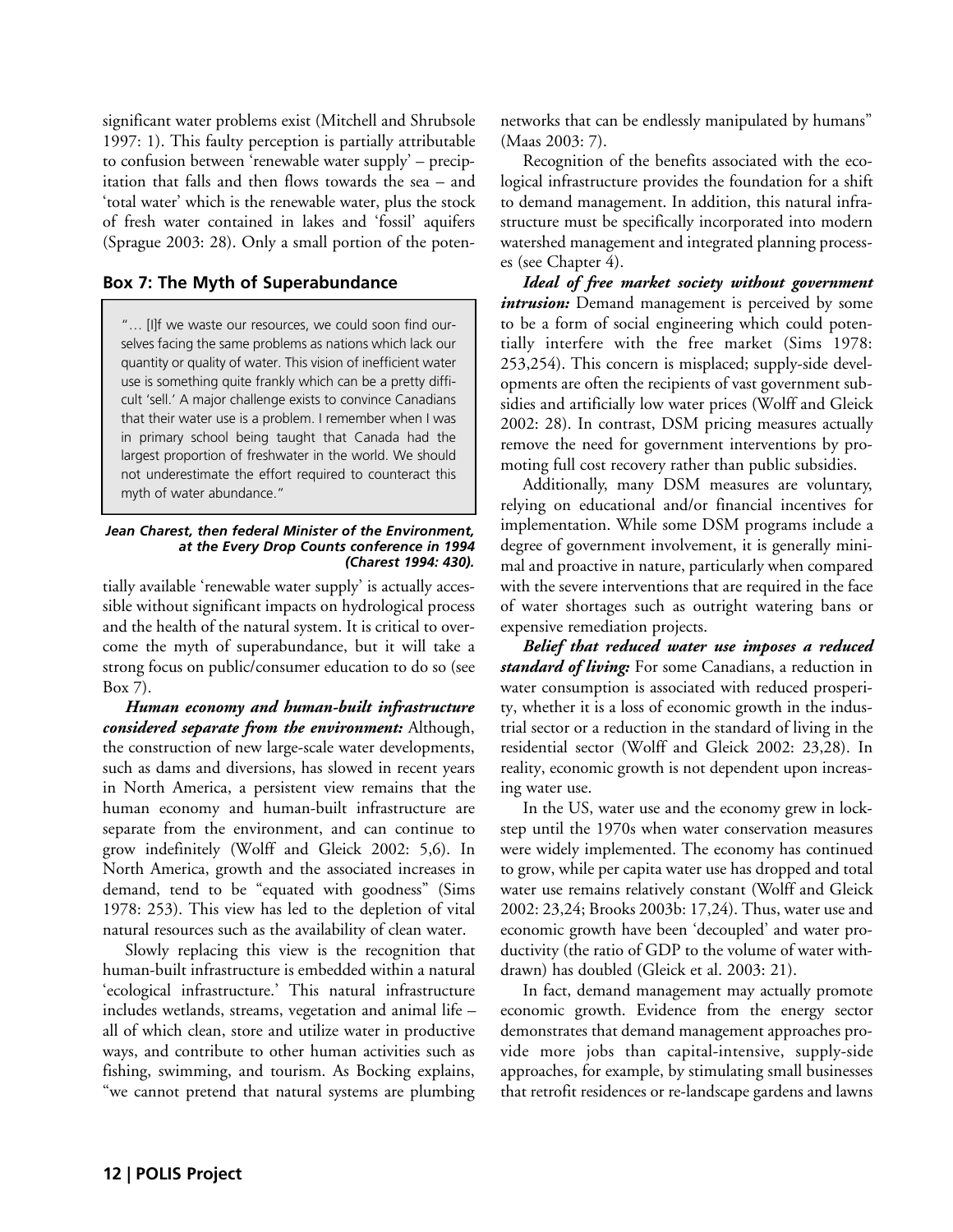(Brooks 1978). Many aspects of the water sector are analogous to the energy sector and it is reasonable to expect demand-side options to increase small-scale economic activity in the water sector. One such example is outlined in Section 2.7.

Retaining the current standard of living in Canada does not require such high levels of water use. Comparisons between Canadian cities show a fourfold variance in water use between communities with similar standards of living (Brandes 2003: 12, 27). Comparable European cities generally use less than half the water used in Canadian cities.

Water-efficient fixtures and appliances such as showerheads, washing machines and low-flow toilets use significantly less water but work as well (or better) than older and less efficient models. As summarized by Environment Canada, "water conservation doesn't mean cramping lifestyles by doing without: it simply means reducing the amount of water we waste" (Environment Canada 1990: 4).

*Concern that demand management savings are unreliable and/or insubstantial:* A common misconception is that DSM measures produce only temporary water savings, such as during times of drought. However, where appropriate planning processes are undertaken, demand management can produce long-term, reliable water savings of 20 to 30% per capita in most North American cities, without any sacrifice in economic output or quality of life (Foerstel 1994: 70; Gates 1994: 325; Postel 1994: 14; Vickers 2001: xvi). Comprehensive DSM programs are providing consistent evidence of their long-term savings (See Box 3). A comprehensive analysis of water use in California concluded that demand management could reduce water use by one third with existing technology and at current prices, and that reducing demand would be cheaper than increasing supply (Gleick et al. 2003: 1).

DSM also prevents overcapitalization, a costly sideeffect of supply-side approaches. Overcapitalization refers to overly large infrastructure projects, such as reservoirs and diversion projects, compared to what would be needed if demand were reasonably estimated (Wolff and Gleick 2002: 9, 30; Platt and Morrill 1997: 283). Overcapitalization results from overestimated future water demands based on the belief that water demand is relatively independent of other factors, such as technology, prices, and public awareness (Gleick et al. 2003: 18).

*Political preference for high visibility projects:* Supply-side projects such as dams, reservoirs and pipelines are highly visible. As a result, such developments can create positive media exposure for the politicians and decision-makers responsible, despite the negative cost-benefit ratio in the long-term.

By contrast, demand management is often less visible. From a politician's perspective, there are simply no votes in higher water prices or low-flow toilets, but cutting ribbons on large infrastructure projects makes for good media optics. It is possible to create more media focus on demand management initiatives, but a focus on education is required first to create public interest.

#### 3.3. Financial Barriers

A number of financial barriers impede the adoption of DSM.

*Subsidies and low pricing:* Municipal water rates in Canada - the retail prices to end-users – are among the lowest in the world. A primary driver of these low prices is subsidies (FCM 2001: 37). The most common pricing structure in Canada is the 'flat rate' where users pay a fixed amount regardless of how much water they use. Similarly, water utilities generally don't pay on a volume basis for the water they withdraw or the discharges they return. By contrast, volume-based pricing charges customers according to the amount of water consumed.

Low prices and flat rate structures encourage high levels of water use and overcapitalization to meet the demand. Furthermore, low prices and overcapitalization fosters the attitude that water is free and abundant and there is little need for conservation. The current pricing structure also eliminates the cost-effective incentive to adopt more efficient technologies. The potential for reforms through appropriate pricing of withdrawals and discharges is discussed in Chapter 6.

*Need for predictable and stable revenues:* Water utilities must maintain predictable and stable revenues and, because of the perceived risks involved with efficiency improvements, many companies prefer to stick with familiar supply-side approaches (Wolff and Gleick 2002: 11).

Some DSM programs have failed to achieve targeted savings or the savings they have made have been unreliable. Although price increases sometimes lead to initial reductions in demand, demand generally levels out over time (Loudon 1994b: 252). There are risks involved in predicting the results of voluntary incentive measures. However, such challenges are not exclusive to the demand management approach and, with proper planning and implementation, DSM programs can actually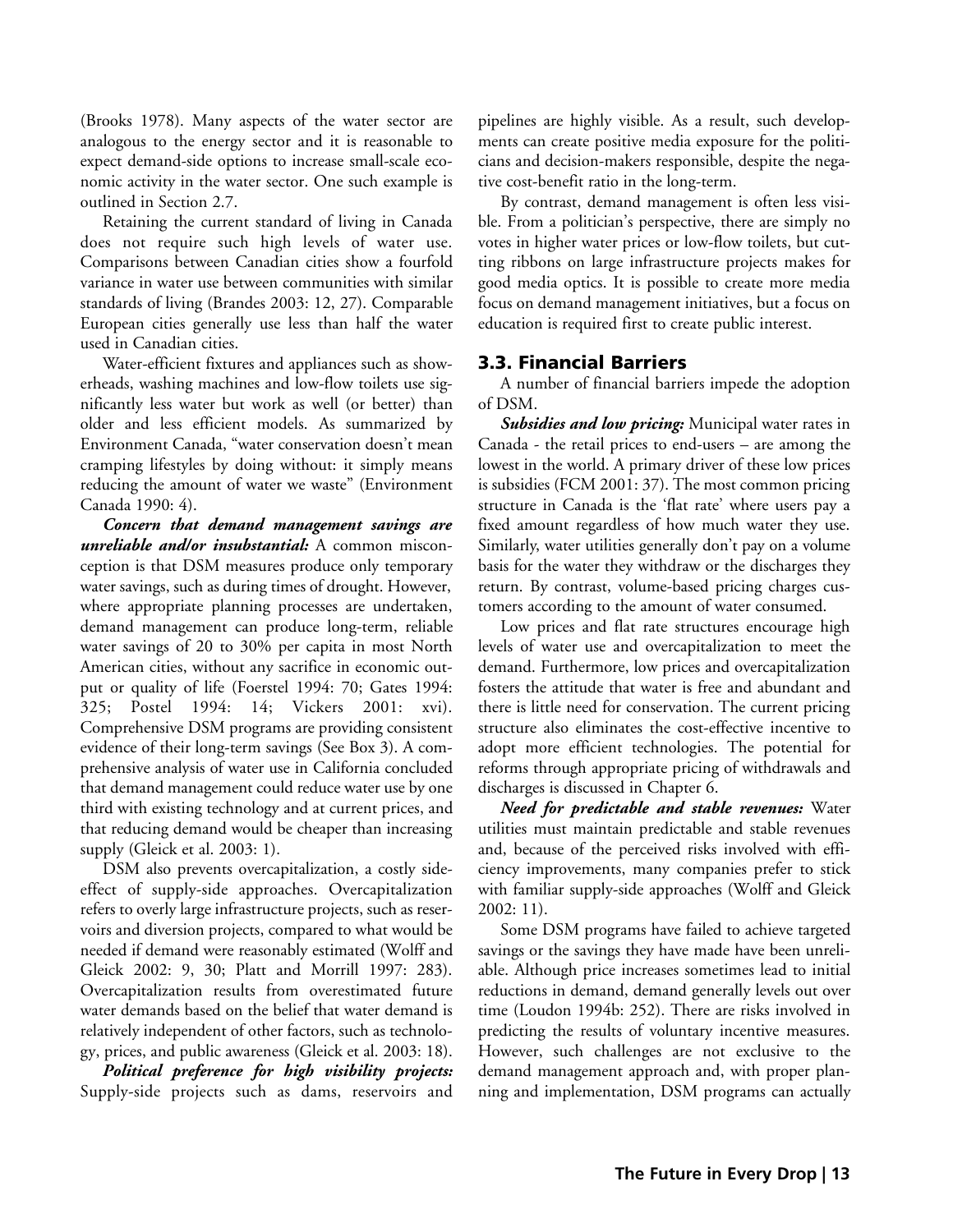allow for more accurate predictions of future demand.

Where DSM programs lead to the widespread use of low-volume alternatives (such as low-flush toilets), more accurate predictions are possible (RMI 1991: 8). In addition, DSM measures that lessen peak demands, such as outdoor efficiency programs, can also improve the stability of revenues throughout the year (Vickers 2001: 151).

*Need to maintain sufficient revenues in the face of overcapitalization*: For utilities that are overcapitalized and operating under debt burdens from previous infrastructure expansions, a 'conservation conundrum' exists (Tate 1990: 20). The utility must service its debt and cover operating costs with the revenues it receives from billing customers. If volume-based pricing remains in effect, undertaking a DSM program will reduce water demand and decrease the utility's revenues. Because operating costs for water utilities are inelastic relative to demand, such costs decrease little even if demand decreases substantially. Therefore, there is little financial incentive to improve water conservation.

The best option, of course, is to avoid overcapitalization in the first place. Alternatively, DSM measures can be used to reduce per capita water use by an amount that offsets the increasing demand associated with rising populations. In this case, total water demand and total revenue can remain steady<sup>1</sup>, allowing future infrastructure expansions to be avoided. To promote this type of situation, future federal and provincial infrastructure grant programs should be firmly tied to DSM, and rigorous design assessments should be conducted to avoid overcapitalization.

Another option to address this revenue challenge is to ensure that some of the benefits from conservation initiatives flow to the utility. In Ontario, the energy sector has experimented with this option by adjusting the rate of return allowed for the utility to the proportion of energy it saves. This cost adjustment places the utility in a cost-neutral position between DSM and supply-side options, removing the disincentive of reduced revenue associated with conservation. Similar models could easily be adapted to the water sector.

*Lack of funding for DSM:* Lack of funds and appropriate staff are constraining DSM (de Loë 2001: 70). DSM programs require sufficient budgets for staff and planning, and generally have substantial up-front implementation costs. Research by Tate (1997: 53) and

1This situation is termed a 'steady state' or 'zero growth' policy.

Jackson (1994: 116) demonstrates that, to counter these costs, water conservation programs can have high costbenefit ratios, in some cases exceeding 1:15. In some areas, for every dollar spent on DSM, three dollars are saved in capital expansion costs. Therefore, while increased up-front funding for DSM is required, longterm savings must be considered. This will be further discussed in Section II.

*Gap in payback period:* An important consideration when comparing demand and supply-side options is the 'payback gap.' The 'payback gap' is the difference between the payback periods required by utilities and those required by end users (RMI 1991: 72). Utilities often make supply investments which may not be paid back for 20 years or more. In contrast, a homeowner or renter investing their own money in an efficiency improvement will typically want their cost repaid within a year or they will not consider it worth their while. Similarly, industrial, commercial and institutional users often look for payback periods of less than two years, even though this time frame represents a return on investment of 45% or more.

As a result of payback gaps, society as a whole misallocates large amounts of capital (i.e. we buy too little efficiency and too much supply). The 'payback gap' can be corrected if utilities use the same investment criteria for demand management as they do for supply side projects. Investing in improved efficiency for consumers in cases where efficiency costs less than supply expansion (through giveaways and rebate or loan programs) will correct the 'payback gap.'

#### 3.4. Data and Informational Barriers

A lack of coordinated data collection, analysis, and dissemination impedes the shift to demand management in Canada. This information gap leads to a variety of challenges.

*Wariness about DSM by decision-makers:* Better information on the implications of demand management is needed to convince political decision-makers that the risks involved are manageable. Better information can alleviate concerns about municipal liability for promoting DSM retrofit technologies (Gates 1994: 340).

Lack of information about water savings associated with demand management and how these savings will affect revenues means that conservation specialists in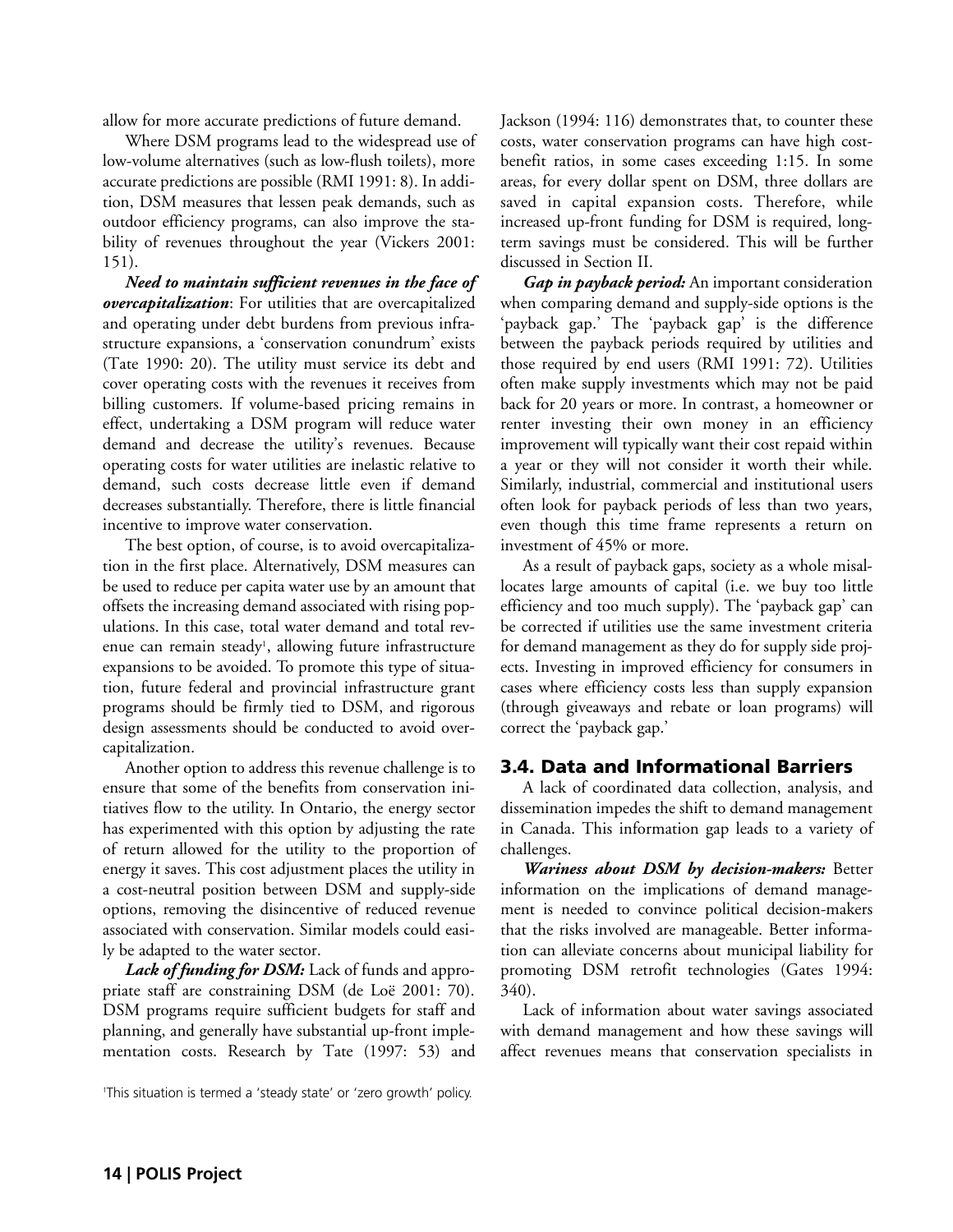Canada rely on information derived largely from US case studies (Gates 1994: 334). These case studies may only have limited applicability in Canada. Canadian governments, water utilities, industries, and professional organizations should be undertaking similar studies in this country to resolve the information gap.

*Lack of comprehensive cost-benefit models:* Saving water typically also saves energy and reduces wastewater, but decision-makers rarely consider these 'indirect' savings. Current cost-benefit models used to assess infrastructure options lack sufficient sophistication and do not account for the potential benefits of more integrated systems (FCM 2001: 37). For example, the costs of wastewater collection, treatment and disposal are often the same as, or greater than, costs related to potable water supply.

Reduction in the required supply saves on operational and eventually capital costs at the wastewater end. Most cost comparisons of demand-side and supply-side measures neglect this additional benefit (Brooks 2004). While some models like IWR Main (discussed in Chapter 5) begin to address these concerns, improved modeling tools that better reflect conditions in Canada are needed to help predict the full impact of DSM.

*Ineffective DSM programs:* Accurate data on water use and the impact of DSM measures (such as cost savings for households) is essential to encourage the participation of water users. This data can also be used to improve the design of conservation efforts and future DSM programs and to assist in the assessment of existing DSM programs (Foerstel 1994: 66 5).

More information on the local ecological impacts of municipal water use (both current and long-term, and under various climate change scenarios) will improve the effectiveness of local education campaigns. In particular, information about the merits of DSM needs to be prepared for a range of audiences including businesses, industry, politicians, community groups and homeowners. Equally important is stakeholder access to this data and information.

#### 3.5. Administrative Barriers

Administrative barriers are often systemic in nature and significantly impede progress on the adoption of DSM.

*Fragmented administration:* Water resource management in Canada has been characterized as "a bewilderingly complex administrative galaxy" (Dangerfield 1994: 43; Fitzgibbon 1994: 167). Although it is recognized that water should be managed on an ecosystem basis, in reality, management is divided amongst various levels of government and between different agencies within any given level of government (Shrubsole 2001: 3).

As a result of this vertical and horizontal fragmentation of responsibility, intensive coordination of activities and approaches is required. Some fragmentation of management is inevitable, as surface and ground water often cross political boundaries. However, particular difficulties are encountered in areas where two-tiered municipalities exist – where a regional authority supplies wholesale water to member municipalities. The differing internal structures, information systems, and policies of the authorities can impede communication and information sharing (Maas 2003: 26).

Municipal and provincial levels of government are often unable to coordinate their efforts effectively. Although some municipalities and regional water agencies have requested building code changes to mandate the use of water-efficient fixtures, these requests are often not given priority by the provincial authorities who oversee the relevant jurisdiction (Maas 2003: 26). Furthermore, the vertical organization typical of most provincial departments limits communication amongst the various ministries responsible for infrastructure, funding programs, environmental quality and public health. These challenges impede the effectiveness of comprehensive demand management efforts.

Often demand management measures require action from, or have implications for, multiple departments and levels of government. Thus, the planning and implementation of DSM programs requires integration and coordination amongst all those involved.

*Centralized engineering bias:* Traditional supplyside approaches have produced an extensive and sophisticated water supply infrastructure with many benefits to cities and their residents. The historical focus has been on physical infrastructure and engineers often dominate water utilities. The engineering approach is most accustomed to meeting undifferentiated demands through large, centralized supply-side options (Wolff and Gleick 2002: 5, 9, 15, 16; Platt and Morrill 1997: 284).

In contrast, demand management shifts the primary focus from engineering logistics to less familiar social strategies, which may be resisted by traditional water managers (RMI 1991: 7). Demand management relies on the direct participation of individual water users, and requires investment in individual homes and businesses. Water providers must consider this investment to be just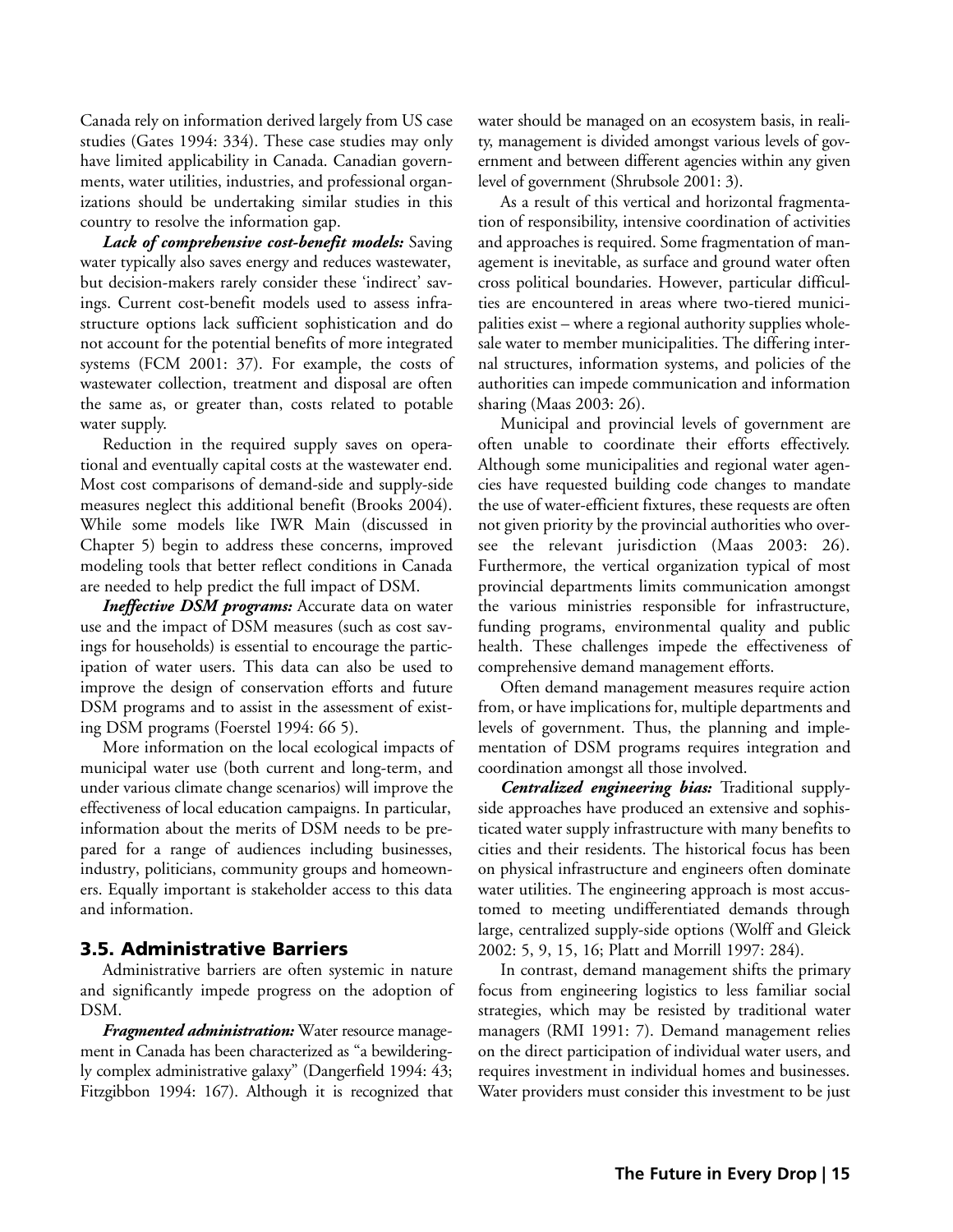as valid as centralized supply investments.

Typically, large engineering firms "continue to do most of the thinking and planning with respect to urban water systems" and it is "uncommon for major engineering firms to consider even physical DSM solutions…let alone educational and economic tools…venturing into the institutional and education realm is often difficult for managers who have been trained exclusively in engineering aspects of municipal water supply" (Maas 2003: 25). As outlined in the following section, different professional skills and training are required for DSM planning and implementation.

*Formulaic thinking:* Engineering and other water management disciplines usually focus on design methods that optimize components in isolation and focus on single, rather than multiple, benefits (FCM 2001: 36). For example, calculating optimal construction and flow requirements relative to a set projected demand is relatively simple.

This formulaic approach is preferred because it provides clear and straightforward solutions. However, it resists more integrated options like demand management because the benefits are more difficult to isolate and calculate. The benefits of demand management are achieved in various aspects of water provision, including energy savings, wastewater reduction, reduction of chemicals for treatment and lower capital costs. Measurement of these benefits (and their ecological implications) is a complex and multi-faceted task.

*Inflexible policies:* Prescriptive policies can entrench the status quo and limit innovation. For example, wastewater regulations that limit water reuse do not embody the potential offered by new environmental technologies or the value of protecting ecological processes (FCM 2001: 36). Federal and provincial infrastructure programs require more flexibility to encourage the adoption of environmentally sustainable technologies and innovative 'closed-loop' processes.

Similarly, local land use policies (such as regional growth strategies that neglect to consider local water source conditions) can facilitate unsustainable water use when they promote initiatives like 'big-lawn' suburban developments.

#### 3.6. A Model of the Barriers to Demand Management

Many demand management solutions are available to both water providers and end users, yet implementation in Canada has been limited due to the barriers and obstacles set out in this chapter. These barriers produce a kind of conceptual *gridlock* that consists of *root causes, current practices*, and *entrenching factors.*

Historical conditions, the evolution of water management in Canada, and the influence of the fundamental root causes have all led to the supply-side focus of current water management. However, with an understanding of the individual barriers and their interrelationships, policy options and action plans will be better positioned to overcome the existing inertia and promote widespread adoption of a comprehensive, integrated and long-term approach to DSM.

The diagram on the following page shows that many of the barriers work together to entrench the current situation. It also shows how these barriers influence, and are influenced, by root causes. This situation reflects what Capra (1982: 25) calls a 'systemic problem' where the individual drivers are closely interconnected and interdependent. This type of situation cannot be fully understood or rectified with the fragmented methodology characteristic of historical approaches. To address this type of 'gridlock' it is necessary to change the structure of the system itself. To do so requires moving beyond isolated strategies and tackling a number of barriers simultaneously, strategically and comprehensively.

Addressing the gridlock will require a new water ethic that motivates comprehensive action. Regulation, legislation, allocation, DSM and innovative environmental technologies are all critical components of water resource protection. However, these efforts must be supported by education and an emphasis on stewardship of water resources. Sandra Postel (1997: 185) captures the significance of such a water ethic:

"Adopting such an ethic would represent a historical philosophical shift away from the strictly utilitarian, divide-and-conquer approach to water management and toward an integrated, holistic approach that views people and water as related parts of a greater whole. It would make us stop asking how we can further manipulate rivers, lakes, and streams to meet our insatiable demand, and instead to ask how we can best satisfy human needs while accommodating the ecological requirement of healthy water systems."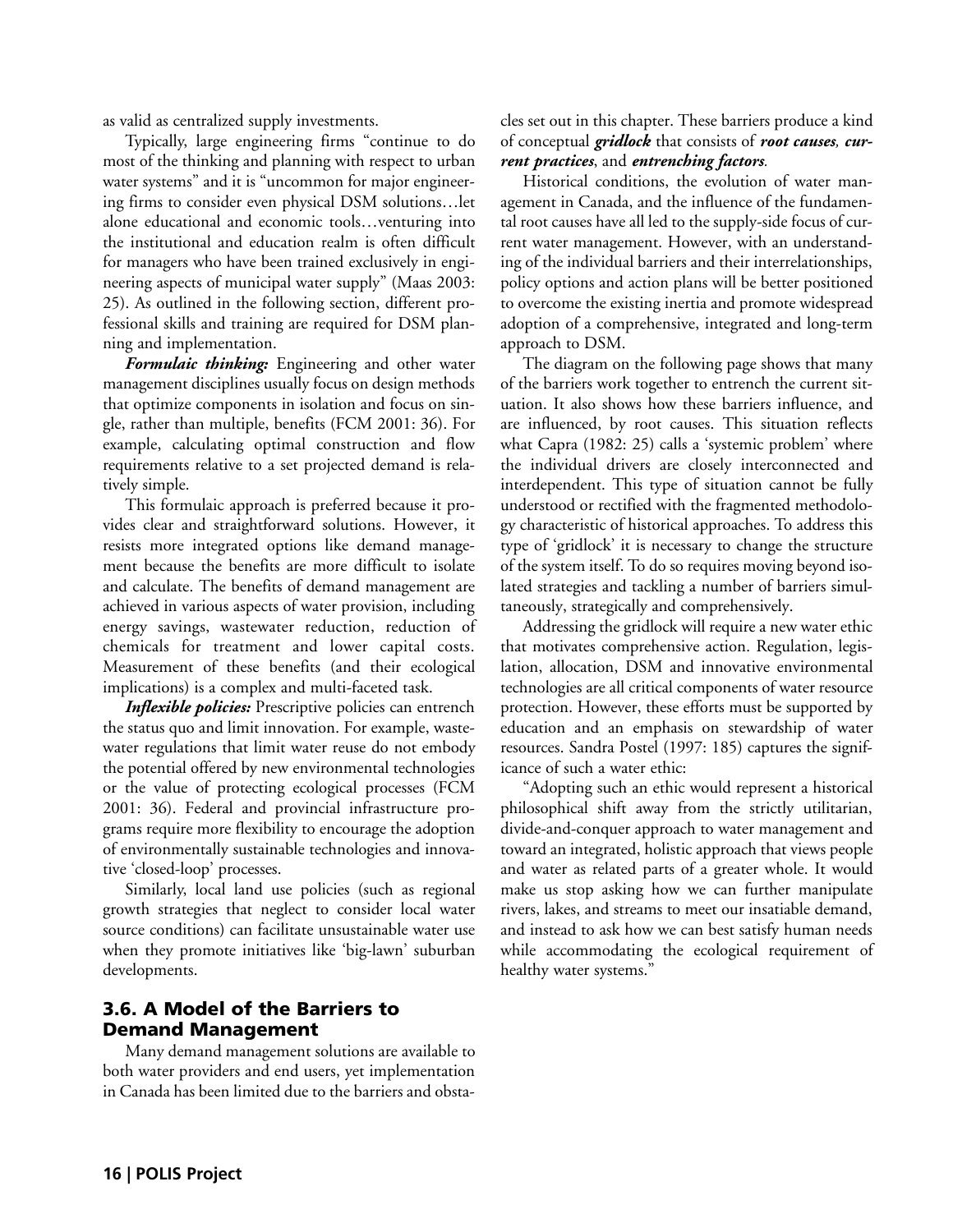**Box 8: Conceptual Model of the Relationships Among the Barriers Impeding Adoption of DSM in Canada**

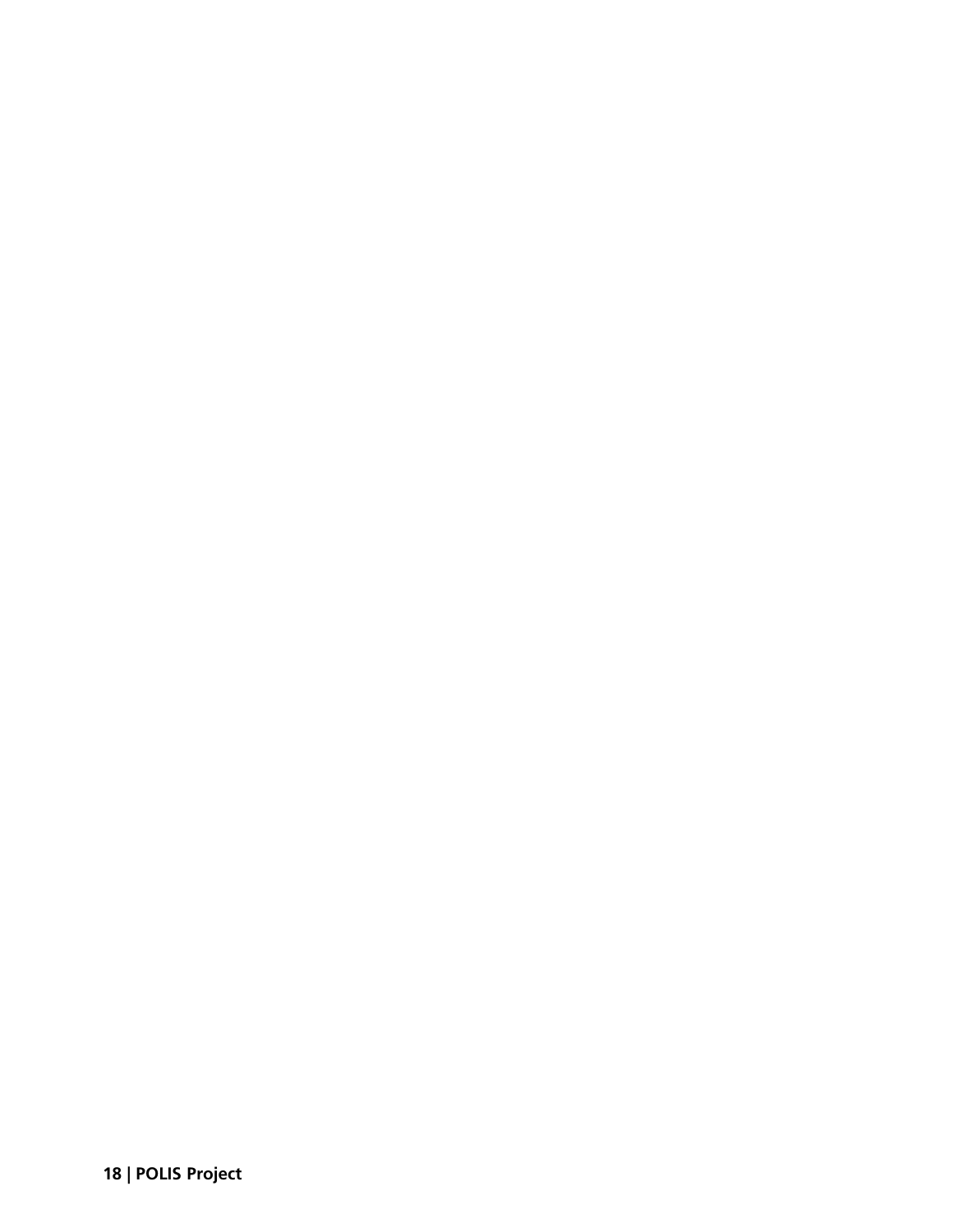# SECTION II: GOVERNANCE, PLANNING, COORDINATION AND ACTION PLANS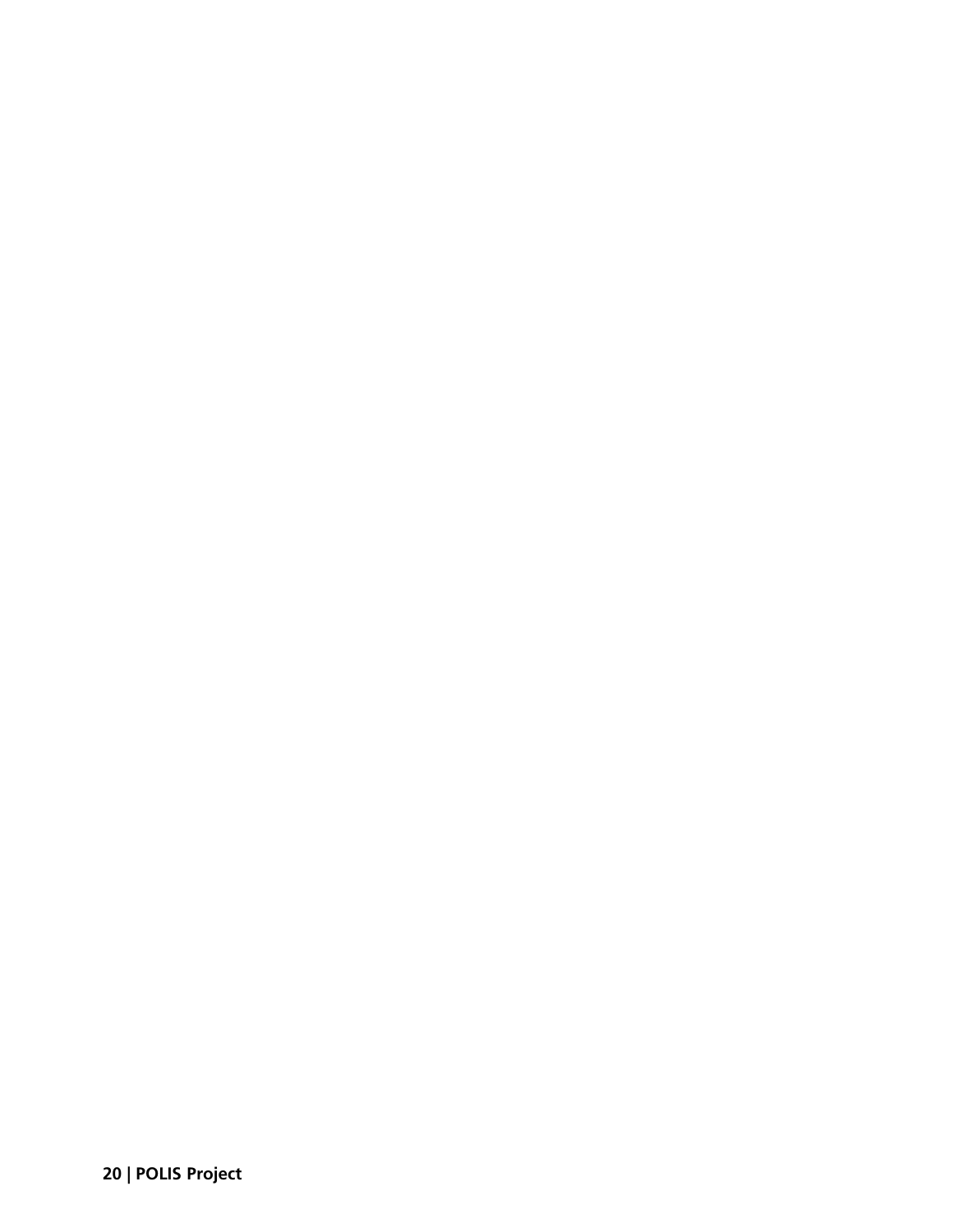# Chapter 4 Governance

*"The water crisis is essentially a crisis of governance"(Water for People Water for Life – The United Nations World Water Development Report 2003).*

Overcoming the inertia of the status quo in urban water management is difficult but necessary. Progressing to a comprehensive, integrated and long-term approach requires action by many different actors including all levels of government, professional associations, civil society and end users. Section II of this report discusses some of the issues and opportunities for change.

In order to provide context for the chapters that follow, this chapter focuses on governance, considering such issues as integrated planning, stakeholder participation, departmental capacity, utility ownership, and the role of private partners in conservation. Because these governance issues influence most aspects of the water sector and specifically affect future water management strategies, they warrant broad consideration by all levels of government.

#### 4.1. Introduction

Bakker (2003a: 5) defines water governance as "the range of political, organizational and administrative processes through which communities articulate their interests, their input is absorbed, decisions are made and implemented, and decision makers are held accountable in the development and management of water resources and delivery of water services." Governance is more than just government; it includes broader institutions and social decision-making processes such as those involving business and 'civil society'. Encompassing the political system, laws, regulations, social institutions, financial mechanisms, civil dialogue, and consumer behaviour, governance incorporates the rules, norms, values and processes that direct social behaviour.

The physical configuration of urban water supply

systems consist of reservoirs, networks of pipes and treatment facilities. The major costs of delivering water are related to the construction, operation and maintenance of this integrated infrastructure. Once the infrastructure is in place, the operational costs to supply an extra unit of water is relatively insignificant. This results in what economists call 'increasing returns to scale' – where the average costs decline as the level of production increases.

In the urban water context, increasing returns to scale are so significant that only one entity, usually a utility, operates in a region – a text book example of a 'natural monopoly' (Stiglitz 2000: 191). Increasing returns to scale reduces competition because as a firm produces more, its costs are lowered until eventually all other firms are driven out of the sector. Limited competition<sup>2</sup> and high profit margins reduce incentives for efficient management, innovation, and maintaining public and ecosystem health (Stiglitz and Boadway 1994: 402; Cooter and Ulen 1995: 250).

Inefficient management of Canadian water resources has led to calls for increased private sector involvement in urban water provision in Canada. However, privatization is a highly contentious issue - in part because of the tendency toward monopolization. Effective governance and regulation by publicly accountable authorities is critical to ensuring stakeholder involvement and socially and environmentally responsible outcomes. The governance issues addressed below are complex and a detailed discussion of each is beyond the scope of this report. However, the overview provided focuses on important issues for a successful and sustainable long-term approach to water provision.

2Although direct market competition in urban water provision is conceivable, such as multiple networks of pipes maintained by competing companies, it is unlikely in the water supply industry. Instead, a competitive element might be introduced indirectly through periodic open competitions for the right to operate a monopoly for a limited period of time (Brubaker 2002: 85; Bakker 2002: 40).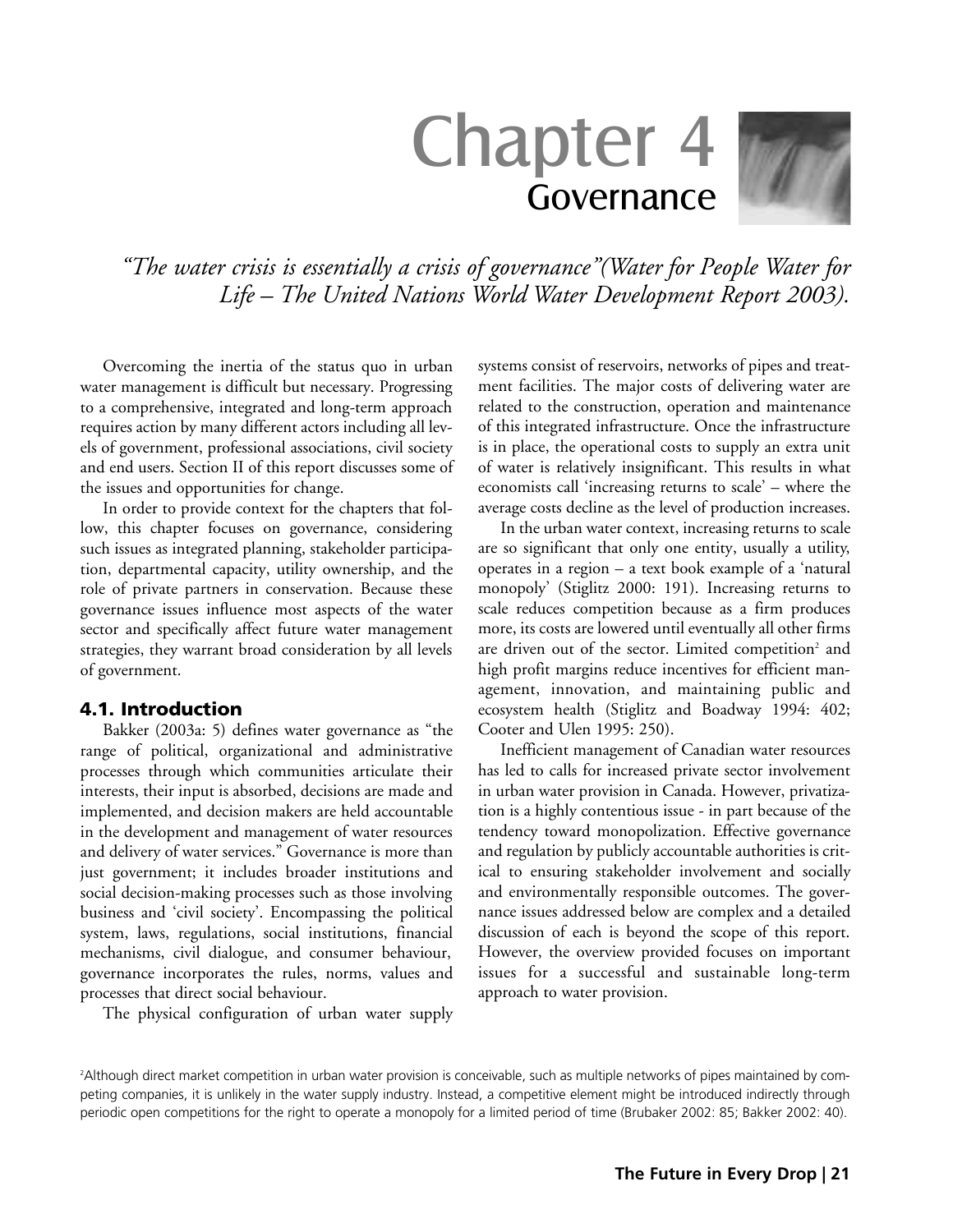#### 4.2. The Need for Careful Planning and Coordination – An Example

In Canada, different levels of government share responsibility for water management and provision. Primary responsibility lies with provinces and territories, although this power is usually delegated to local governments and water utilities. The federal government is less directly involved with urban water services, but still plays an important role by providing valuable data and research, promoting national standards and guidelines, and linking conservation requirements to infrastructure grants.

Ensuring that actions by utilities and each level of government are coordinated is an important governance goal. Coordination and planning is especially important for demand management since many DSM tools are interrelated. Some measures work best in conjunction with other initiatives, while others may be less compatible.

The potential scenarios for replacing inefficient toilets with ultralow-volume models provide an example of

#### **Box 9: Potential Actions in Toilet Replacement**

| Household                                                                                              | • Replacement of inefficient fixtures (e.g. buy a new ultralow-volume toilet)<br>• Adoption of conservation habits (e.g. less frequent flushing)<br>• On-site reclamation and reuse (e.g. use of grey water for toilet flushing)                                                                                                                                                                                                                                                                                           |
|--------------------------------------------------------------------------------------------------------|----------------------------------------------------------------------------------------------------------------------------------------------------------------------------------------------------------------------------------------------------------------------------------------------------------------------------------------------------------------------------------------------------------------------------------------------------------------------------------------------------------------------------|
| <b>Water utility/local</b><br>government                                                               | Encouragements:<br>• Education and marketing (e.g. information on the water savings possible with new toilets)<br>• Giveaway of replacement fixtures (e.g. a free efficient toilet and subsidized installation)<br>• Financial incentives (e.g. a rebate for households that buy an efficient toilet, or installation of<br>meters and volume based pricing where households pay for water according to how much they use)<br>Requirements:<br>· Bylaws (e.g. only efficient toilets can be installed in new construction) |
| <b>Provincial/</b><br>territorial                                                                      | Direct implementation:<br>. Public education (e.g. information on the state of the province's water supplies)<br>• Plumbing code (e.g. only efficient toilets can be installed in new construction)<br>Encourage local efforts:<br>• Education targeted at municipal councillors and utilities<br>• Imposed utility self-sufficiency (e.g. reduction in infrastructure grants)<br>• DSM grants<br>• Environmental taxes (e.g. volume-based pricing for withdrawals and discharges)                                         |
| Federal                                                                                                | Direct implementation:<br>• Public education<br>Encourage local efforts:<br>· Guidelines (e.g. model plumbing codes)<br>• Standards and labelling (e.g. efficiency and performance testing for ultralow-volume toilets)<br>· Targeted education, environmental taxes, conditional infrastructure grants<br>• Enforcement of federal legislation such as the Fisheries Act                                                                                                                                                  |
| Other organizations<br>such as water associ-<br>ations<br>(CWWA,<br>CWRA), CHMC, FCM<br>and local NGOs | • Research and disseminate information<br>• Demonstration projects<br>$\bullet$ Education                                                                                                                                                                                                                                                                                                                                                                                                                                  |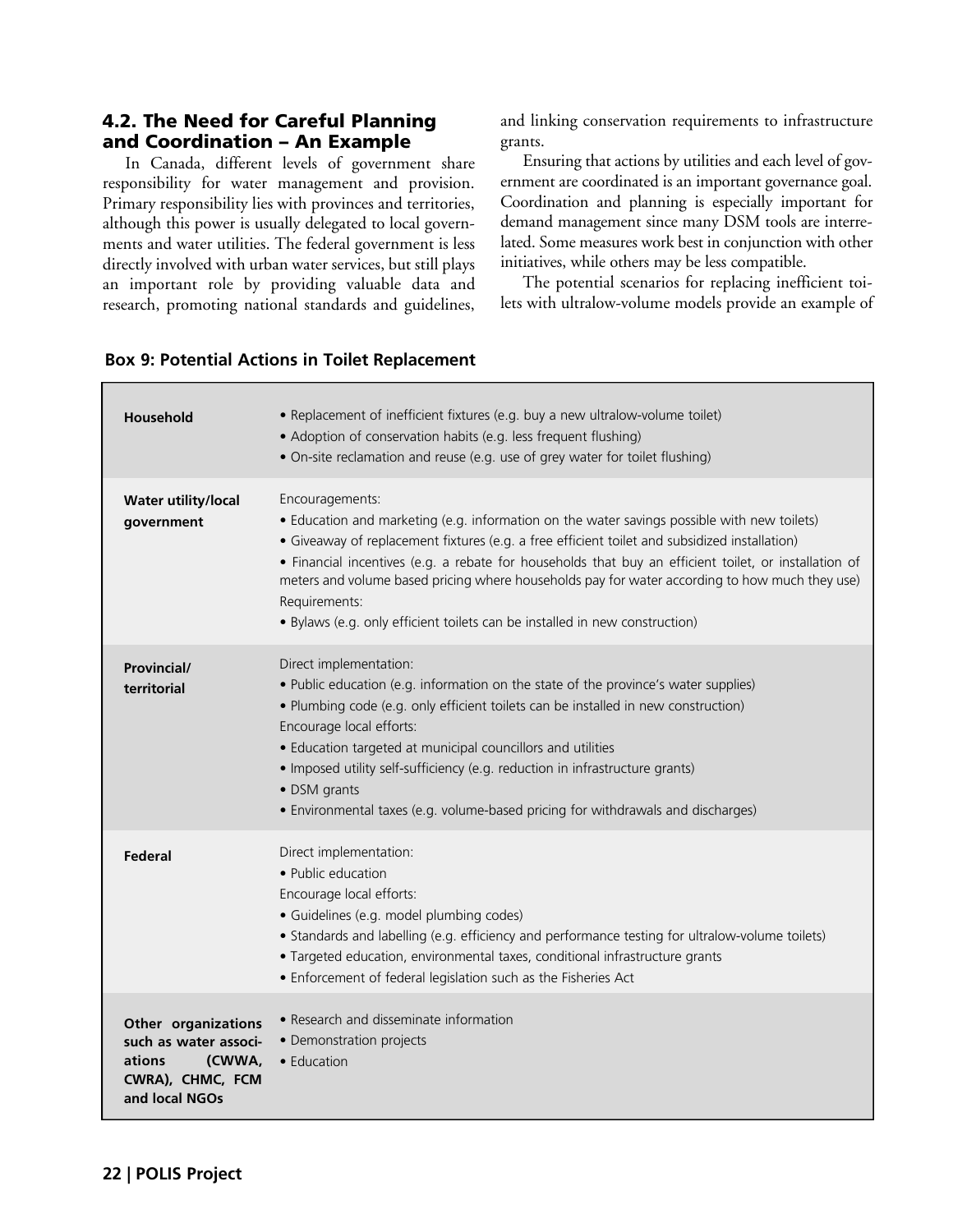the synergies associated with DSM measures. This is an important example since toilet flushing is currently the highest end use of water residentially and new efficient toilets provide an opportunity to reduce water use with little impact on the end user. Some of the various actions that can be taken by households and different levels of government are shown in Box 9.

#### *4.2.1. Household*

Although a household can simply purchase a new efficient toilet to replace an existing inefficient one, other factors could influence whether they chose to do so. If a household adopts conservation habits such as less frequent flushing or installs a wastewater reclamation system to reuse grey water for flushing, there is less incentive to purchase a new toilet. Some households may voluntarily replace inefficient toilets with little encouragement but many will do so only when water utilities and/or local governments actively encourage or require replacement.

#### *4.2.2. Water Utility/Local Government*

A water utility or local government can encourage toilet replacement through education and marketing, giveaways such as offering a free new toilet and subsidized installation, or financial incentives such as rebates or volume-based pricing. Requirements might include a city bylaw requiring efficient toilets in all new developments. The synergistic nature of DSM measures suggests that multiple measures should be implemented simultaneously.

The implementation of a rebate program without an education and marketing campaign is unlikely to succeed. In some cases, combining DSM measures is a necessity. For example, volume-based pricing can only be instituted if individual households are metered. Other DSM measures undertaken at the utility/local government level may actually reduce the incentive for households to purchase a new efficient toilet; for example, giving away retrofits for existing inefficient toilets.

Planning is required to decide whether two DSM measures should be undertaken simultaneously or considered as alternatives. For example, if a city bylaw requires installation of efficient toilets in all new construction, the need to provide financial incentives for developers during construction is reduced. Instead, different incentives might be added to encourage developers to surpass the mandatory efficiency requirements.

#### *4.2.3. Provincial/Territorial*

Provincial/territorial governments can undertake DSM measures directly. A provincial government might run an education campaign targeted at the public, or amend the plumbing code to require efficient fixtures in all new construction. These types of initiatives would clearly benefit from coordination with local governments. For example, to improve cost-effectiveness, education campaigns could be coordinated or delivered jointly with local governments, utilities or associations (e.g. CWRA, CWWA, BCWWA etc.) and amending plumbing codes may make local bylaws unnecessary.

Through education, targeted information and granting programs, provincial and territorial governments can encourage local governments and utilities to undertake demand management programs. Provincial and territorial governments can also promote local government and household action through environmental taxes such as volume-based pricing for water withdrawals and wastewater discharges. This type of initiative would encourage optimization of water use by utilities and end users.

#### *4.2.4. Federal*

The federal government can also undertake DSM measures to educate the public or to require action at other levels of government. They might produce guidelines or assist in the success of other programs by creating nation-wide standards and labelling requirements.

As with provincial governments, the federal government can also use targeted education, environmental taxes and grants to encourage demand management. A more aggressive approach would be for the federal government to fully enforce federal legislation, such as the *Fisheries Act*. This might result in wastewater treatment upgrades that would in turn encourage local demand management efforts since reduced wastewater production increases treatment efficiency and decreases treatment costs.

#### *4.2.5. Other Organizations*

In addition to governments, civil society groups and organizations such as the Federation of Canadian Municipalities (FCM) and the Canadian Housing and Mortgage Corporation (CHMC), can also play an important role in demand management. In the toilet replacement example, these organizations might conduct research and disseminate information to guide households and local governments. They can also provide water efficiency demonstration projects and case studies.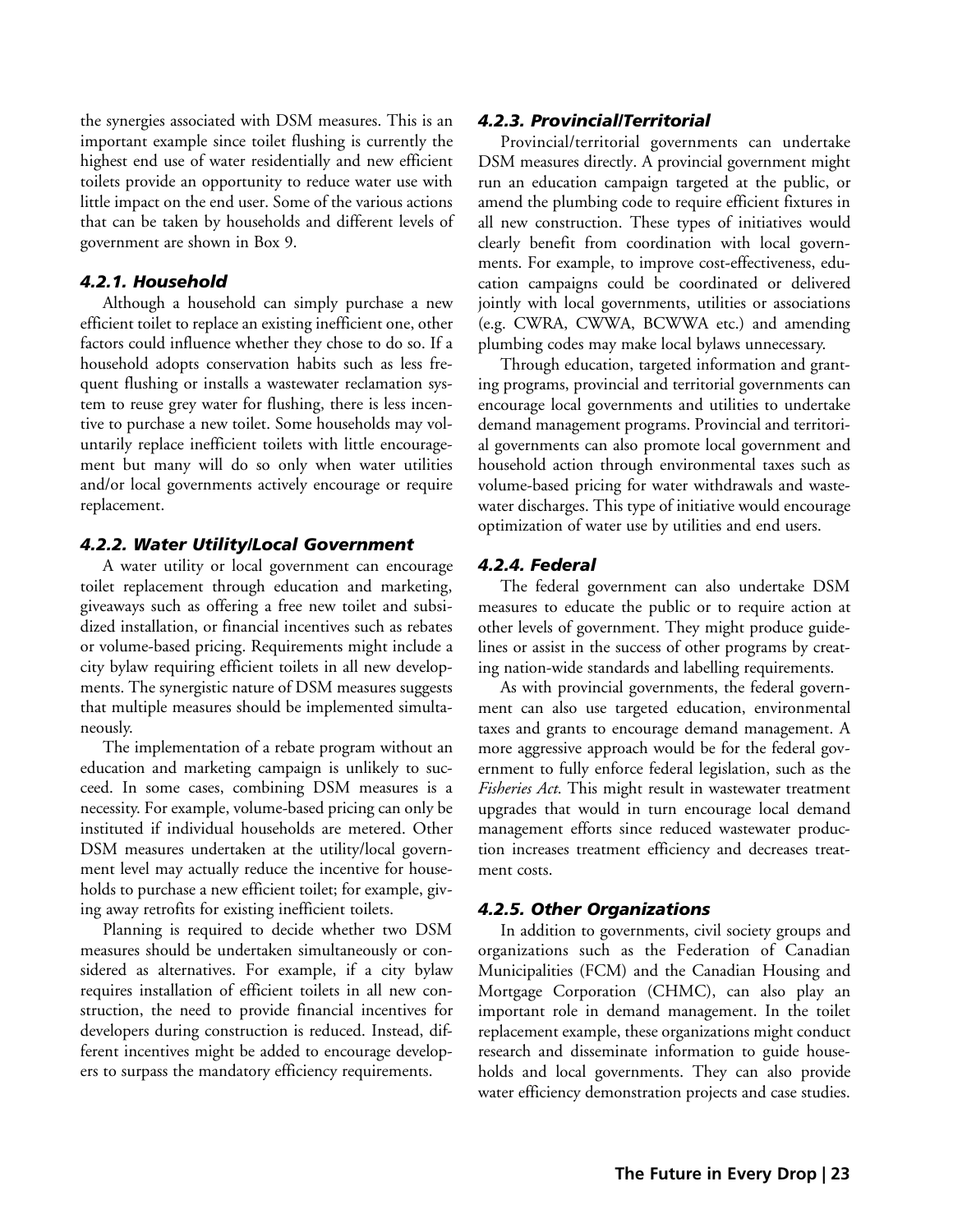Such organizations also play a critical role in raising awareness and encouraging action. NGOs and community groups, such as watershed authorities, wetland protection organizations and conservation groups can help to protect the larger water system by raising awareness and initiating local solutions.

#### *4.2.6. Summary*

As the example in Box 9 demonstrates, involving all stakeholders in implementing demand management implies complexity. Some DSM measures are mutually reinforcing whereas others can be mutually exclusive. It is important for measures to be compatible, which requires planning, coordination and cooperation between levels of government and organizations.<sup>3</sup> This explains why governance issues are a central aspect of demand management strategies.

#### 4.3. Integrated Planning

Careful planning is required in the design of DSM programs. It is equally important to situate demand management within the broader context of social and environmental planning. To consider demand management in isolation is to risk overlooking important relationships. 'Integrated planning' aims to address this concern by addressing all relevant issues.

#### *4.3.1. Incorporating Supply-Side Options and Other Resources*

In order to provide water services in the least cost manner, various combinations of demand and supplyside options should be considered (CRM 1996: 13; Beecher 1998). Wolff and Gleick (2002: 29) suggest that "unless demand management is fully integrated with water-supply planning, it will remain an underused and misunderstood part of our water future."

Integrated planning involves assessing the effects of demand and supply-side combinations in areas such as wastewater treatment, energy use and impacts on the watershed environment. Some DSM measures may only be economically attractive when their secondary benefits are taken into account (Shrubsole and Mitchell 1997: 310; Wolff and Gleick 2002: 14, 15). For example, when considering water-heating expenses, water-efficient washing machines and dishwashers are highly cost-effective. Energy conservation also has additional environmental benefits such as reducing emissions of greenhouse gases.

Not only is water resource management generally detached from other sectors, but also differing aspects of water itself are sometimes artificially separated (Fitzgibbon 1994: 167). For example, agency responsibilities for groundwater and surface water management are often divided, even though withdrawals from one can directly influence the other. Similarly, water provision and wastewater management are also handled separately. These examples point to potential opportunities and benefits for improving integrated planning.

#### *4.3.2. Watershed Management*

Integrated planning also includes watershed management, also known as integrated water resource management (IWRM). IWRM considers the cumulative impacts of all activities within a region to ensure the overall health of the watershed. The Global Water Partnership (2003: 1) defines IWRM as "a process that promotes the co-ordination, development and management of water, land and related resources." Accordingly, the licensing of municipal water withdrawals and wastewater discharges should be implemented in addition to the permitting of other water uses such agriculture and forestry (Shrubsole and Mitchell 1997: 309).

In licensing consumptive surface withdrawals<sup>4</sup>, provinces and territories should ensure an adequate base flow is maintained to preserve both water quality and species habitat (Thomson 1994: 171; Water Conservation Strategy for B.C. 1998: 28, 29). As Justice O'Connor recommended in his Walkerton report, a watershed approach begins with a 'water budget.' This requires calculating whether intakes and outflows from surface water sources for a watershed are in balance, and documenting major sources of contamination (Cooper 2003: 24).

A watershed plan analyzes the water flows in and out of the watershed, and attempts to balance competing needs by allocating the limited resources equitably and sustainably (FCM 2001: 42). Legislation in the Central Valley in California allocated almost a billion cubic meters of water to the environment so that wetlands, rivers and fisheries are assured a minimum amount of water each year, even in times of drought (Postel 1994:

<sup>3</sup>The interrelationships and synergies between the various DSM measures and how best to design a integrated DSM program are more fully addressed in the forthcoming Handbook of DSM.

<sup>4</sup>Consumptive withdrawals are water withdrawals that are not returned to the source. The agricultural sector is a highly consumptive user of water since most of the water withdrawn is used to grow crops and does not return in bulk to the source.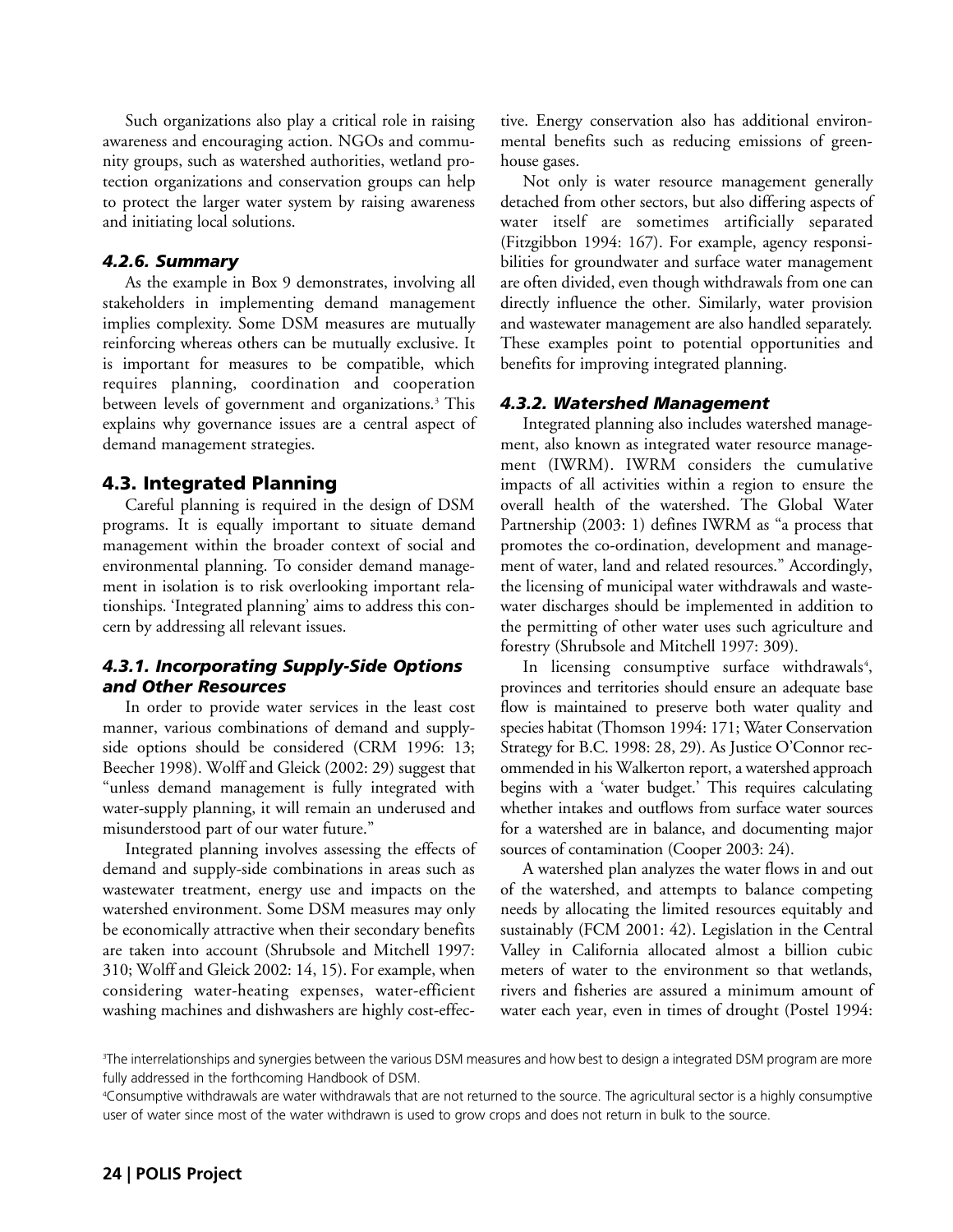17). In Australia, withdrawals from the Murray-Darling river basin have been capped to "arrest the severe deterioration of that river's ecological health" (Postel and Vickers 2004: 48). South African law requires water to be set aside for basic ecosystem needs. This freshwater 'reserve' is given priority after potable water requirements are satisfied. If properly implemented, this innovative law will ensure water withdrawals remain within ecological limits defined by scientists and communities (Postel and Vickers 2004: 48).

As with surface water, groundwater replenishment rates can be calculated and maximum extraction rates determined to prevent 'groundwater mining' and depletion of aquifers. This ensures that streams, wetlands and other ecologically significant features that receive groundwater discharge are not negatively affected.

In Canada, watershed ecosystem initiatives such as the Fraser River Action Plan, Grand River Basin Initiatives and the Northern River Basins Study attempt to determine the state of aquatic resources within particular watersheds. These initiatives look at the cumulative effects of industrial, municipal and agricultural development, as well as what is required to clean up pollution, restore habitats and rebuild fish stocks (Mitchell and Shrubsole 1997: 15,16; Dorcey 1997: 169).

Some provinces, such as Ontario, have developed guidelines for watershed planning to capture such ecosystem considerations and to promote integrated planning, especially in sub-watersheds experiencing intensive urbanization. A watershed perspective is critical to managing cumulative effects of different activities. However, jurisdictional boundaries for urban planning typically exclude substantial portions of the city's watershed. Policies and long-term planning must be based on reliable predictions of water availability and quality – issues that can only be considered in the context of the watershed (FCM 2001: 42).

Although demand management in urban centres is only one aspect of a broader watershed perspective, conservation in cities is a critical first step that can have positive effects both upstream and downstream. Without an effective watershed plan, a city is unable to optimize investments and address wasteful practices across various sectors such as agricultural, industrial and residential. Putting a watershed or IWRM approach into practice is a long-term process that requires significant changes in the relationship between political decision-makers, regulators, water agencies, civil society, and water users (GWP 2003:1).

#### 4.4. Conservation Staff/Departments

Due to its comprehensive, long-term and integrated approach, demand management involves a different kind of complexity from supply-side projects. DSM also requires increased participation of end users and analysis of their responses to various programs during implementation. DSM planning and implementation requires staff skills and expertise that are fully integrated into the operations of a utility or government agency.

Utilities and governments might choose to create a separate conservation division, or to dedicate staff within existing departments to conservation efforts (Vickers 1994: 95). The Region of Ottawa-Carleton hired a Water Efficiency Coordinator and Edmonton has a fulltime Water Conservation Engineer to administer the city's conservation programs (Sharratt et al. 1994: 77; Mackenzie and Parsons 1994: 108). Other Canadian cities and regions have dedicated staff and resources to ensure at least some level of DSM is provided. Many advantages exist in having dedicated conservation departments and/or staff.

#### **Box 10: Potential Advantages of Creating Dedicated Conservation Departments and/or Staff Positions**

- Conservation staff can reduce water use more effectively through improved planning and implementation of long-term DSM programs.
- Conservation staff can design, implement and enforce water-rationing programs in critical periods of drought, or when water demands threaten to exceed available supply.
- Conservation staff can build relationships with, and directly involve, the community.
- By developing an understanding of community concerns, conservation staff can help to guide the planning of DSM programs and the implementation of measures requiring citizen participation.
- Conservation staff can monitor DSM programs over the long term, adapting and improving them over time.
- Conservation staff can gather and analyze information about local patterns of water use and how households value water in a broader context.

Understanding which water uses are most important to citizens will help to ensure that DSM measures are appropriately targeted. For example, general water researchers have a good understanding of the average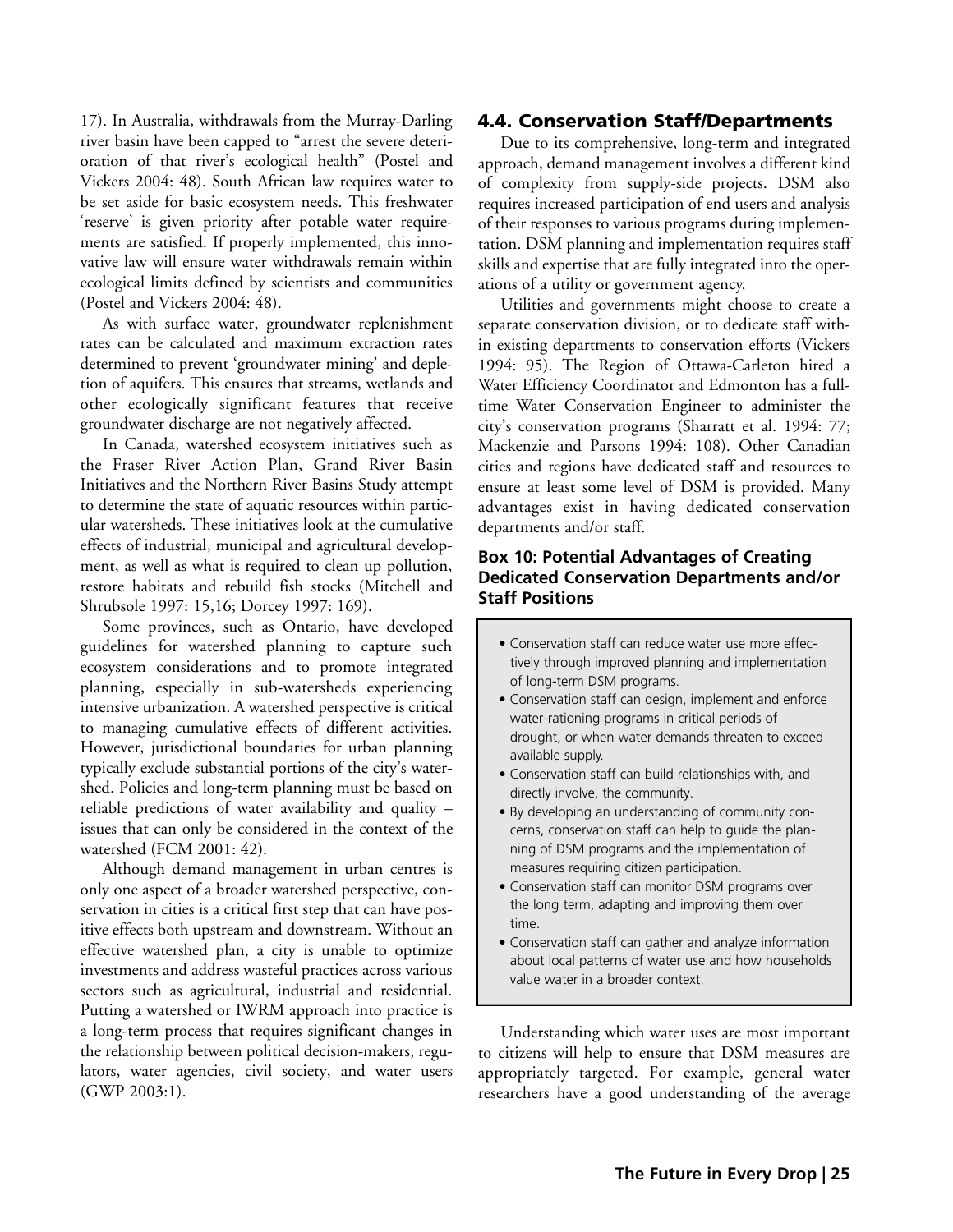person's valuation of a small amount of water for drinking each day (through studies tracking the recent rapid increase in bottle water sales). However, much less is known about how households value other uses of water such as showering, lawn watering and clothes washing (Renzetti 2003: 4). By gathering such information, DSM measures can be improved through more effective targeting or more appropriate rate setting.

#### 4.5. Stakeholder Participation

Decision-making processes for DSM adoption and planning are also fundamentally issues of governance. For example, what role should residents and local conservation groups have in influencing plans for reservoir expansion? This is not a straightforward issue; it relates to the nature of participatory democracy and how decision-makers weigh the values of society at large. Community participation is particularly important for demand management because without end-user involvement, program effectiveness can be seriously undermined.

Three general types of decision-making have been identified in Canadian water management (Shrubsole and Mitchell 1997: 311-314):

*Decide-Announce-Defend:* the public agency considers and decides on a course of action with little or no opportunity for others to participate. Conventionally, cities delegate responsibility for future water planning to engineering firms with little public consultation – a process that commonly results in supply-side solutions (Maas 2003: 37). Controversial decisions often result in a public dispute, forcing the agency to defend its position in an adversarial setting.

*Consultation:* the dominant decision-making process since the early 1970s. The public agency seeks input from relevant stakeholders through meetings, polls and/or surveys. The agency then announces the approach, which is seen to best serve the public interest. When consultation is used, agencies are surprised when efforts to obtain public input are unappreciated or decisions are questioned. However, stakeholders may disagree with the decision or feel that their primary concerns were inadequately addressed. The result is that agencies may again be required to justify decisions in an adversarial setting.

*Collaborative:* all relevant stakeholders – including water managers, planners, engineers, the public, businesses, environmental interests and policy makers – work together to define the problems, search for agreement,

and implement solutions. The key public agency plays the role of facilitator rather than the focal point for decision-making. This collective process can be incremental and ongoing. Although demanding in terms of process design and the initial time invested, this approach directs energies toward problem-solving rather than solutiondefending. Avoiding adversarial situations means that time, money and energy are saved.

The appropriate decision-making approach will vary according to circumstance. Currently, water professionals frequently operate in isolation from other stakeholders (Shrubsole and Mitchell 1997: 314, 315). However, because demand-side management depends on changes

#### **Box 11: Benefits of Public Participation in DSM**

- Gathering public input to guide and provide imaginative solutions for planning processes
- Producing a stronger consensus for action
- Helping to educate, engage and inspire the public
- Determining public support and concern over particular measures
- Alleviating public concerns and scepticism
- Legitimizing programs by building relationships and increasing community ownership
- Creating ambassadors for the program
- Generating media interest
- Increasing participation in monitoring programs
- Reducing the likelihood of future conflict

#### *Source: Wallace et al. (1997: 120-123)*

in consumer behaviours, DSM is a prime candidate for collaborative approaches (Vickers 2001: 3). Indeed, as Wallace et al. (1997: 129) suggest: "the hope for achieving sustainability in water management lies in the establishment of interdependent, community-based partnerships and increased stakeholder involvement."

One avenue for increasing participation is for municipalities and senior governments to form citizen advisory committees that include broad representation (such as plumbers, homebuilders, environmentalists, and citizens-at-large) and that have meaningful terms of reference (RMI 1991: 20; Marsalek et al. 2002: 28; Mee 1998: 198).

#### 4.6. Business and Ownership Models

An important governance issue is the business and ownership model chosen by the water utility. Most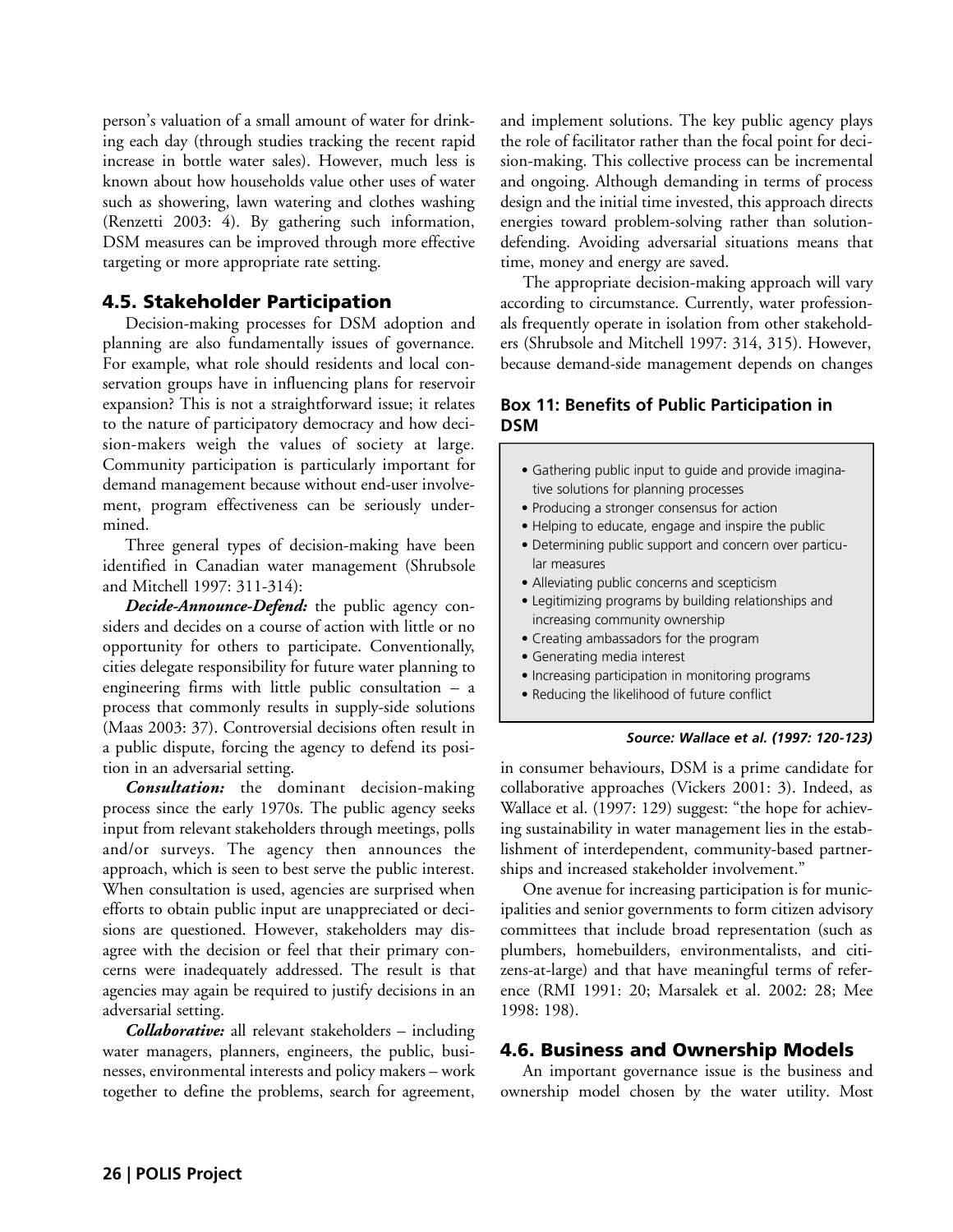familiar models lie on a public-private spectrum. At one end of the spectrum is the government owned and operated public utility, the most common arrangement in Canada (Bakker 2002). The utility is often a municipal department, although some institutional separation could be created by setting up a board or commission as a financially independent legal entity with the government continuing to own the infrastructure, which the board or commission operates.

At the other end of the spectrum is the fully privatized water utility that is owned and operated by a private company. At present, this form of ownership does not exist in Canada (Bakker 2002). Between these two extremes are corporatized utilities which are run like private companies but retain government ownership and/or management and public-private partnerships, where a publicly-owned utility out-sources tasks to private sector companies.

In contrast to the models along the public-private spectrum is the cooperative utility, which is owned and managed by the water users themselves. This type of model is common in Scandinavia, but can also be found in rural Quebec, Manitoba and Alberta (Bakker 2003). Although not explored in detail here, this model is a promising alternative to the predominant water provision paradigm – and the tension between utilities captured by either public agencies or private entities.

Box 12 summarizes business and ownership models and their key features, many of which may influence the adoption and implementation of DSM. For example, increasing separation of a utility from public oversight and accountability can mean that the interests of the public and NGOs have less impact. This can impede the pursuit of sustainability, and make it more difficult to implement integrated planning. Introducing a profit motive may encourage private companies to increase water throughput to maximize revenues. Alternatively, increasing separation often entails financial self-sufficiency, which will create an incentive to increase retail prices that may, in turn, reduce water demand.

## *4.6.1. Government Owned and Operated*

Most water provision in Canada is by utilities that are government owned and operated. In large urban areas, multiple municipalities may jointly manage water service, with a regional authority providing water wholesale to member municipalities that in turn retail to end users. Utilities range from municipal departments that exist within the Mayor's office and have no separate financial budget, to boards or commissions that are financially independent entities with control over management and strategic planning.

In practice, most utilities fall between these two ends of the spectrum. These utilities in particular often have mixed mandates, including maintaining affordable rates, complying with regulations and taking into account issues such as local economic development (Bakker 2003a: 9).

Determining the effects of government ownership and operation of a utility on water use and conservation is difficult. Brandes (2003) found a fourfold variance in water use across such utilities in a sample of 20 municipalities in Canada. These cities also varied widely in their commitment to DSM, ranging from a high level of integration in Winnipeg and Waterloo, to almost nonexistent implementation in Montreal and St. John's. With such significant differences between utilities, it is difficult to assess the effects of this business/ownership model on water conservation and DSM implementation. One generalization that can be made is that this model leaves a great deal to the discretion of the local utility.

## *4.6.2. Corporatization*

A corporatized utility is a publicly owned corporation that operates like a private company, usually under the direction of a management board and with the local government acting as the sole shareholder (Bakker 2003: 12). In Canada, the primary examples are in Edmonton and Kingston. In 1997, the City of Edmonton corporatized its water services by transferring ownership, operations and maintenance of its water supply assets to EPCOR, a municipally owned corporation.

The City of Edmonton is the sole shareholder of EPCOR. The City appoints the directors and auditors and sets dividend policy. All remaining authority is devolved to EPCOR's board. In addition to its role as shareholder, the City acts as a regulator for those portions of EPCOR's activities falling within the City of Edmonton<sup>6</sup>.

Determining the effects of corporatization on water

<sup>5</sup>The potential for cooperatives as an alternative water governance model and a more sustainable water provider will be explored in the next report of the Urban Water Demand Management Project, to be released in the fall of 2004.

<sup>6</sup>EPCOR also operates elsewhere in Canada, such as in Canmore, Alberta, and Port Hardy, BC in more of a public private partnership role.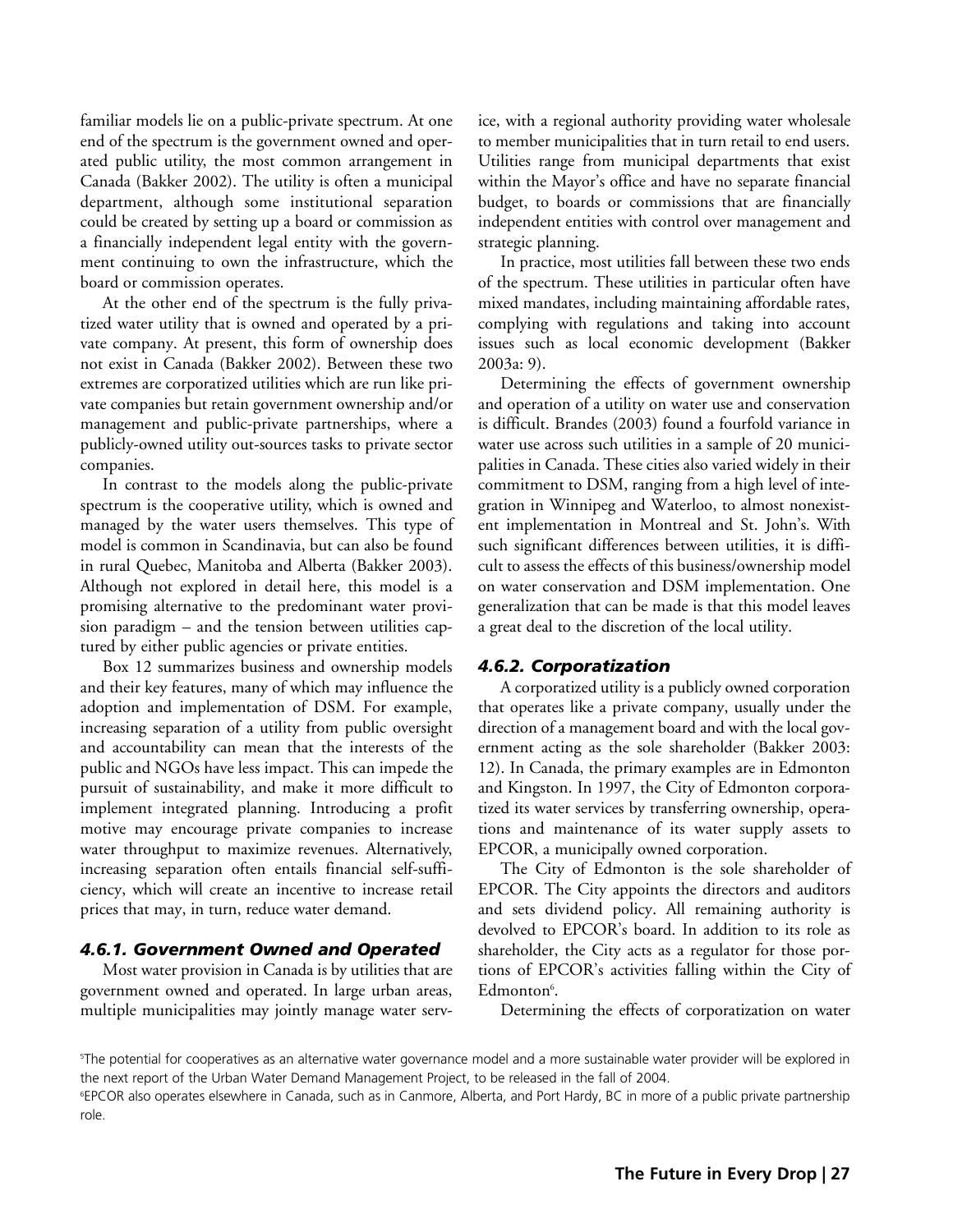| <b>Model</b>         | Local government owned<br>and operated                                                                                                                                                                                                   | Local government owned<br>utility; managed and<br>operated by separate board<br>or commission                                                                                  | <b>Government owned</b><br>corporation                                                                                                                                                                                                                                             |  |  |
|----------------------|------------------------------------------------------------------------------------------------------------------------------------------------------------------------------------------------------------------------------------------|--------------------------------------------------------------------------------------------------------------------------------------------------------------------------------|------------------------------------------------------------------------------------------------------------------------------------------------------------------------------------------------------------------------------------------------------------------------------------|--|--|
|                      | <b>PUBLIC - PRIVATE</b>                                                                                                                                                                                                                  |                                                                                                                                                                                |                                                                                                                                                                                                                                                                                    |  |  |
| <b>Description</b>   | · Utility owned and operated by<br>local government, usually one or<br>more municipal departments<br>· Regional authority can be cre-<br>ated to act as water wholesaler<br>for member municipalities                                    | • Board or commission is a sepa-<br>rate legal entity that manages<br>and operates infrastructure<br>• Members elected or appointed<br>by Council                              | • Local governments may corpo-<br>ratize utility or a higher-level<br>government may create a Crown<br>corporation<br>• Government acts as the pri-<br>mary or sole shareholder<br>(appoints directors) of a corpora-<br>tion that manages, operates and<br>may own infrastructure |  |  |
| Revenue              | · Utility may receive some indi-<br>rect revenue, such as property<br>taxes, in addition to user rates                                                                                                                                   | • Board or commission is finan-<br>cially self-sufficient so it must<br>generate all revenue through<br>user rates<br>• Municipal Council usually<br>approves budget and rates | • Generally financially self-suffi-<br>cient<br>• Government may retain<br>authority over key issues such as<br>rates (as well as policy and<br>acquisitions, etc.)                                                                                                                |  |  |
| <b>Advantages</b>    | • Municipal department has<br>clear and direct political account-<br>ability·<br>• Management can be easily<br>integrated with other depart-<br>ments<br>• Potential for economies of<br>scale (especially with regional<br>wholesalers) | • Full cost recovery easier to<br>implement<br>• May improve financial<br>accountability                                                                                       | • Full cost recovery required<br>· Autonomous management,<br>commercial discipline, and exter-<br>nal auditing can promote effi-<br>ciency                                                                                                                                         |  |  |
| <b>Disadvantages</b> | • Small municipalities may have<br>limited resources and expertise<br>· Sub optimal rates may result<br>from lack of requirement for full<br>cost recovery<br>• May be limited incentive to<br>operate efficiently                       | • Public accountability may be<br>weakened                                                                                                                                     | · May decrease public accounta-<br>bility and the potential for inte-<br>grated management<br>• Commercial confidentiality<br>may limit access to information<br>• Capital costs may be higher<br>• Requires effective regulation to<br>avoid abuse of monopoly power              |  |  |
| <b>Examples</b>      | • Greater Vancouver Regional<br><b>District</b><br>• Regional Municipality of<br>Waterloo                                                                                                                                                | • Peterborough                                                                                                                                                                 | • SaskWater - provincially owned<br>Crown corporation<br>• EPCOR - corporatized utility<br>owned by the City of Edmonton                                                                                                                                                           |  |  |

# **Box 12: Business and Ownership Models for Water Utilities**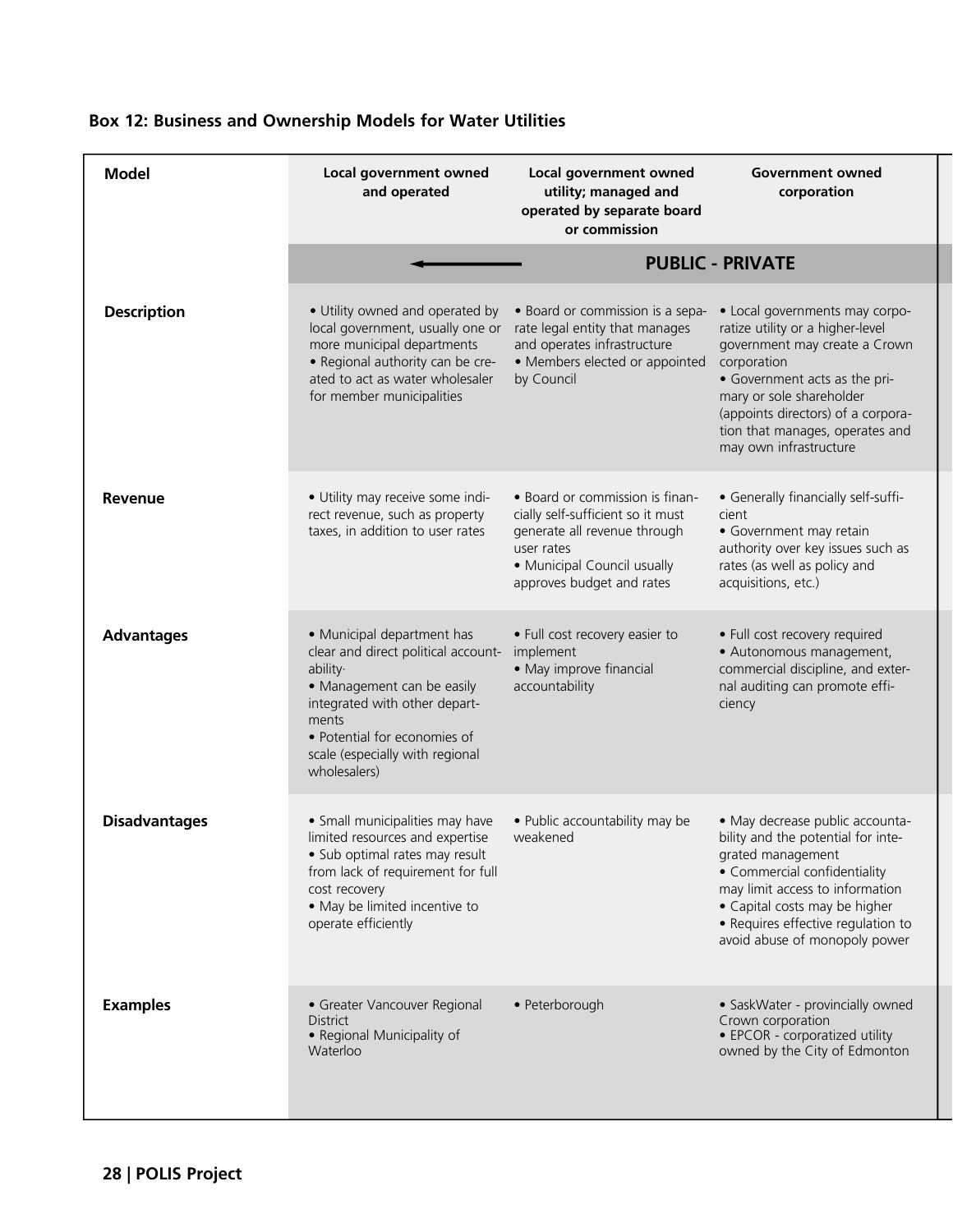| Delegated management/<br>public private partnerships                                                                                                                                                                                                                          | <b>Fully privatized utility</b>                                                                                                                                                                                                   | Cooperative                                                                                                        |
|-------------------------------------------------------------------------------------------------------------------------------------------------------------------------------------------------------------------------------------------------------------------------------|-----------------------------------------------------------------------------------------------------------------------------------------------------------------------------------------------------------------------------------|--------------------------------------------------------------------------------------------------------------------|
| (PPPs)                                                                                                                                                                                                                                                                        |                                                                                                                                                                                                                                   |                                                                                                                    |
| <b>SPECTRUM</b>                                                                                                                                                                                                                                                               |                                                                                                                                                                                                                                   |                                                                                                                    |
| • Government owned infra-<br>structure<br>• Management and/or specific<br>services (e.g. construction,<br>maintenance, customer service)<br>contracted out for a period of<br>time (e.g. 1 to 30 years) to a<br>concessionaire (e.g. private sec-<br>tor company)             | • Private sector corporation<br>owns and operates infrastruc-<br>ture, usually operating as<br>monopoly suppliers on a<br>licensed basis                                                                                          | • Utility is owned and managed<br>by the users of the service                                                      |
| • Concessionaire will be finan-<br>cially self-sufficient, which may<br>extend to entire utility with full-<br>delegated management of utili-<br>ty                                                                                                                           | • Financially self-sufficient                                                                                                                                                                                                     | • Likely financially self-sufficient                                                                               |
| • Can make flexible use of<br>external expertise<br>• Concessionaire has potential<br>access to increased financing.<br>· Possibly increased efficiency<br>and innovation by concession-<br>aire                                                                              | • Can make use of external<br>expertise<br>• Potential access to increased<br>financing<br>· Possibly increased efficiency<br>and innovation                                                                                      | • High degree of accountability<br>to end users<br>• High degree of involvement<br>by end users<br>• Very flexible |
| • Capital costs for concession-<br>aire may be higher<br>• Temporary concessionaires<br>may have less incentive to<br>maintain infrastructure<br>• Potential loss in accountability<br>• Requires effective contract<br>administration and regulation,<br>which may be costly | • Full privatization is difficult to<br>reverse<br>• Private interests may lie with<br>short term profits over long<br>term sustainability<br>• Requires complicated and<br>costly regulation to avoid abuse<br>of monopoly power | • Usually small scale and may<br>lack resources and expertise                                                      |
| • Hamilton<br>$\bullet$ Halifax<br>$\bullet$ Moncton<br>• Port Hardy                                                                                                                                                                                                          | • England<br>• No examples in Canada                                                                                                                                                                                              | • Rural Alberta<br>• Quebec<br>• Manitoba                                                                          |

*Adapted from: Bakker (2002); Bakker (2003b)*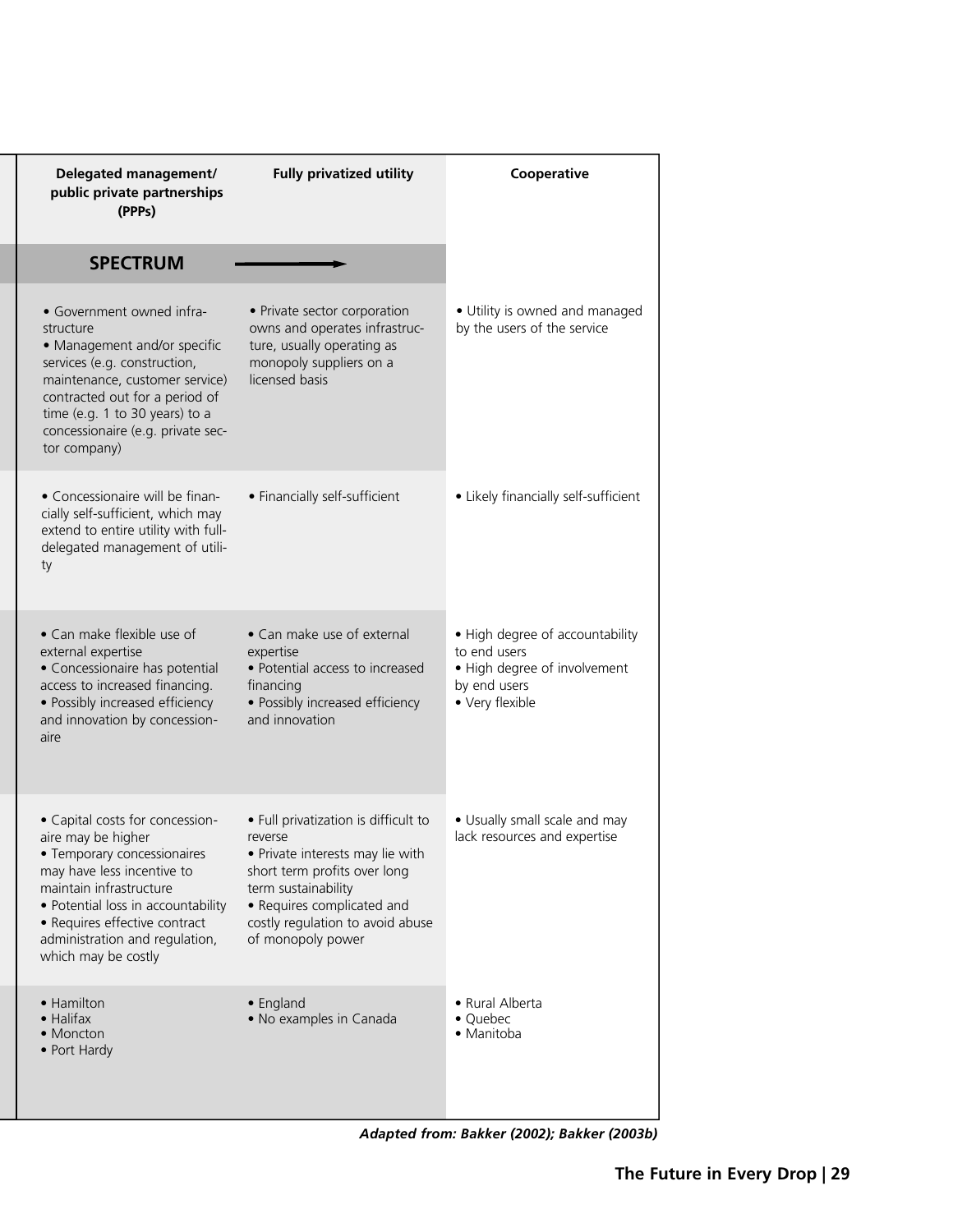use and DSM is as difficult as understanding the impacts of full government control. In Edmonton, per capita water use appears to have increased in the years following corporatization. Although between 1996 and 1999 there was little change in system leakage, total per capita water use increased by 4.3% after two periods of consecutive decline. More significantly, domestic per capita water use was reported as increasing by 35.4%, also following consecutive periods of decline (Brandes 2003: 28).

Such a dramatic change should be viewed with caution. However, it may be partially, or even entirely attributable to changes in accounting methods. This clearly demonstrates the need for consistent data collection in Canada. It is also equally likely that the increases were due to a range of other factors such as climate, pricing, or demographics rather than exclusively the business/ownership model applied.

# *4.6.3. Public-Private Partnerships (PPPs)*

Public-private partnerships (also called Private-Sector Participation) involve the outsourcing of activities such as construction, operations and maintenance, and/or customer services, to private companies (Bakker 2003: 13). Where management activities are out-sourced, they are sometimes referred to as 'delegated management.' PPPs are differentiated from full privatization because a private company does not usually extend to ownership of the utility's assets. A wide variety of potential relationships and contract types are possible. These range from management contracts, as in Hamilton, to 'build-operate-transfer' (BOT) agreements, as in Halifax and Moncton, where a private company is contracted to build infrastructure, manage and operate it for a period of time, and eventually transfer it to the City.

Given the diversity of PPPs, it is difficult to generalize about their effect on performance, water use and DSM. In France, for example, where 75% of the population is supplied water by some form of PPP, limited evidence suggests that once differences in raw water quality are accounted for, there is minimal difference in performance between direct and delegated management (Menard and Saussier 2000; Buller 1996; Renzetti 2002: 9,10; Brubaker 2002: 56).

Hamilton provides the clearest and longest-running example of a delegated management contract in Canada. The City of Hamilton's water and wastewater treatment facilities are currently operated by a private company under the terms of a 10-year delegated management contract that will end in 2004 (Bakker 2002). Within the terms of the contract, the city retains asset ownership, responsibility for rate collection (which has been contracted out to a municipal corporation responsible for setting rates), and the provision of capital investment. The external operator is responsible for day-to-day operations and management of plants, staffing levels, and some aspects of equipment maintenance (Bakker 2003: 27).

In Hamilton, per capita water use increased in the years following private sector involvement. From 1996 to 1999, total per capita water use and domestic per capita water use were reported as increasing by 17.8% (Brandes 2003: 28). Additionally, in 1999, unaccounted-for water was about 20%, an increase from 1996 levels. Although such increases suggest poor performance with respect to conservation, as noted above in the Edmonton example, the increases may be due to other factors.

The Hamilton model does not appear to have performed well from a conservation perspective; however,

# **Box 13: Privatization and Leakage**

Despite the promises of greater efficiencies and 'smart management' systems that are supposed to come with privatized water systems, a number of investor-owned water companies fail to account for the massive volumes of water their systems lose to leaks and other unmeasured or unexplained uses.

The much-touted water loss reduction goals for the privatized British water system have yet to be realized, and according to a report by the House of Commons, the reality is that some "companies have still not achieved their economic level of leakage." The report states that measuring leakage accurately is difficult because only 20 percent of households in the United Kingdom are metered, which makes company leakage estimates "subject to manipulation."

Following the 1989 privatization of water systems, leakage levels across the UK had risen to an average of 30 percent by 1995. The Office of Water Services, which regulates the water and sewerage industry in England and Wales, intervened and set mandatory leakage reduction targets. Several companies with high loss levels, notably Thames Water Utilities LTD, serve areas facing supply shortfalls. In 2003, water leakage and losses by Thames Water accounted for over 25 percent of all water leakage in England and Wales, yet the company provides water services to only 15 percent of billed customers.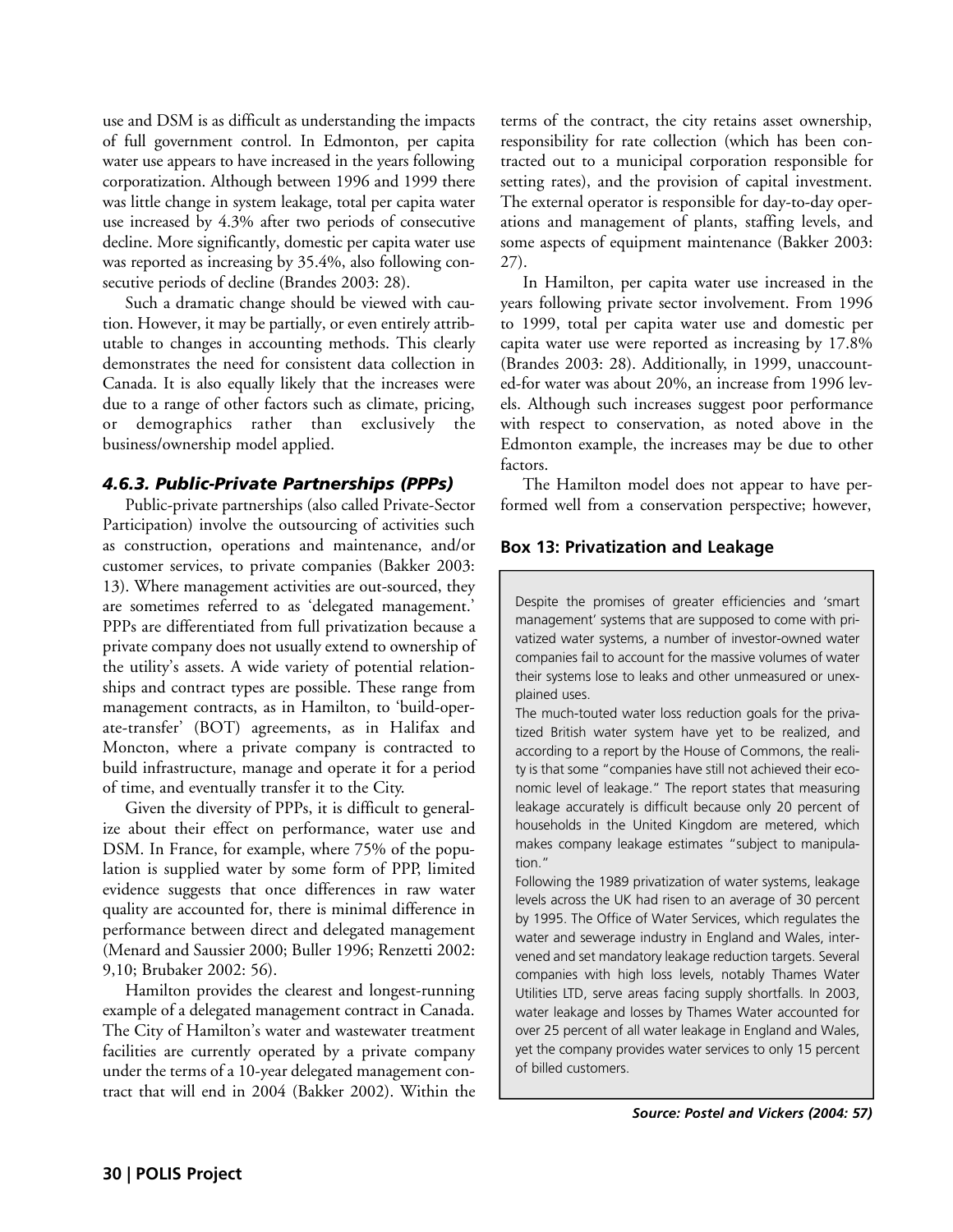not all PPPs will perform poorly. It is likely that a partnership in some non-core areas such as billing, plant maintenance, meter installation, or leak detection and repair could have beneficial impacts.

## *4.6.4. Full Privatization*

At present, no Canadian governments have fully privatized their water utilities (Bakker 2003: 16, Brubaker 2002). However, England provides a clear example of full privatization. In 1989, the English government sold off the assets of the 10 regional water and wastewater authorities in England and Wales; although rate setting remained regulated by government through the Director General of Water Services (DGWS) (Brubaker 2002: 41; Watson 1997: 217, 218).

Controversy exists over whether or not privatization in England has been a success. In some areas, performance did improve following privatization (Watson 1997: 222,232). For example, an increase of 66% in the average household water bill between 1989 and 1994 allowed for similar increases in capital expenditures to improve infrastructure. This, in turn, led to improvements in the treatment of sewage, less pollution in receiving waters, and improvements in the quality of drinking water.

Such improvements have led some to suggest that privatization in England "has brought striking economic, environmental, and public health benefits" (Brubaker 2002: 44). However, in other areas performance suffered following privatization. The private water companies did little to reduce system leakage; in some cases, leakage even increased. Given the low operating costs to treat water, most companies found it cheaper to treat water and allow relatively high rates of leakage rather than undertake expensive operational repairs (Watson 1997: 222-232; Bakker 2002: 40).

The impact of not repairing system leakage was highlighted during the Yorkshire drought of 1995 when an unusually dry summer, combined with record leakage levels, threatened the water supply to a region of nearly 3 million people. In response, the regional private water company increased withdrawals from local rivers and refilled reservoirs by tanker truck at a total cost of over \$100 million. Only after government intervention, and the imposition of targets to require companies to reduce leakage, did this wasteful situation change (Bakker 2000).

The private water companies also opposed the implementation of widespread water metering, a requirement for conservation-based pricing structures, arguing that its costs outweighed the value of the water saved (Bakker 2000). This opposition resulted in the government eventually relaxing its initial requirement that billing shift from a flat rate structure, even though it had previously argued that metering was economically viable.

Given the experience in England, many Canadian observers remain sceptical of the benefits of privatization (Barlow 2002; Bakker 2003; Renzetti 2003). Furthermore, Renzetti (2002: 9) indicates that "a recent review of the literature demonstrates there is little evidence that the change in ownership, per se, has led to measurable improvements in performance."

Presiding over the Walkerton inquiry, Justice O'Connor concluded that full privatization of municipal water supply systems was not desirable for a variety of reasons. In his report, he stated:

"In not recommending the sale of municipal water systems to the private sector, my conclusion is based on several considerations: the essentially local character of water services; the natural-monopoly characteristics of the water industry; the importance of maintaining accountability to local residents; and the historical role of municipal governments in this field. I see no reason, as a practical matter, why municipal ownership should not be continued" (O'Connor 2002: s.10.4.3, 323).

## *4.6.5. Cooperatives*

Cooperative utilities are enterprises that are owned and managed by the users of the service provided and are generally characterized as not-for-profit and self-sufficient 'water associations' (Baker 2003a: 11). Although this model is not common in Canada, a number of small water supply cooperatives do exist, generally in rural areas of Alberta, Quebec and Manitoba (Bakker 2003a: 11). Cooperatives are more common internationally, in developed countries such as Denmark and Finland, and in some developing countries such as Bolivia.

Once again, assessing the effects of this model on water use is difficult due to a lack of research and the numerous other factors that influence water use. However, it may be relevant to note that water withdrawals on a per capita basis in Denmark are approximately five times lower than in Canada (OECD 2003; Boyd 1999). Finland also has substantially lower per capita water use than Canada. It seems likely that such low use is partly a function of the governance system, as well as local environmental conditions and cultural attitudes and behaviour.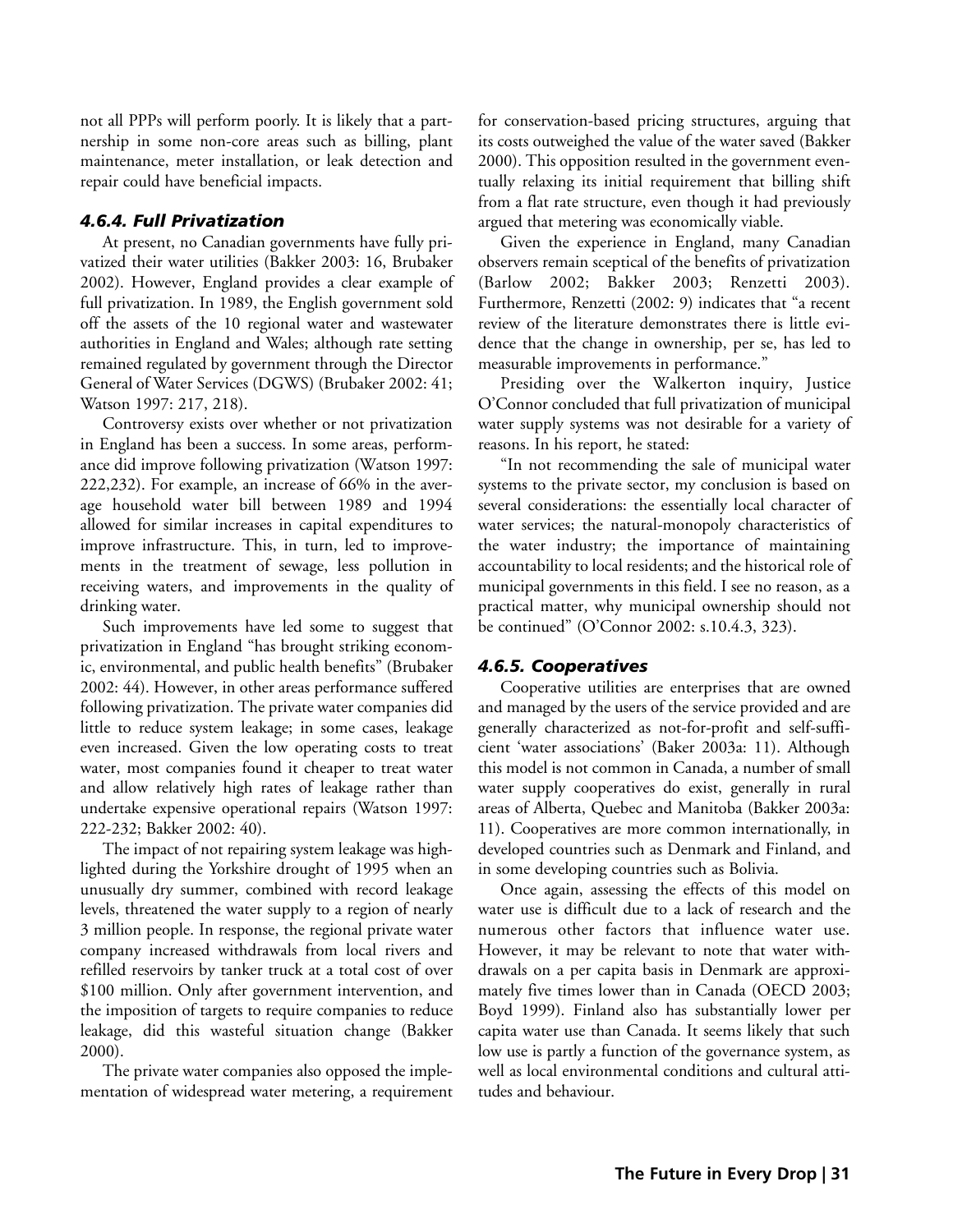#### *4.6.6. Summary: The Privatization Debate*

Although a growing interest in moving towards the privatization of water provision exists, the private sector involvement in Canada has been limited to public private partnerships (PPPs). The interest in this approach is driven by the argument that private management and ownership leads to improved performance, better responsiveness to customer needs, compliance with regulation, and overall operating efficiency (Brubaker 2001; Bakker 2002; Bakker 2003b; Renzetti 2002; Gleick et al. 2002; Bond 2003). The commonly held view is that this superior performance is the result of market discipline, more efficient allocation of finances, and independent regulation.

Yet privatization remains a highly contentious topic and it is unclear whether superior performance necessarily follows. There is also concern about the deeper implications of privatization. With a publicly owned and operated utility, water users are viewed as citizens with access to accountability through political processes. Water is viewed as a public resource, and its provision a basic human right (Bond 2003; Bakker 2002: 38).

In contrast, when utilities are privatized, water users are viewed as customers or ratepayers, and utilities are accountable to customers and shareholders. Water becomes a commodity to be sold to those who can afford it. Partial privatization, as with public-private partnerships, is sometimes seen as the first step on the path to full privatization, and therefore may be similarly resisted.

In addition to the specific examples described above, a growing body of literature suggests that the performance of the private sector is not necessarily superior. Empirical studies lack conclusive evidence that privately owned water utilities are more efficient than comparable publicly owned ones (Sepala et al. 2001; Renzetti 2002). The literature also suggests that efficiency may depend as much on the structure of the market (i.e. the level of competition) as it does on ownership (Renzetti 2002; Bakker 2002; Rees 1998; Vickers and Yarrow 1989).

The comparative efficiency of privatized versus publicly owned water utilities is still uncertain. With respect to DSM, privatization may create the potential for increasing prices to reflect the full economic costs of service provision, which in turn would generally lead to demand reduction. On the other hand, many privatization watchdogs are concerned that conservation programs are typically ignored or even cancelled by private companies taking over public utilities (Gleick 2002: 38). Other concerns specific to privatization of water provision include the loss of service to smaller communities, a decrease in affordability of water, and a reduction in public participation (Gleick et al. 2002).

Conservation programs are usually less capital intensive than supply-side infrastructure and therefore may create fewer opportunities for private investors. With fewer capital-intensive opportunities, conservation may be neglected relative to more traditional, centralized water-supply projects such as new reservoirs and treatment plants.

The overall effect privatization would have on DSM is unclear. However, "regardless of organizational structure, level of governance, or ownership model, there are systems that operate well and others that operate poorly in their overall performance" (Cameron 2002: 8). Therefore, both private and public water utilities have the potential to generate sub-optimal results if they ignore the full impacts and costs of high water use and instead rely on subsidies – ecological, social or public.

Before selecting the best model for water management, decisions about the goals of water management must be made. Regardless of ownership, requirements remain for intensive regulation or mechanisms that will guarantee high quality water, environmental protection, equitable prices, full access, and sustainability (Bakker 2002:20). Instead of privatization creating an option for 'de-regulation,' a void where government once existed, it is important that government remain active and that principles of good governance and 're-regulation' are applied (Bakker 2003b).

## 4.7. Public Private Partnerships (PPPs) for DSM

Interesting and innovative opportunities for private sector involvement in DSM do exist. From planning and implementing entire programs, to helping to implement specific DSM measures, the creation of new markets related to water conservation may be possible.

Electric utilities have introduced competition and innovation into demand management by establishing a competitive bidding process (RMI 1991: 69). Applying this approach to the water sector, a utility would set a savings goal and consumers or third parties would bid against one another for the chance to meet all or part of that goal with cost-effective methods. Third parties might offer water savings by undertaking conservation programs that target various end users. Such an approach would resemble 'savings financing,' another idea from the energy industry, where a private sector company pays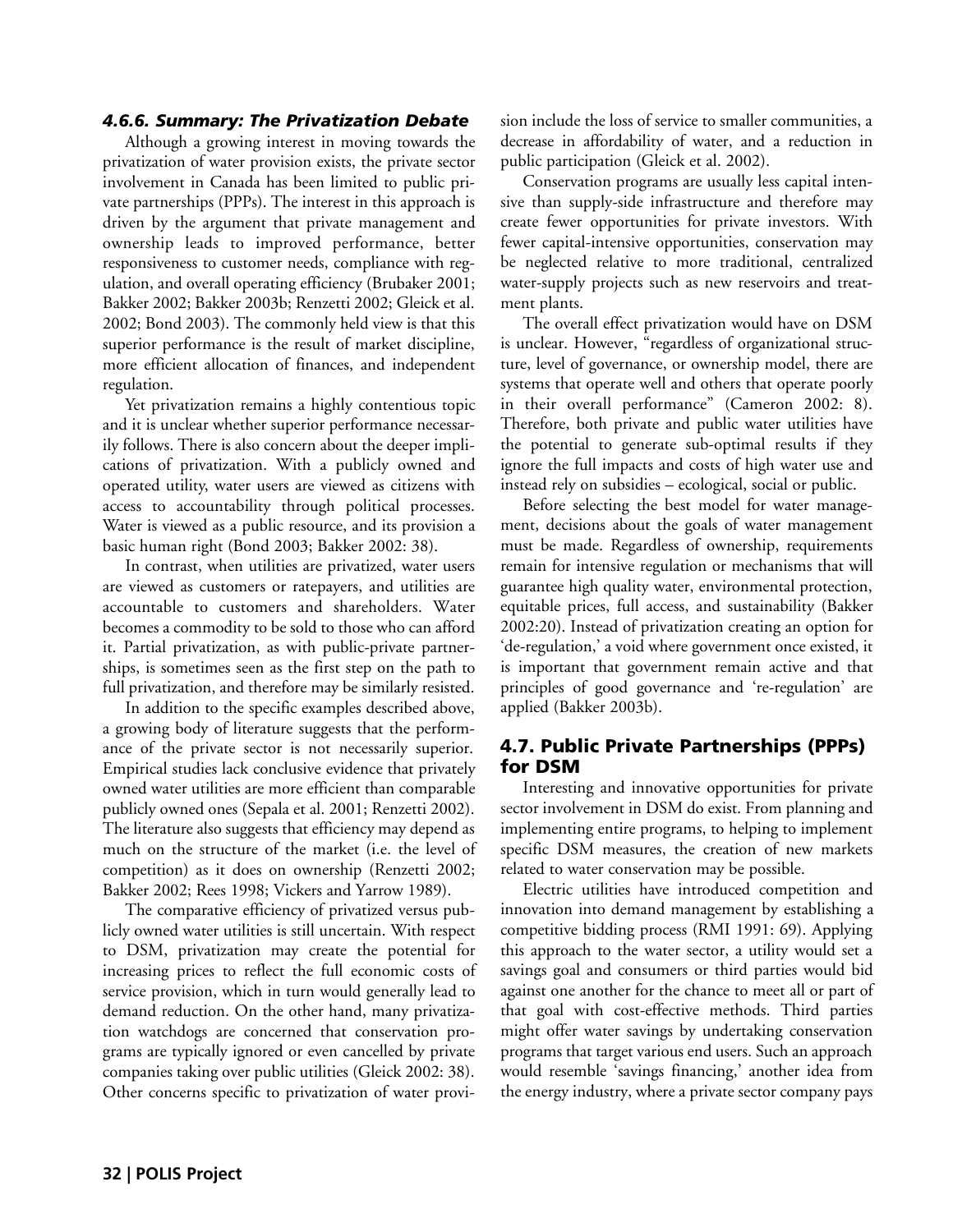the upfront costs for efficiency improvements for customers in return for some proportion of the resulting water (and energy) savings (Foerstel 1994: 66).

In Kelowna, BC, a competitive bidding process was used to outsource conservation efforts (Waller and Scott 1998: 382). The city invited the private sector to submit creative proposals for a 15-year DSM program, where a company would invest its money upfront and regain it over time. Unlike a traditional design-tender-build process, where the details of a program are specified before inviting bids, Kelowna's approach encouraged proponents to submit plans with the most innovative and least expensive ways to achieve the water reduction objectives. The city subsequently entered into a \$3.9 million PPP with Schlumberger Industries, the company handling all facets of meter operations (installation, replacement, maintenance, and reading), undertaking a 2½ year comprehensive public education campaign and providing 15 years of financing.

Kelowna calculated the costs of this winning proposal to be less than the projected costs of the works being undertaken by city employees. According to Waller and Scott (1998), the city also benefits from Schlumberger's state-of-the-art technology and from the transfer of risk to the company. The projected benefits of universal metering, increased rates, and the public awareness campaign are a 20-30% decrease in water use, deferral of a \$10 million investment for wastewater treatment, and savings of at least \$600,000 in reduced water pumping costs over 20 years.

PPPs might also involve the simple contracting-out of an already designed DSM program. For example, Barrie, Ontario contracted with a community-based

organization called 'Be Green Barrie' to deliver a residential fixture replacement program (Waller and Scott 1998: 377, 378). Municipalities might offer developers the option of reducing their water connection fees by retrofitting nearby existing buildings with water efficient fixtures. These examples highlight the potential for involving the private sector in demand management with benefits including access to outside expertise, competition, and innovation.

## 4.8. Summary

The topic of governance is wide ranging and influences most aspects of water management and provision. 'Good' governance in the water sector ensures that suitable mechanisms exist for long-term planning, appropriate levels of integration, and the achievement of identified goals. Overall goals can vary widely, from reducing water use and increasing long-term sustainability, to promoting economic growth and innovation and guaranteeing equity and access for all. Although it is difficult to generalize about these goals, this chapter has outlined some of the most important considerations from a demand management perspective.

Embedded in the concept of governance is more than just government. But governance necessarily includes the government policies, oversight, and regulation that are critical to ensuring a range of public needs are met. Fundamental to meeting these needs is the integration of an appropriate level of demand management in all aspects of water provision. The following chapters discuss some of the opportunities for action to better integrate DSM into water management in Canada, at the regional/municipal, provincial and federal government levels.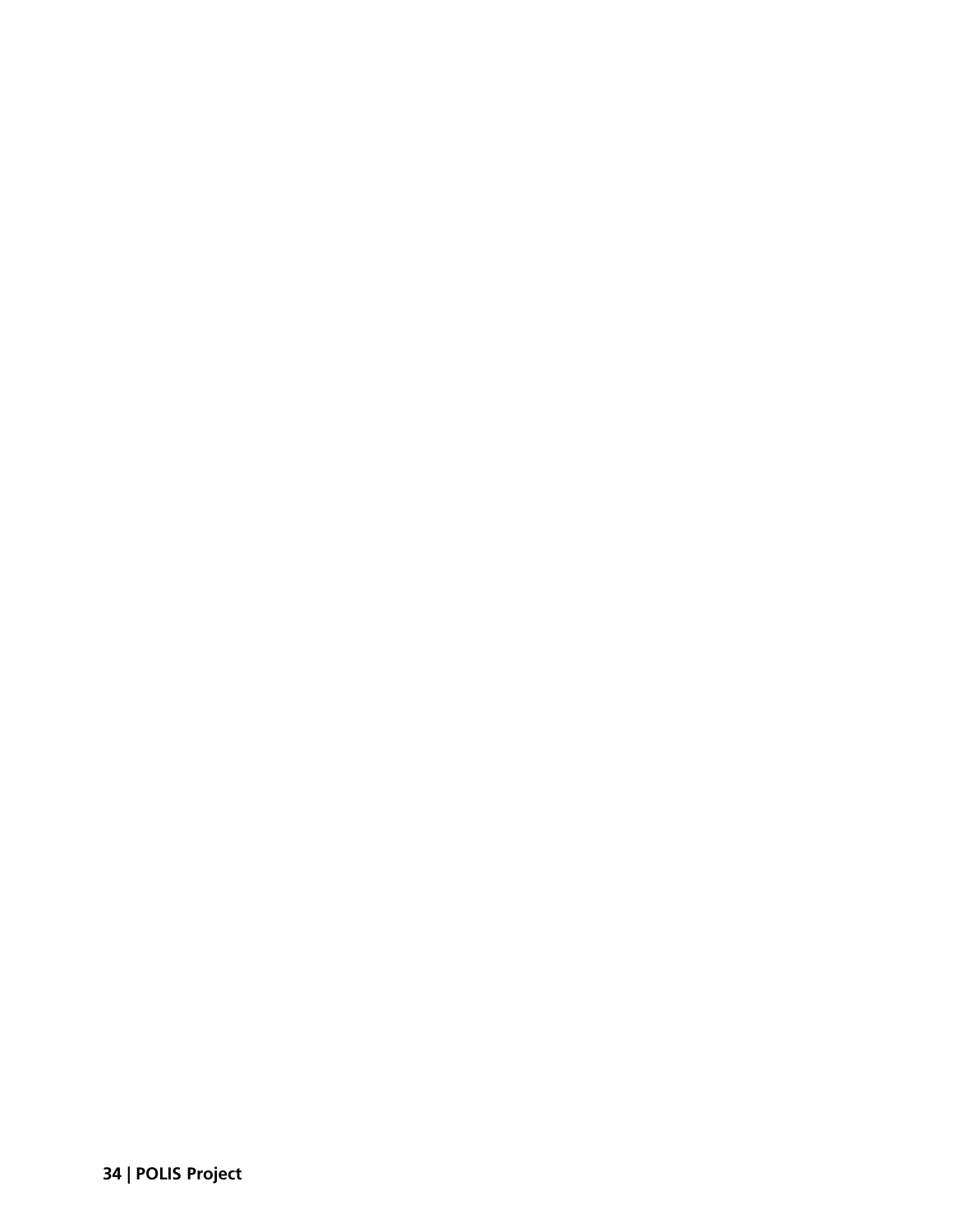# Chapter 5 Municipal & Regional Action Plan



## 5.1. Introduction

Local governments, operating under provincial legislation, deliver water services to most Canadians. Although variation exists between, and even within, provinces, water utilities play the primary role in urban water provision, wastewater treatment, stormwater management, and retail price setting. In addition, utilities are often primarily responsible for implementing water demand management programs.

In those urban centres where they exist, regional water authorities may also play an important role in demand management. A tiered relationship exists in which regional authorities act as wholesalers, treating and delivering water to member municipalities that in turn act as retailers, delivering water to end users such as homes, businesses and local industries. The additional fragmentation of tiered water delivery requires government to coordinate their involvement in the planning and implementation of conservation measures.

This chapter describes some of the basic principles and steps involved in demand management planning processes at the local level.

# 5.2. Conservation Planning

Conservation planning can be beneficial to all water providers, not just those facing impending infrastructure expansion. Even areas that consider supplies plentiful and infrastructure capacity adequate will find that con-

| <b>Planning</b><br>principles | • Integrated management<br>i.e. include consideration of all related resources/services, including water, wastewater, and energy.<br>• Stakeholder participation<br>i.e. include all stakeholders during DSM planning.<br>• Focus on underlying services<br>i.e. focus on providing services such as bathing and sanitation rather than water provision per se. By<br>keeping the true objective in focus, creative alternatives may appear.                                                                                                                                                                                                                                                                                                                                                             |
|-------------------------------|----------------------------------------------------------------------------------------------------------------------------------------------------------------------------------------------------------------------------------------------------------------------------------------------------------------------------------------------------------------------------------------------------------------------------------------------------------------------------------------------------------------------------------------------------------------------------------------------------------------------------------------------------------------------------------------------------------------------------------------------------------------------------------------------------------|
| <b>Planning steps</b>         | • Demand management study<br>Predicts future water and wastewater demands and infrastructure requirements, and so determines<br>where to focus conservation efforts<br>• Identification of goals<br>Specific conservation goals can help to focus a planning process, provide guidance and a benchmark<br>for evaluation.<br>• Inventory of options<br>From a comprehensive study of available DSM measures and supply-side options, create an initiatial<br>list of feasible combinations.<br>• Cost-benefit analysis<br>Compare and assess the various combinations.<br>• Water conservation and supply plan<br>Develop a blueprint for action.<br>• Implementation and evaluation<br>Evaluation is critical to determine the impacts of the program and necessary changes on a continu-<br>ous basis. |

## **Box 14: Key Principles and Steps in Developing a Successful Water Supply and Conservation Plan**

*Sources: Vickers (1994: 94,95); CRM (1996: 8-16); Water Conservation Strategy for B.C. (1998:31); Opitz and Dziegielewski (1998); Vickers (2001: 2-4, 405-407)*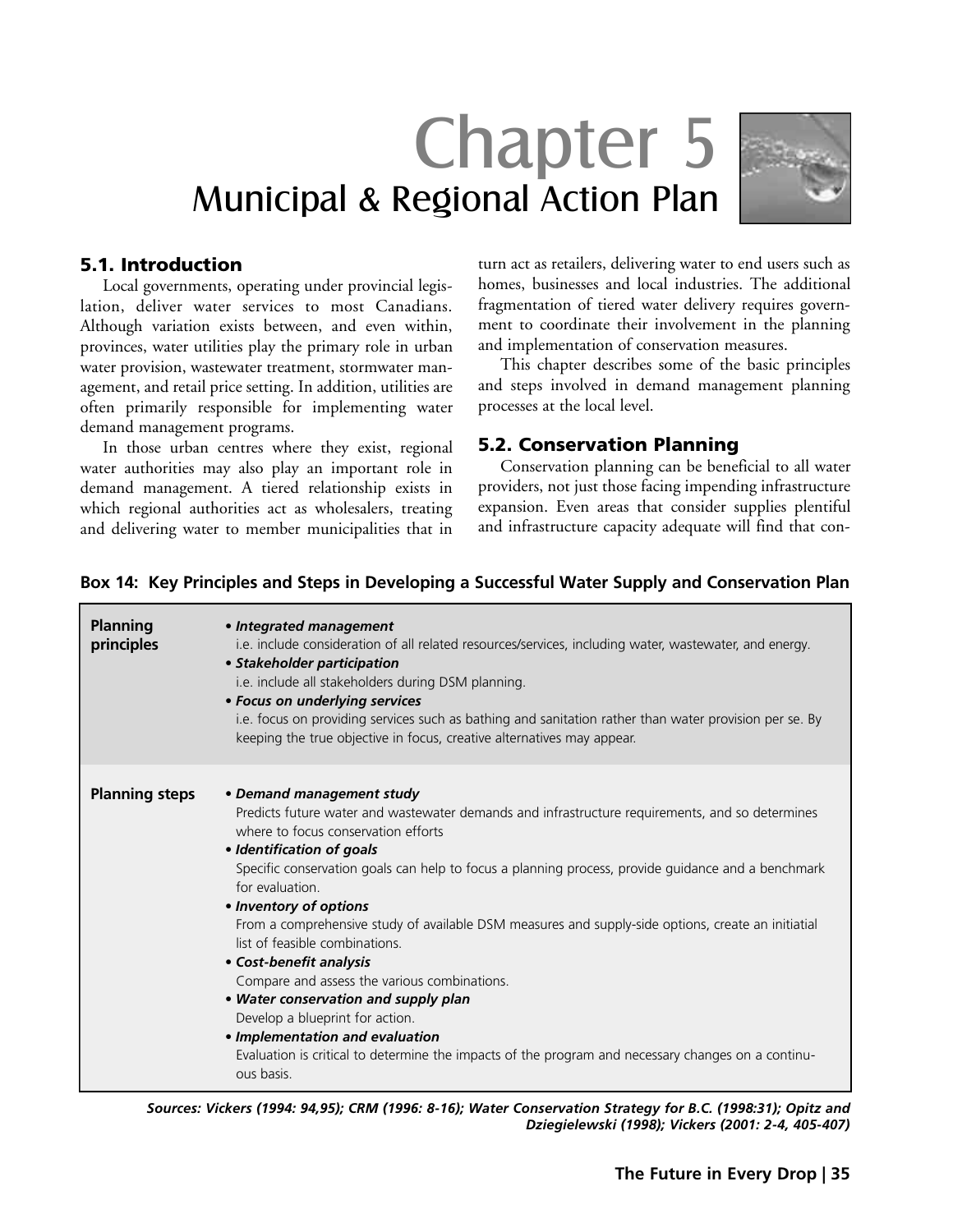servation planning encourages efficient resource use and may result in cost savings over the long term, potentially deferring future capital projects indefinitely.

As previously mentioned, many communities in Canada have already implemented some DSM measures. However, the majority of communities apply DSM incrementally and outside of long-term planning processes. The tendency is to start with low cost and politically acceptable measures such as public information and watering restrictions (Water Conservation Strategy for BC 1998: 26, 30). This approach is unlikely to result in long lasting or substantial water savings. A comprehensive, long-term and integrated planning process is required to fully reap the benefits of DSM.

Every community is unique and must tailor planning processes to specific local needs, taking into consideration variables such as biophysical limitations and social values. However, the basic planning principles and steps described in this chapter are applicable to most situations, and provide a basic framework for achieving substantial and reliable long-term reductions in water use.

## *5.2.1. Focus on Underlying Services*

The first two planning principles in Box  $14$  – integrated management and stakeholder participation – have already been discussed in some detail (see Chapter 4). However, integrated planning, stakeholder participation and water planning in general can all focus on the issue of underlying services.

Integrated Resource Planning (IRP) and 'soft path' analysis, both developed in the energy sector and now gaining acceptance in the water sector, suggest that the focus of planning should be on meeting underlying needs, such as bathing, sanitation and attractive yards, rather than on water provision as an end in itself (CRM 1996: 13; Wolff and Gleick 2002: 3, Brooks 2003). This approach represents a significant shift for many utilities, which have traditionally been concerned only with selling water.

Such a change in focus creates the potential to provide more efficient and innovative services (Wolff and Gleick 2002: 3). For example, rather than simply delivering water for consumers to water lawns, a water utility could deliver assistance to create attractive yards, thereby meeting the underlying desire of the consumer.

In addition to delivering fresh water in some situations, utilities might also provide recycled water and institute a water-efficient landscaping program. This type of program could include educational literature and workshops, demonstration projects, and collaborations with local nurseries and landscapers. Similarly, toilets provide

the service of sanitation. This service, however, can use less water to provide similar performance. By changing the focus of planning to address underlying services, many options for reducing water may be discovered with little impact on the end user's standard of living.

## *5.2.2. Forecasting Models*

Throughout the planning steps described below, computer simulation packages, such as the Water Use Analysis Model (WUAM) developed by Environment Canada, and the IWR-MAIN Water Demand Analysis Software developed by the US Army Corps of Engineers, can help simulate the effects of different combinations of conservation measures (Kassem and Tate 1994: 191, 197; RMI 1991: 96). Some utilities, such as EPCOR in Edmonton, have developed their own forecasting and simulation programs to ensure that local considerations are included in water demand forecasts.

The water demand software currently used by many US water utilities – known as IWR-MAIN – can forecast changes in demand resulting from specific DSM measures such as pricing and plumbing codes. This forecast is done on a disaggregated basis; it can distinguish between seasons and different types of dwellings, and accounts for various end uses (Opitz et al. 1998). This type of forecasting allows targeted conservation measures to be evaluated and compared with supply-side alternatives.

Accurately forecasting future demands within a DSM program is important. Forecasts can assist in tailoring a program to the needs and circumstances of a given area and provide useful information for demand studies. Accurate forecasts also avoid the need for reactive and sometimes contradictory future actions. For example, underestimating the reduction in water use due to a conservation initiative may lead to revenue shortfalls and "the rather vexing public relations problem" of having to raise water and sewage rates as occurred in Los Angeles – not the kind of reward or message municipalities want to send residential customers after a successful DSM campaign (Gates 1994: 336).

# 5.3. Demand Study

The first planning step is to conduct a demand study. The study should analyze a range of factors including: existing water supply sources and production capacities, historical and projected water demands, unaccountedfor water, current pricing and rate structures, the effect of previous conservation efforts, and predictions for future conservation initiatives.

Such a study helps to determine where to focus con-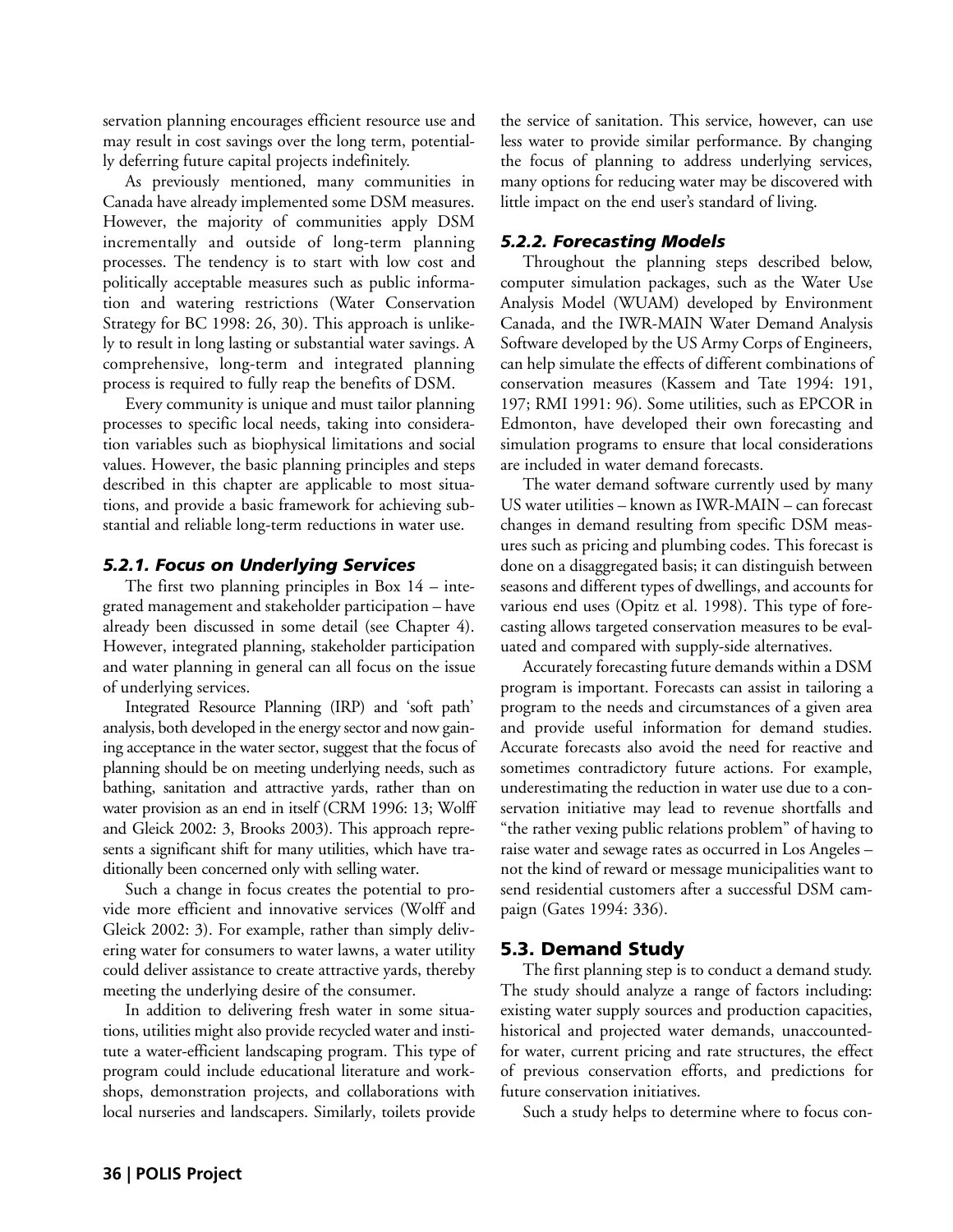

## **Box 15: The IWR-MAIN Forecasting Model - Inputs and Outputs**

*Source: Baumann et al. (1998: 109); EPA (1998: 112)*

servation measures and identifies areas for reliable water savings. A demand study in Winnipeg indicated that annual changes in per capita water use increased by 2% in the residential sector and 0.5% in the commercial sector, while it decreased by 0.3% in the industrial sector. These findings suggest that the residential sector should be the primary target for demand management (Sacher 1994: 98).

Ideally, demand studies and forecasts should be disaggregated, forecasting for each category of user such as single-family homes versus multi-family homes, and for specific end uses, such as showers versus sanitation. This separation allows for consideration of different demand and/or supply-side combinations to meet the specific

needs of each category and each service. Additionally, identification of the quality of water required will allow for consideration of alternative sources, reclamation, reuse and recycling options (Wolff and Gleick 2002: 27).

# 5.4. Identify Goals

The second planning step is to develop clear and organized conservation goals. These goals should include explicit water and wastewater reduction targets as well as planning and implementation time frames. Conservation goals can take many forms, but measurable goals are considered best for evaluating the overall program. One approach employed by many US water systems is to identify specific water-use reduction goals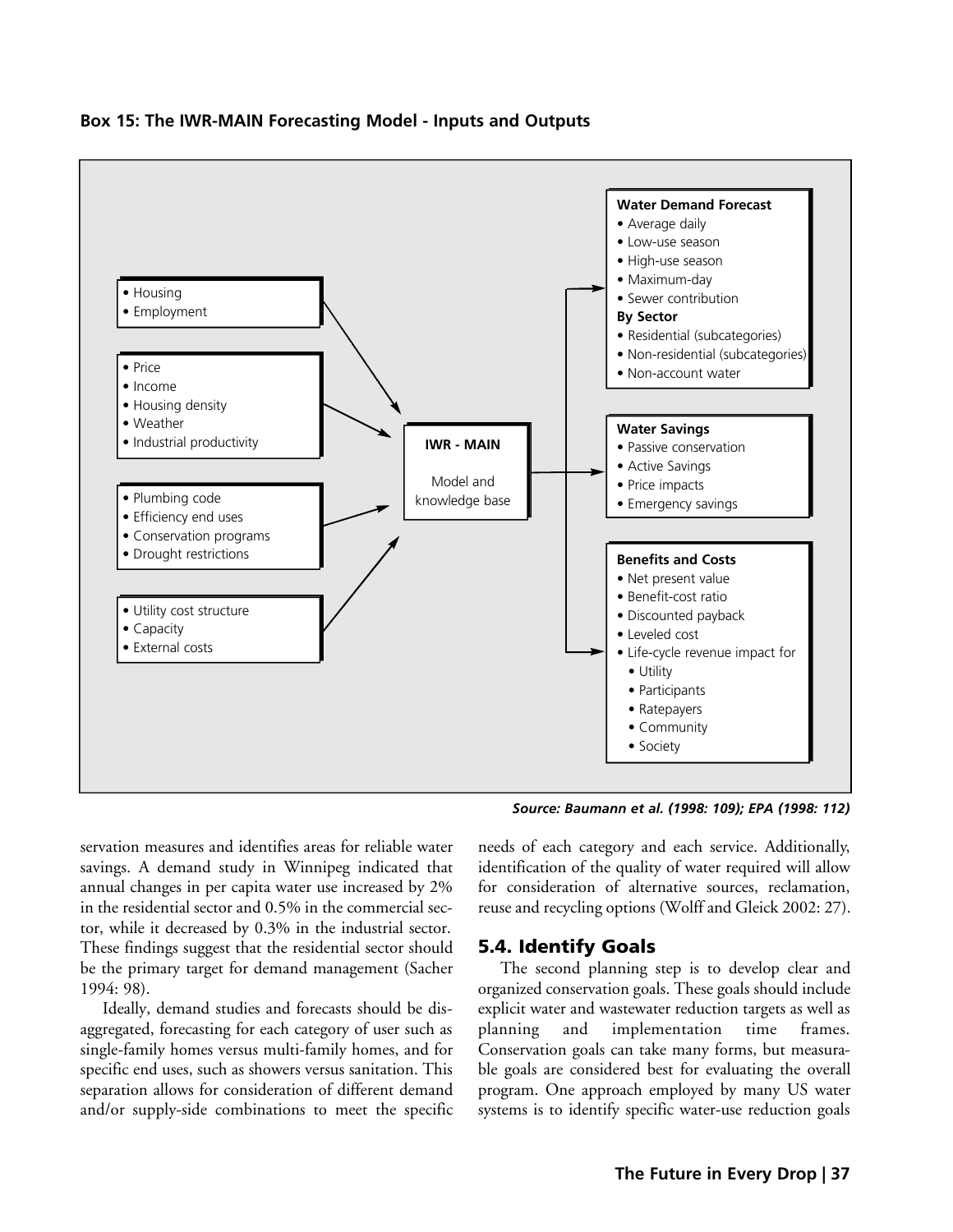## **Box 16: Common Water Conservation Planning Goals**

- Eliminating, downsizing, or postponing the need for capital projects
- Improving the utilization and the longevity of existing facilities
- Lowering variable operating costs
- Avoiding new source development costs
- Improving drought or emergency preparedness
- Educating customers about the value of water
- Improving reliability and margins of safe and dependable yields
- Protecting and preserving environmental resources (restoring stream flows by decreasing water withdrawals and reducing pollution by decreasing wastewater discharges)

*Source: EPA (1998: 103)*

as a percentage of current water use.

Preparing a statement of conservation goals helps to focus the planning process, guide program activities, and establish benchmarks for evaluation. At the same time, determining how much efficiency is desirable is a community choice, and all costs and benefits cannot be quantified. Therefore, social objectives are best determined through a democratic and participatory decisionmaking process (Wolff and Gleick 2002: 17). An open and transparent process involving all affected stakeholders is vital, particularly because community involvement in developing goals will enhance the success of conservation programs.

# 5.5. Inventory of Options

Once the goals have been identified, a comprehensive list of DSM measures should be compiled and their basic feasibility determined. Local community characteristics may favour specific measures, so creating a community profile is helpful. Relevant characteristics should be identified, including: whether the community water resources are stressed, the history of droughts and water emergencies, whether the system has excessive unaccounted-for water and anticipated future construction, water demand and population growth. Such characteristics can provide

## **Box 17: Community Characteristics that Suggest Specific DSM Measures**

| <b>Community characteristic</b>                                                  |  | <b>DSM</b> measure                                                                                                                                                                 |
|----------------------------------------------------------------------------------|--|------------------------------------------------------------------------------------------------------------------------------------------------------------------------------------|
|                                                                                  |  | Old or leaking distribution system ----- System audit, leak detection and repair                                                                                                   |
| Numerous bleeders due to cold climate ----- Bleeder replacement                  |  |                                                                                                                                                                                    |
|                                                                                  |  | Older residences ----- Home audits, retrofit indoor fixtures                                                                                                                       |
| infrastructure capacity                                                          |  | Peak summer demand significantly higher and close to Dutdoor efficiency measures (e.g. water efficient landscap-<br>ing), metering + peak rate pricing structure                   |
|                                                                                  |  | Overextended wastewater treatment system ----- Indoor efficiency measures, reclamation, reuse and recy-<br>cling                                                                   |
|                                                                                  |  | Rapid growth ----- Measures aimed at developers and new construction, such<br>as reduced hook-up fees for installation of efficient fixtures<br>and landscapes, and plumbing codes |
|                                                                                  |  | Significant ICI sector ----- Audits of major water users                                                                                                                           |
| Many parks, golf courses, and other large turf areas ----- Reclamation and reuse |  |                                                                                                                                                                                    |

#### *Source: adapted from (FRMI 1991: 20,22).*

<sup>7</sup>See Ferguson and Brandes (forthcoming) Handbook of DSM for a detailed discussion of the most appropriate situations for specific DSM measures.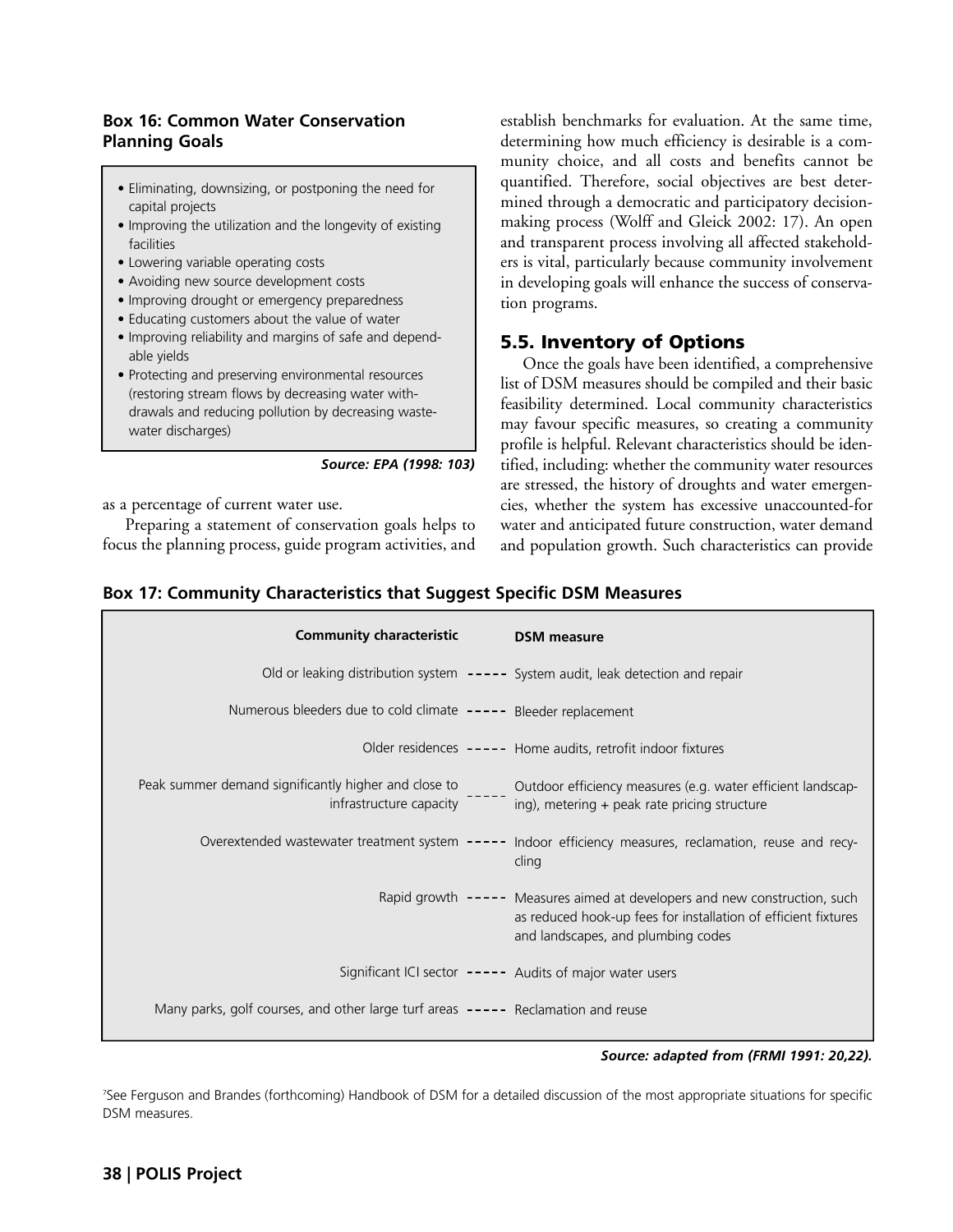initial direction for appropriate DSM measures. Some measures, such as education and improved pricing, will likely be applicable in all locations.

The potential impact of climate change is another important community-specific issue to consider. Climate change will affect many local conditions such as water availability and water demands. For example, glaciers and snow melt that feed source waters may be reduced and, as local summer temperatures rise, outdoor watering demands will increase to maintain lawns and gardens.

Many approaches to DSM planning suffer from a narrow focus on individual measures or 'spreadsheet thinking' (Wolff and Gleick 2002: 29). Experience shows that the most effective programs include integrated packages that capture the synergies among measures, many of which are mutually-reinforcing and more effec-





In this hypothetical example, a DSM program considers three measures. The first, a lawn-watering reduction measure, is projected to save 15,000 million gallons per year at a program cost of DSM1 dollars per million gallons, averaged over the lifetime of the project (the area of the horizontally lined lawn-watering rectangle is thus the total cost of the lawn watering measure). Similarly, replacing showerheads saves 5,000 gallons at a cost of DSM2 per million gallons. Replacing toilets saves 10,000 gallons at a cost of DSM3 per million gallons. Total projected water savings of the DSM program are therefore 30,000 million gallons at an average weighted cost of C dollars per million gallons. The total cost equals the sum of the three shaded rectangles.

For comparison, a new supply-side project is also shown (e.g. a reservoir expansion or diversion project). This is projected to create a new supply of 25,000 million gallons per year at a cost of A dollars per million gallons (and so the total cost is the area of the large unshaded rectangle).

This hypothetical DSM program 'supplies' more water than the new supply project at a significantly lower cost (i.e. C is less than A). Thus, if the water utility were approaching its current capacity, the DSM program would be preferable to the new supply side project. Further, if the current cost of water per million gallons, shown as B, is higher than C, it makes economic sense to implement the DSM program, even if the utility is not approaching its current infrastructure capacity.

Note that this diagram does not show the additional benefits of DSM measures, such as reduced energy costs and environmental impacts, which can make DSM approaches even more favourable than supply side options.

*Source: RMI (1991: 16,17)*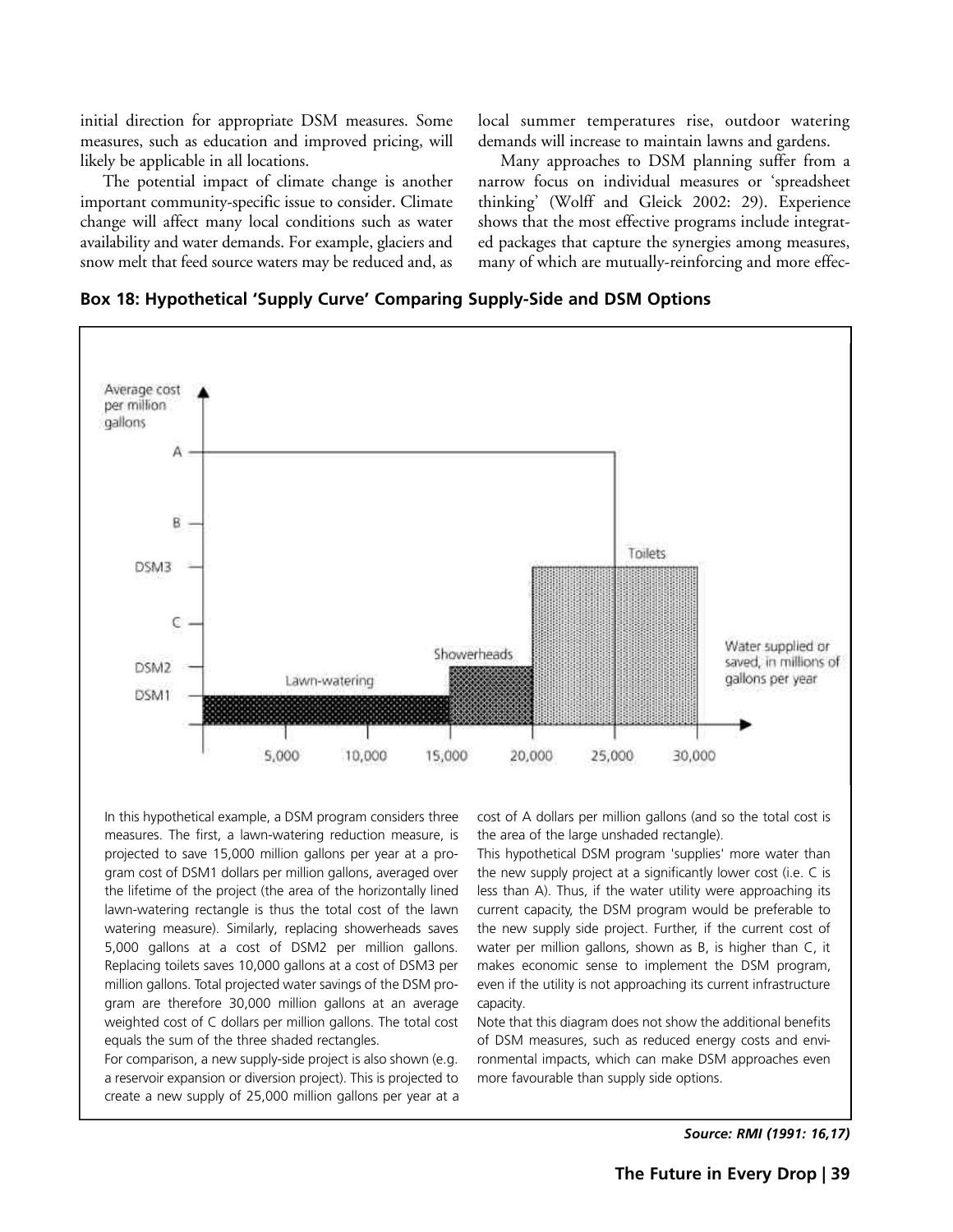tive when implemented jointly (CRM 1996: 9; RMI 1991: 15; Postel 1985: 42). Higher water rates combined with rebates for efficient fixtures and landscaping can improve the acceptability of pricing increases and encourage consumers to install water saving options. Concurrent educational programs can explain to households the cost-effectiveness of doing so.

Through integrated planning, various packages of measures and implementation sequences can be considered, and different combinations of demand management and supply-side options explored. By viewing all of the options in a holistic way, the most effective combination can be implemented to meet local requirements for underlying services.

# 5.6. Cost-Benefit Analysis

A cost-benefit analysis should be conducted for all of the relevant combinations of DSM and supply-side options identified in the previous step. This provides detailed cost estimates and estimates of the expected benefits, such as peak and average water demand reductions, reduced operating costs, and deferred capital expansion expenditures. Program costs should include allocations for staff, consultation and training, hardware, educational and media materials, and financial incentives. To determine the cost-benefit estimates, information such as the number of eligible customers and estimated participation rates is required.

An integrated approach considers both conventional benefits such as savings in capital and operating costs, and secondary benefits, such as energy savings and reduced environmental impacts (Cook 1994: 320). For a thorough example of how to estimate savings from efficiency improvements and how to calculate their cost effectiveness, see Gleick et al. 2003.

Both quantitative and qualitative criteria should be used to select the most appropriate DSM options. A variety of assessment tools are commonly used, but generally DSM packages are measured based on their economic efficiency. An economically efficient outcome is achieved when the incremental cost of demand reduction is the same as the incremental cost of supply augmentation, taking into account all costs of conservation and supply, including environmental and social ones (Wolff and Gleick 2002: 17).

A 'supply curve' helps compare the cost effectiveness of DSM and supply-side options. Creating a supply curve illustrates whether the water saved through a DSM program is equivalent to the additional water that would be supplied through infrastructure expansions (RMI

1991: 13, Gleick et al. 2003: 115, 116). Other decisionmaking techniques such as Multi-Attribute Trade-Off Analysis (MATA) may be helpful if program goals, such as environmental quality improvements, are measurable in monetary terms.

In order to assist in the selection of a preferred package, a cost-benefit analysis should explicitly include risks and uncertainties. By including risks and uncertainties, combinations of DSM measures can be assessed against various future scenarios. This will ensure choices that are viable in a range of possible future conditions. For example, the risks and uncertainties created by climate change should be considered in the development of a cost-benefit analysis.

Climate change impacts may necessitate a number of potential costs: reduced withdrawals and/or repositioning of infrastructure (e.g. intake pipes), reduced wastewater discharges or improvements in treatment, intensified demand management strategies for outdoor water use, and costs associated with infrastructure damage due to flood damage.

Supply-side options alone will not guarantee reliable urban water supplies during climate change. Furthermore, large-scale manipulation of water resources may be unable to accommodate future in-stream water needs. Instead, adaptable methods are required to allow for the unanticipated impacts of climate change. The precautionary principle can provide guidance because it recognizes the importance of uncertainty in resource management, yet does not use this as a rationale for inaction (Shrubsole and Mitchell 1997: 316). In addition, cost-benefit analyses may require pilot projects or surveys to evaluate measures and determine how they can be most successfully implemented.

# 5.7. Water Conservation & Supply Plan

The process outlined above should lead to preferred DSM-supply option combinations. A formally approved conservation and supply plan can then serve as the program's blueprint for action. This blueprint may include: time schedules for implementation, expected effects on revenue and rate adjustment projections, budgets, staff and consultation needs, and evaluation requirements. Some utilities develop more additional annual action plans to guide implementation (Platt and Morrill 1997: 303).

In anticipation of unusual events or emergencies, a contingency plan is also valuable. Ideally, effective longterm planning will help to prevent emergencies, however, there may be unavoidable situations that require a contingency plan that includes a sequence of emergency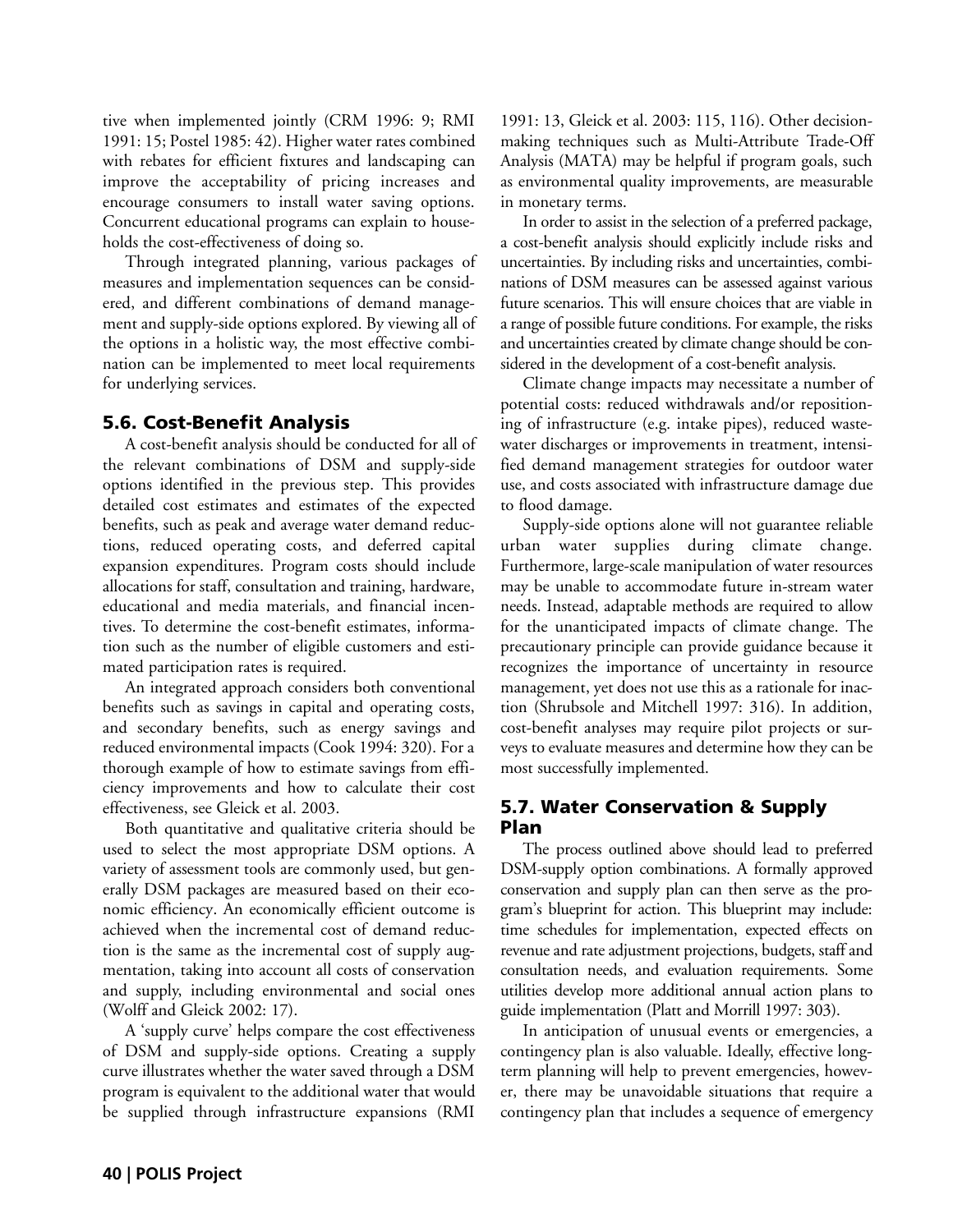DSM measures, such as price increases or mandatory restrictions during a severe drought.

## 5.8. Implementation and Evaluation

When the implementation process has been underway for some time, it is essential to evaluate its impact on levels of water demand and wastewater discharge, as well as its cost-effectiveness (Dziegielewski and Opitz 1998). Without rigorous monitoring and evaluation, it is difficult to assess the potential of ongoing or future DSM programs and to provide data on cost savings.

Evaluation is also important to determine when program modifications are required. Through ongoing evaluation, the impact on water and wastewater demands can be incorporated into demand forecasting and future rate setting to maintain stable revenues. In addition, results can be regularly reported to the public, which will help maintain interest and awareness.

Measuring the impacts of a program may require weather monitoring, field-testing, control groups, and/or sampling and statistical analysis to reduce some of the uncertainty in attributing changes to the program. Evaluation methods should be planned prior to implementation, so that baseline studies and control groups can be arranged. Hiring an independent reviewer for evaluation can also be helpful, especially if the program has contentious elements.

Cost-effectiveness of programs can be examined from a number of perspectives. A purely financial analysis will determine the net benefits for consumers and municipalities in terms of reduced and avoided costs. The rate of return on investments from these benefits can then be compared with the opportunity cost of the capital invested (Tate 1990: 6,7).

Cost-effectiveness evaluation should also include non-financial costs and benefits, such as public support for future conservation measures, changes in environmental impacts, and equity issues such as the distribution of subsidies and costs.

## 5.9. Summary and Action Plan

Planning is a means of anticipating the future and selecting an appropriate course of action in response. Planning for conservation can help water providers catalogue their existing efforts, refine their efforts to ensure maximum benefits, and identify new opportunities to reduce water use. Ultimately, planning can help utilities and local jurisdictions manage competing goals and costs, including: increasing water quality requirements, infrastructure needs, the effects of climate change, and future population and demand growth.

Flexibility is important to the planning process. The focus should not be on the specific approach, but on doing it in a comprehensive, integrated and long-term way. Jurisdictions can adapt plans to suit their size, population, water availability, water system characteristics and social and environmental conditions. The diversity of options means there is no one single way to craft the planning process.

While this chapter has described many of the important features of the planning process, the following Action Plan identifies specific actions that municipal and regional authorities can implement immediately (where they have not already done so).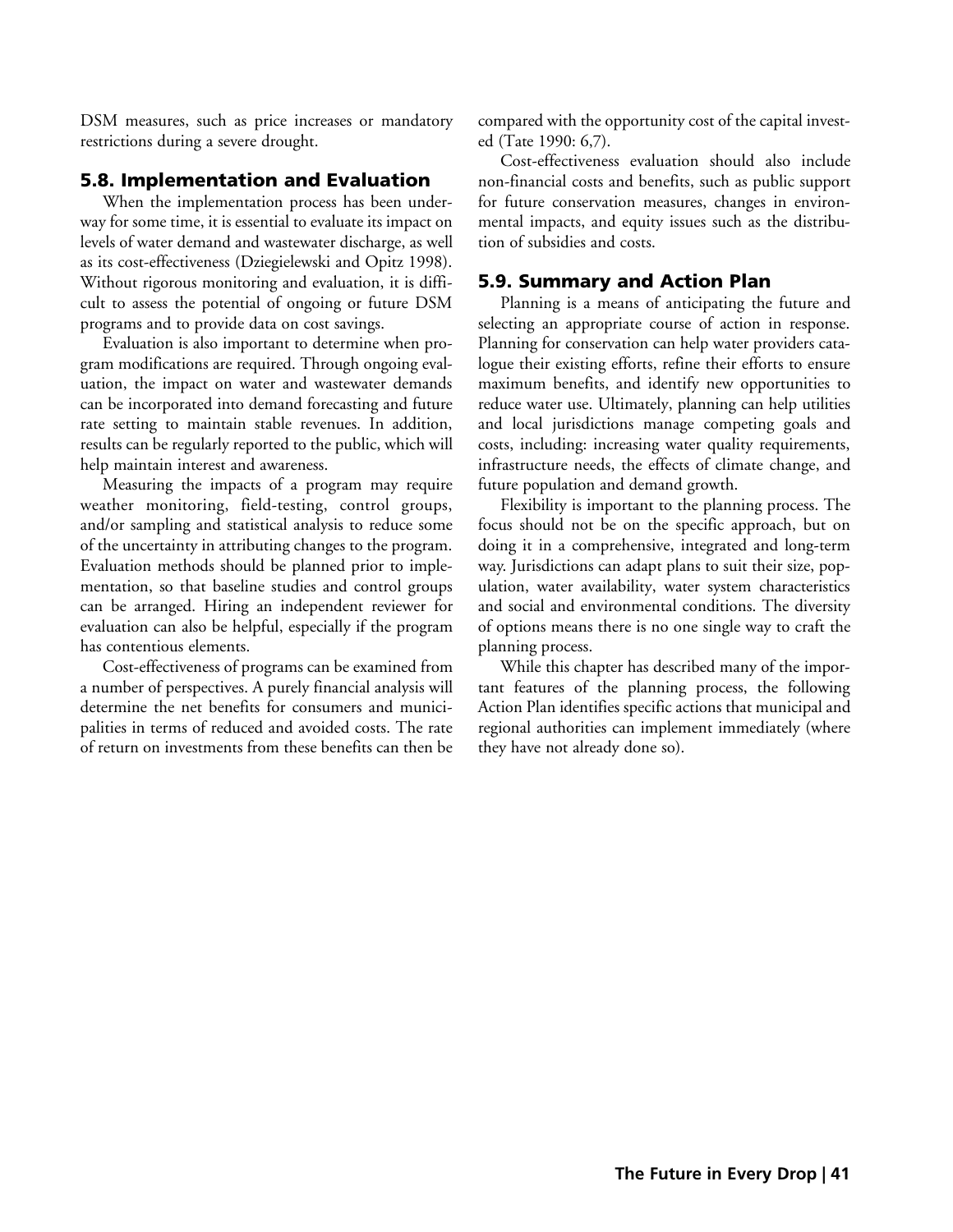## **Box 19: Municipal DSM Action Plan**

#### *• Develop permanent budgetary allocations for demand management staff, training, planning and implementation*

Critical to the success of demand management is a thorough understanding of its potential and applicability. By increasing capacity for demand management, water providers will ensure that programs have the maximum effect. Dedicating financial resources to demand management recognizes it as an important element of water provision, and acknowledges that many DSM measures, such as education, leak detection and repair, and program evaluation, must be ongoing.

#### *• Create participatory decision-making and planning processes*

These processes may take many forms, such as citizen advisory committees or public forums, and are critical to ensuring that community values are expressed and citizens are engaged in finding innovative, long-term and sustainable solutions.

#### *• Determine local water supply availability and anticipated impacts of climate change*

This information is critical. It includes short-term (e.g. 10 year) and long-term (e.g. 100 year) water withdrawal limits, and integrates ecological water requirements into planning.

#### *• Initiate long-term, integrated planning for water management using a DSM approach*

Water providers must consider DSM as integral to water supply planning, and must incorporate a planning process as outlined in this chapter. In a demand-focused paradigm of water management, all opportunities to cost-effectively reduce demand are investigated prior to expansion of supply-side infrastructure. By considering a full range of possible options to meet water needs, water supply planning will create more sustainable outcomes.

#### *• Evaluate key DSM measures for local applicability and effectiveness*

Eliminating waste and maximizing efficiency are critical to DSM. Adopting universal metering provides valuable information for adaptive planning and is a necessary condition for an effective, efficient volume-based pricing structure.

#### *• Review existing water supply plans, community plans, by-laws, standards, policies and procedures to ensure efficient and sustainable delivery, use and pricing of water*

By reviewing all water management options – both demand and supply – local authorities can identify and rectify inefficiencies and ensure that a comprehensive strategy is employed.

#### *• Explore opportunities for 'future proofing'*

Future proofing actions include the provision of supplementary plumbing to allow for reuse or recycling of water. Such anticipatory measures should be promoted as a cost-effective way to address future uncertainties.

#### *• Lead by example, implementing DSM measures in all government facilities and using government procurement programs to improve the market for water efficient technologies*

By demonstrating the importance of water conservation and the potential for innovative solutions, governments can help create a lasting 'water ethic' amongst citizens and support new technologies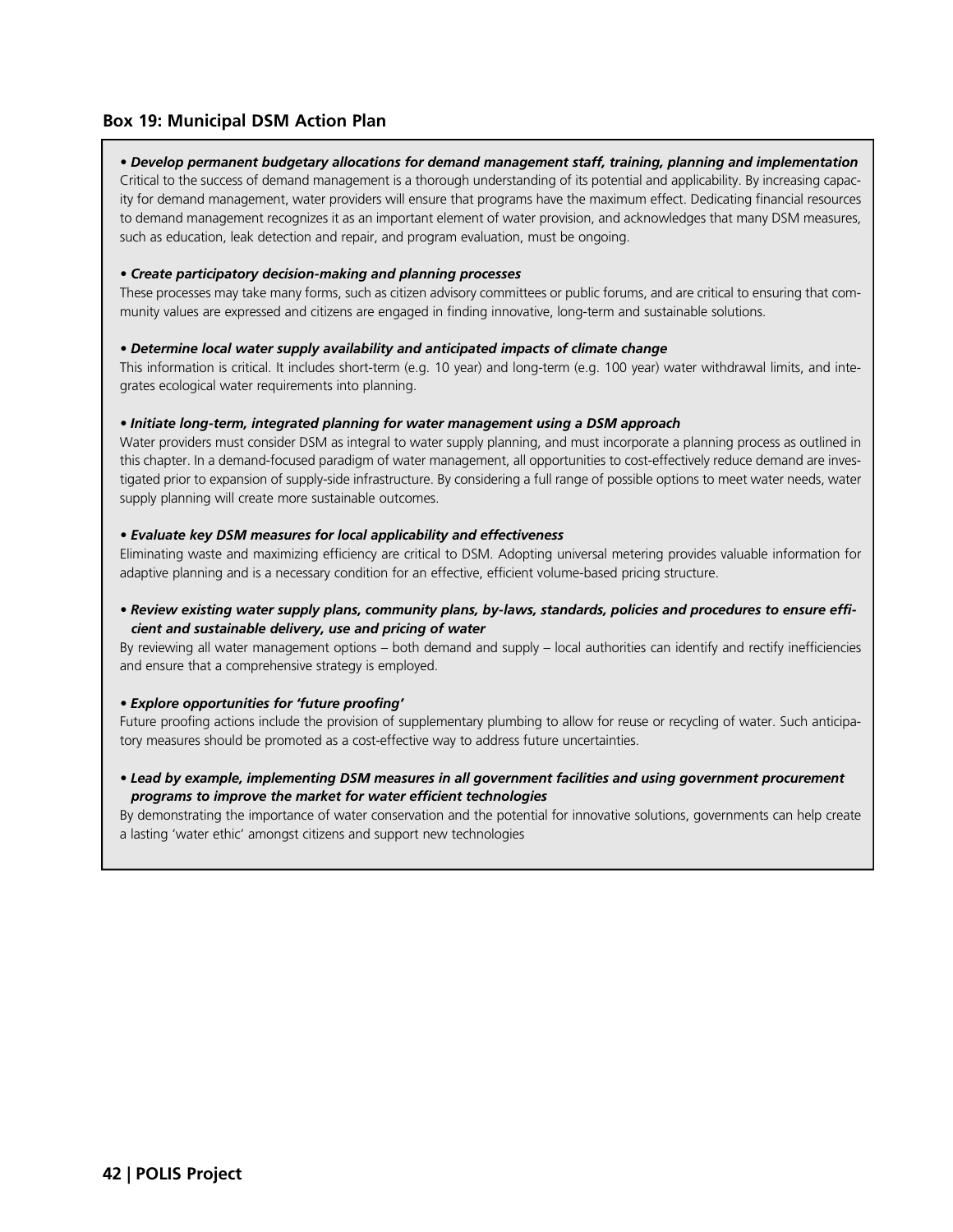# Chapter 6 Provincial/Territorial Action Plan



# 6.1. Introduction

Under the Canadian Constitution, regulating and administering fresh water use is primarily a provincial responsibility<sup>8</sup> . The resulting regulatory and policy regime sets the context within which all water providers and consumers – industry, municipalities, farmers, businesses, utilities, and residential consumers – are able and motivated to initiate and adopt conservation options. Provinces and territories have the power to influence water use in many ways.

Specifically, they can encourage demand management by:

• coordinating and promoting regional approaches;

- regulating and pricing withdrawals and discharges;
- empowering communities to undertake local demand management initiatives by providing resources, guidance and/or legislative authority;
- mandating efficiency requirements, for example by amending plumbing codes; and
- using financial incentives such as limiting supply infrastructure grants or applying conservation conditions to such grants.

Other examples of the ways provinces and territories can influence water use include:

- actively enforcing existing laws and regulations;
- promoting full-cost accounting for municipalities;
- enacting regulations and guidelines for reclamation and reuse;
- setting province or territory-wide targets; and
- allocating grants specifically for DSM programs.

Provincial governments can also directly implement DSM measures. For example, provincial education programs targeting the general public, specific users or municipal governments can be established. In addition, pilot projects and specific demonstration sites can be developed and water audits and retrofit programs can be initiated in government buildings and public housing.

# 6.2. Coordination and Regional Approaches

As discussed in section 4.2, implementation of demand management is complicated by the existence of overlapping and fragmented jurisdictions in the Canadian water sector. Coordinating water conservation efforts is therefore an important role for provincial and territorial governments. This coordination involves links within and between governments as well as with NGOs, professional associations and the private sector.

At the institutional level, coordination can range from simple efforts such as ensuring that all parties communicate clearly with one another, to more complicated initiatives like creating collaborative institutional mechanisms. These mechanisms could include: developing a permanent multi-agency taskforce or working group, establishing a water efficiency coordination centre, organizing relevant workshops and conferences, and sponsoring research and the development of guidelines for best practices. The creation of new institutions is not necessary. Instead, functional policy councils consisting of officials who have the authority and capacity to coordinate the work of their existing water organizations could be created.

Coordination at the geographic level is also important. Today, water management is based primarily on municipal boundaries that often disregard the surrounding landscape, particularly watershed boundaries. Promoting coordination and cooperation between neighbouring municipalities based on natural drainage systems creates a more integrated and effective approach.

Beyond recognizing geographic interdependence,

<sup>8</sup>Although the federal government, specifically Indian and Northern Affairs Canada, has the overall responsibility for the management of water resources in the North, the Northwest Territories Water Act, the Yukon Waters Act and the Nunavut Water Act provide a unique framework for managing water resources, such as establishing a water board in each territory that is responsible for conservation, development, and use of water resources (Environment Canada 2003: 46).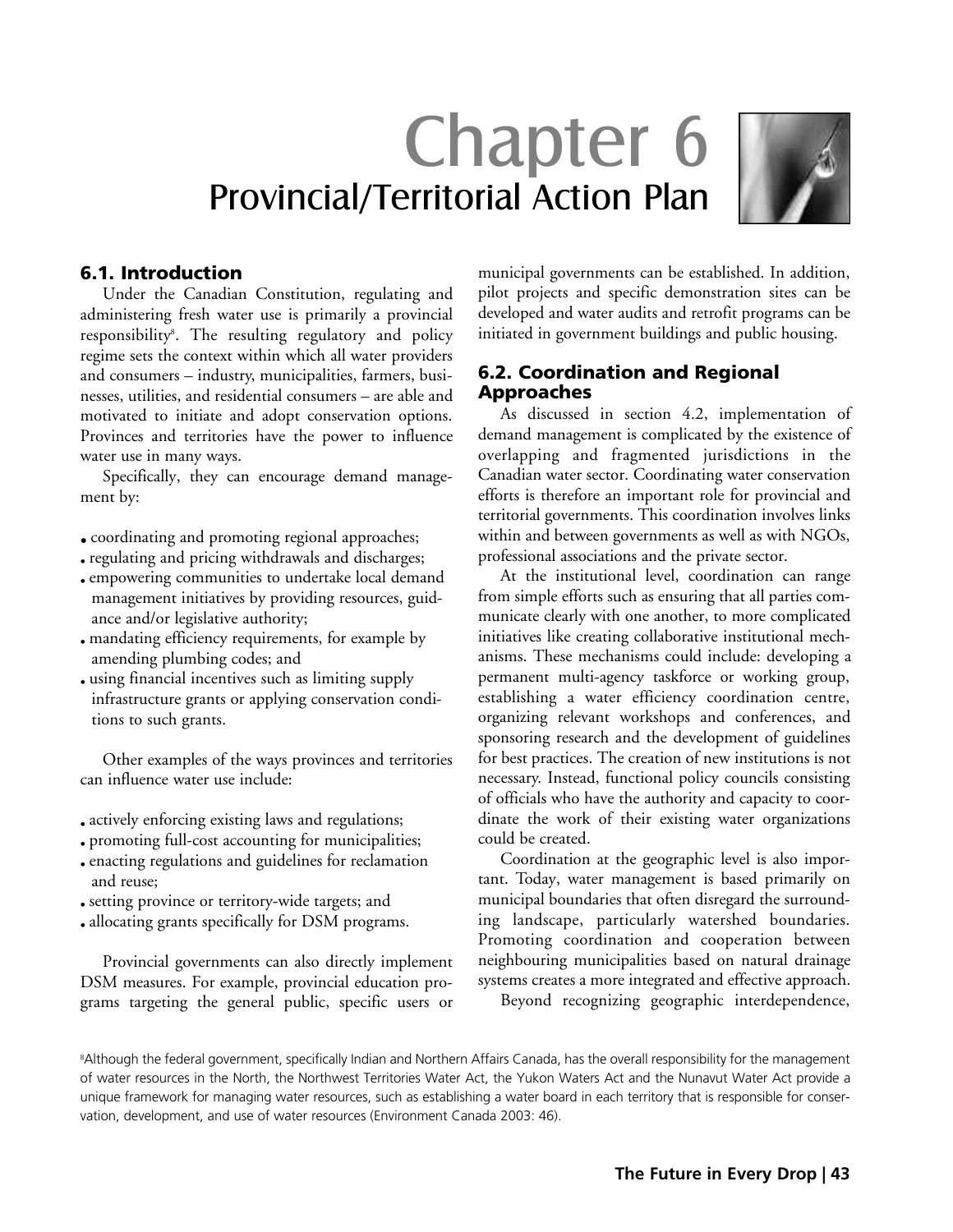watershed-based integration can provide increased financial efficiency through economies of scale. Collectively, more resources would then be available to cope with regulatory changes, such as more stringent drinking water quality guidelines and regulations. Regional planning enables comprehensive planning and implementation of demand management strategies.

An example of a regional approach is the Greater Vancouver Water District (GVRD). As an agency specifically designed to manage the watersheds of the region, it is responsible for the supply and treatment of drinking water for all of its member municipalities. The regional nature of the GVWD allows its DSM programs to be more comprehensive and to influence a larger area, from providing incentives to use rain barrels to implementing water rationing bylaws and public awareness programs.

# 6.3. Regulating and Pricing Withdrawals and Discharges

Provinces generally require major water users, such as municipal water utilities, to obtain licences or permits before withdrawing water (Fitzgibbon 1994: 164). This process allows users to withdraw (or 'abstract') water from surface and underground sources. Another part of this process is the eventual discharge of treated wastewater into receiving waters, which may be the same as the source, although usually downstream. The current system of water resource allocation does little to promote DSM or to ensure that water resources are used efficiently.

## *6.3.1. Conservation Pricing for Withdrawals and Discharges*

In general, provincial licensing fees for water are not set according to conservation pricing principles (Environment Canada 2003: 16). Often no fee is charged for water permits, as in Ontario, or fees are nominal and merely cover administration costs, as in British Columbia, Manitoba, Saskatchewan and Nova Scotia (Renzetti 2002; Dangerfield 1994: 50).

The lack of appropriate withdrawal charges is one of the primary causes of artificially low retail prices for water. These low prices create a chain of over-consumption, starting with primary users, such as industry, farmers and municipalities. Low withdrawal prices eventually result in water utilities overcapitalizing. With the increased capacity to supply water, utilities then have an incentive to maintain low prices and high levels of use to ensure that capacity is being maximized.

The result is yet further over-consumption by individual consumers and end users. The lack of withdrawal fees translate into a form of subsidy which distorts a host of decisions throughout the water-use chain. Ultimately, "the inefficient price of the resource becomes embedded in the stock of industrial capital and in the design of municipal water utility systems" (Renzetti 2002: 495).

A more appropriate pricing system would ensure abstraction charges reflect local conditions. One option is for abstraction charges to consist of a flat rate *licensing fee* to cover administrative costs in combination with an *availability charge* that reflects the capital and environmental cost of providing the supply and an *actual charge* based on the volume of water withdrawn (Watson 1997: 230). A similar pricing approach could apply to the discharge of treated wastewater into receiving waters, whereby users would pay based on both the quantity and quality (i.e. concentration or level of pollutants) of the discharge. Integrating wastewater charges into pricing creates further incentives for conservation.

Another benefit of this type of pricing system is the generation of additional provincial or territorial revenue. This revenue could be used to cover the costs of conservation efforts, to restore damaged aquatic ecosystems, and to help fund local DSM programs. Ensuring revenue neutrality would be an important consideration for the political acceptability of such a program.

# *6.3.2. Maintaining Base Flows*

The current water allocation system rarely considers environmental needs when allocating licenses and permits. For example, when licensing surface withdrawals, provinces and territories do not ensure that adequate base flows are maintained (Thomson 1994: 171; Water Conservation Strategy for BC 1998: 28, 29). Minimum flow levels are vital to the preservation of water quality and species habitat.

Although some wildlife legislation requires sufficient in-stream flows in times of drought, these considerations are not effectively incorporated into decision-making. As discussed in section 4.3.2, sufficient flows need to be maintained on a watershed basis, starting with the calculation of a 'water budget.' Equally important to ecosystem health is the timing and volume of water flow.

The overall health of a watershed is negatively impacted by excessive water withdrawals, which may result when withdrawals are poorly regulated. However, large infrastructure projects such as inter-basin transfers can also severely disrupt watersheds. Although this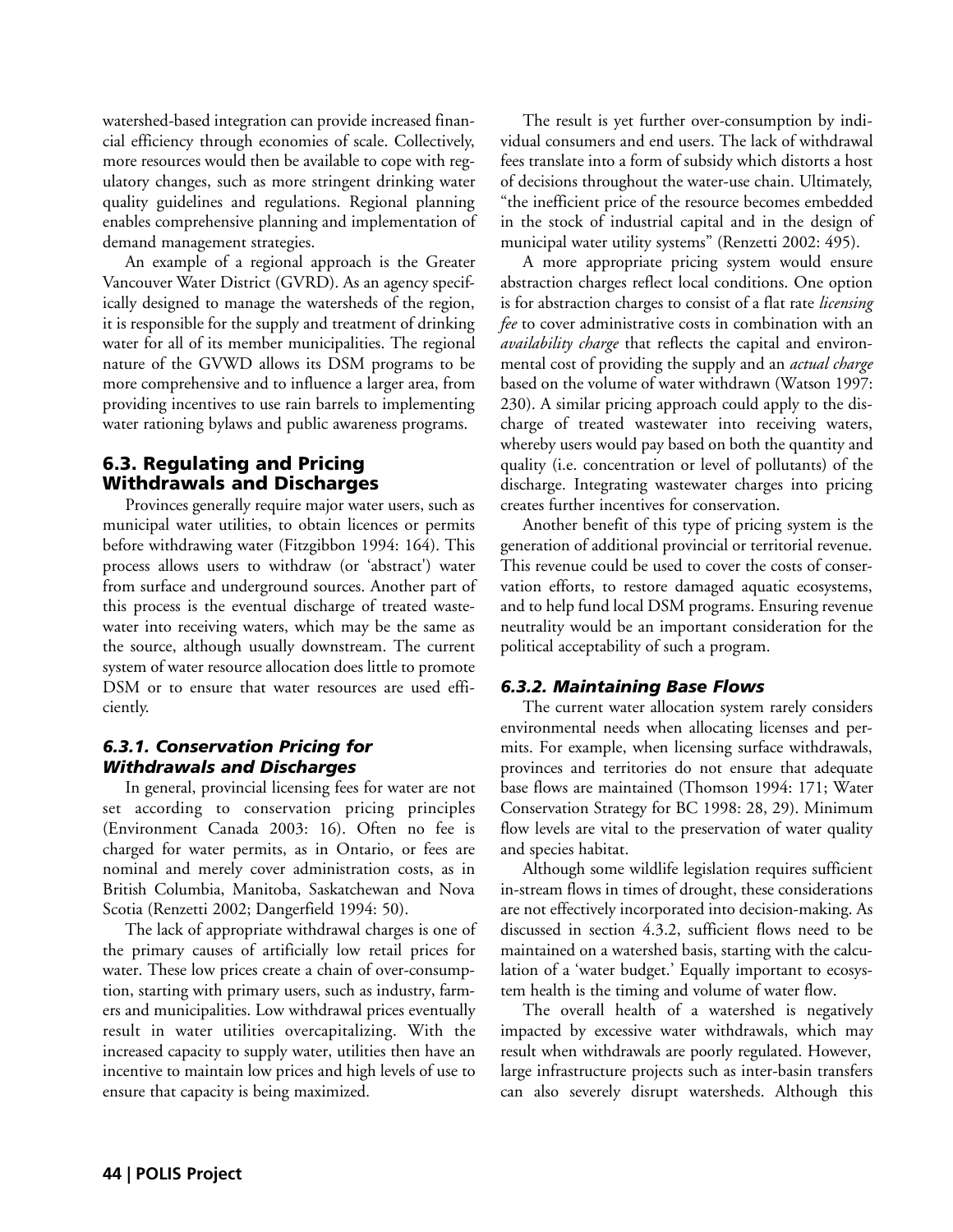approach seems to be changing, Canada currently diverts more water from one river basin to another than any other country. Most provinces now have legislation prohibiting large-scale diversions of water between major watersheds, albeit with some loopholes (Boyd 2003: 14, 59). Prohibiting and strictly enforcing such transfers not only protects watersheds but also forces regions to balance local actions with the needs of water systems (Arlosoroff 1994: 25; Postel 1994: 20; Mitchell and Shrubsole 1997: 14).

## *6.3.3. Requiring Local Demand Management*

DSM can be promoted directly by attaching conditions to the provincial and territorial water allocation process. Licences and permits should include terms and conditions that require DSM programs or at least the submission of conservation plans (Doyle 1994: 413; Thompson 1994a: 89). Although this approach is not common in Canada, many other jurisdictions use it.

Some US states restrict withdrawals of fresh water if reclaimed water could be used instead. For example, the *California Water Code* disallows the use of water suitable for potable domestic use for non-potable uses, if suitable reclaimed water is available (Marsalek et al. 2002: 8). Similarly, the *Florida Mandatory Reuse Program* requires the reuse of reclaimed water where economically, environmentally and technically feasible within 'water resource caution areas,' which are designated areas with critical water supply problems.

Florida's *Antidegradation Policy* prohibits new or expanded surface water discharges from wastewater treatment facilities unless the facility can demonstrate that the new discharge is "clearly in the public interest." Despite this broad caveat, the policy has proven an effective means of encouraging the reuse of reclaimed water (Marsalek et al. 2002: 8). The US-based examples could be modified and adopted by willing Canadian jurisdictions.

Another persistent disincentive for local conservation is the existence of prior water rights. Most provinces and territories allocate water use rights on a use-it-or-lose-it basis, meaning that unless a licence holder uses their full allocation of water, they may lose some of their rights. This creates a perverse incentive for over-use. Alberta leads the way in recognizing and addressing this problem by allowing the trading of water rights.

## *6.3.4. Tradable Water Rights*

Tradable water rights are common in the western United States, Australia and New Zealand (Thompson 1994a: 88; Memon 1997: 277, 278; Howe 1998: 182). Proponents of tradable water rights argue that they encourage wise use and conservation by creating a financial incentive for water rights holders to use less than their allotted quantity, since the surplus can be sold. The final allocation of water is determined by the market and can be more efficient and innovative than government allocations, which are often criticized for being politically-motivated subsidies for select groups.

Tradable water rights remain highly controversial. They represent a shift from treating water as a basic human right to valuing it as a commodity that can be sold to the highest bidder. This commodification potentially undermines efforts to retain water as a community and ecosystem resource. Nevertheless, in the US, tradable water rights have produced some interesting conservation solutions. For example, municipalities that help irrigation districts finance technology changes, such as lining canals and ditches to reduce seepage and installing water-saving irrigation devices, in exchange for the water that is saved (RMI 1991: 49, 50, 51; Thompson 1994a: 88).

## *6.3.5. Summary*

By undercharging for water withdrawals and wastewater discharges, and by failing to incorporate environmental needs into permitting and licensing decisions, provinces and territories create a significant concealed subsidy. Although no actual money is exchanged, users are receiving benefits they have not paid for. This situation results in distortions both in how water is viewed and in how it is used. The result is over-exploitation of the resource, which passes environmental restoration costs onto those upstream and downstream, and on to future generations. The subsidies result in the degradation of water sources, overcapitalization of infrastructure and low prices, which further entrenches excessive consumption and ultimately obstructs the widespread adoption of DSM.

## 6.4. Empowering Communities

Although provinces and territories could legislate communities to implement DSM, this approach is viewed as heavy-handed and is generally not seen to be politically feasible. Alternatively, provinces and territories can ensure that local governments are suitably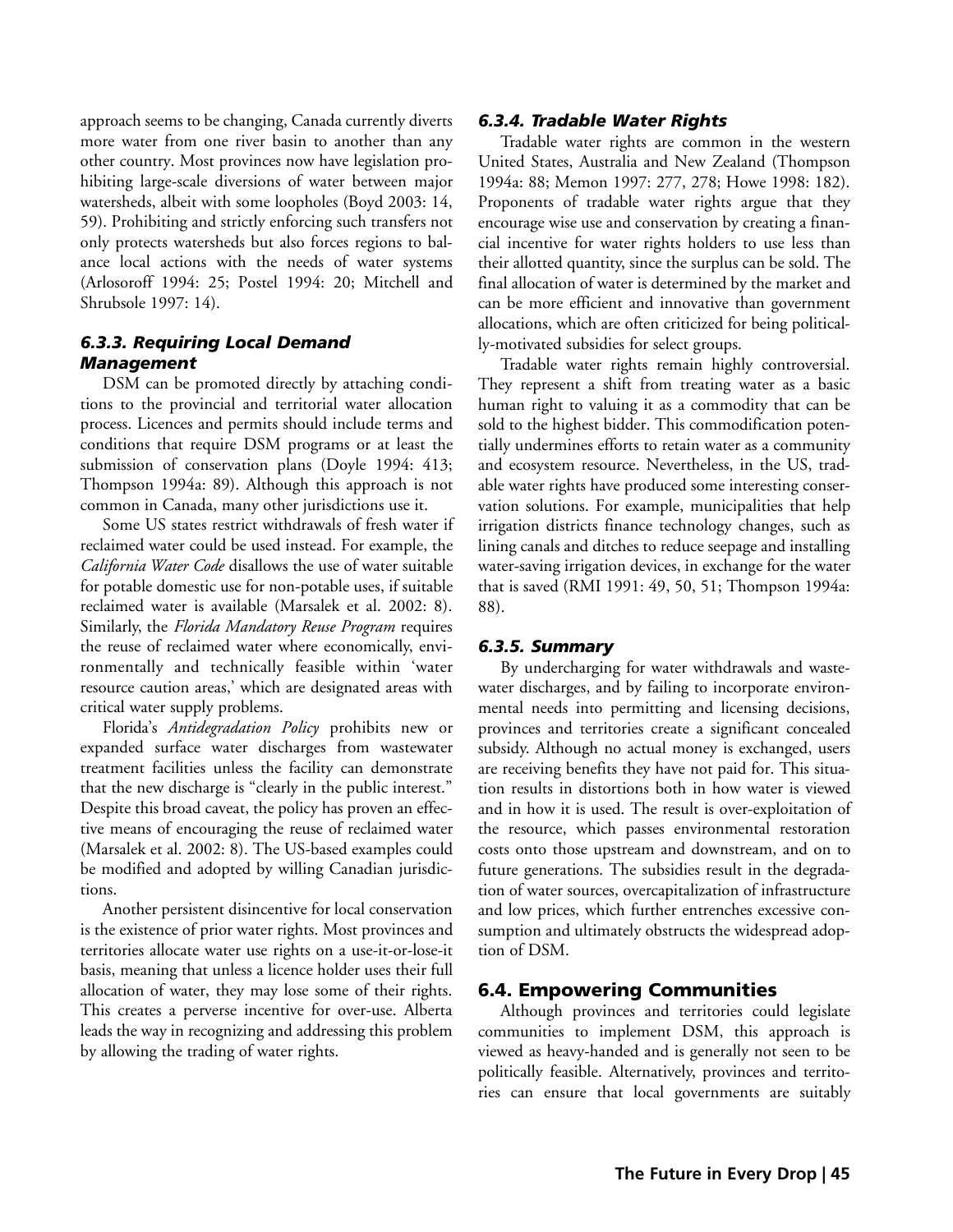empowered to undertake DSM measures. If they possess the authority to require water-efficient fixtures in new buildings, local governments can enact bylaws to promote conservation. Similarly, local governments can be required to recover the full costs of providing water, including the costs of source protection as well as treatment and distribution.

Ontario's *Sustainable Water and Sewage Systems Act* is an example of an attempt to provide incentives for local governments to recover some of the costs of water provision. Provincial/territorial legislation can also ensure that municipalities have sufficient authority and guidance to undertake reclamation and reuse projects. Currently, only British Columbia and Alberta have regulations that set standards for the reclamation and reuse of wastewater (Marsalek et al. 2002: 9, 13).

Provinces and territories can also develop resources to promote DSM. Specifically, they can provide training, education, guidelines, data and information, and financial resources that link directly to conservation goals. Training and education can range from providing resources for municipal leaders about demand management benefits and best practices, to offering detailed workshops and seminars for water managers on how to plan and implement effective DSM programs.

Senior levels of government can produce and implement detailed guidelines and worksheets to help local authorities assess water capacity and develop DSM planning procedures for utilities. The EPA Water Conservation Plan Guidelines (EPA 1998) is a good model that can easily be adapted by Canadian governments, either federal or provincial<sup>9</sup>.

An important caveat when considering guidelines is that they are not enforceable. To date, Canada's track record for following national guidelines, such as the Canadian Drinking Water Quality Guidelines, and National Ambient Air Quality Objectives, has been poor. Some environmental advocates question the value of guidelines, suggesting that their primary objective is to appease the public with little actual commitment to change (Boyd 2003).

Provinces can also promote DSM indirectly by encouraging and supporting local governments as they exercise leadership to protect their watersheds. Many of the challenges in watershed management are the result of the pressures of industrial, agricultural and community development. Local governments play a key role in these activities; facilitating their proactive involvement is vital to a successful watershed management system. For example, provinces can promote watershed protection by encouraging and supporting Watershed Advisory Councils and Protection Groups.

Watershed-based approaches are becoming more common. Alberta's provincial water strategy advocates a watershed approach (Alberta Environment 2003) and Ontario's conservation authorities, under the *Conservation Authorities Act*, bring a watershed perspective to planning and development (Wallace 1997: 116).

As described in Chapter 3, a lack of accurate and standardized information about the potential for water use and conservation is a significant handicap to effective conservation action. Data is critical to assessing viable options and making estimates of future water availability and savings. Although much of this type of data – water use by sector and specific end uses – is the responsibility of local and regional officials, senior governments have an important role to play in ensuring that information is collected and reported in a regular, standardized and accessible manner.

In addition, gathering general information on water source health is an important role for senior government. This data includes measurement of flow levels and water quality, potential impacts of climate change, and identification of water withdrawal limits from intensively used water sources. Collecting such information remains an important role for senior governments since they are one of the few institutions with the resources and capacity to perform this function in an ongoing manner.

# 6.5. Mandatory Efficiency Requirements

Requiring the installation of efficient indoor fixtures in all new construction and major renovations is an important tool to reduce domestic indoor water use. Such mandatory requirements are common in the United States, with Massachusetts being the first state (in 1989) to require ultralow-volume toilets. Due to federal regulations, this type of requirement now applies across

<sup>9</sup> The EPA is required under the Safe Drinking Water Act (SDWA) to publish a set of water conservation planning guidelines. The EPA views these guidelines as a tool "to help bring conservation into the mainstream of water utility capital facility planning." States can also require water utilities to prepare a water conservation plan consistent with the federal guidelines in order to qualify for a loan under the Drinking Water State Revolving Loan Fund (SRF).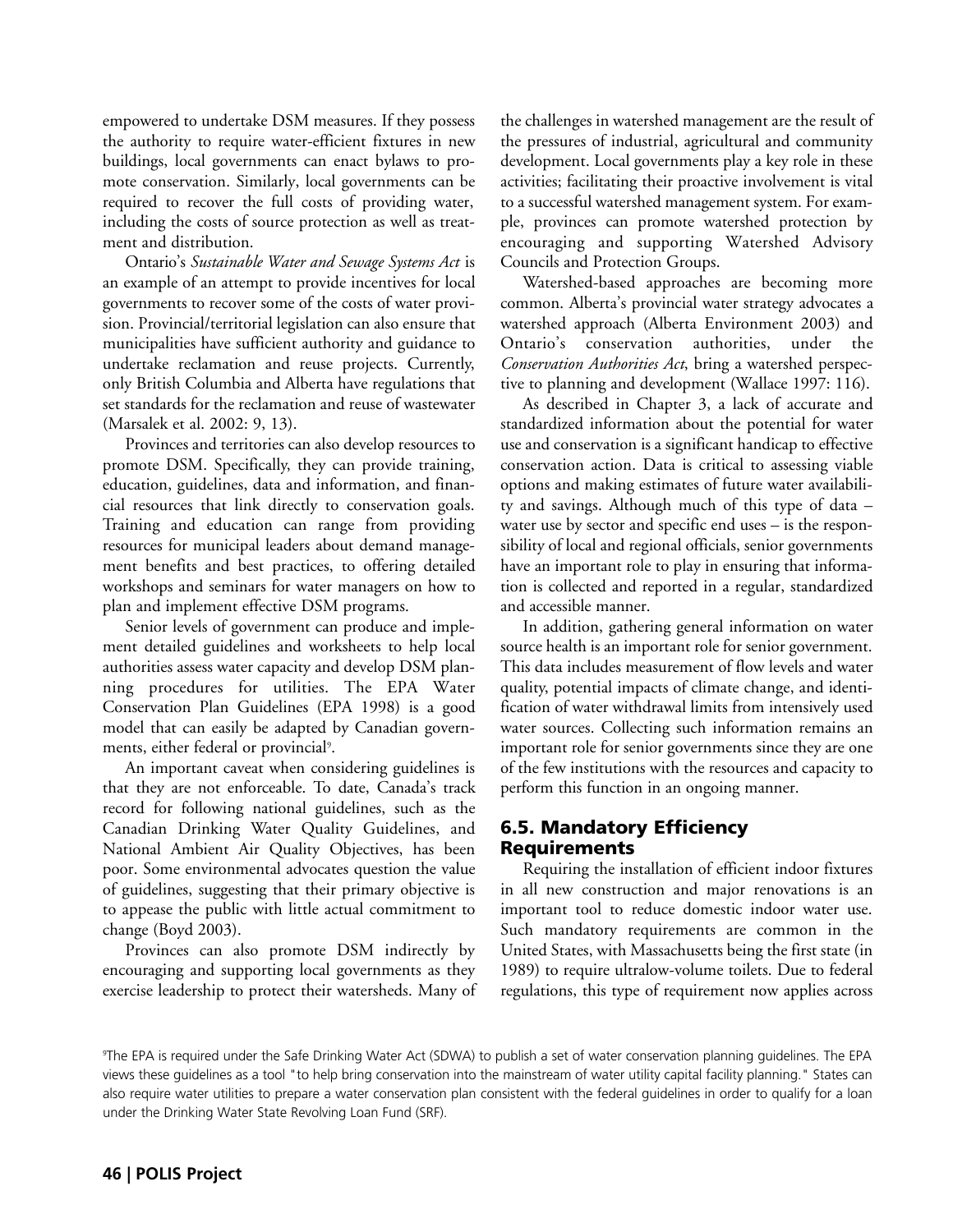#### **Box 20: Water-Efficient Plumbing Fixtures in the US**

"Over the next 20 to 25 years, US water utilities are expected to see reductions in water demand by plumbing fixtures as a result of national water-efficiency requirements established by the US Energy Policy Act of 1992 (EPAct). This landmark legislation set maximum water-use levels for toilets (1.6 gallons per flush), urinals (1.0 gallons per flush), and showerheads (2.5 gallons per minute). The efficiency standards apply to plumbing fixtures in new and renovated residential and non-residential facilities. The EPAct standards will have a cumulative, long-term impact on indoor water use, as existing high-volume fixtures are gradually replaced, particularly in the residential sector. The water savings that EPAct is expected to produce among US residential and non-residential customers have been projected from 6 to 9 billion gallons per day by 2020, by which time most exiting fixtures will have been replaced with ones that comply with EPAct. Studies of 16 US localities showed that the EPAct standards will reduce water demand enough to save local water utilities \$166 million to \$231 million as a result of deferred or avoided investments to expand drinking water treatment or storage capacity."

*Source: Vickers (2001: 20)*

the US and is proving to be a valuable component in a comprehensive demand management strategy (Vickers 2001: 17; Doyle 1994: 413).

In Canada, both Ontario and BC have included some efficiency requirements in their plumbing codes (Dangerfield 1994: 47; Sharratt et al. 1994: 82, 83; Mitchell and Shrubsole 1997: 19). The *Ontario Plumbing Code,* which applies to all permitted renovations and new construction, has created increasingly strict conservation requirements over time. Efficient faucets (max 8.4 lpm) and showerheads (max 9.8 lpm) were required after January 1993, low-volume toilets (max 13.2 lpf) were required after August 1993, and ultralow-volume toilets (max 5.9 lpf) were required after January 1996. The City of Toronto estimates that total water demand for the period of 1996 to 2011 will be reduced by 62 million litres per day based on these building code changes alone (City of Toronto 2002: 37).

A revision of the national code is expected to prescribe the installation of high efficiency fixtures for all new buildings. However, the onus will still be on provincial and territorial authorities to adopt and enforce these changes (Maas 2003: 21). Mandatory measures from

other sectors can also be adapted and applied to the water sector.

In some jurisdictions legislation requires automobile manufacturers to guarantee that a minimum percentage of vehicle sales meet designated standards for low or no emissions (Boyd 3002: 316). Similar requirements could be applied to manufacturers of fixtures and other water using technologies such as irrigation systems. Another relevant example is the Danish requirement that industry must implement energy-efficiency measures that pay for themselves through reduced energy costs in less than four years (Boyd 2003: 332). Again, such requirements could be adapted to apply to water use efficiencies in Canada.

# 6.6. Linking or Reducing Infrastructure Expansion Grants

Funding transfers from provincial governments to municipalities should shift away from their traditional focus on supply-side solutions to promotion of demand management. One option is for provinces and territories to link infrastructure grants to conservation plans. The Alberta Municipal Water Supply and Sewage Treatment Grant Program imposed a 10% reduction in the size of grants for municipalities that have higher than normal water use, do not have meters, or do not have conservation-oriented rate structures (Dangerfield 1994: 55, 59). In BC, to be considered for provincial infrastructure funding municipalities are required to submit water conservation plans with grant applications for water and wastewater infrastructure (Maas 2003: 17).

Another option is to reduce or eliminate supply-oriented infrastructure expansion grants in all but the most vital of situations. This type of policy would force local governments to seriously consider full-cost retail pricing as well as how to remedy their own water wastage, for example, through repairing system leaks.

A revenue neutral option for provincial and territorial governments is to simultaneously reduce grants for infrastructure expansions while increasing grants for DSM programs. The latter may help to fund universal metering, replace old and leaky water mains, and assist with short-term revenue shortfalls associated with aggressive local conservation programs. By creating a Lost Revenue Adjustment Mechanism (LRAM), as is being proposed for the energy sector in Ontario, provinces can assure utilities that conservation initiatives will be revenue and profit neutral.

An even better instrument is the Shared Savings Mechanism (SSM) that provides utilities with a fraction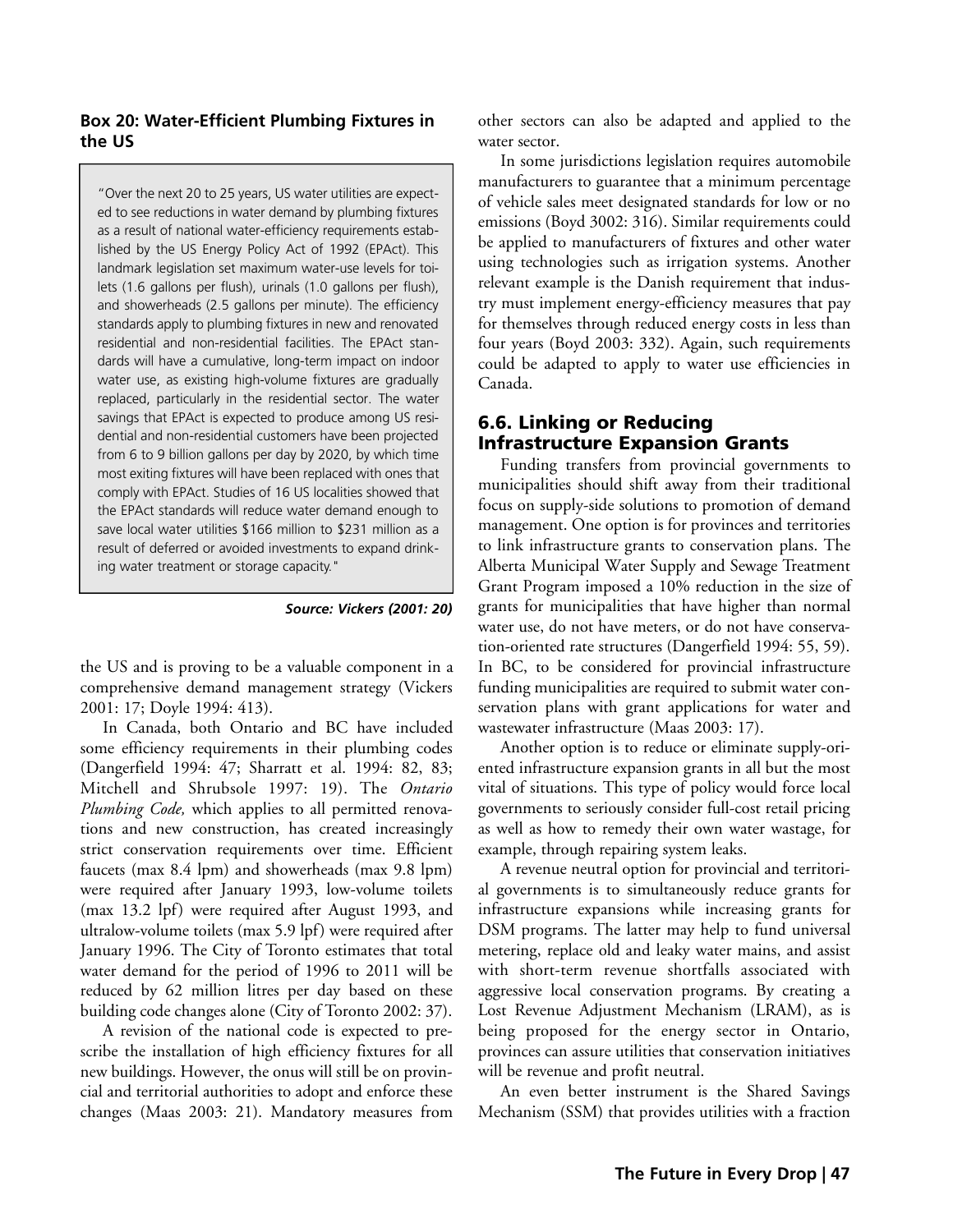of the total savings achieved by the conservation programs (Pollution Probe 2004: 3). This type of mechanism would promote aggressive conservation efforts by utilities, since they would gain profits as they achieve increasing levels of conservation. An SSM would also benefit ratepayers since reduced water use would, with the appropriate pricing structure, lead to decreased water bills.

Linking conservation to funding is helpful in efforts to integrate water efficiency into long-term water planning and demand management in municipalities. Currently, however, agencies that provide and administer funding for major infrastructure projects seldom enforce conditional water conservation plans, since no mechanism exists to withdraw funds that have already been issued (Maas 2003: 17). Stricter funding practices, and enforcement are critical to ensure that municipalities follow through on proposed plans.

# 6.7. Future Proofing

Provincial governments often have a longer-term perspective than many local governments. The potential for a longer term perspective allows the provinces to promote options and measures that may not necessarily have short-term paybacks. Research and development is an obvious example of 'future proofing' since technological innovation may create future solutions.

Provinces can also ensure that appropriate 'future proofing' is undertaken at the municipal level. Water reuse and recycling is a significant means for reducing local water use. However, in any given community, it may not be feasible in the short term. To improve the future economic feasibility of water reuse and recycling, simple and relatively cheap pre-emptive actions can be undertaken in the present. For example, the installation of dual plumbing to facilitate future grey water reuse in new developments, as well as installing 'shunt pipes' in new construction to reduce the future costs of metering (Water Conservation Strategy for BC 1998: 20).

A simple way for provinces and territories to plan for the future is by looking to jurisdictions that are already water stressed, such as Israel, California and Australia. Understanding how these jurisdictions are overcoming their current water challenges will help to direct future water conservation initiatives.

# 6.8. Summary and Action Plan

Provincial and territorial governments play an important role in encouraging or enforcing demand management approaches. Effectively regulating and pricing water withdrawals and discharges, as well as mandating efficiency improvements (including 'future proofing') are important elements of government leadership. However, provinces and territories must also empower utilities and local governments to become more responsive to these changes.

Empowerment tools range from providing education and training through to linking funding and resources to conservation initiatives. Providing and sharing information, not only data such as minimum flow levels and the impacts of climate change, but also examples of successful DSM programs and initiatives in other jurisdictions, is also important.

Provinces and territories can take a variety of steps to ensure that DSM is appropriately incorporated into the water management process. The following Action Plan lists some of the basic actions that provinces and territories should pursue.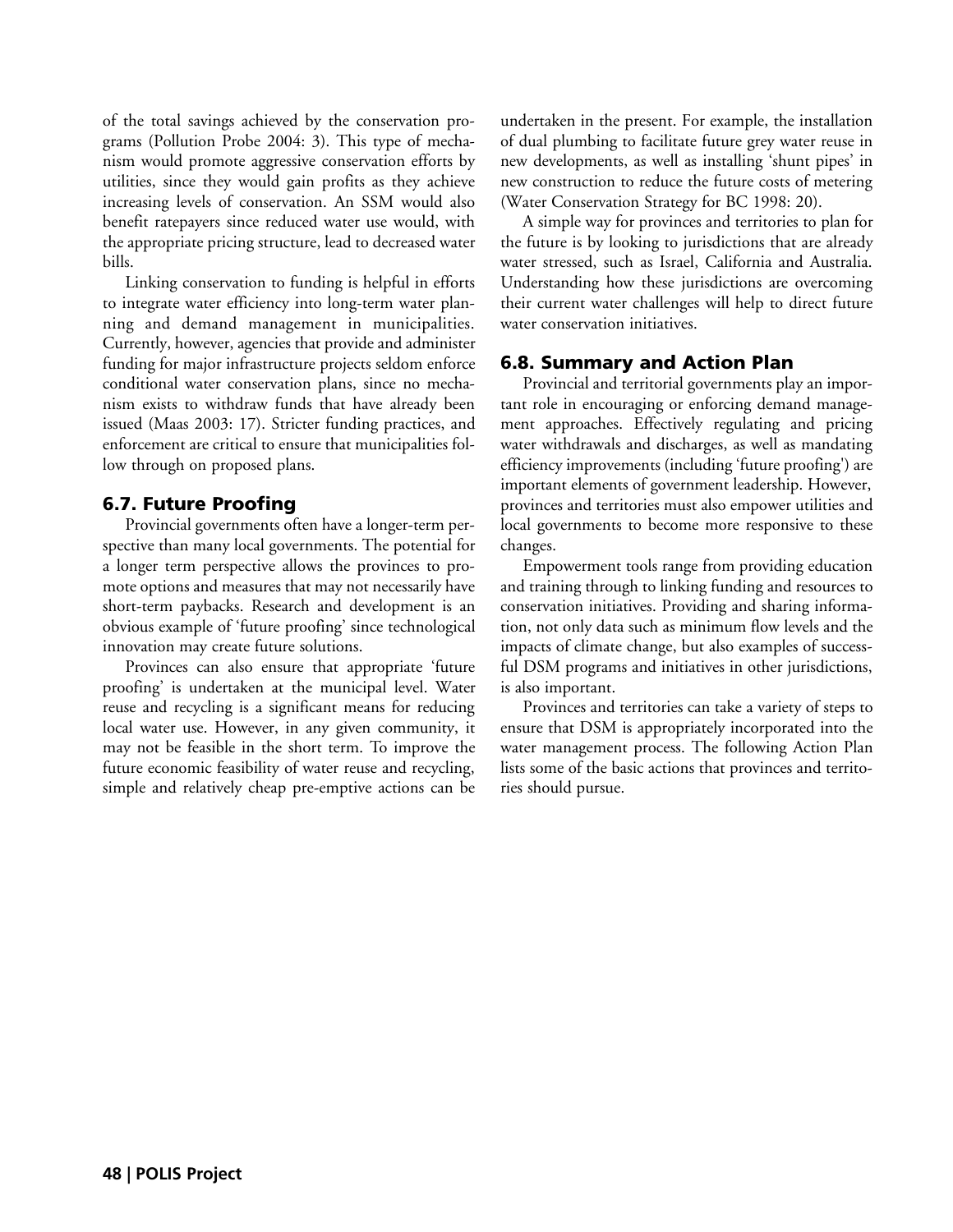## **Box 21: Provincial and Territorial DSM Action Plan**

*• Create a water use efficiency task force to advise government on existing and emerging water management issues and to coordinate water conservation efforts* 

This committee should include representation from all levels of government and diverse departments (such as environment, energy, municipal affairs and public works), professional and industry associations, citizen groups and NGOs.

*• Undertake demand management education campaigns targeted at municipal officials and the general public*  These campaigns will educate decision-makers, planners, and consumers about the importance of water, the need for careful use and the opportunities for improved efficiencies.

# *• Initiate integrated planning for all watersheds and groundwater aquifers affected by urbanization*

By planning now, comprehensive, long-term solutions can be developed.

#### *• Review all subsidies – economic, social and ecological – to the water sector*

Authorities need to develop full-cost pricing for water withdrawals and wastewater discharges, and to alter the structure of subsidies for water supply infrastructure.

#### *• Link infrastructure funding to conservation criteria*

New fiscal policies should reorient public funds away from infrastructure expansion and toward demand management programs. By linking funding to DSM or creating Lost Revenue Adjustment Mechanisms (LRAM), provinces can ensure water conservation programs will not reduce utility revenue and can provide incentives for DSM by sharing benefits associated with successful conservation programs.

#### *• Amend building and plumbing codes to require water-efficient fixtures in all new construction and renovations*

Although the benefits are not immediate, these amendments will ensure that the residential sector incorporates high efficiency infrastructure over time, spreading costs and providing incentives for further conservation-based innovation.

#### *• Ensure that relevant data is gathered regularly and is easily accessible to all stakeholders*

Such water-related data should include: types of end uses, health of the source ecosystem, flow requirements of ecosystems, and savings associated with conservation measures. Coordination with other levels of government is critical to ensure efficient and effective use of resources to identify and fill data gaps.

#### *• Produce detailed guidelines, worksheets and planning procedures for incorporating comprehensive DSM programs into water management*

These resources will help local authorities to assess water capacity and supplies, and to ensure that demand management is part of their long-term strategies.

*• Ensure suitable 'future proofing' is undertaken, such as metering and research and development of reuse and recycling opportunities*

'Future proofing' actions and investing in research and development will foster widespread and cost-effective implementation of appropriate technology as conditions and circumstances warrant and as new technologies emerge.

#### *• Lead by example, implementing DSM measures in all government facilities using government procurement programs to improve the market for efficient technology*

By demonstrating the importance of water conservation and the potential for innovative solutions, governments can help create a lasting 'water ethic' in citizens, and support new technologies.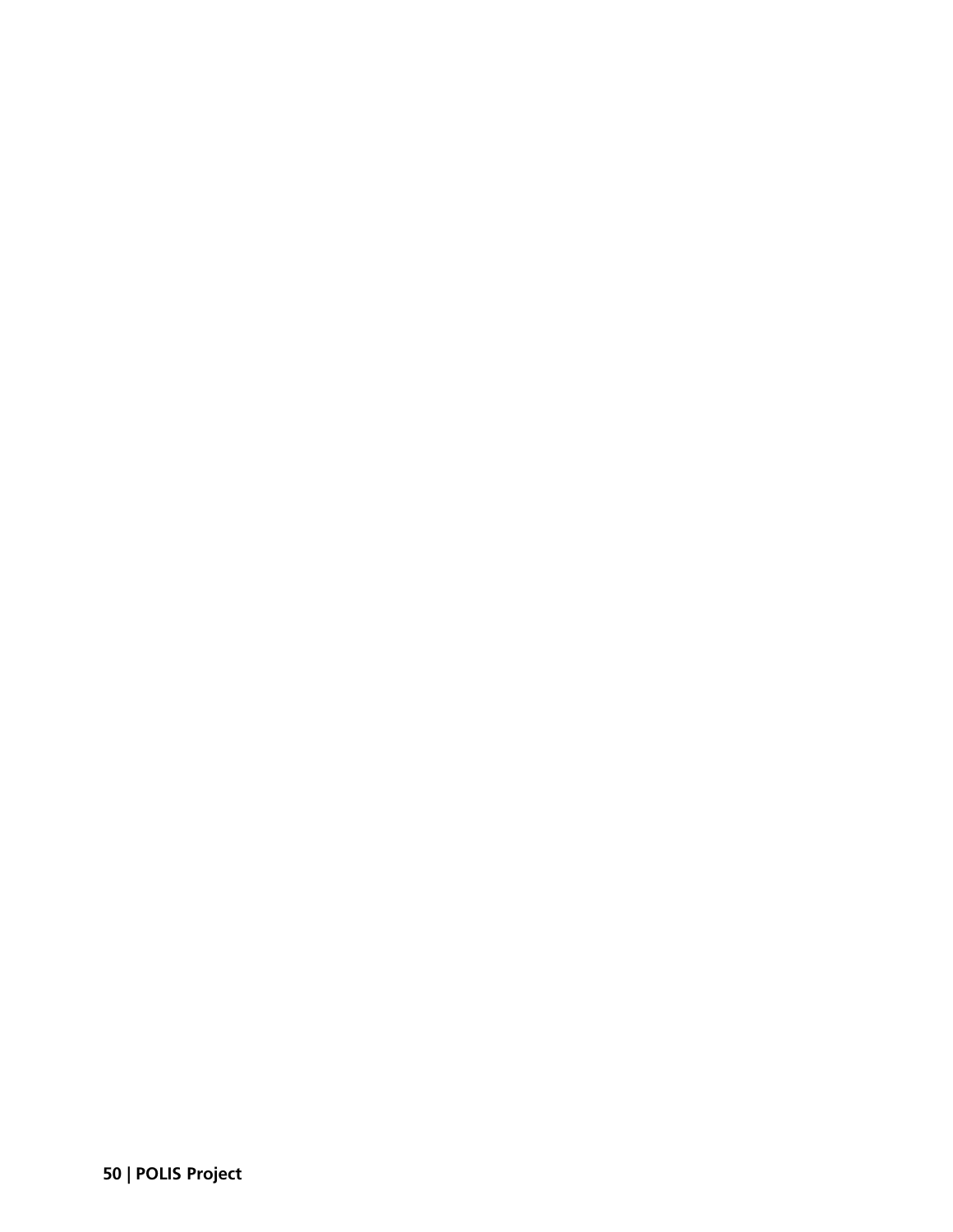# Chapter 7 Federal Action Plan



*"Canada is behind other countries in providing consistent codes, guidelines, regulations, and policies affecting water use efficiency" (Canadian Council of Ministers of the Environment, 1994, quoted in Boyd 2003: 45).*

## 7.1. Introduction

Federal jurisdiction over water is limited to water on federal lands, matters related to fisheries and navigation, and the management of international boundary waters. Federal lands include national parks and wildlife areas, migratory bird sanctuaries, military bases, federallyowned land, Indian reserves and in some cases, the land in the territories. In general, the federal government is not directly involved with urban water services except through infrastructure funding. However, more than 20 federal Acts and regulations pertain to water in Canada.

To promote efficiency and conservation of urban water resources, the federal government can:

- invigorate federal activity in water policy;
- create guidelines and standards, such as a national plumbing code;
- ensure information standardization, and the collection and distribution of data;
- improve enforcement of existing legislation, such as the *Fisheries Act*;
- link grants and funding for infrastructure to demand management requirements; and
- demonstrate leadership by improving water use efficiency in federal facilities.

Similar to provincial government, federal government resources and capacity can also be used to empower communities to undertake local demand management initiatives. This assistance extends from simply providing information and guidance, to creating new federal programs and offices for promoting demand management for water.

Federal agencies could undertake primary ecological and social research and even partner with universities and relevant associations to examine international best practices. Local solutions should be promoted through a national approach. A strong federal presence is definitely needed within the water sector in Canada.

## 7.2. Invigorating the Federal Water Policy

The *Federal Water Policy*, tabled by Parliament in 1987, represents the high point of federal government interest in water management. The overall objective of the policy is to encourage the use of fresh water in an efficient and equitable manner, consistent with the social, economic, and environmental needs of present and future generations.

The policy was premised on the dual goals of protecting and enhancing the quality of water resources and promoting the wise and efficient management and use of water. It also eliminated funding for new water or sewer infrastructure to encourage realistic pricing for both services (Environment Canada 2003: 48; Dangerfield 1994: 55; Hillard 1994: 118; Shrubsole and Tate 1994: 8).

Following the creation of the *Federal Water Policy*, the federal *Green Plan* emphasized the need for water demand management. Additional water policy instruments since then include the federal *Guidelines for Canadian Drinking Water Quality, the Water Conservation Plan for Federal Government Facilities* in 1993, and the *National Action Plan to Encourage Water Use Efficiency* in 1994 (Foerstel 1994: 63-66; Mitchell and Shrubsole 1997: 19; Boyd 2003: 50). More recently, federal involvement in water management has declined significantly. Some experts have gone so far as to state that with respect to water, the federal government is "for the most part irrelevant at this point" (Maas 2003: 27).

The majority of recommendations in the *Federal Water Policy* were never implemented (Boyd 2003: 15; Pearse 2002: 15-2). A simple first step for the federal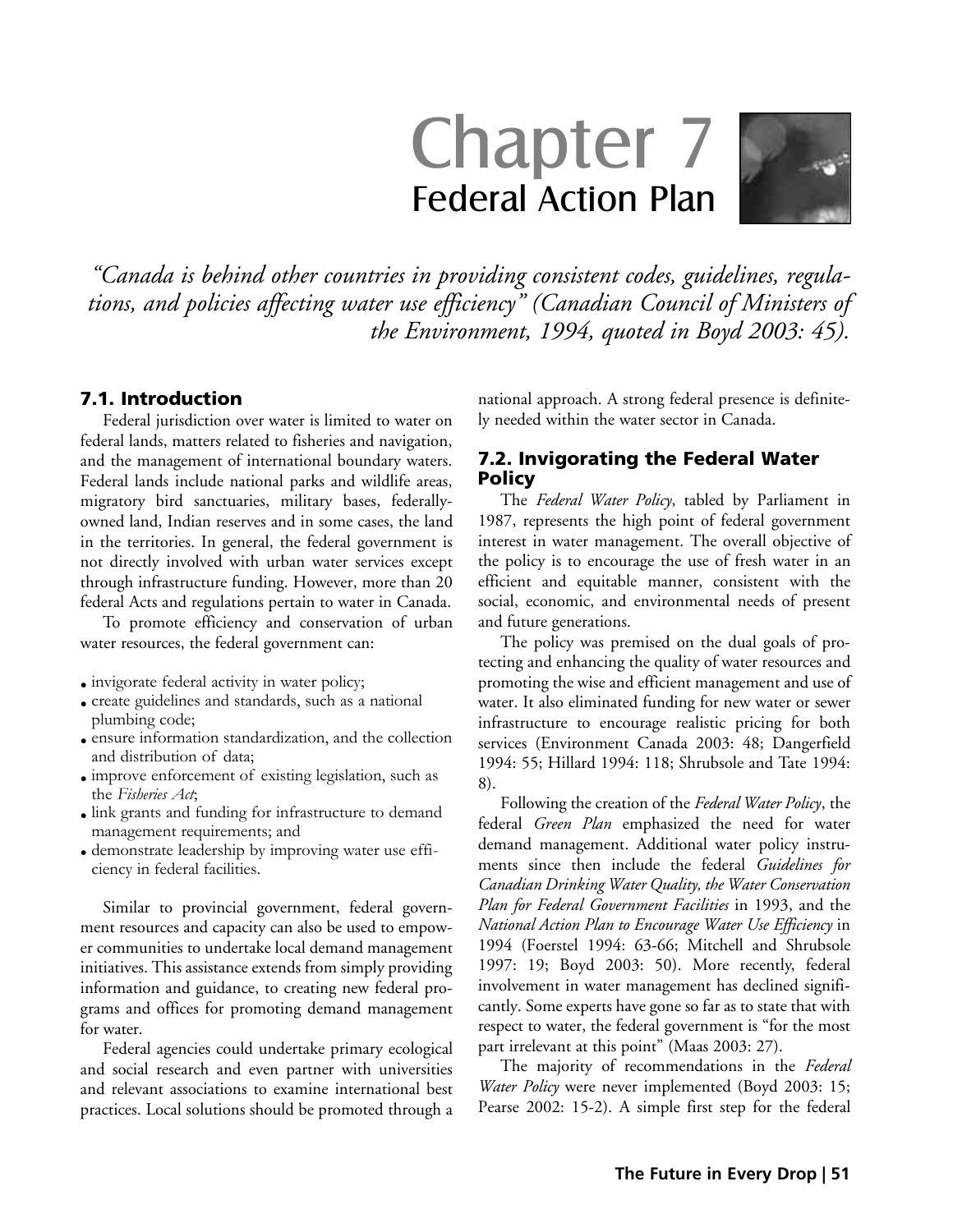government would be to re-visit these past initiatives, to re-evaluate their priorities, and to move ahead with implementation. However, implementation requires sufficient skills, staffing and funding within the relevant federal departments.

To ensure that sufficient capacity exists, the federal government must reverse the reduction in staff and budgets of federal water departments. This reduction has included: the dissolution of the Inland Waters Directorate, a lack of follow-up reports on the *Federal Water Policy*, a budget reduction (from \$9 million in 1990 to \$0.5 million in 1997) for administering the *Canada Water Act*, a 55% cut to the Department of Fisheries and Oceans Freshwater Science program, and the termination of the Water Advisory Committee (Pearse and Quinn 1996: 335).

In light of these changes, the federal government's ability to administer even a modest water policy is unclear. In any event, "even in a reduced role, it is important that policy be coherent and consistent, and that the administrative structure have the scientific capacity, support and organization to implement it properly" (Pearse and Quinn 1996: 339).

# *7.2.1. National Water Commission for the 21st Century*<sup>10</sup>

By creating a national entity, such as a water commission, the federal government can ensure a leadership role in water resource issues. A National Water Commission could direct an aggressive effort to protect national water resources and play an advisory role in addressing the global water crises<sup>11</sup>. A commission could refresh the federal water policy by exploring: a workable strategy to deal with pressing infrastructure needs; improvements to water resource and aquatic ecosystem protection; and, an evaluation of the potential for other modes of water service delivery, including cooperatives and private partners.

While recognizing that effective water management entails provincial and local action, national policies and actions are also critical to ensure that efforts are coordinated and productive. A non-partisan commission would draw from many disciplines including the natural and engineering sciences, economics and public policy. The Commission could also include representation from all levels of government, public interest groups, and the private sector.

# 7.3. Guidelines and Standards

An important role for the federal government is to develop guidelines. While not legally binding, guidelines can serve to create national uniformity and a certain economy of scale in policies and implementation (Kassem and Tate 1994: 198). Despite the excessive flexibility of national guidelines and Canada's poor track record in following them, the federal government should, nonetheless, foster comprehensive and workable program goals. In particular, the creation of legally binding and enforceable standards is critical to ensuring successful incorporation of (the voluntary) guidelines (Boyd 2003: 21)

As shown in Box 20 (above), the United States has had some success with the 1992 federal *Energy Policy Act* (Platt and Morrill 1997: 289; Vickers 2001: 17, 18, 20, 40). Other countries, such as Australia, Denmark and Singapore, have set even stricter requirements, allowing toilets that use no more than 3.0 to 4.5 lpf (Vickers 2001: 24). Although the division of powers in Canada gives primary responsibility for such legislation to the provinces, the federal government can assist by updating the *Canadian Plumbing Code* to reflect the best available technology.

Guidelines are also an important complement to planning. As mentioned previously, the EPA's water conservation planning guidelines for water utilities have proven effective in promoting demand management programs (EPA 1998) and could easily be adapted for Canada. The Canadian federal government can also develop model reuse and reclamation regulations. Currently, there are no national guidelines for wastewater reuse, and the *Canadian Plumbing Code* makes no allowances for reclaimed water (Marsalek et al. 2002: 7,13,26). In contrast, the US federal government has developed a set of *Guidelines for Water Reuse* to aid those regions without criteria or standards of their own.

Lack of information is often a barrier to environ-

<sup>10</sup>A similar idea has been proposed before the Legislative Hearing of the Subcommittee on Water and Power of the Committee on Resources in the US Congress by Peter Gleick and the Pacific Institute (Gleick 2003c).

<sup>11</sup>Globally, the realization is growing that the failure to meet basic human and environmental needs for water is the greatest development disaster of the 20th century (Gleick 2003c: 1). Despite a range of threats to water resources across the world, Canada has not offered adequate leadership in providing resources, education, and technological and financial assistance to address these problems. Instead, world leadership on these issues is being provided by the Netherlands, Japan, France, UK and Germany.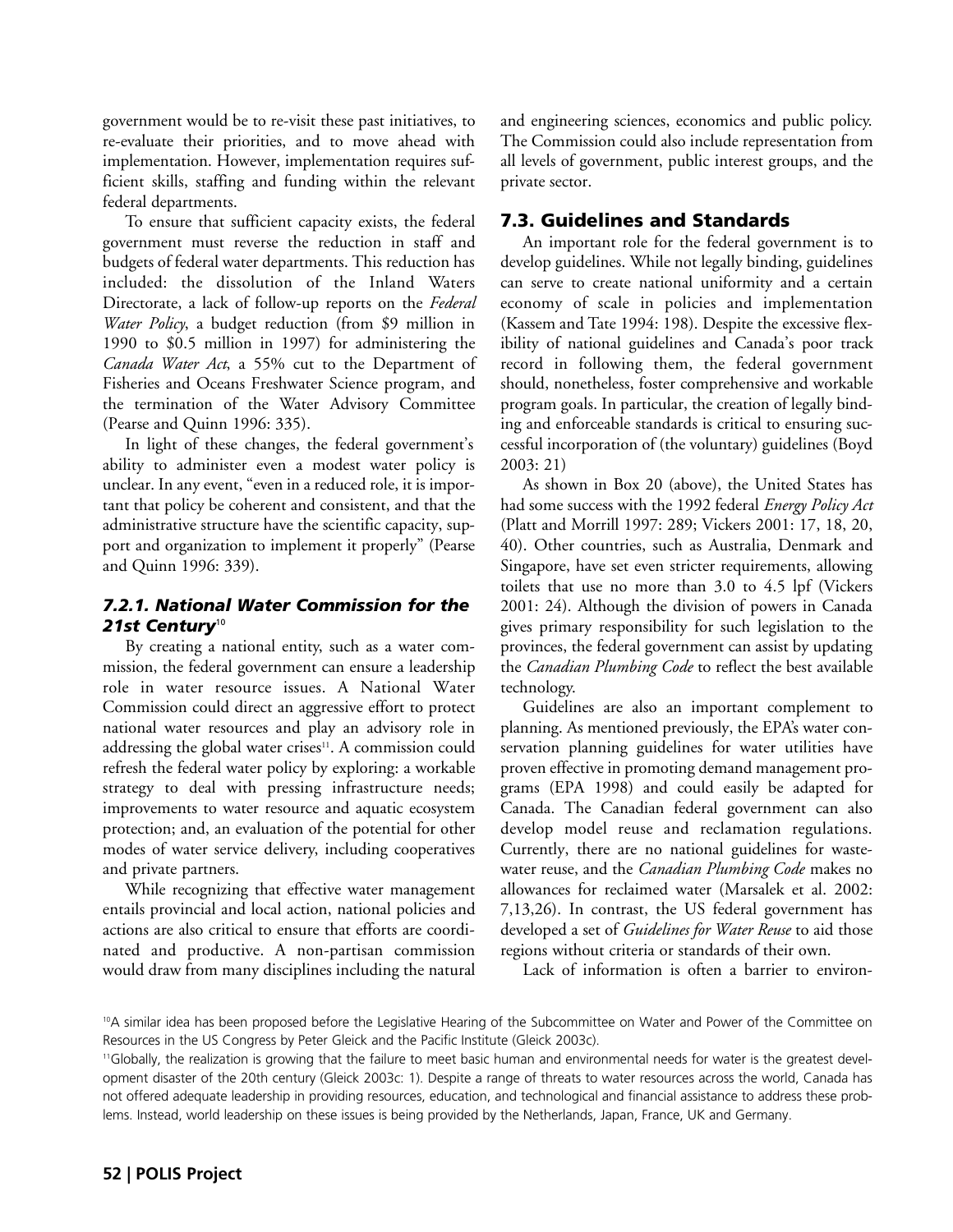mentally responsible behaviour (Boyd 2003: 331). By improving standardization, performance testing and labelling of water-efficient fixtures and appliances, the federal government can increase confidence and promote action amongst lower levels of government and end users.

Currently, deficient CSA certification procedures create uncertainty for consumers and reluctance among provincial governments to mandate their use. For example, despite obtaining CSA certification, independent testing has demonstrated that four of the ten most popular ultralow-flow toilet models currently sold in Canada fail to meet maximum flush volume and/or waste removal performance standards (Maas 2003: 12). Efforts to improve certification processes are currently driven by associations like the CWWA. Government leadership and guidance can facilitate more credible and reliable water efficiency eco-labelling programs, similar to the program for household appliances under the federal *Energy Efficiency Act* (Boyd 2003: 331).

Other national standards relating to urban water also require updating. For example, mandating efficient fixtures could lead to smaller piping requirements, which would require additional changes to provincial plumbing codes. Standards committees, such as the Standing Committee on Plumbing Services of the Associate Committee on the National Building Code can assess issues on a national level to avoid provincial duplication (Gates 1994: 337).

## 7.4. Data Collection and Analysis

The 1987 *Federal Water Policy* states, "scientific and socio-economic research, technological development, and data collection are essential tools for dealing with the increasing scope and complexity of the emerging water problem." Despite explicit statements about federal responsibilities, the current lack of detailed and standardized data on Canadian water use and the effects of conservation programs are hindering water planners and researchers (Thompson 1994b: 210; Kassem and Tate 1994: 196; Brandes 2003: 28, 33, 34). For example, without sufficient data it is difficult to understand the local price elasticity of demand for water. The consequent lack of information about how consumers respond to price changes makes it difficult to predict revenues when DSM pricing programs are being contemplated. Water flows, ecological needs, and climate impacts are other areas requiring more detailed and standardized data.

The federal government can take a leadership role to

develop a national set of water-use categories and definitions. Standardized information collection and analysis is described as "fundamental to achieving the development and implementation" of water conservation strategies (Doyle 1994: 413). Standardization and broad accessibility of data will assist in creating a common base of understanding among researchers and data users in Canada.

# 7.5. Improved Enforcement of Federal Legislation

The federal government has powerful legal tools at its disposal – the *Fisheries Act* and the *Canadian Environmental Protection Act* – to protect aquatic ecosystems from damaging infrastructure expansions, excessive withdrawals and pollution discharges. However, the enforcement of such legislation has been severely criticized.

Although significant funds were spent during the 1990s on upgrading sewage treatment facilities, many Canadian communities still discharge raw or inadequately treated sewage into receiving waters with little consequence (Boyd 2003: 237-240). "Charges are rarely laid against municipalities, which like foreign diplomats, seem to be immune from prosecution" (Boyd 2003: 35).

Two recent prosecutions, *R. v. Dawson City* and *R. v. Iqaluit* affirm the notion that increasing enforcement of existing laws can motivate improved sewage treatment. In these cases, convictions under the *Fisheries Act* are changing current practices. In Dawson City, part of the court order specifically includes a requirement to install secondary treatment.

These recent cases demonstrate that the courts are indeed willing to protect the environment. Even the federal government admits that, "legislation and regulation are only as good as their enforcement." Yet most governments in Canada fail to properly enforce existing environmental legislation (Boyd 2003: 237). The lack of enforcement has been well documented by Boyd (2003); Friends of the Earth (2001); Sierra Legal Defence Fund (2001); Christie (2000); and Benidickson (2002). Even Parliament's Standing Committee on Environment and Sustainable Development concluded in 1998 that, "Environment Canada and indeed some provinces are not enforcing environmental laws when they could and should. This failure to act is of deep concern."

Stringent enforcement of legislation like the *Fisheries Act* or *CEPA* creates strong incentives for municipalities to raise funds for improved sewage treatment. When faced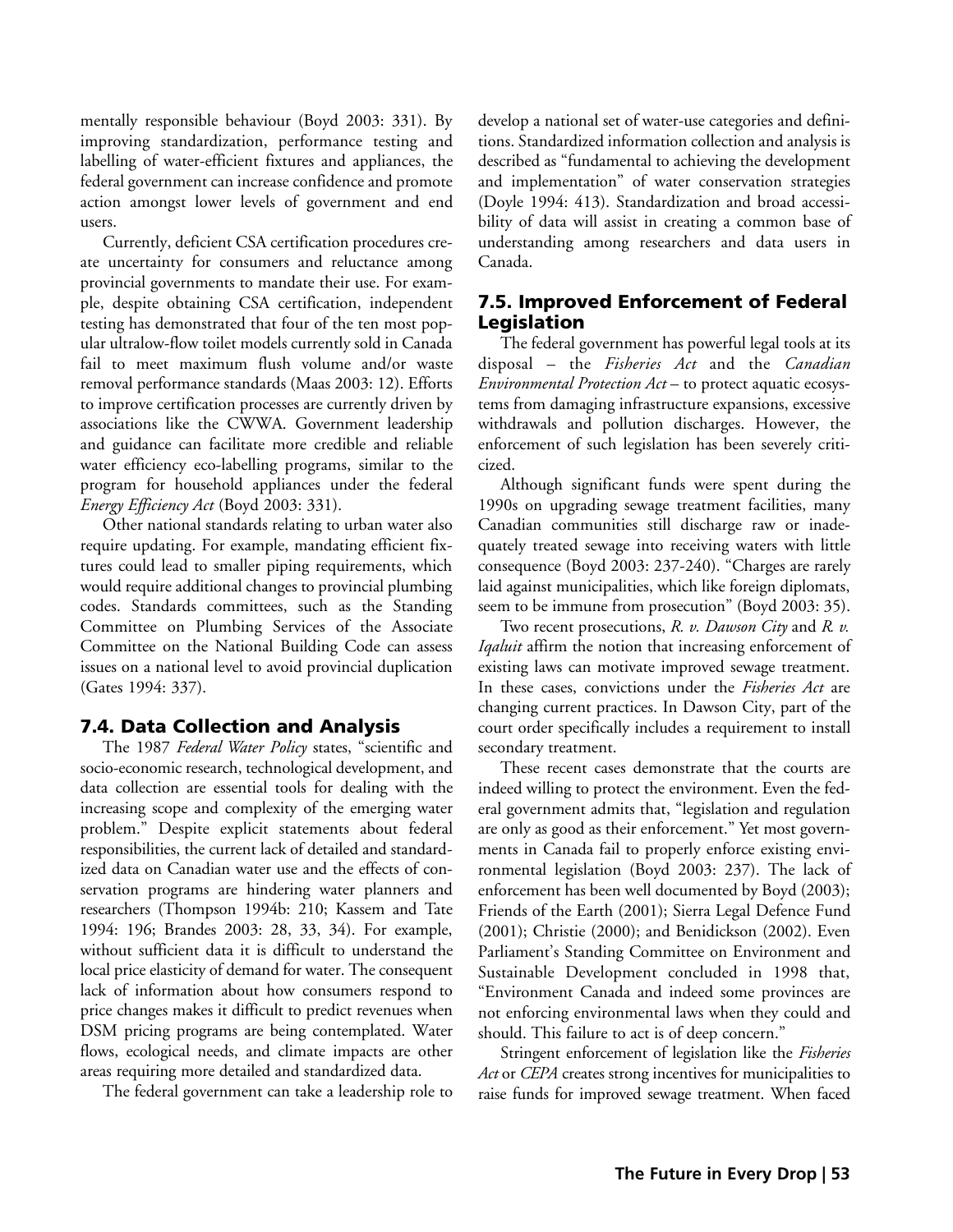with higher costs for treatment, municipalities are motivated to decrease their wastewater production and hence their water use. For example, the city of Whitehorse was required to upgrade its sewage treatment to a secondary level but initial cost estimates were well in excess of what the city could afford or what higher levels of government were willing to fund (Raines 1994: 408). In response, the city initiated a water conservation program designed to reduce per capita water use by almost 50%.

# 7.6. Linking or Reducing Infrastructure Expansion Grants

As with the provinces, grants from the federal government to municipalities should shift from their traditional priority of supply-side solutions to promoting demand management.

Linking conservation to funding is potentially very

useful for integrating water efficiency into long-term water planning and demand management in municipalities. Annual federal grants for upgrading water and sewage treatment infrastructure represent substantial sums of money. The motivation to implement demand management for provinces and communities would increase significantly if these funds were allocated only after provinces or communities proved an acceptable level of action on DSM.

# 7.7. Summary and Action Plan

Like the provincial and territorial governments, the federal government has an important role in promoting demand management. Although the direct jurisdiction of the federal government is limited, it can still provide incentives and enable provinces and local governments to implement DSM.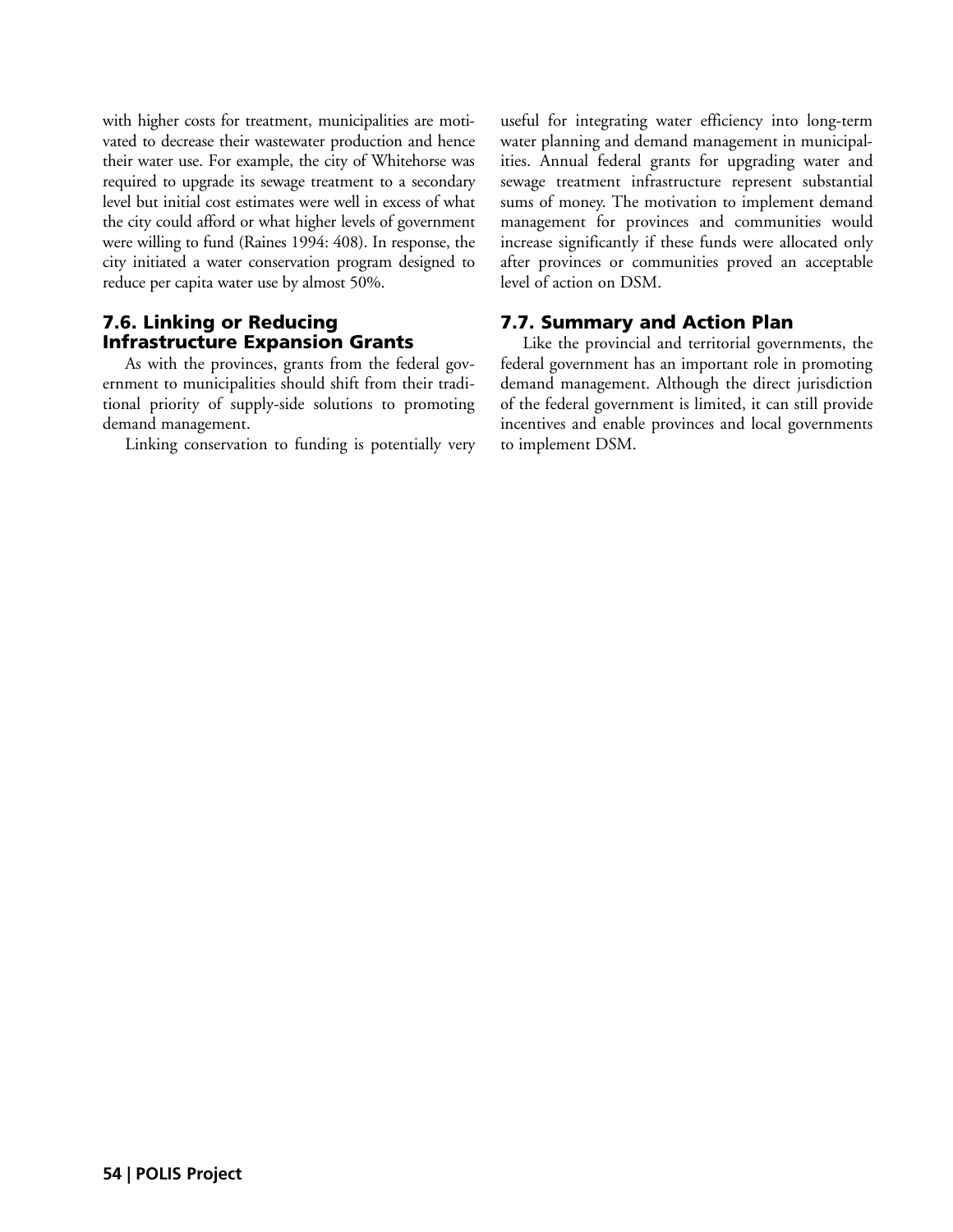## **Box 22: Federal DSM Action Plan**

#### *• Ensure sufficient capacity exists within the federal government to administer and implement federal water policies*

To maintain even a modest presence in the water sector, Environment Canada must focus some of its energies on rebuilding institutional capacity. Assessing and implementing relevant portions of past federal water initiatives, in particular the 1987 Federal Water Policy, should be a policy priority.

#### *• Create a National Water Commission for the 21st Century*

The Commission would provide guidance, direction and coordination for government in addressing domestic and international water resource protection and management issues. This would include representation from all levels of government, professional and industry associations, citizen groups and NGOs.

#### *• Improve data standardization, collection and analysis*

Data improvements are required to understand: the nature of end use, the health of source ecosystems, minimum flow requirements for ecosystems, and water savings associated with conservation measures. Improving Environment Canada's MUD database and providing general water withdrawal statistics will improve understanding of water use and the potential for conservation.

*• Undertake demand management education campaigns targeted at municipal officials and the general public* Such campaigns will emphasize the cultural, economic and ecological importance of water, the need for careful use, the benefits of DSM (with real world examples) and the opportunities for improved efficiencies.

*• Develop and update guidelines, such as model plumbing codes and model reuse/reclamation regulations, to assist lower levels of government*

Although these guidelines are not binding, they can provide valuable assistance to local and provincial authorities that are attempting to implement regional initiatives and develop legislation.

*• Improve certification of water-efficient technology and develop and promote mandatory labelling*

Certification and labelling enables citizens and consumers to make informed decisions and promotes the adoption of innovative conservation-focused alternatives.

#### *• Improve the enforcement of federal legislation related to urban water*

Simply enforcing existing national laws creates incentives for many municipalities and other primary water users to conserve through appropriate local solutions.

#### *• Review all federal subsidies to the water sector*

Fiscal policies should reorient public funds away from infrastructure expansion and toward demand management programs. Linking infrastructure funding to demand management is a powerful lever of change. Also, by reducing supply-side subsidies, the federal government can promote full-cost accounting for water utilities.

#### *• Produce and implement detailed guidelines, worksheets and planning procedures to incorporate comprehensive DSM programs*

These resources will help local authorities assess water capacity and supplies, and ensure demand management is part of their long-term strategies.

*• Continue to lead by example, implementing DSM measures in all government facilities using government procurement programs to improve the market for efficient technology*

By demonstrating the importance of water conservation and the potential for innovative solutions, governments can help create a lasting 'water ethic' amongst citizens, and support a new foundation for innovation.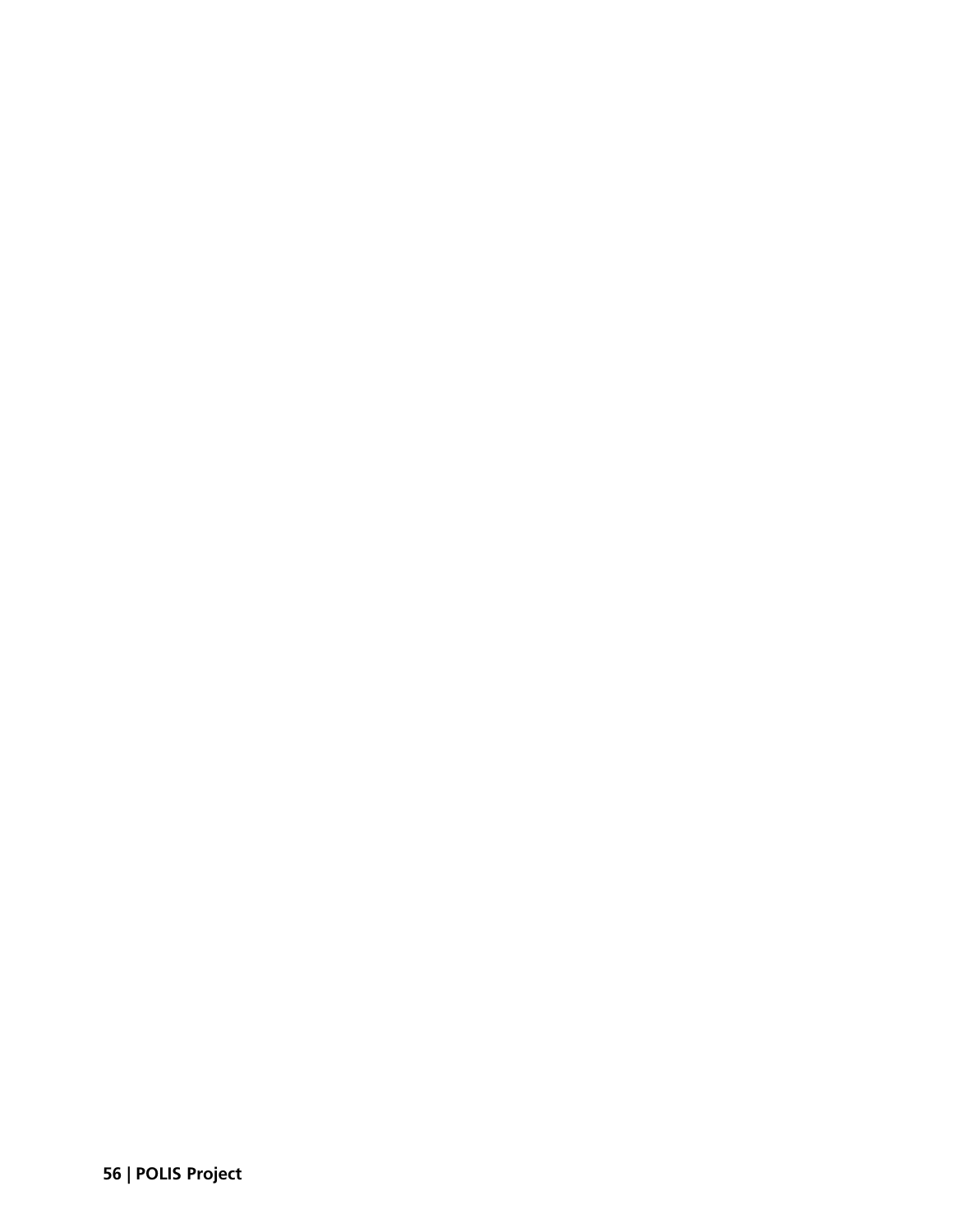# Chapter 8 **Conclusions**



*"[W]e have so much knowledge about water that we are not using; we know what we should be doing, it's just a matter of getting on with it" (Richard Bocking, quoted in Maas 2003: 25).*

Developing sustainability in the industrialized world is no longer optional. Situating human activity, including the economy, within the ecological context is an imperative. At a fundamental level, the excessive demand for energy and resources must be reduced. Dematerialization and substitution are two broad strategies to achieve ecological sustainability.

*Dematerialization* refers to reductions in total material flows through society by improving the efficiency and productivity of resource use. *Substitution* refers to the replacement of scarce resources with alternatives or a shift in the emphasis of the economy from commodities toward services. Numerous demand management measures and technologies embody both of these approaches.

Encouraging or mandating the use of water-efficient outdoor landscaping and reducing system leaks are examples of dematerialization, since the actual throughput of water is reduced. The use of non-potable water sources, such as rainwater for garden irrigation, is an example of substitution since rain-water is replacing potable water. Some measures fall into both categories, such as water reclamation, reuse and recycling projects that reduce the amount of water extracted from natural sources and substitute treated wastewater for appropriate end uses.

As Boyd (2003: 350) notes, "the most fundamental roadblock to achieving a sustainable future is Canada's failure to acknowledge that there are physical limits to the amount of resources the Earth can provide and the amount of waste the Earth can assimilate." Similarly, Canadian cities generally ignore the physical realities of their watersheds and the impacts of heavy water use on aquatic ecosystem health.

Beyond making urban water use more sustainable, demand management embodies part of the shift required in 'developing sustainability' in our society. 'Developing sustainability' inverts the outdated notion of 'sustainable development.' Instead, economic growth ('developing') is promoted with the view of fostering new systems that are inherently sustainable ('sustainability'). Immense potential exists with this juxtaposed approach to eventually replace market-based practices and institutions with new institutions that require less resource throughput for self-maintenance (M'Gonigle 1989).

## Complexity of a different variety

DSM requires both the involvement of end users and detailed strategic planning in order to choose appropriate mix and timing of measures for a particular municipality or region. These activities involve a different type of complexity and a different way of thinking from traditional supply-side approaches to management.

Addressing this complexity requires sufficient funds, trained staff, proper planning and appropriate incentives to design a successful demand management program. When done in an integrated and comprehensive fashion, demand management for urban water will produce substantial and reliable savings over the long-term.

With sufficient resources and planning, the benefits of a DSM program can exceed its upfront costs – especially when ecological considerations are included. In addition, DSM programs enable communities to defer or avoid expensive and environmentally damaging supply-side projects and can provide adaptive responses to uncertainties such as climate change and population growth.

## The potential of green infrastructure

'Green infrastructure' is a concept used by the Federation of Canadian Municipalities (2001) to highlight the natural infrastructure that underpins sustainability in Canadian municipalities. This infrastructure is able to reduce resource flows through a city, for example,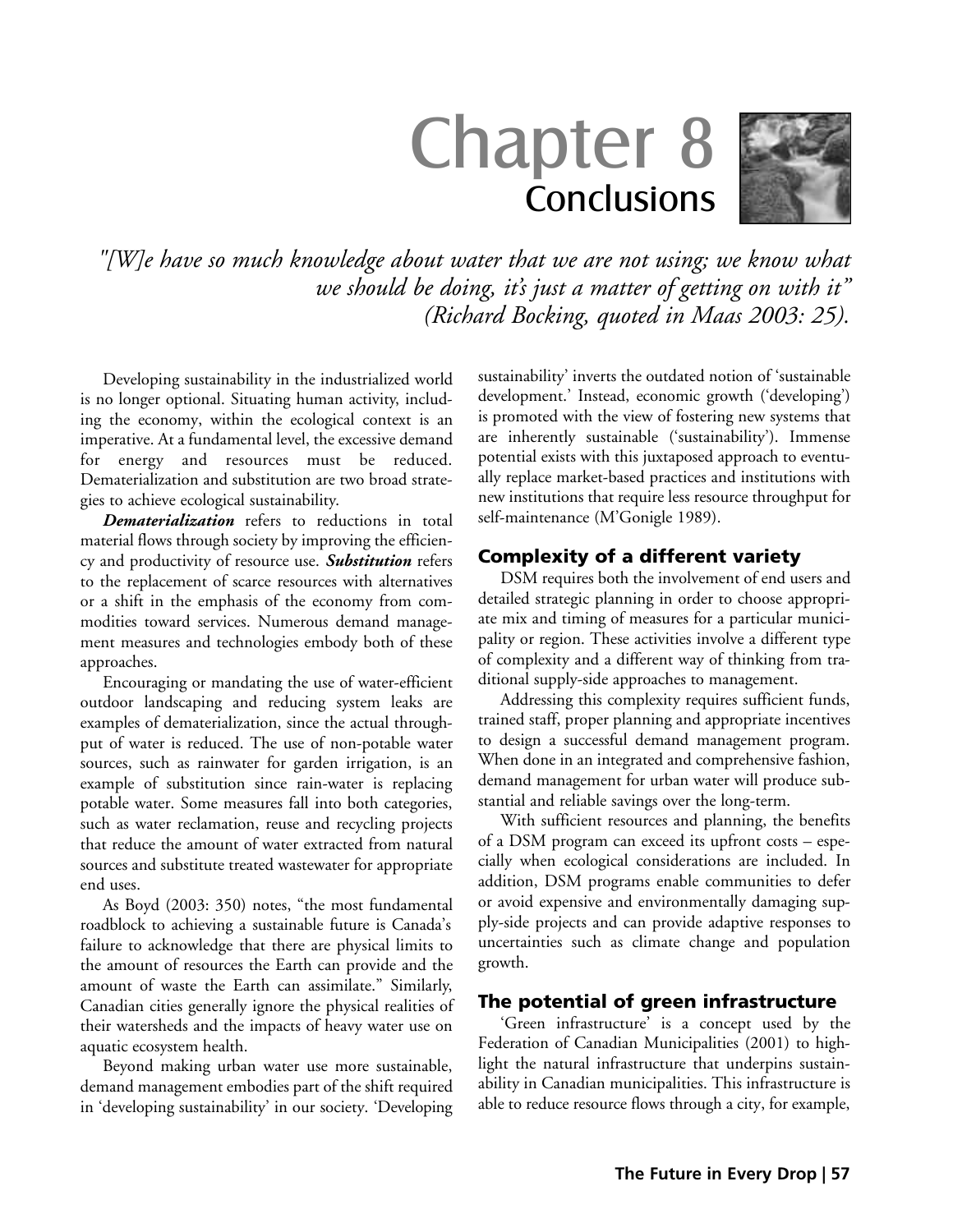| <b>Feature</b>                    | <b>Description</b>                                                                                                                                  | <b>Example</b>                                                                                                                                                                                           |
|-----------------------------------|-----------------------------------------------------------------------------------------------------------------------------------------------------|----------------------------------------------------------------------------------------------------------------------------------------------------------------------------------------------------------|
| <b>Distributed</b>                | Centralized facilities are replaced with a variety of<br>smaller scale systems distributed throughout the<br>service area.                          | Investment in customer's fixtures, appliances,<br>and reclamation systems, rather than reliance<br>on centralized large-scale supply-side projects.                                                      |
| <b>Clustered</b>                  | A distributed network is structured into clusters,<br>with the scale of each element chosen to match<br>the resource base and service requirements. | Reuse and recycling projects undertaken at<br>multiple scales - on-site, neighbourhood and<br>municipal-wide. Some water sources can be<br>distributed, such as with on-site rainwater col-<br>lection.  |
| Interconnected                    | The various end uses of resources are inter-con-<br>nected rather than considered separately, creat-<br>ing a 'circular metabolism' for a city.     | Domestic wastewater can be reclaimed and<br>reused for nearby industrial or agricultural uses.                                                                                                           |
| Integrated                        | The infrastructure system is developed in relation<br>to the surrounding built or natural environment.                                              | Water sources and withdrawal amounts are<br>chosen according to in-stream ecological flow<br>requirements.                                                                                               |
| <b>Service orientated</b>         | A shift in emphasis from providing a resource per<br>se, to providing the services that the resource is<br>used for.                                | Giveaway showerheads to provide the service<br>of bathing with much reduced water and ener-<br>gy requirements.                                                                                          |
| Responsive                        | Infrastructure should be designed to respond to<br>local opportunities and constraints.                                                             | Programs that promote the use of locally-<br>appropriate landscaping, depending on water<br>availability.                                                                                                |
| Renewable, low-impact             | Infrastructure should minimize environmental<br>impacts, and maximize the use of existing on-site<br>resources.                                     | Reduced impacts through reductions in supply-<br>side infrastructure projects, water withdrawals,<br>and discharge of polluted wastewater.                                                               |
| Appropriate (or well-<br>matched) | The choice of technologies should be appropriate<br>for the users' requirements and the local context.                                              | The use of water of appropriate quality for each<br>end use through alternative supplies and recla-<br>mation. The use of appropriate materials like<br>native drought-resistant plants for landscaping. |
| Multi-purpose                     | Each element of the infrastructure can provide a<br>range of services.                                                                              | The use of efficient technologies to reduce<br>water and energy use, including cascading<br>water use such as bathing water reused for irri-<br>gation or toilet flushing.                               |
| <b>Adaptable</b>                  | The ability to accommodate substantial change.                                                                                                      | DSM is small in scale and widely distributed; it<br>is inherently more adaptable to economic and<br>ecological uncertainties in comparison to one-<br>time investments in large supply-side projects.    |

**Box 23: Features of Green Infrastructure**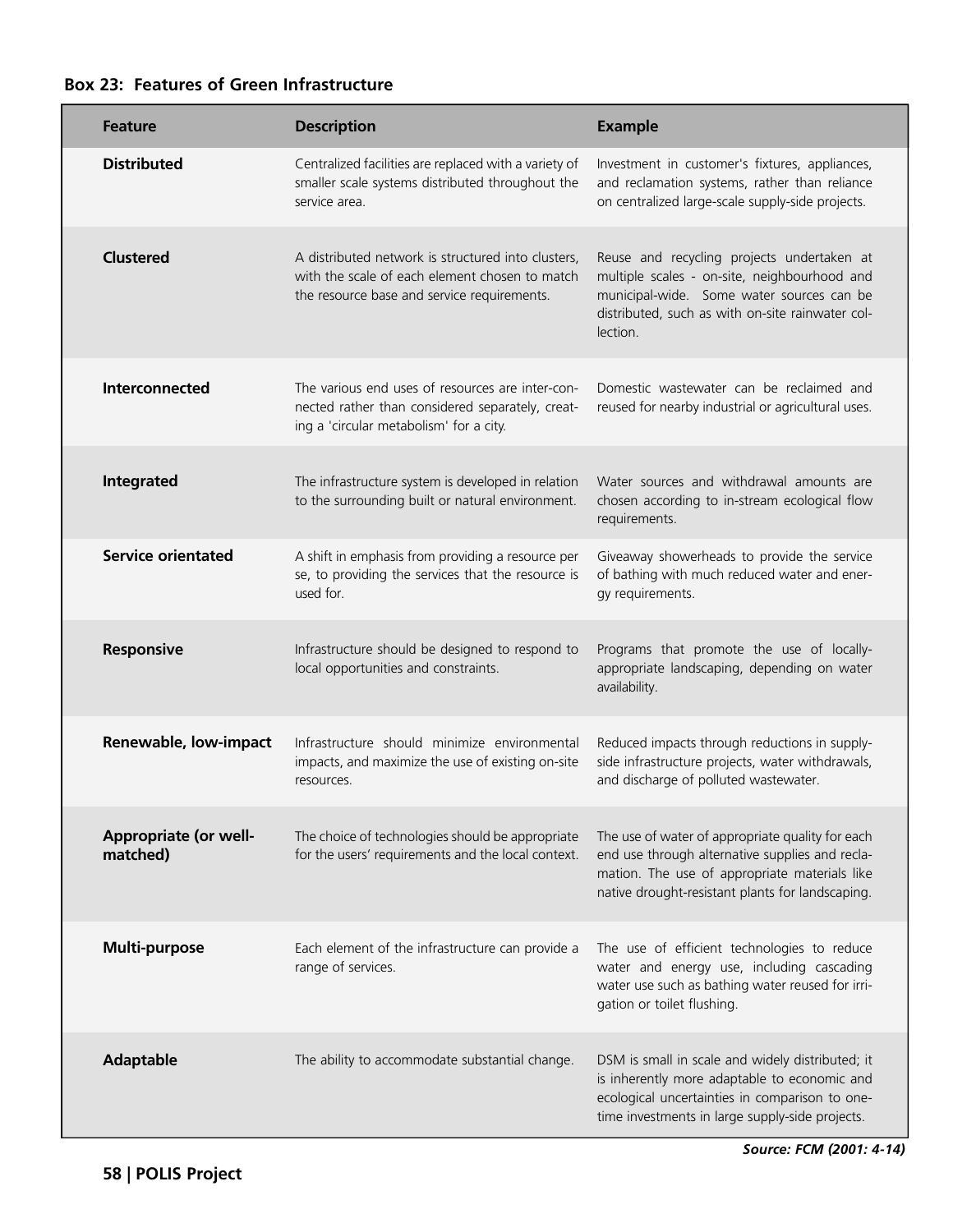by looping and cascading those flows and reducing the ecological footprint of urban areas. Demand management for urban water is clearly a key component of this infrastructure.

# Time for Action

The time has come for demand management of water in Canada. Communities, water providers, governments, and the environment face increasing challenges as the already high levels of urban water use continue to rise. Canadian water providers can no longer afford to pursue a reactive 'meeting demands through large supply infrastructure' approach. DSM fosters sustainability through innovative measures designed to meet our needs for the many services that water provides, while simultaneously reducing water throughput.

Significant experience from around the world has shown that demand management can produce substantial and reliable reductions in per capita water use. When appropriately incorporated into an integrated and longterm term approach, DSM can offset increasing water needs associated with rising populations, or may even reduce total water use.

The first section of this report reviewed key barriers that must be overcome for demand management to be widely adopted in Canada. Widespread education is critical to deconstructing myths, in particular the belief that an overabundance of renewable water exists and that reduced water use imposes a lower standard of living. The current supply-side engineering bias must also change, accompanied by a whole shift in approach. Investment in consumers, such as through education and rebates for efficient indoor fixtures, must be considered as valid as investment in large, centralized supply projects.

The provision and management of water must look beyond simply increasing the efficiency of water use. With a focus on the services that water provides, there may be opportunities for eliminating water altogether. For example, the services of sanitation and providing attractive yards and public areas can both be met *without water* through composting toilets and indigenous drought-resistant natural landscaping.

A focus on services, coupled with the appropriate quality of water matched to each service, are two critical components of the emerging 'soft path' for water (Brooks 2003b). The soft path for water establishes a vision (or multiple scenarios) for the future of the economy *and* the ecosystem. Once the critical needs for water – ecological demands, human needs and economic stability – have been estimated, a process known as 'backcasting' finds a feasible and desirable way (a soft path) to meet this desired future condition. "This renders impossible a common reversal of cause and effect whereby the future (as revealed in forecasts) is treated as the cause of present events (i.e. policy decisions)" (Brooks 2003b: 50).

All levels of government can and should be involved in improving sustainable water use in Canada. Local governments can ensure their water utilities fully consider DSM in long-term water provision planning. Provincial and territorial governments can encourage or mandate local efforts, and can also undertake measures such as the enactment of efficiency requirements in building and plumbing codes. The federal government can aid local governments by linking infrastructure grants to DSM programs, improving data collection, and developing guidelines and standards.

All levels of government can promote DSM by enforcing environmental laws and ensuring that subsidies and grants are allocated to initiatives that decrease, rather than increase, water use and environmental damage. Environmental tax shifting and leading by example through the implementation of DSM measures at all public facilities are powerful ways to reorient Canadian society towards more sustainable water use.

Given the wealth of ideas and experience with DSM programs around the world, there is an excellent opportunity to undertake these activities on a broad scale in Canada. Using the principles of action outlined below, governments, business, and civil society can work collectively to overcome the systemic impediments that block the widespread adoption of urban water demand management.

Canadians have the technological capacity and human capital to create a sustainable water future. The first step is to make the necessary changes needed to move water management onto a sustainable path through the comprehensive application of demand management. The solutions offered in this report can avoid "elevating trend to destiny" (Brooks 2003b: 50).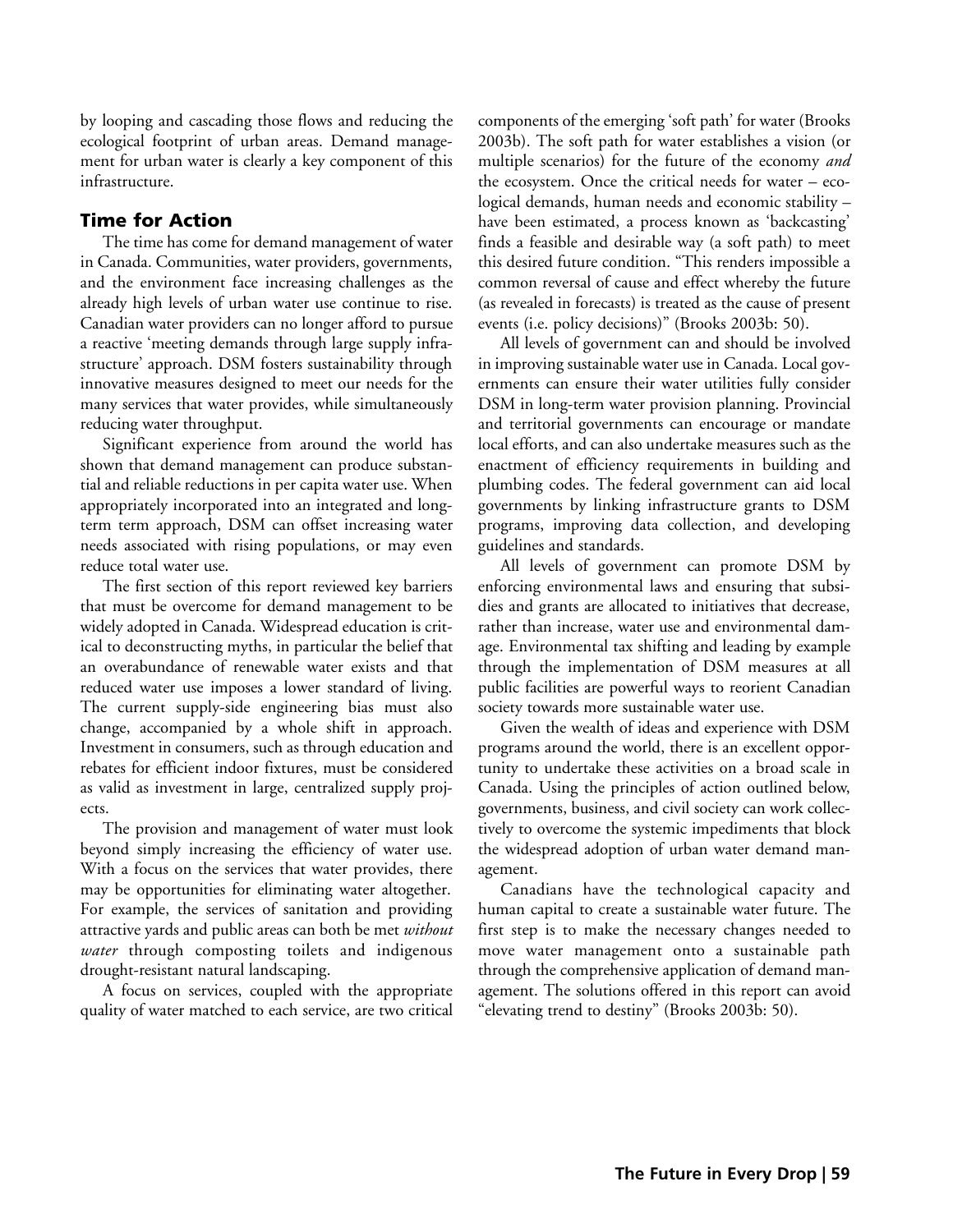## **Box 24: Principles of Action**

#### **• Fair value for water**

Eliminate inappropriate subsidies and ensure that full costs, including environmental considerations, are included in the price of water. At the same time, recognize the primacy of fresh water to human life and ecosystem health by ensuring both equitable access for all members of society, and adequate flows for the environment.

#### **• Comprehensive, long-term and integrated approach**

Take into account all water uses and water-related activities, and allocate permanent budgets for staff, training, planning and implementation. Investing in such permanent institutional changes will establish demand management as a central feature of water provision and as an ongoing adaptive process. Adopting a watershed-based approach will also ensure that the cumulative impacts of all human activities on ecosystem health are addressed.

#### **• Stakeholder involvement and participatory decision-making**

Create processes for meaningful stakeholder participation to ensure community values are expressed, and citizens are engaged in identifying and implementing long-term, sustainable solutions.

#### **• Innovation**

Foster creative solutions by focusing on the underlying service that water provides rather than simply delivering water. Improve the market for water efficient technology and commence future proofing with anticipatory measures that can mitigate uncertainties.

#### **• Leadership**

Ensure all institutions lead by example, incorporating best practices and cutting edge environmentally-based technologies and processes. Build capacity to effectively advise on existing and emerging domestic and international water management issues. Expand scientific, ecological and socio-economic research through enhanced data collection, technological development and pilot projects.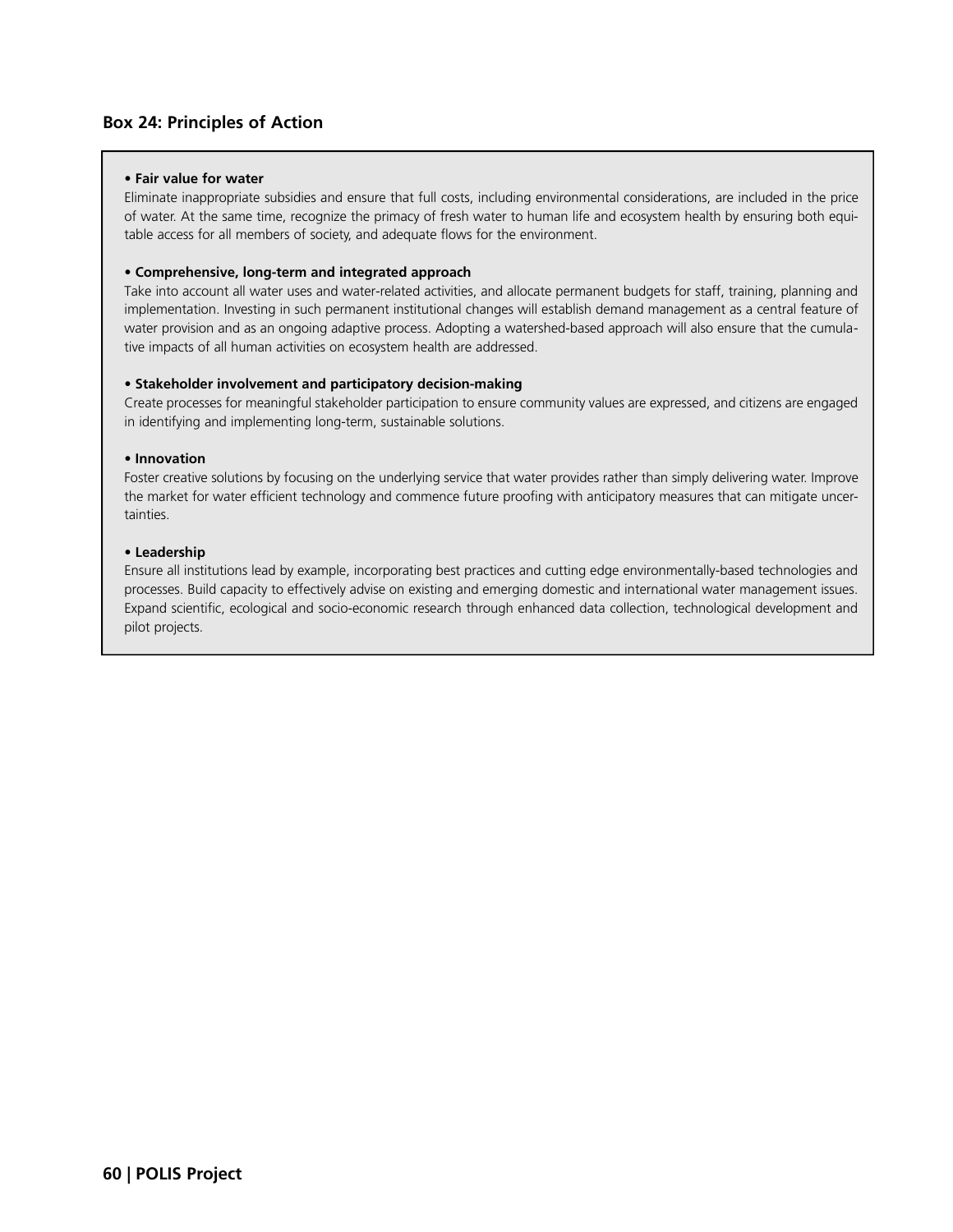#### **Bibliography**

- Adamowicz, W.L. 1994. "Water Conservation: An Economic Perspective." In D. Shrubsole and D. Tate (Eds.), *Every Drop Counts*. Cambridge: Canadian Water Resources Association. pp. 227-234.
- Alberta Environment. 2003. *Water for Life: Alberta's Strategy for Sustainability*. Government of Alberta. Available at: www.waterforlife.gov.ab.ca/docs/strategyNov03.pdf
- Arlosoroff, S. 1994. "Water Demand Management in a Global Context: A View from the World Bank." In D. Shrubsole and D. Tate (Eds.), *Every Drop Counts*. Cambridge: Canadian Water Resources Association. pp. 23-28.
- Bakker, K with Cameron, D. 2002. *Setting A Direction In Hamilton: Good Governance in Municipal Restructuring of Water and Wastewater Services in Canada*. Working Paper #1. Toronto: Munk Centre for International Studies,

University of Toronto. Available at: www.utoronto.ca/mcis Bakker, K. 2003a. *Good Governance in Restructuring Water Supply: A Handbook*. Prepared for the Federation of Canadian Municipalities. Available at: http://www.fcm.ca/newfcm/Java/frame.htm

- Bakker, K. 2003b. "A Political Ecology of Water Privatization." *Studies in Political Economy*, 70: 35-58.
- Bakker, K. 2003c. "Liquid Assets." *Alternatives Journal*, 29: 17- 21.

Barlow, M and Clarke, T. 2002. *Blue Gold: The Battle Against Corporate Theft of the World's Water*. Toronto: Stoddart Publishing.

Beecher, J.A. 1998. "Integrating Water Supply and Water Demand Management." In D. Baumann *et al.* (Eds.), *Urban Water Demand Management and Planning*. McGraw-Hill.

- Benedickson, J. 2002. *Environmental Law* (2nd ed.) Toronto: Irwin Law.
- Bocking, R. 2002. Pricing as an Instrument for Water Conservation. In *Water and the Future of Life on Earth*, Workshop and Think Tank, Simon Fraser University, B.C., May 2002. Available at:

http://www.sfu.ca/cstudies/science/water.htm

Boyd, David R. 2003. *Unnatural Law: Rethinking Canadian Environmental Law and Policy*, Vancouver: UBC Press.

- Brandes, O.M. with Ferguson K. 2003. *Flushing the Future? Examining Urban Water Use in Canada.* POLIS Project on Ecological Governance, University of Victoria, BC. Available at: www.waterdsm.org.
- Brooks, D. 2004. Personal Communication February 12, 2004.
- Brooks, D. 2003a. "Against the Flow." *Alternatives Journal*, 29(2): 29-33.
- Brooks, D. 2003b. *Another Path Not Taken: A Methodological Exploration of Water Soft Paths for Canada and Elsewhere*. Report by Friends of the Earth Canada submitted to Environment Canada.

Brooks, D. 1978. *Economic Impact of Low Energy Growth in Canada: An Initial Analysis*. Discussion Paper 126. Ottawa:

Economic Council of Canada.

Brubaker, E. 2002. *Liquid Assets: Privatizing and Regulating Canada's Water Utilities*. University of Toronto Press.

- Cadmus Group Inc, KPMG LLP and NuWater Ltd. 2002. *A Study of Best Practices in the Water and Wastewater Sector for the Ontario SuperBuild Corporation: Final Report*. Prepared for the Ontario SuperBuild Corporation, Ministry of Finance, Toronto, Ontario.
- Capra, F. 1982. *The Turning Point Science, Society, and the Rising Culture*. Toronto: Bantam Books.
- Charest, J. 1994. "Water Conservation in Canada." In D. Shrubsole and D. Tate (Eds.), *Every Drop Counts*. Cambridge: Canadian Water Resources Association. pp. 425-430.
- Christie, E. 2000. *Pulping the Law: How Pulp Mills Are Ruining Canadian Water with Impunity*. Toronto: Sierra Legal Defence Fund.
- City of Toronto. 2002. *Water Efficiency Plan*. Available at: www.toronto.ca/watereff/plan.htm
- Cooper, K. 2003. "Trusting the Tap." *Alternatives Journal*, 29(2): 22-25.
- Cooter, R. and Ulen, T. 1995. *Law and Economics*. Addison-Wesley.

Cook, I. 1994. "Water Conservation: The Builder's Perspective." In D. Shrubsole and D. Tate (Eds.), *Every Drop Counts*. Cambridge: Canadian Water Resources Association. pp. 317-324.

- Cotterill, R. 1994. "The City of Thompson: A Community Faced With Unique Problems Requiring Unique Solutions." In D. Shrubsole and D. Tate (Eds.), *Every Drop Counts*. Cambridge: Canadian Water Resources Association. pp. 381- 388.
- CRM (Compass Resource Management Ltd). 1996. *Demand-Side Management: A Primer*. Vancouver: Compass Resource Management.

Dangerfield, S. 1994. "An Overview of Federal and Provincial Water Conservation Policies." In D. Shrubsole and D. Tate (Eds.), *Every Drop Counts*. Cambridge: Canadian Water Resources Association. pp. 39-62.

- de Loë, R. 1997. "Practising the Principles: Sustainability and the Oldman River Dam." In D. Shrubsole and B. Mitchell (Eds.), *Practising Sustainable Water Management: Canadian and International Experiences*. Cambridge: Canadian Water Resources Association. pp. 133-154.
- de Loë, R., Moraru, L., Kreutzwiser, R.D., Schaefer, K. and Mills, B. 2001. "Demand Side Management of Water in Ontario Municipalities: Status, Progress, and Opportunities." *Journal of the American Water Resources Association*, 37(1): 57-72.
- Dorcey, A.H.J. 1997. "Collaborating Towards Sustainability Together: The Fraser Basin Management Board and Program." In D. Shrubsole and B. Mitchell (Eds.), *Practising Sustainable Water Management: Canadian and International Experiences*. Cambridge: Canadian Water Resources Association. pp. 167-199.
- Doyle, D. 1994. "Summary: Every Drop Counts." In D.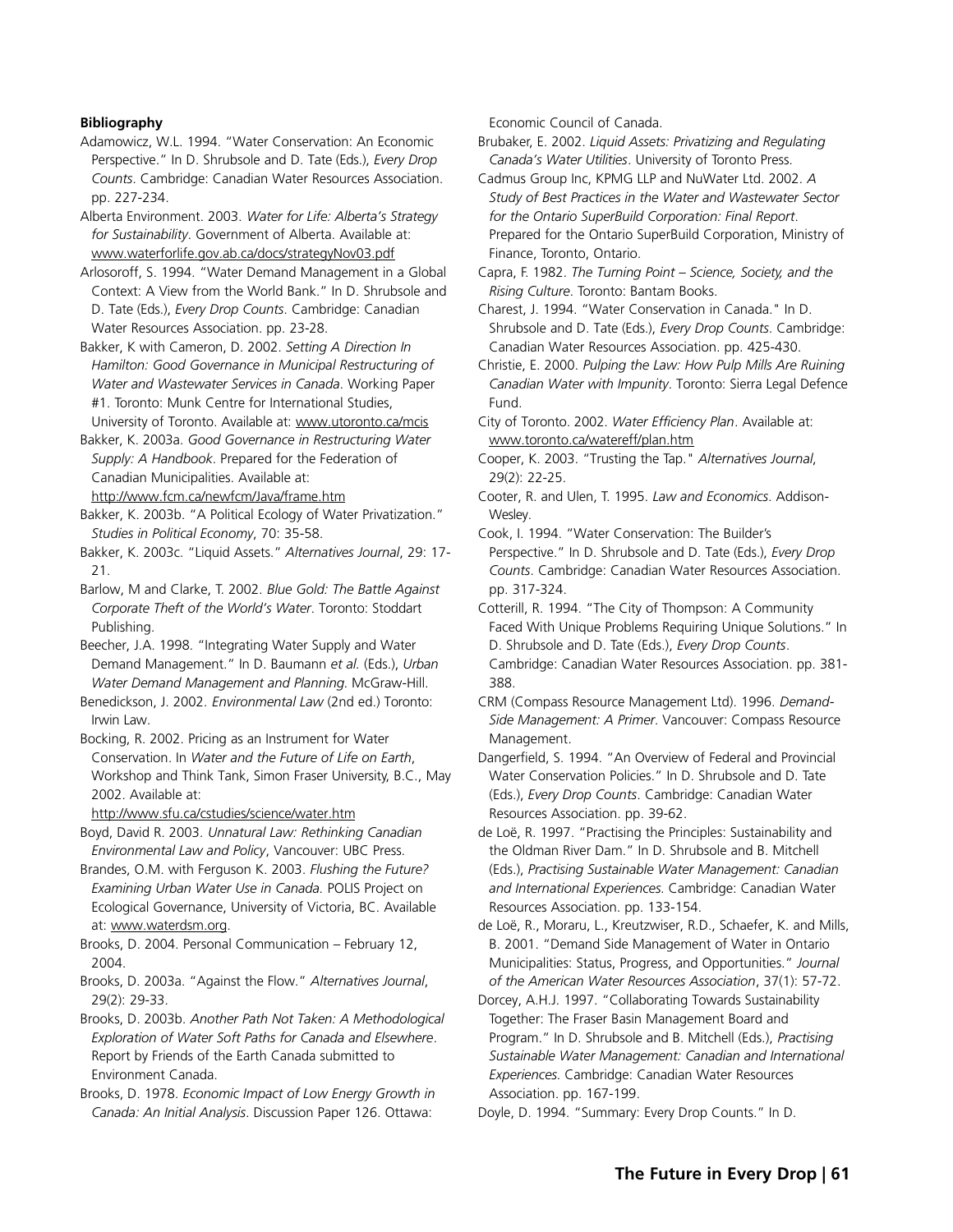Shrubsole and D. Tate (Eds.), *Every Drop Counts*. Cambridge: Canadian Water Resources Association. pp. 411-418.

Dublin Statement on Water and Sustainable Development. 2002. Available at: www.wmo.ch/web/homs/documents/english/icwedece.html

Dziegielewski, B. 1999. "Management of Water Demand: Unresolved Issues." *Water Resources Update* 115: 1-7. University Council on Water Resources.

Dziegielewski, B. 1998. Application of Integrated Resource Planning Approach to Urban Drought. In D. Baumann et al. (Eds.), *Urban Water Demand Management and Planning*. McGraw-Hill.

Dziegielewski, B and Opitz, E.M.. 1998. "Demand Management Program Evaluation Methods." In D. Baumann et al (Eds.), *Urban Water Demand Management and Planning*. McGraw-Hill.

Environment Canada. 2003. *A Primer on Fresh Water – Questions and Answers 5th Edition*. Environment Canada.

Environment Canada. 2002. *Water in Canada: Preserving a Legacy for People and the Environment.* Available at: www.ec.gc.ca/water/en/info/pubs/wwf/e\_contnt.htm

Environment Canada. 2001. *Municipal Water Pricing 1991- 1999*. Available at:

www.ec.gc.ca/water/en/info/pubs/sss/e\_price99.htm

Environment Canada. 1990. *Water: No Time to Waste: A Consumer's Guide to Water Conservation*.

EPA (Environment Protection Agency). 2003. *EPA's Water Use Efficiency Program*. Available at:

http://www.epa.gov/owm/water-efficiency/webguid.html EPA (Environment Protection Agency). 1998. *U.S.*

*Environmental Protection Agency Water Conservation Plan Guidelines*. Available at: http://www.epa.gov/owm/water-efficiency/wecongid.htm

EPA (Environment Protection Agency). 1992. *Statement of Principles on Efficient Water Use*. U.S. Office of Water, December 1992.

Farid, C., Jackson, J. and Clark, K. 1997. *The Fate of the Great Lakes: Sustaining or Draining the Sweetwater Seas?* Canadian Environmental Law Association and Great Lakes Unlimited.

FCM (Federation of Canadian Municipalities). 2001. *Green Municipalities: A Guide to Green Infrastructure for Canadian Municipalities.*

Environment Canada. 1987. *Federal Water Policy*. Available at: www.ec.gc.ca/water/en/info/pubs/fedpol/e\_fedpol.htm

Fitzgibbon, J.E. 1994. "Legal Aspects of Groundwater Use: Implications for Conservation and Protection." In D. Shrubsole and D. Tate (Eds.), *Every Drop Counts*. Cambridge: Canadian Water Resources Association. pp. 163-168.

Flack, J.E. 1978. "Management Alternatives for Reducing Demand." In D. Holtz and S. Sebastian (Eds.), *Municipal Water Systems: The Challenge for Urban Resource Management*. Indiana University Press. pp. 200-210. Foerstel, H. 1994. Water Conservation Plan for Federal

Government Facilities. In D. Shrubsole and D. Tate (Eds.), *Every Drop Counts*. Cambridge: Canadian Water Resources Association. pp. 63-72.

Friends of the Earth Canada. 2001. *Primary Environmental Care: An Assessment of Environment Canada's Delivery. Vol. 2, Ten-Year Record of Environmental Prosecutions, 1989- 1999*. Available at: www.foecanada.org

Gates, C. "The Potential for Improving Water Efficiency in Existing Housing: Implications for Municipal DSM Programming." In D. Shrubsole and D. Tate (Eds.), *Every Drop Counts*. Cambridge: Canadian Water Resources Association. pp. 325-346.

Gleick, P. 2003. *Water: Is it the 'Oil' of the 21st Century*. Testimony of Dr. Peter Gleick before the Subcommittee on Water Resources and Environment of the Committee on Transportation and Infrastructure, United States Congress. June 4, 2003. Available at: www.pacinst.org

Gleick, P., Haasz, D., Henges-Jeck, C., Srinivassan, V., Wolff, G., Cushing, K. and Mann, A. 2003a. *Waste Not, Want Not: The Potential for Urban Water Conservation in California,* Pacific Institute for Studies in Development, Environment, and Security. Oakland California. Available at: www.pacinst.org.

Gleick, P. 2003b. "Global Freshwater Resources: Soft-Path Solutions for the 21st Century." *Science* 302: 1524-1528. Available at: www.sciencemag.org

Gleick, P. 2002. *Water Facts, Trends, Threats, Solutions*. Pacific Institute for Studies in Development, Environment, and Security. Oakland California. Available at: www.pacinst.org

Gleick, P., Wolf, G., Elizabeth, L., Chalecki, R. 2002. *The New Economy of Water – The Risks and Benefits of Globalization and Privatization of Fresh Water*. Pacific Institute for Studies in Development, Environment, and Security. Available at: www.pacinst.org

Gleick, P., Singh, A., and Shi, H. 2001. *Threats to The Worlds Freshwater Resources*. Pacific Institute for Studies in Development, Environment, and Security. Available at: www.pacinst.org

Global Water Partnership (GWP). 2003. *Effective Water Governance: Learning from the Dialogues*. Global Water Partnership status report presented at the 3rd World Water Forum in Kyoto Japan, March 2003.

GWP (Global Water Partnership). 2002. *Effective Water Governance: Background Paper for Virtual Dialogue*. Available at: http://www.gwpforum.org/gwp/library/governance-aug-20-version.doc

GEO (Global Environmental Outlook). 2000. Prepared for The United Nations Environment Program (London: Earthscan Publications Ltd.).

Guy, S., and Marvin, S. 1996. "Transforming Urban Infrastructure Provision – The Emerging Logic of Demand Side Management." *Policy Studies*, 17(2): 137-147.

Hanemann, W.M. 1998a. "Determinants of Urban Water Use." In D. Baumann et al. (Eds.), *Urban Water Demand Management and Planning*. McGraw-Hill.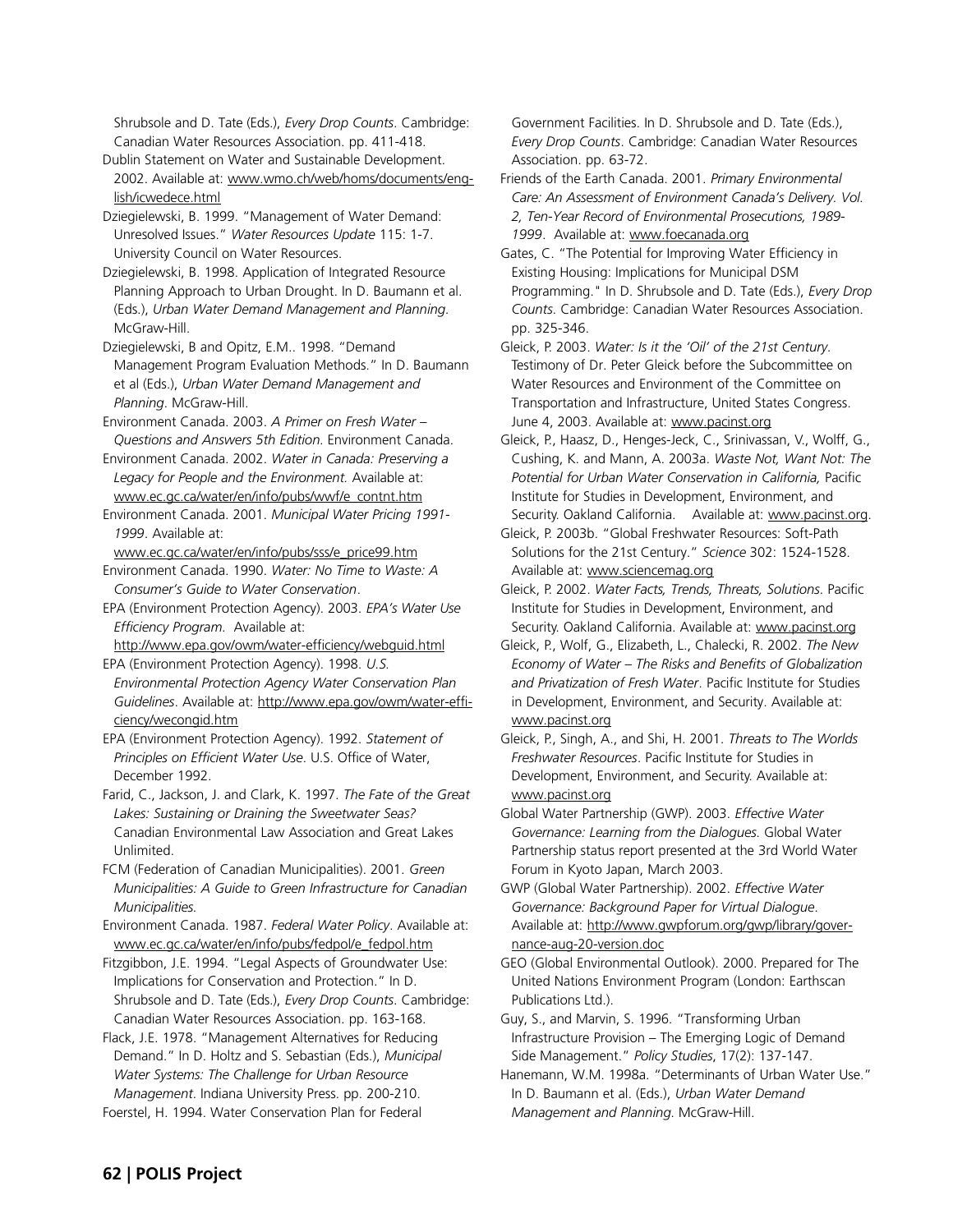Hanemann, W.M. 1998b. "Price and Rate Structures." In D. Baumann et al. (Eds.), *Urban Water Demand Management and Planning*. McGraw-Hill.

Hanke, S.H. 1978. Pricing as a Conservation Tool: An Economist's Dream Come True? In Holtz, David and Scott Sebastian (Eds.), *Municipal Water Systems: The Challenge for Urban Resource Management*. Indiana University Press. pp. 221-239.

Harris, J. 1994. Practical Modifications to the Theory of Marginal Cost Pricing in Municipal Rate Setting for Water Utilities. In D. Shrubsole and D. Tate (Eds.), *Every Drop Counts*. Cambridge: Canadian Water Resources Association. pp. 239-248.

Hein, H. 1994. Building Public Support for Water Efficient Landscaping. In D. Shrubsole and D. Tate (Eds.), *Every Drop Counts*. Cambridge: Canadian Water Resources Association. pp. 221-226.

Hillard, J. 1994. "What Governments are Doing in Water Conservation – A Consumer Response." In D. Shrubsole and D. Tate (Eds.), *Every Drop Counts*. Cambridge: Canadian Water Resources Association. pp. 117-122.

Holtz, D. and Sebastian, S. (Eds.). 1978. *Municipal Water Systems: The Challenge for Urban Resource Management*. Indiana University Press.

Howe, C.W. 1998. "Forms and Functions of Water Pricing: An Overview." In D. Baumann et al. (Eds.), *Urban Water Demand Management and Planning*. McGraw-Hill.

Intergovernmental Panel on Climate Change (IPCC). 1996. "Hydrology and Freshwater Ecology." In *Climate Change 1995: Impacts, Adaptations, and Mitigation of Climate Change*. Contribution of Working Group II to the Second Assessment Report of the Intergovernmental Panel on Climate Change. Cambridge: Cambridge University Press.

Jackson, E. 1994. "City of Vernon, B.C.: Pollution Control and Water Conservation Programs." In D. Shrubsole and D. Tate (Eds.), *Every Drop Counts*. Cambridge: Canadian Water Resources Association. pp. 111-116.

Joe, J., O'Brien, J., McIntry, E., Fortin, M. and Louden, M. 2002. *Governance and Methods of Service Delivery for Water and Sewage Systems*. Commissioned Paper 17, The Walkerton Inquiry. Toronto: Queens Printer for Ontario.

Kassem, A.M., and Tate, D.M. 1994. "Water Conservation Data, Statistics and Modelling: A Federal Perspective." In D. Shrubsole and D. Tate (Eds.), *Every Drop Counts*. Cambridge: Canadian Water Resources Association. pp. 183-200.

Koshida, G. et al. 1997. "Climate Change: Practising Adaptive Management for Sustainability of Canadian Water Resources." In D. Shrubsole and B. Mitchell (Eds.), *Practising Sustainable Water Management: Canadian and International Experiences*. Cambridge: Canadian Water Resources Association. pp. 75-98.

Lawson, P. and Fortin, M. 1994. "Municipal Water Pricing and Wastewater Rate Manual: A New Approach to Rate Setting." In D. Shrubsole and D. Tate (Eds.), *Every Drop Counts*.

Cambridge: Canadian Water Resources Association. pp. 269- 280.

Levert, D. 1994. "Water Efficiency for Northern Communities: Water Conservation Initiatives in Yellowknife." In D. Shrubsole and D. Tate (Eds.), *Every Drop Counts*. Cambridge: Canadian Water Resources Association. pp. 401-406.

Liberman, E. 2001. *CWWA – CMHC Water Demand Management*. Discussion paper prepared for CWWA.

London Free Press. 2003. "City May Face Bill For Water" – December 12, 2003. Available at:

http://www.canoe.ca/NewsStand/LondonFreePress/News/200 3/12/19/291513.html

Loudon, R.M. 1994a. "Full Cost Pricing as a Basic Need." In D. Shrubsole and D. Tate (Eds.), *Every Drop Counts*. Cambridge: Canadian Water Resources Association. pp. 235-238.

Loudon, R.M. 1994b. "The Influence of Water/Wastewater Rates on Water Use." In D. Shrubsole and D. Tate (Eds.), *Every Drop Counts*. Cambridge: Canadian Water Resources Association. pp. 249-268.

Luesby, D. 1994. "The Wise Use of Water Public Education Programme." In D. Shrubsole and D. Tate (Eds.), *Every Drop Counts*. Cambridge: Canadian Water Resources Association. pp. 213-220.

Maas, T. 2003. *What the Experts Think: Understanding Urban Water Demand Management in Canada*. POLIS Project on Ecological Governance, University of Victoria. Available at: www.waterdsm.org.

Mackenzie, P. and Parsons, F.M. 1994. "Municipal Management Instruments for Water Conservation." In D. Shrubsole and D. Tate (Eds.), *Every Drop Counts*. Cambridge: Canadian Water Resources Association. pp. 103-110.

Marsalek, J., Schaefer, K., Exall, K., Brannen, L. and Aidun, B. 2002. *Water Reuse and Recycling*. Canadian Council of Ministers of the Environment, Winnipeg, Manitoba. CCME Linking Water Science to Policy Workshop Series, Report No. 3. Available at: www.ccme.ca

McFarlane, S. and Nilsen, E. 2003. *On Tap – Urban Water Issues in Canada* – Discussion Paper. Canada West Foundation. Available at: www.cwf.ca

McFarlane, S. 2003a. *Regional Water Works: Sharing Urban Water Services*. Western Cities Report #28. Canada West Foundation. Available at: www.cwf.ca

McKenzie-Mohr, D. *Quick Reference: Community-Based Social Marketing*. Available at: www.cbsm.com

McNeill, R. and Tate, D. 1991. *Guidelines for Municipal Water Pricing*. Social Science Series No. 25. Inland Waters Directorate, Environment Canada, Ottawa. Available at: www.ec.gc.ca/water/en/info/pubs/sss/e\_sss25.htm

McPherson, M.B. 1978. Conservation in Household Water Use. In D. Holtz and S. Sebastian (Eds.), *Municipal Water Systems: The Challenge for Urban Resource Management*. Indiana University Press. pp.183-199.

Mee, W.R. Jr. 1998. Phoenix Changes Water Rates from Increasing Blocks to Uniform Price. In D. Baumann et al.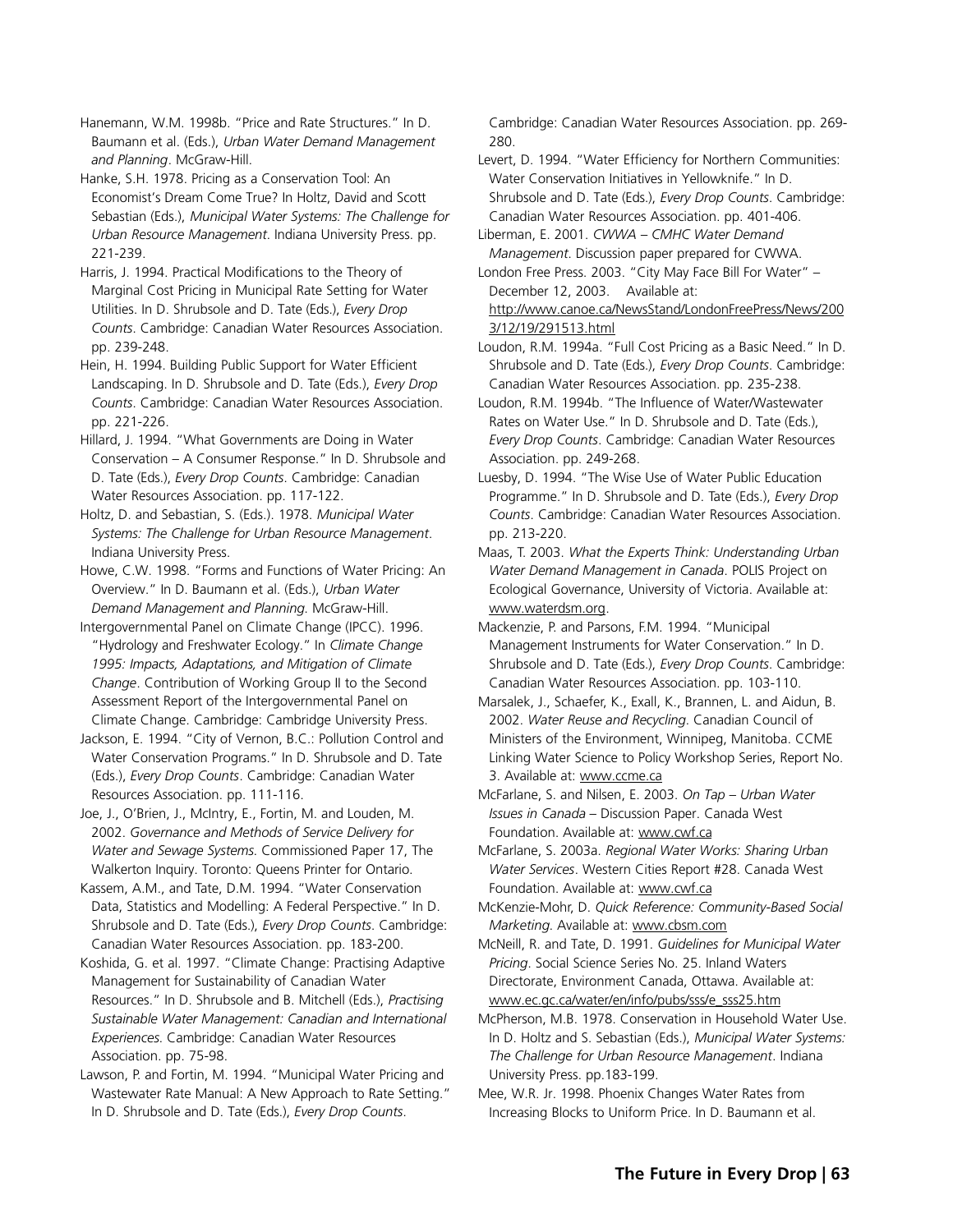(Eds.), *Urban Water Demand Management and Planning*. McGraw-Hill

Memon, P.A. 1997. "Regional Approaches Towards Sustainable Water Management in New Zealand." In D. Shrubsole and B. Mitchell (Eds.), *Practising Sustainable Water Management: Canadian and International Experiences*. Cambridge: Canadian Water Resources Association. pp. 260-281.

Mitchell, B., and Shrubsole, D. 1997. "Practising Sustainable Water Management: Principles, Initiatives and Implications." In D. Shrubsole and B. Mitchell (Eds.), *Practising Sustainable Water Management: Canadian and International Experiences*. Cambridge: Canadian Water Resources Association. pp. 1- 25.

M'Gonigle, M. 1989. "Developing Sustainability: A Native/Environmentalist Prescription for Third-Level Government." *BC Studies*, 84: 65-99.

National Academy of Sciences. 1999. *Water for the Future: The West Bank and Gaza Strip, Israel, and Jordan*. National Academy Press.

Natural Resources Canada. 2002, *Climate Change Impacts and Adaptation: A Canadian Perspective*. Ottawa. Available at: www.adaptation.nrcan.gc.ca

O'Connor, D. 2002. *Report of the Walkerton Inquiry, Part II. A Strategy for Safe Drinking Water*. Toronto: Queen's Printer for Ontario.

OECD. 2003. *Improving Water Management: Recent OECD Experience*. IWA Publishing.

Ontario Ministry of the Environment Press Release. 2003. "Ontario's Moratorium on New and Expanded Water-Taking Permits for Products such as Bottled Water" – Media Backgrounder – December 18, 2003.

Opitz, E.M., et al. 1998. Forecasting Urban Water Use: Models and Application. In D. Baumann et al (Eds.), *Urban Water Demand Management and Planning*. McGraw-Hill.

Opitz, E.M. and Dziegielewski, B. 1998. "Demand Management Planning Methods." In D. Baumann et al. (Eds.), *Urban Water Demand Management and Planning*. McGraw-Hill.

Pearse, P. 2002. Pricing as an Instrument for Water Conservation. In *Water and the Future of Life on Earth*, Workshop and Think Tank, Simon Fraser University, B.C., May 2002. Available at:

http://www.sfu.ca/cstudies/science/water.htm

Pearse, P. and Quinn, F. 1996. "Recent Development in Federal Water Policy: One Step Forward, Two Steps Back." *Canadian Water Resources Journal*, 21(4): 329-340.

Platt, R.H. and Morrill, V.L. 1997. Sustainable Water Supply Management in the United States: Experience in Metropolitan Boston, New York, and Denver. In D. Shrubsole and B. Mitchell (Eds.), *Practising Sustainable Water Management: Canadian and International Experiences*. Cambridge: Canadian Water Resources Association. pp. 282- 307.

Pollution Probe. 2004. *Making Everyone a Winner: Making*

## *Energy Conservation Profitable for Ontario's Electric Utilities*. Available at:

## www.pollutionprobe.org/Publications/Energy.htm

Postel, S. and Vickers, A. 2004. "Boosting Water Productivity." In L. Starke (Ed.), *State of the World – 2004*. Worldwatch Institute. New York: Norton and Company. pp. 36-66.

Postel, S. 1997. *Last Oasis: Facing Water Scarcity*. New York: W.W. Norton & Company.

Postel, S. 1994. "A Global Perspective on Water Conservation." In D. Shrubsole and D. Tate (Eds.), *Every Drop Counts*. Cambridge: Canadian Water Resources Association. pp. 11-22.

Postel, S. 1985. *Conserving water: The untapped alternative*. Worldwatch Institute Paper 67. Worldwatch Institute. Washington, D.C.

Praxis Inc. 2001. *Survey of Emerging Issues*. Prepared for Environment Canada. Also available in Global Environment Outlook 2000, GEO-2000, prepared for United Nations Environment Program (London: Earthscan Publications Ltd., 2000).

Redwood, M. 2003. "Urban Farmers Use Wastewater." *Alternatives Journal*, 29(2): 31.

Reid, A. 1994. "The Environment, Water Conservation and Public Opinion." In D. Shrubsole and D. Tate (Eds.), *Every Drop Counts*. Cambridge: Canadian Water Resources Association. pp. 29-28.

Renzetti, S. and Dupont, D. 2002. "An Assessment of the Impact of Charging for Provincial Water Use Permits." In S. Renzetti (Ed.), *The Economics of Industrial Water Use*. Where: Edward Elgar Publishing.

RMI (Rocky Mountain Institute). 1991. *Water Efficiency: A Resource for Utility Managers*, Community Planners, and Other Decision makers.

Russell, P., et al. 1994. "Domestic Water Conservation: 'The Light Grey Option'". In D. Shrubsole and D. Tate (Eds.), *Every Drop Counts*. Cambridge: Canadian Water Resources Association. pp. 303-316.

Sacher, D.P. 1994. "Winnipeg's Long-Term Water Conservation Program – The First Year." In D. Shrubsole and D. Tate (Eds.), *Every Drop Counts*. Cambridge: Canadian Water Resources Association. pp. 97-102.

Sharratt, K. et al. 1994. "Ontario's Water Efficiency Strategy." In D. Shrubsole and D. Tate (Eds.), *Every Drop Counts*. Cambridge: Canadian Water Resources Association. pp. 73- 85.

Shrubsole, D. 2001. *Virtually Untapped: Water Demand Management in Ontario*. Prepared for Environment Canada, Ontario Region. Department of Geography, the University of Western Ontario.

Shrubsole, D. and Mitchell, B. 1997. "Practising Sustainable Water Management: Major Themes and Implications." In D. Shrubsole and B. Mitchell (Eds.), *Practising Sustainable Water Management: Canadian and International Experiences.* Cambridge: Canadian Water Resources Association. pp. 308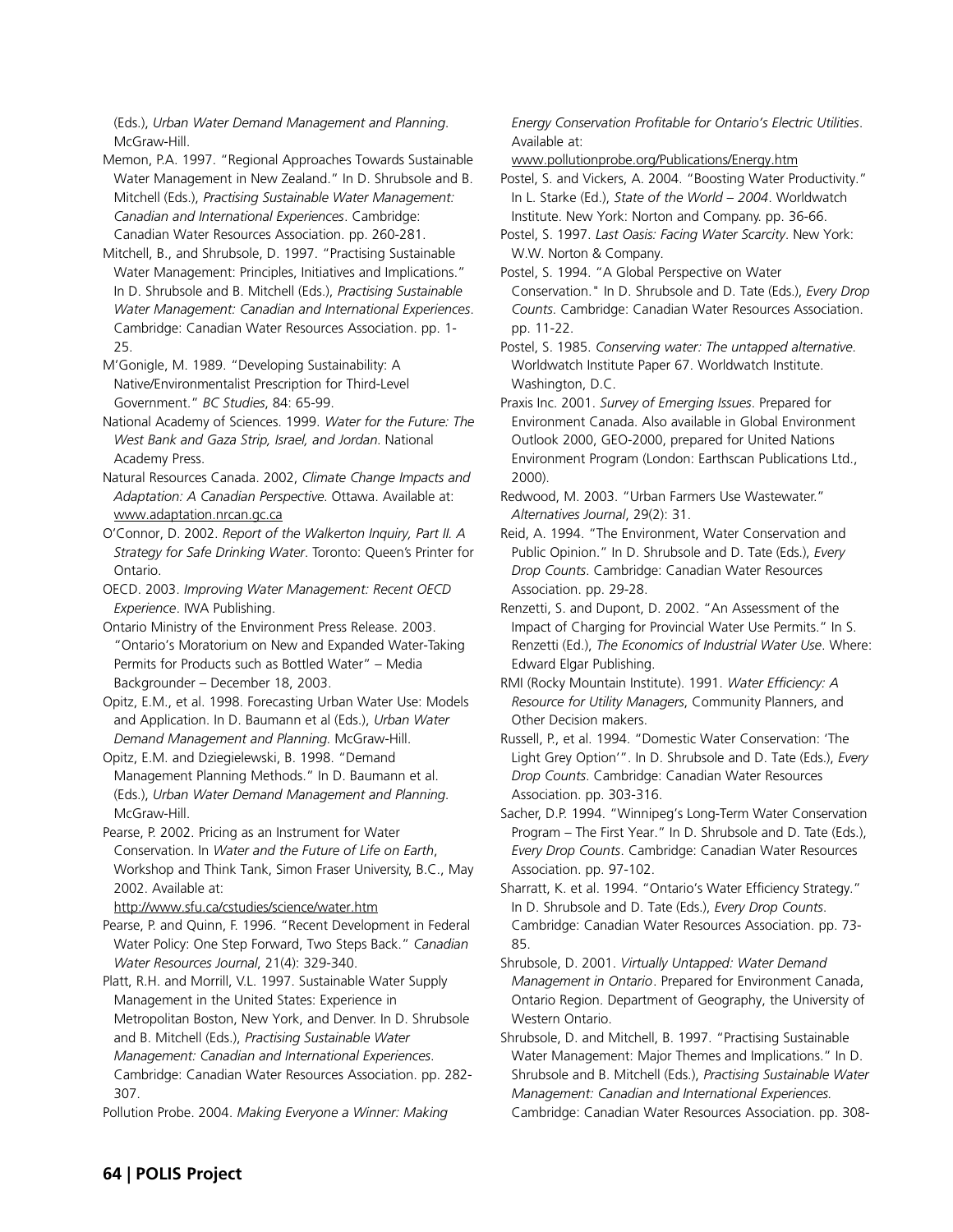322.

Shrubsole, D. and Tate, D. 1994. "Paradigms for Water Management in Canada." In D. Shrubsole and D. Tate (Eds.), *Every Drop Counts*. Cambridge: Canadian Water Resources Association. pp. 1-11.

Sierra Legal Defence Fund. 2001. *Ontario's 2000 Dirty Water Secrets: A Report on Ontario's Wastewater Violations in 2000*. Available at:

www.sierralegal.org/reports/Dirty\_water.pdf

Sims, J.H. 1978. "The Sociopsychology of Response to Resource Issues." In D. Holtz and S. Sebastian (Eds.), *Municipal Water Systems: The Challenge for Urban Resource Management*. Indiana University Press. pp. 249-261.

South Island Sustainable Communities Network. 1999. *A Capital Idea: Alternative Approaches to Growth Management for the Capital Regional District*. Eco-Research Chair of Environmental Law and Policy, University of Victoria.

Sprague, J.B. 2003. "Myth of Abundance." *Alternatives Journal*, 29(2): 28.

Standing Committee on Environment and Sustainable Development. 1998. *Enforcing Canada's Pollution Laws: The Public Interest Must Come First*. Ottawa: House of Commons.

Statistics Canada. 2003. "Fresh water resources in Canada." In Statistics Canada, *Human activity and the environment: Annual statistics*. Available at:

www.statcan.ca/Daily/English/031203/d031203a.htm.

Stiglitz, J. and Boadway, R. 1994. *Economics and the Canadian Economy*. New York: W.W. Norton & Company.

Tate, D.M. 1989. *Municipal water rates in Canada, 1986 – Current practices and prices*. Social Science Series No. 21. Water Planning and Management Branch, Inland Waters Directorate, Environment Canada, Ottawa.

Tate, D.M. 1990. *Water Demand Management in Canada: A State-of-the-Art Review.* Inland Waters Directorate Water Planning and Management Branch, Ottawa, Canada. Environment Canada – Social Science Series No.23.

Tate, D.M. 1997. "Economic Aspects of Sustainable Water Management in Canada." In D. Shrubsole and B. Mitchell (Eds.), *Practising Sustainable Water Management: Canadian and International Experiences*. Cambridge: Canadian Water Resources Association. pp. 45-60.

Thompson, J.P. 1994a. "Water Conservation Through Legislation, Regulatory and Policy Change in Alberta." In D. Shrubsole and D. Tate (Eds.), *Every Drop Counts.* Cambridge: Canadian Water Resources Association. pp. 85-92.

Thompson, J.P. 1994b. "Water Conservation Statistics: An Alberta Government Perspective." In D. Shrubsole and D. Tate (Eds.), *Every Drop Counts*. Cambridge: Canadian Water Resources Association. pp. 183-200.

Thomsen, C.H. 1994. "Design and Maintenance of Water Efficient Landscaping." In D. Shrubsole and D. Tate (Eds.), *Every Drop Counts*. Cambridge: Canadian Water Resources Association. pp. 295-302.

Thomson, Ken. 1994. "Groundwater Protection in Canada." Chapter 19 in Shrubsole, Dan, and Don Tate (eds), *Every Drop Counts* (Canadian Water Resources Association).

Townshend, A.R. 1993. *Advancing the 'Light Grey Option*.' Report prepared for Canada Mortgage and Housing Corporation.

UNESCO 2003. World Water Assessment Program website. Accessed Oct. 2, 2003. Available at:

http://www.unesco.org/water/wwap/facts\_figures/valuing\_wa ter.shtml. Original source: *Executive Summary of the World Water Development Report*, Watertech online, 2001.

Vickers, A. 1994. "Municipal Water Conservation: Designing a Program to Meet Your System's Needs." In D. Shrubsole and D. Tate (Eds.), *Every Drop Counts*. Cambridge: Canadian Water Resources Association. pp. 93-96.

Vickers, A. 2001 *Handbook of Water Use and Conservation: Homes, Landscapes, Businesses, Industries, Farms*. WaterPlow **Press** 

Wallace, M., et al. 1997. "Involving the Public: Learning from Watershed Planning in Ontario." In D. Shrubsole and B. Mitchell (Eds.), *Practising Sustainable Water Management: Canadian and International Experiences*. Cambridge: Canadian Water Resources Association. pp. 115-132.

Waller, D.H. and Salah, M.A. 1999. *Case Studies of Potential Applications of Innovative Residential Water and Wastewater Technologies.* Centre for Water Resources Studies, Dalhousie University. Report prepared for Canada Mortgage and Housing Corporation.

Waller, D.H., and Scott, R.S. 1998. "Canadian Municipal Residential Water Conservation Initiatives." *Canadian Water Resources Journal*, 23(4): 369-406.

Waller, D.H., et. al. 1998. *Innovative Residential Water and Wastewater Management: Wastewater Recycling and Reuse, Rainwater Cistern Systems, and Water Conservation.* Centre for Water Resources Studies, Dalhousie University. Report prepared for Canada Mortgage and Housing Corporation.

*Water Conservation Strategy for British Columbia*. 1998. Ministry of Environment, Lands and Parks. Government of British Columbia.

Watson, N. 1997. "Policy and Practice for Sustainable Water Management in England and Wales." In D. Shrubsole and B. Mitchell (Eds.), *Practising Sustainable Water Management: Canadian and International Experiences*. Cambridge: Canadian Water Resources Association. pp. 217-235.

Williams, S. 1994. "Efficient Water-Use Landscaping." In D. Shrubsole and D. Tate (Eds.), *Every Drop Counts*. Cambridge: Canadian Water Resources Association. pp. 281-294.

Winnpenny, J. 1994. *Managing Water as an Economic Resource*. Routledge.

Wolff, G. and Gleick, P.H. 2002. "The Soft Path for Water." In P.H. Gleick et al., *The World's Water 2002-2003: The Biennial Report on Freshwater Resources*. Island Press.